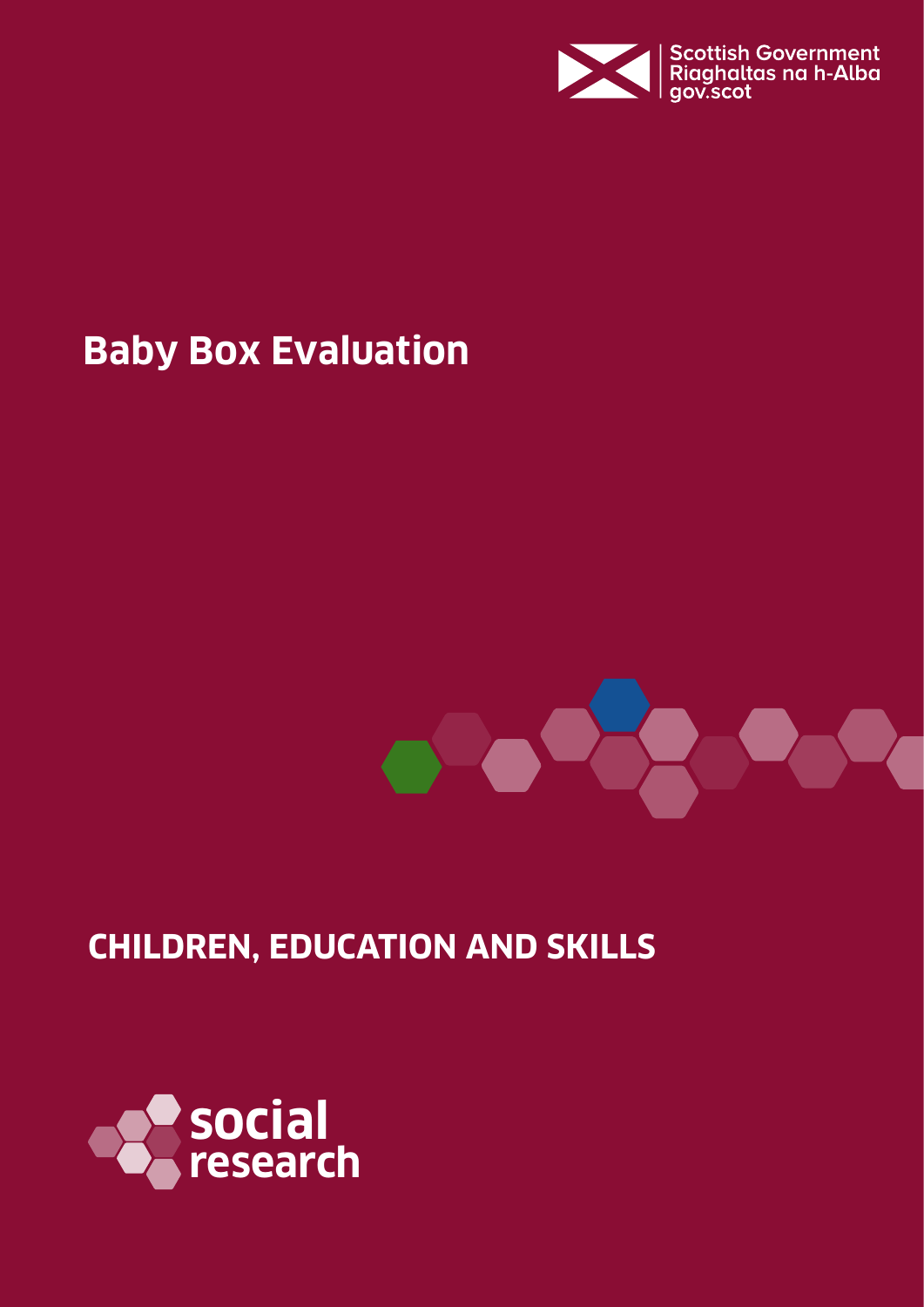# **Baby Box Evaluation**

Diana Bardsley, Jane Eunson, Rachel Ormston, Maggie Pollok and Rachel Warren

Ipsos MORI Scotland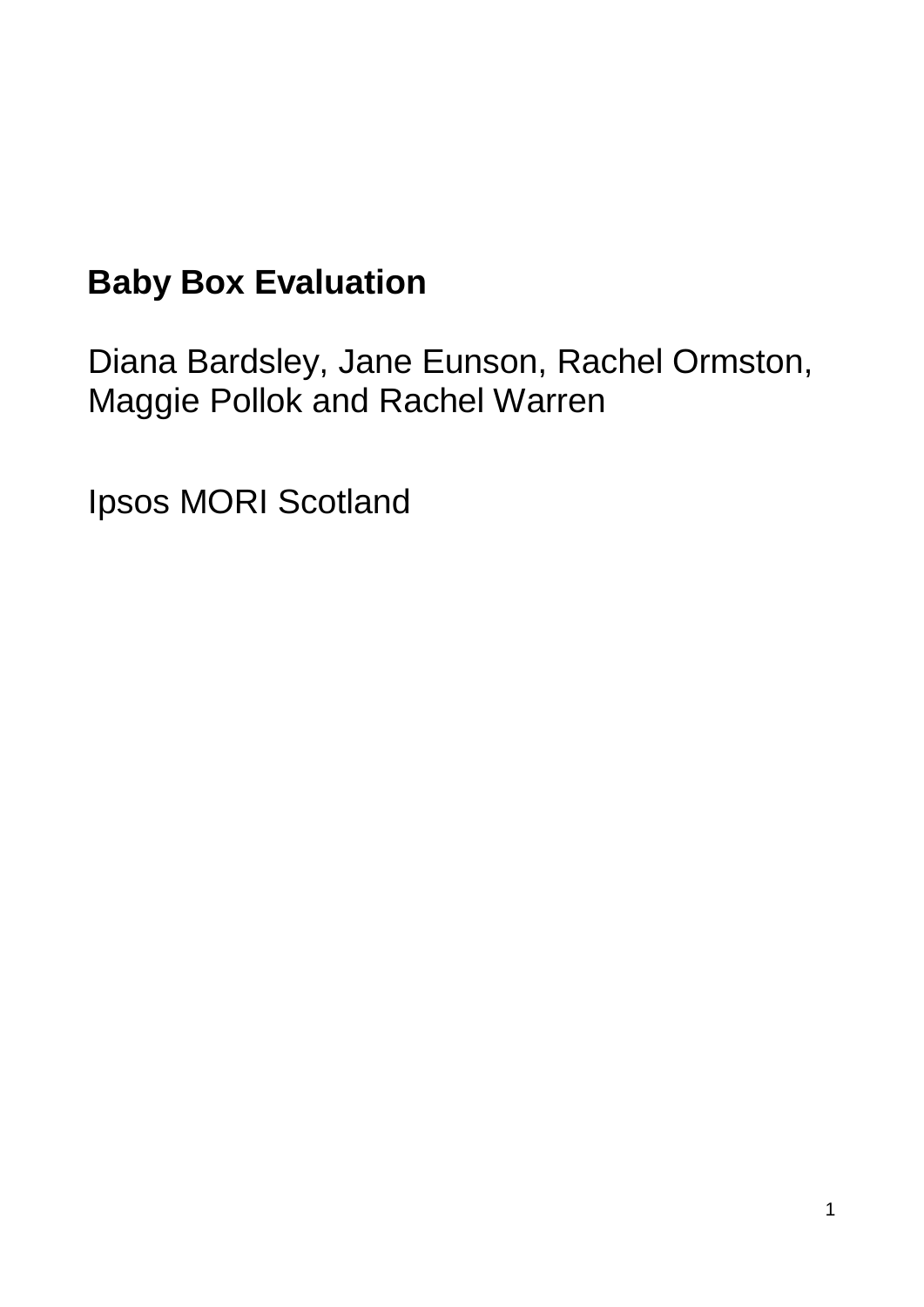# **Contents**

| 1. |                                                                            |  |
|----|----------------------------------------------------------------------------|--|
|    |                                                                            |  |
|    |                                                                            |  |
|    |                                                                            |  |
|    |                                                                            |  |
|    |                                                                            |  |
|    |                                                                            |  |
|    | Qualitative interviews with midwives, health visitors and family nurses  4 |  |
|    |                                                                            |  |
|    |                                                                            |  |
| 2. |                                                                            |  |
|    |                                                                            |  |
|    |                                                                            |  |
|    |                                                                            |  |
|    |                                                                            |  |
| 3. |                                                                            |  |
|    |                                                                            |  |
|    |                                                                            |  |
|    |                                                                            |  |
|    |                                                                            |  |
|    |                                                                            |  |
|    |                                                                            |  |
| 4. |                                                                            |  |
|    |                                                                            |  |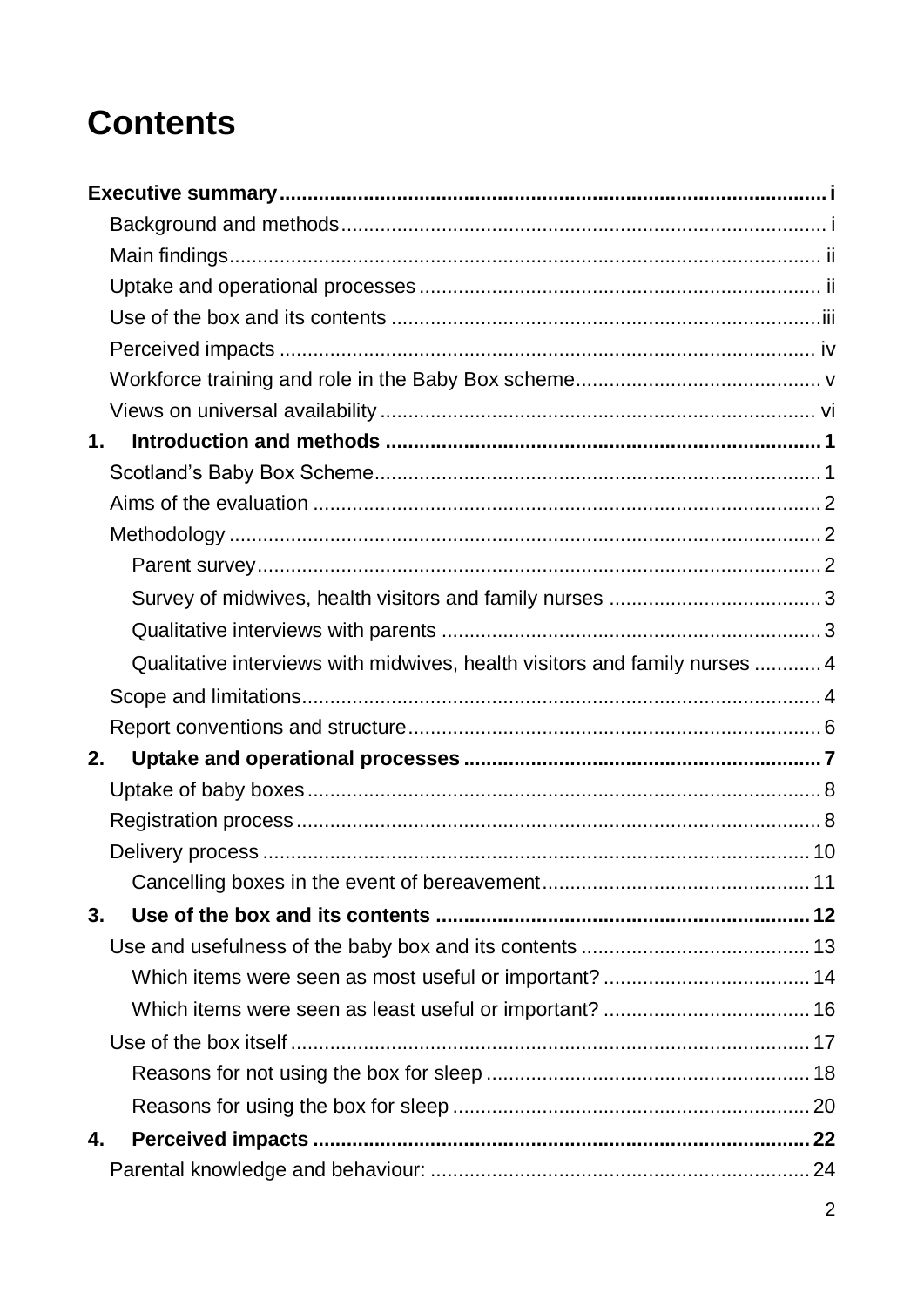| Perceived impacts on understanding of Post Natal Depression  32              |  |
|------------------------------------------------------------------------------|--|
|                                                                              |  |
|                                                                              |  |
| Perceived impact on engagement with health professionals36                   |  |
|                                                                              |  |
| 5.<br>Workforce training and role in the Baby Box scheme 41                  |  |
|                                                                              |  |
| Health professionals' understanding of their roles in the Baby Box scheme 43 |  |
|                                                                              |  |
| Confidence in discussing the contents and purpose of the box  48             |  |
| 6.                                                                           |  |
|                                                                              |  |
|                                                                              |  |
| Appendix B - Profile of parent interviewees and survey respondents 53        |  |
|                                                                              |  |
|                                                                              |  |
| Combined online questionnaire for professionals (UHVP and Baby Box           |  |
|                                                                              |  |
|                                                                              |  |
|                                                                              |  |
|                                                                              |  |
|                                                                              |  |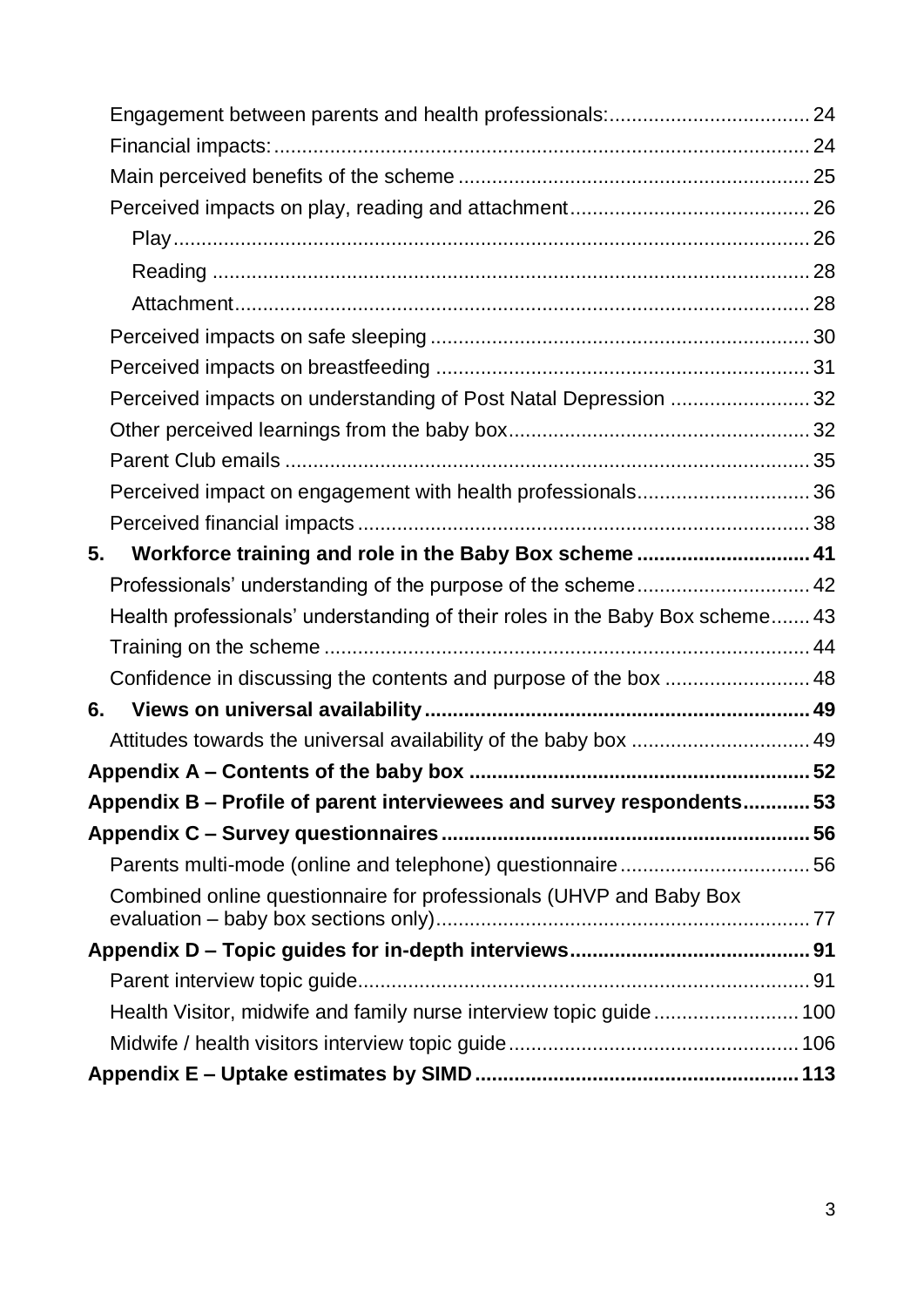# <span id="page-4-0"></span>**Executive summary**

## <span id="page-4-1"></span>**Background and methods**

This report presents the main findings from an evaluation of Scotland's Baby Box scheme, conducted by Ipsos MORI Scotland on behalf of the Scottish Government between June 2019 and Autumn 2020. The majority of fieldwork – including survey and qualitative research with parents – was conducted prior to the March 2020 lockdown due to COVID-19. The report therefore largely focuses on experiences and views of the scheme prior to COVID-19.

Scotland's Baby Box is a universal welcome gift for all new babies in Scotland, providing families with a range of essential items for their first 6 months, delivered in a sturdy cardboard box, which can itself be used as a safe sleeping space during the early months of a baby's life. Pregnant women are invited to register for the scheme during their 20-24-week antenatal appointment, and the box is delivered between 32 and 36 weeks of pregnancy.

The Baby Box scheme aims to contribute to improving child outcomes and to tackling deprivation and inequality, while recognising that it is only one of a range of Scottish Government policies that aim to give children the best possible start in life. The contents of the baby box are designed to inform and support positive parenting behaviours and it was also anticipated that the box would act as a mechanism for encouraging parental engagement with services. By offering the box universally, the Scottish Government also intended that the scheme would help foster a shared understanding of a society that values and supports all children.

The aim of this evaluation was to assess what, if any, impact the scheme may be having on its expected short- and medium-term outcomes. It also examines how the scheme is operating in practice, and parents' and professionals' views of the box being offered universally, to all expectant parents in Scotland.

A mixed-method approach was adopted, including:

- Analysis of data on registration and uptake (using anonymised registration data provided by the Baby Box delivery contractor, APS)
- A mixed mode (online and telephone) survey of 2,236 parents
- An online survey of 870 health visitors, midwifes and family nurses
- In-depth qualitative interviews with 36 parents, 24 midwives, 20 health visitors and four family nurses across six case study Health Board areas.

A key limitation of the evaluation was the lack of a control group to enable a definitive assessment of impact. As such, the focus was on perceived impacts, triangulating the views of parents and different health professionals to help ensure a rounded view. It is also important to note that it is not an economic evaluation, and cannot, therefore, comment on the cost-effectiveness of the scheme.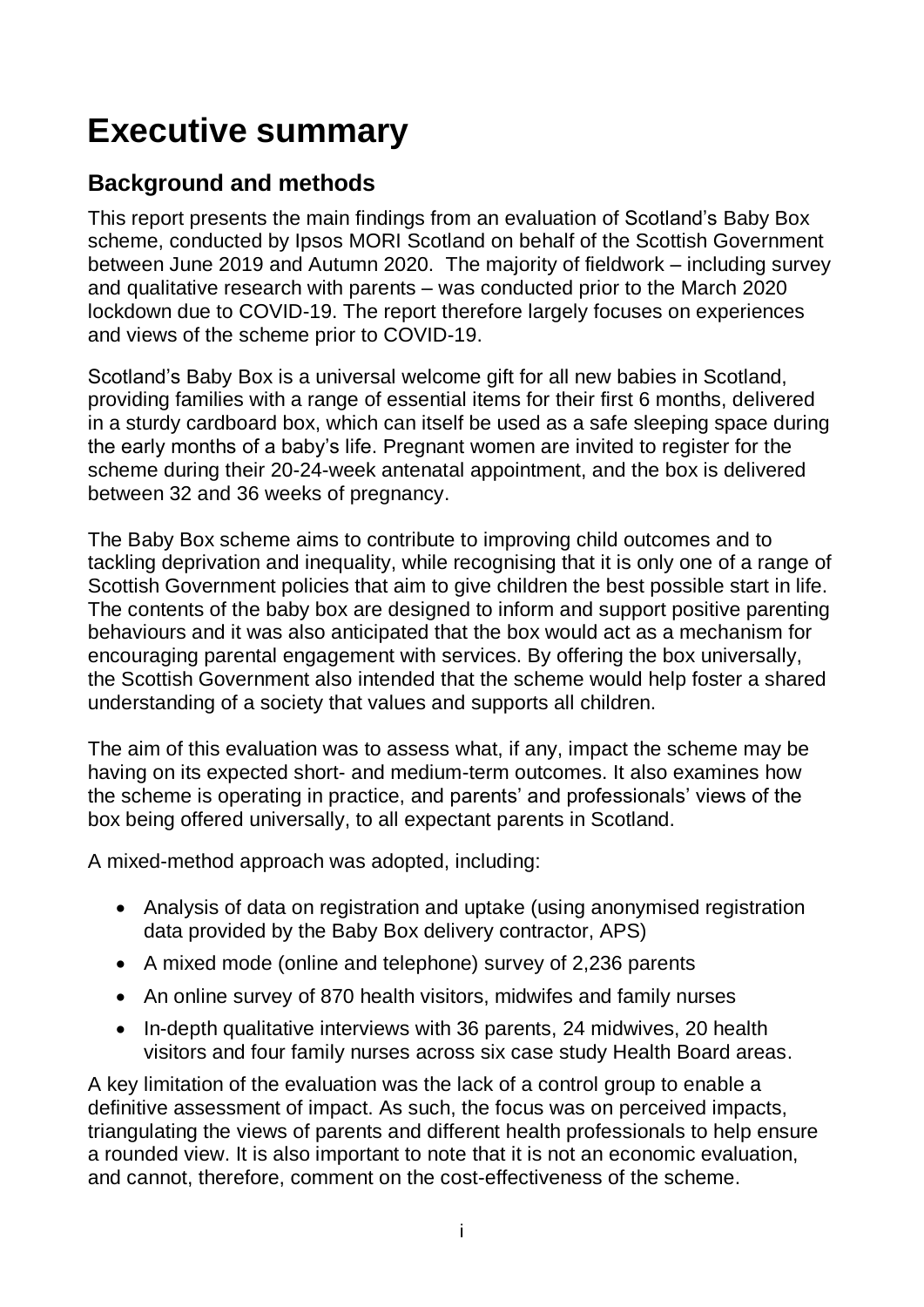## <span id="page-5-0"></span>**Main findings**

The Baby Box scheme has had a high take-up in Scotland and, from the perspective of both parents and health professionals, appears to be working well operationally. Parents who participated in this evaluation were generally very positive about the scheme – speaking highly of the quality and range of items received.

Parents were also positive in their assessments of how receiving the box had benefited their family, both financially and in terms of wider benefits, such as informing them about, or reinforcing, key child health and development messages. Those on lower incomes were more likely to report that receiving a baby box had a positive financial impact, saving them money on things they would otherwise have needed to buy. At the same time, younger parents, first time parents, and parents on lower incomes were all more likely to report that receiving a baby box had wider, non-financial benefits for their family, such as encouraging parents to read to their baby earlier than they would otherwise have done. Younger parents and first time parents were also more likely to agree that the box had encouraged them to talk more to their midwife, health visitor or family nurse – indicating the scope for the scheme to support parental engagement with services.

Although a majority parents who took part in the survey for this evaluation did not use the box itself for their baby to sleep in, among the minority who did not have an alternative sleep space when they received the baby box 69% had used it as a sleep space. Younger parents and parents on lower incomes were, however, less likely to have used the box as a sleep space.

A majority of the health professionals who participated in the evaluation felt clear on the Baby Box schemes aims and their role in the scheme and felt they had received sufficient training about this. However, there were clear differences by role and experience, with health visitors and less experienced professionals less likely to feel clear about their role or to feel confident discussing the box with parents.

While the evaluation findings are positive overall in terms of the take-up, operation, and perceived impact of Scotland's Baby Box, it did identify a number of questions for consideration in relation to the future development of the scheme. These questions were primarily centred around two main themes: identifying potential opportunities to clarify or enhance the role of health visitors and midwives to increase the impact of the scheme, and reviewing information provision to new parents through the box and other means, including information around safe sleeping. There were also questions around ensuring the registration, application and delivery process works as well as possible for all families, including foster families and bereaved families.

### <span id="page-5-1"></span>**Uptake and operational processes**

• Estimated take up of baby boxes in Scotland is high (over 90%). There is little variation in estimated uptake by area deprivation.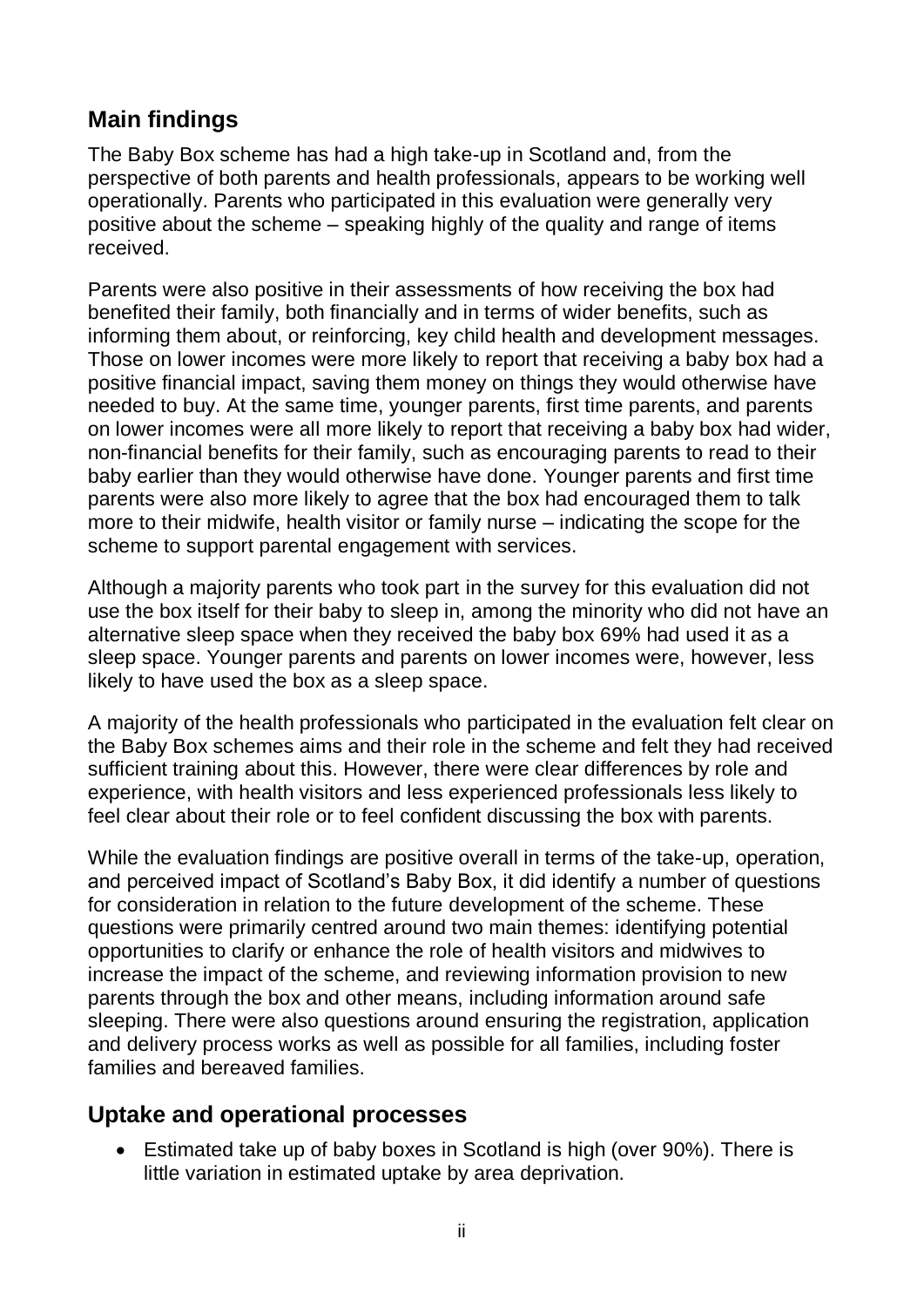- The process for registering parents for a box was not always consistent in practice with the suggested process. However, it was nonetheless considered to work well by the vast majority of parents and midwives.
- At the same time, parents did identify a few potential issues, indicating that there may still be scope for improving the registration process to ensure no one misses out (including ensuring that foster carers are aware of how to access a box, if a baby comes into their care).
- No significant issues were reported with the delivery process, though there was a desire to be able to book specific delivery slots.
- There is scope to increase clarity among professionals on the process for cancelling a box in the event of bereavement.

## <span id="page-6-0"></span>**Use of the box and its contents**

- Parents were very positive about the quality of the box and its contents 97% rated it as 'very' or 'fairly good'.
- While the research indicates that the contents are well used by families, there was some evidence that those who already had older children were less likely to use the full range of contents.
- The digital ear thermometer and bath and room thermometer were the items most likely to be rated by parents as among the most useful, and most likely to be seen by midwives, health visitors and family nurses as important to include.
- In comparison with the items parents feel are most useful, professionals (particularly midwives) appear to place relatively more importance on the box itself, as well as the blanket and guidance around safe sleeping.
- The items most commonly identified as 'least useful' by parents tended to be smaller, lower value items: the condoms (20%); the bath sponge (16%); the emery boards (16%) and the Royal Scottish National Orchestra App (16%).
- Items midwives and health visitors felt were least useful were somewhat different, and included: the reusable napppies voucher (31%); comforter toy (23%); nursing pads (21%); hooded bath towel (18%) and the leaflet on breastfeeding (17%).
- 39% of parents had used the box for sleeping, while 61% had not.
- Most parents (87%) already had another sleep space when they received their baby box. However, among the 13% who did not, 69% had used the baby box for their baby to sleep in.
- Younger parents and parents on lower incomes were less likely to have used the box as a sleep space.
- Parents' reservations about using the box for sleeping included perceptions (for example, feeling it was 'wrong' to put a baby in a box), and practical issues (for example, discomfort bending down to pick the baby up from a box on the floor).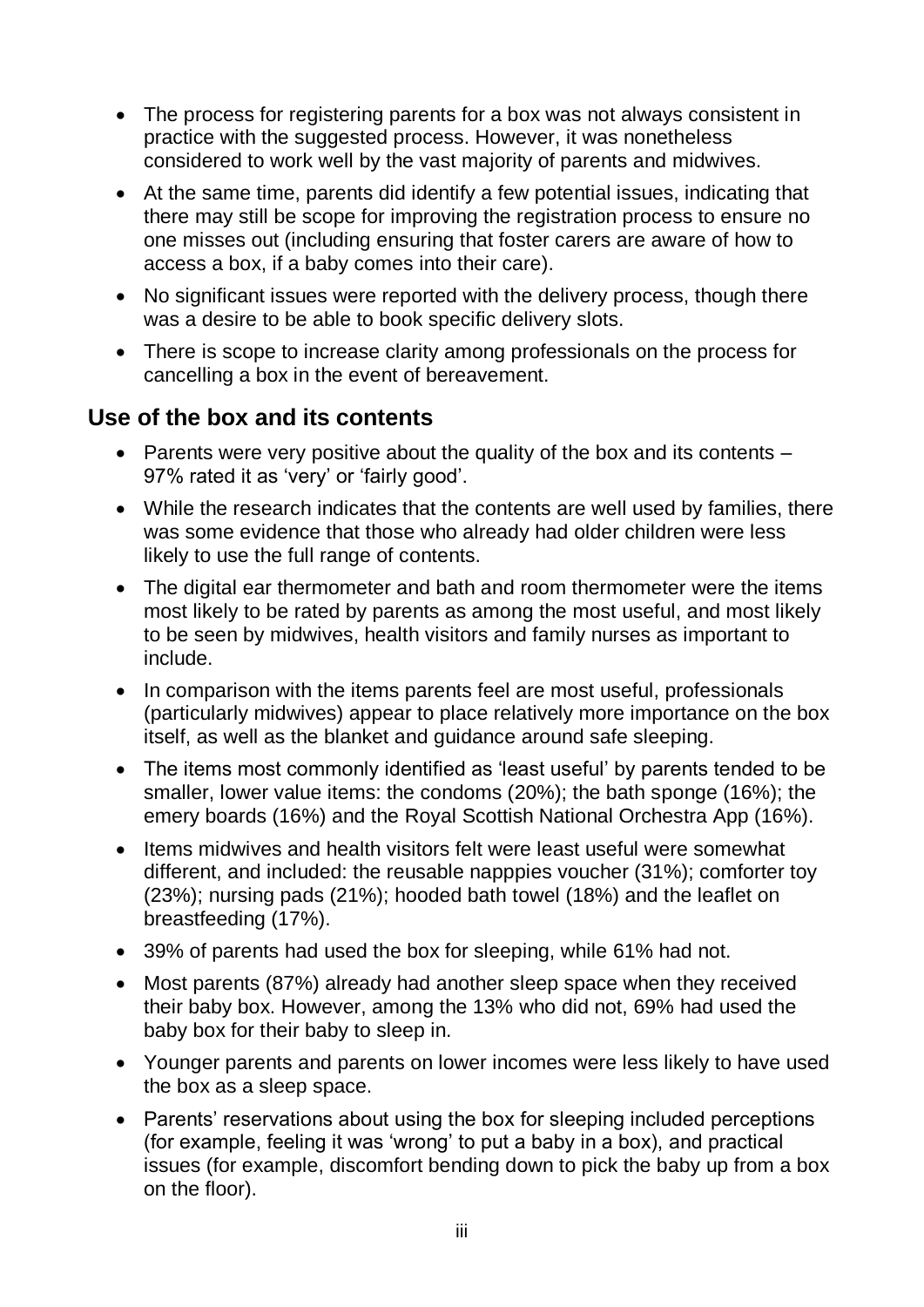## <span id="page-7-0"></span>**Perceived impacts**

- The benefits of the box most commonly identified by parents and health professionals were financial or material – saving money on things they needed for their baby and providing useful things they would not otherwise have bought. However, parents did also recognise other benefits, around learning and support.
- Nine in ten (91%) parents agreed that 'Getting a baby box has saved me money on things I would otherwise have had to buy', while 76% of health professionals agreed that the scheme is an effective way of ensuring that every family has access to newborn essentials. Midwives were more likely to agree with this than were health visitors / family nurses.
- 37% of parents felt they had learned about bonding with their baby through playing, talking and reading as a result of receiving the box. This figure was higher among younger (57%), first-time (46%), and lower income (42%) parents.
- Most (84%) said they had read the books included in the box with their baby. Over half (60%) of parents felt the inclusion of books in the baby box had encouraged them to start reading with their baby earlier – again, younger, first-time and lower income parents were particularly likely to say this.
- 84% of parents surveyed said they had found the leaflet on safe sleeping useful. Findings from the qualitative research provided evidence of parents learning about safe sleeping from the leaflet in the box and/or being empowered to challenge inappropriate views among family members around safe sleeping, even when they had not used the box itself as a sleep space.
- Health professionals also gave positive examples of the potential impact of the box on safe sleeping even where it was not actually being used as a sleep space – for example, where they felt that the baby box had helped support conversations around safe sleeping, and therefore helped to increase or reinforce parents' understanding of this topic.
- A quarter (26%) of parents surveyed felt the box had helped support breastfeeding, but higher numbers (66%) said they found the leaflet on breastfeeding useful. A similar proportion (68%) said they had found the leaflet on post-natal depression useful – younger parents and those on lower incomes were more likely to say it had been 'very' useful.
- Other things parents reported learning from the box included: 'monitoring my baby's health or temperature' (50%), 'how my baby can sleep safely in the box' (42%) and about sources of support for new parents (35%). Again, younger and first-time parents were more likely to say they had learned about each of these areas.
- 47% of parents surveyed had signed up for Parent Club emails, most commonly (64%) at the same time as registering for a baby box. Most parents (79%) who read the emails reported they were useful. However, younger parents were less likely than older parents to read Parent Club emails.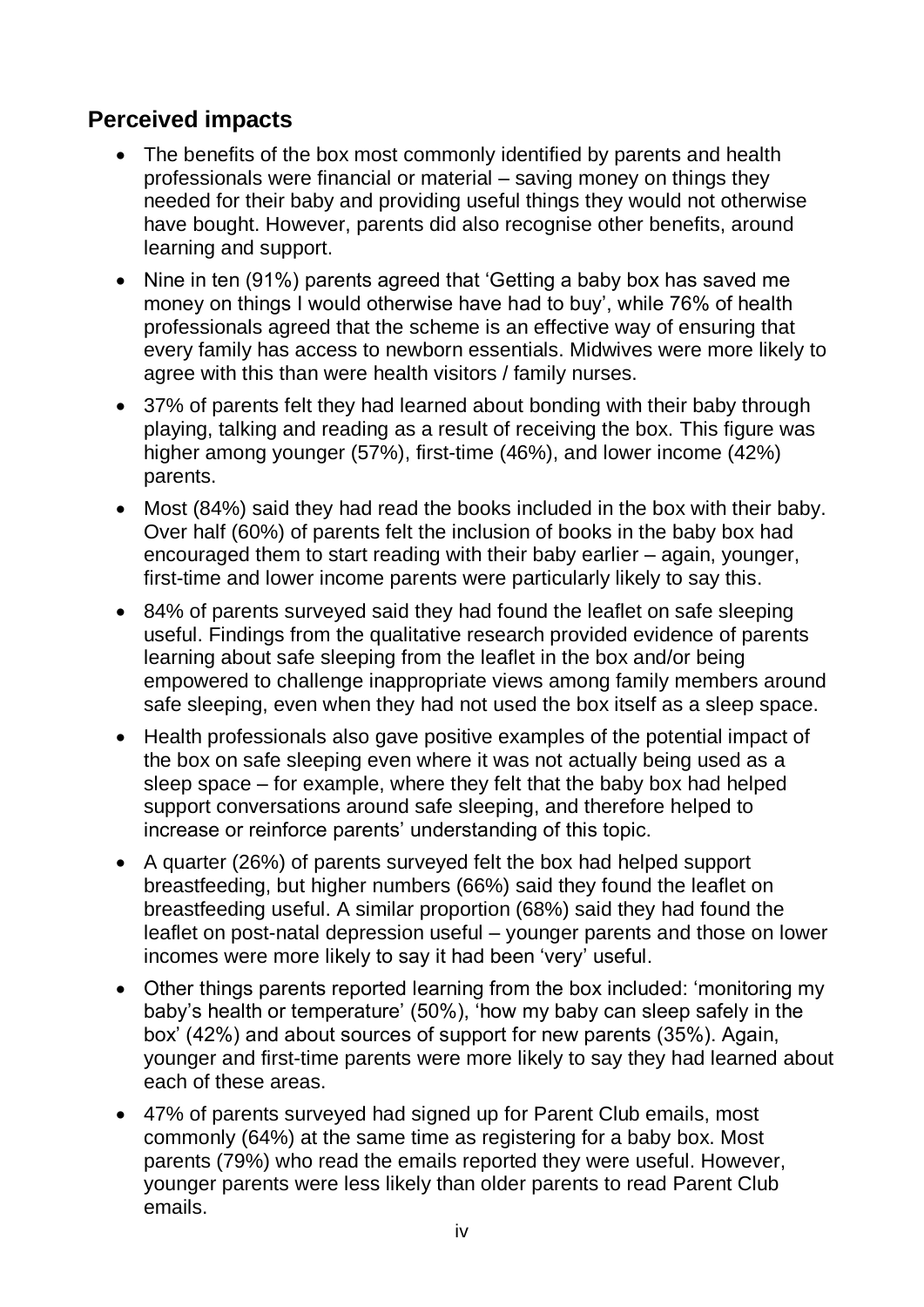- Parents and health professionals were divided on the impact of the box on facilitating professional/parent engagement. 35% of parents agreed that 'Getting a baby box encouraged me to talk more to my midwife, health visitor or family nurse about things I wasn't sure about', while 23% disagreed and 41% neither agreed nor disagreed. 45% of health professionals agreed that the box was a useful tool in supporting conversations with parents in general, while 18% disagreed and 33% neither agreed nor disagreed.
- Younger parents and first time parents were more likely to agree that the box had encouraged them to talk more to their midwife, health visitor or family nurse. There was also some evidence from health professionals that the box had supported conversations with parents experiencing particularly challenging circumstances.

#### <span id="page-8-0"></span>**Workforce training and role in the Baby Box scheme**

- The vast majority (88%) of health visitors, midwives and family nurses felt clear on the aims of the Baby Box Scheme.
- When asked about the main ways the scheme was intended to contribute to positive outcomes, the most common answer among professionals was that it did so by helping families financially by providing items for their new baby (44%). This was followed by 'helping to reduce inequalities in health between children from different backgrounds' (37%) and 'helping to reduce inequalities in health between new mothers from different backgrounds' (34%). Far fewer professionals singled out the idea that the scheme was intended to contribute to positive outcomes by increasing opportunities for them to engage with parents (6%).
- A majority of health professionals (61%) felt clear about their role in relation to the Baby Box scheme. Fourteen per cent said they were unclear and 22% that they were 'neither clear nor unclear' about their role.
- Training on the scheme most frequently took the form of informal discussions with colleagues (41%) and written information (35%) rather than more formal training (2%). 28% said they had not received any training or information about the scheme.
- Among the 72% who had received information or training, 37% felt it had been sufficent.
- There were clear differences by both profession and length of time in role, with midwives and more experienced professionals more likely to feel clear about their role, report that they had received sufficient training, and to feel confident discussing the box with parents.
- The main topics professionals were unsure about or wanted more information or training on were: the contents of the box (59%); practical elements of how the scheme operates (for example, 51% of those who felt training was not sufficient wanted more training on the registration process while 44% mentioned the delivery process); and the aims of the scheme (50%). Qualitative interviews with health professionals also identified a desire for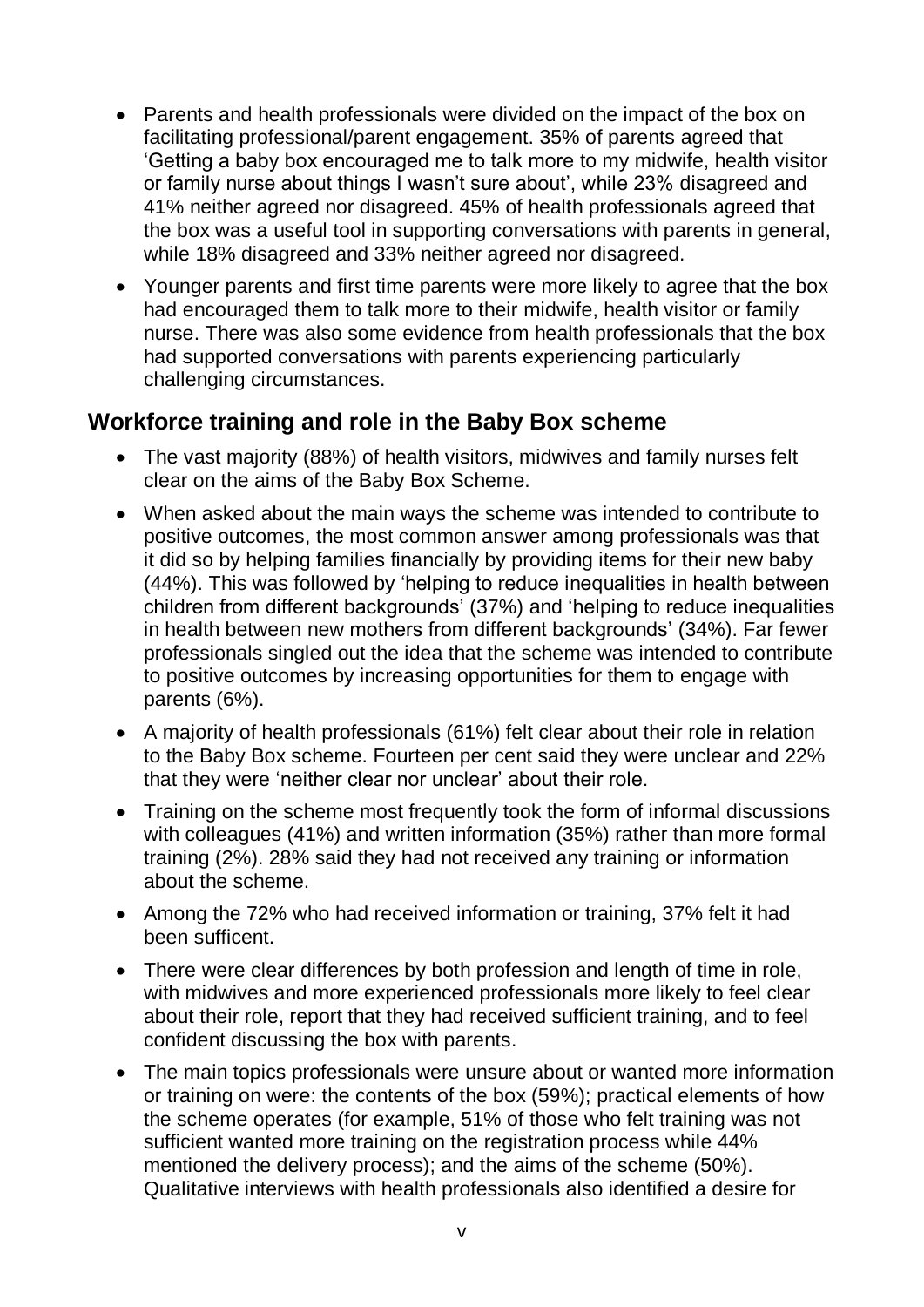more information about the purpose and evidence behind the scheme, and the main messages they should get across to parents about the box. The evaluation also indicates the scheme may benefit from providing further information for professionals about using the box for safe sleeping (mentioned by 40% of those who felt their training on the scheme was not sufficient).

#### <span id="page-9-0"></span>**Views on universal availability**

- Parents across all income groups were, in the main, supportive of the scheme's universal availability as a way of promoting an equal start for all children in Scotland.
- Parents and health professionals reflected on the advantages of universal schemes in terms of reducing stigma and conveying benefits beyond the purely financial.
- When asked how the scheme could be improved, only 2% of parents mentioned any changes relating to means-testing or universality. However, during qualitative interviews with parents some questioned whether items were potentially being wasted by parents who did not need them. Questions were also raised over whether providing boxes to parents on high incomes was necessarily the best use of scarce resources.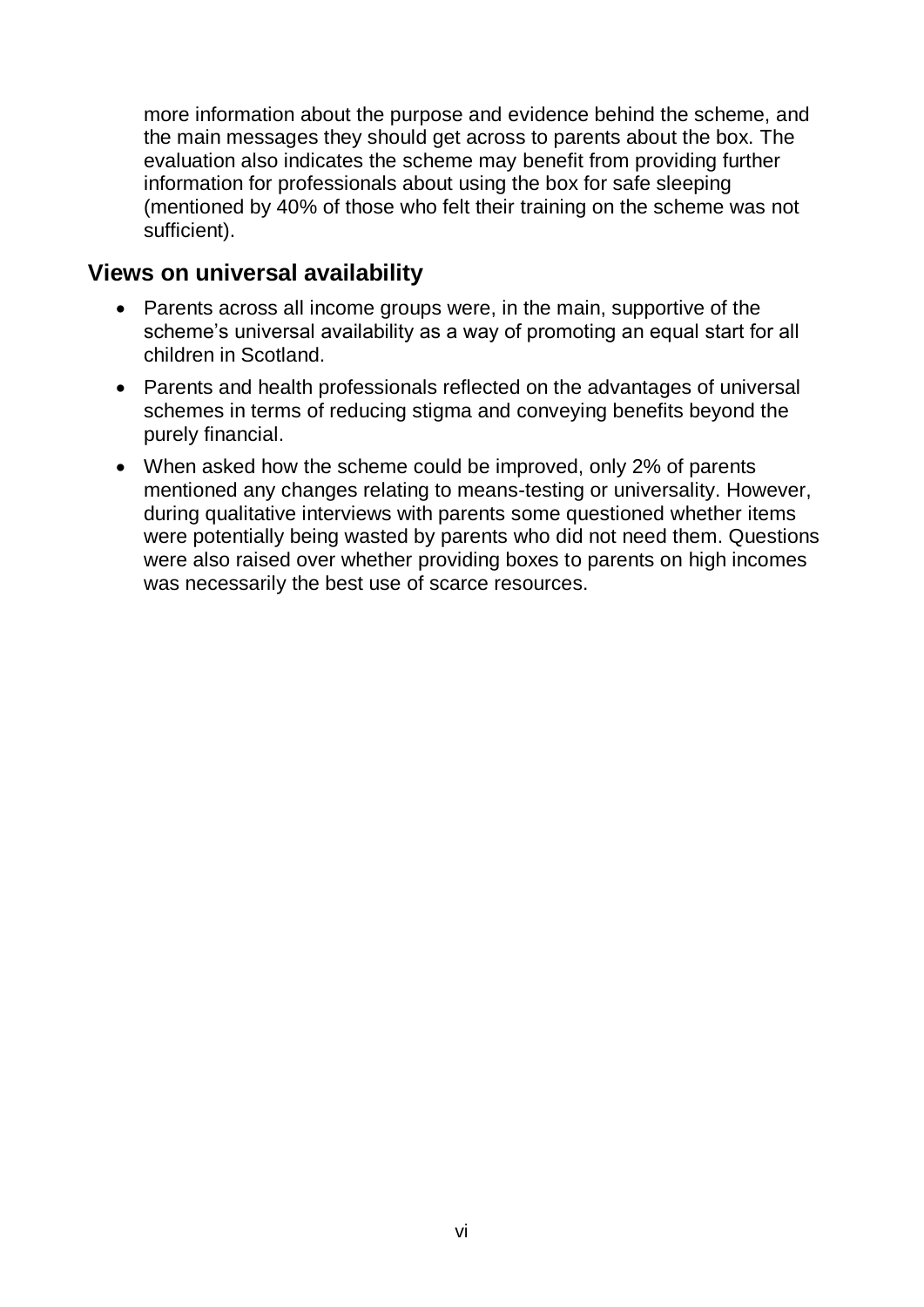# <span id="page-10-0"></span>**1. Introduction and methods**

This report presents the main findings from an evaluation of Scotland's Baby Box scheme, conducted by Ipsos MORI Scotland on behalf of the Scottish Government between June 2019 and Autumn 2020.

## <span id="page-10-1"></span>**Scotland's Baby Box Scheme**

Scotland's Baby Box, based on a similar long-established scheme in Finland, is a universal welcome gift for all new babies in Scotland, providing families with a range of essential items for their first 6 months. The box includes items for the baby (for example, clothes, books, digital thermometers, and comforters) and items for the mother (including nursing pads, maternity towels, and information leaflets).<sup>1</sup> These items are delivered in a sturdy cardboard box, which comes with a mattress, protector, fitted sheet and blanket and can be used as a safe sleeping space during the early months of a baby's life.<sup>2</sup> Midwives invite pregnant women to register for the scheme during their 20-24-week antenatal appointment, and the box is delivered between 32 and 36 weeks of pregnancy.

The scheme was piloted in early 2017, in Forth Valley and Orkney, and then rolled out across Scotland from August 2017. Between August 2017 and the end of 2020, around 164,000 registrations for baby boxes were received from families in Scotland.<sup>3</sup>

The Baby Box scheme aims to contribute to improving child outcomes and to tackling deprivation and inequality, while recognising that it is only one of a range of Scottish Government policies that aim to give children the best possible start in life. The contents of the baby box are designed to inform and support positive parenting behaviours, through both information (about safe sleeping and maternal mental health) and provision of specific items, like books and baby wraps to support parent-child attachment, and nursing pads for breastfeeding. It was also anticipated that the box would act as a mechanism for encouraging parental engagement with services – including those parents who may otherwise be less engaged with services – in order to enable conversations about parenting and child health and wellbeing. The scheme aims to contribute to tackling inequality by ensuring that all families have access to key essential items for their baby's early weeks and months for free. By offering the box universally, to all expectant parents regardless of income or circumstance, the Scottish Government also intended the scheme would

 $\overline{a}$  $1$  A full list of items included in baby boxes in Scotland at the time of the research is provided in Appendix A.

 $2$  The leaflet provided with the box advises that "When your child can roll over, sit, kneel or pull themselves up, the Baby Box should no longer be used for sleeping"

<sup>&</sup>lt;sup>3</sup> Anonymised registration data provided by APS, the contractor for delivering baby boxes.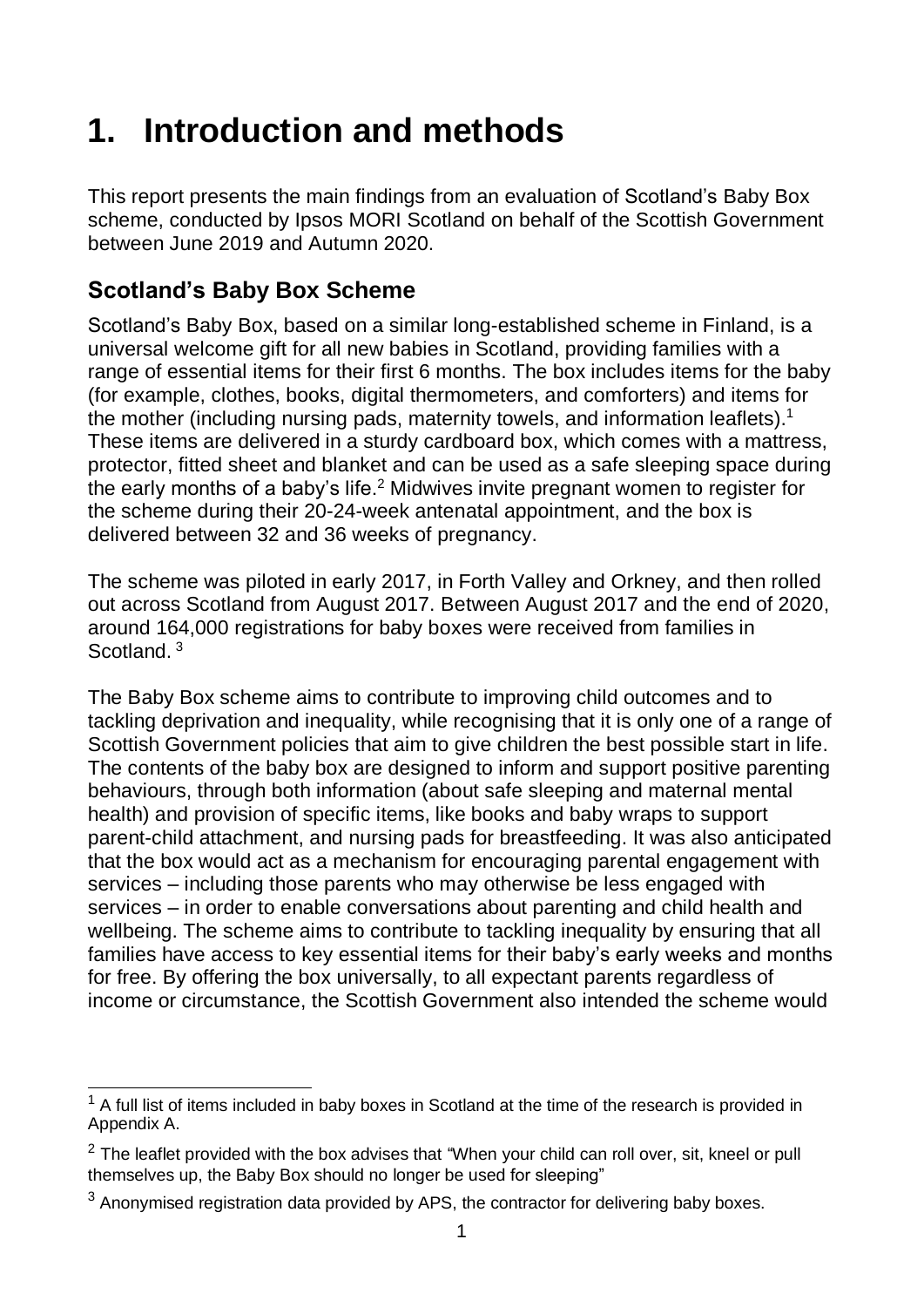help foster a shared understanding of a society that values and supports all children.

# <span id="page-11-0"></span>**Aims of the evaluation**

The overall aim of the Baby Box evaluation was to assess what, if any, impact the scheme may be having on the expected short- and medium-term outcomes, as set out in the Evaluability Assessment conducted for the Baby Box scheme in 2018<sup>4</sup>. These outcomes cover areas including: perceived impacts on child health and wellbeing; perceived financial impact on families; parental learning around risk and positive behaviours such as safe sleeping and breastfeeding; and reported parental engagement with services. In addition, the evaluation examines how the scheme is operating in practice, including levels of uptake, and processes around registration and delivery and workforce training. It also considers parents' and professionals' views of the box being offered universally, to all expectant parents in Scotland.

The more detailed outcomes and research questions addressed by this evaluation are outlined in the introductions to the relevant chapter(s).

# <span id="page-11-1"></span>**Methodology**

The evaluation was conducted by Ipsos MORI Scotland, between Summer 2019 and Autumn 2020. A mixed-method approach was adopted, including:

- Analysis of data on registration and uptake (using anonymised registration data provided by the baby box delivery contractor, APS)
- A mixed mode (online and telephone) survey of 2,236 parents
- An online survey of 870 health visitors, midwifes and family nurses
- In-depth qualitative interviews with 36 parents, 24 midwives, 20 health visitors and four family nurses across six case study Health Board areas.

### <span id="page-11-2"></span>**Parent survey**

A mixed mode (telephone and online) survey of parents was conducted in October-November 2019 to explore parents' experiences and views of the Baby Box scheme. The initial sample (5,543 parents) consisted of all parents with a due date between February and August 2019 who had registered for a baby box and agreed (by ticking a box on their registration form) that they could be contacted for research purposes (around 21% of parents who registered for a box agreed to this).

All parents who had provided an email address (94% of those in the initial sample) were invited by email to complete the survey online. 1,724 parents completed the

 $\overline{a}$  $4$  The Baby Box Evaluability Assessment was conducted on behalf of the Scottish Government by the Evaluability Assessment Collaborative between January and March 2018. A wide range of stakeholders, including Scottish Government officials, midwifery and academic experts in safe sleeping and infant mortality, took part in three workshops to plan for the evaluation of the Baby Box scheme, and to determine the outcomes this should ideally address.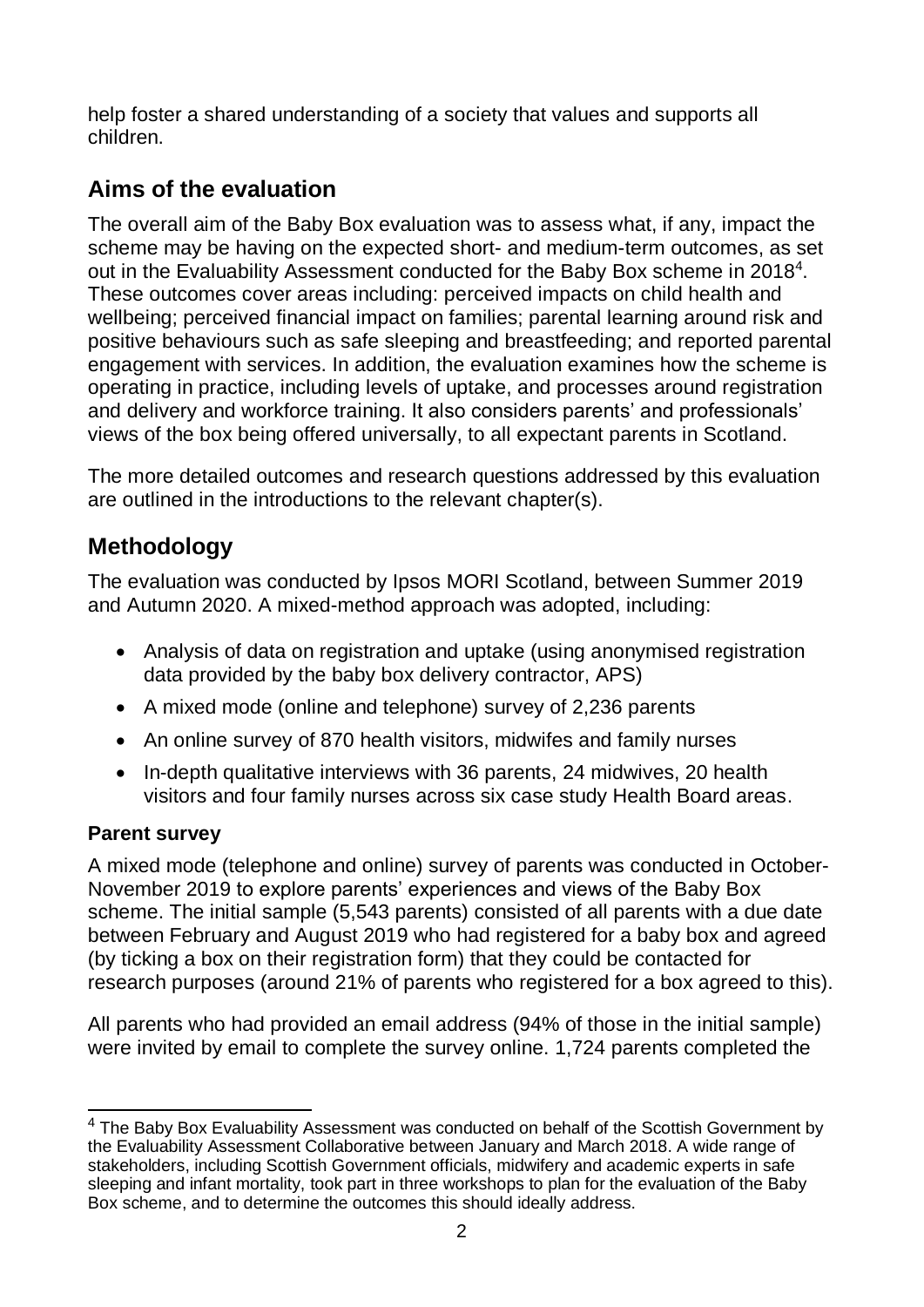survey online, and a further 512 parents were interviewed over the phone by Ipsos MORI telephone interviewers.

The telephone interviewing was intended to boost the response rate from those parents whose response was disproportionately lower online (when compared to the profile of all parents who had registered for a box during the sample period). Quotas were therefore set for the telephone interviewing to ensure the final sample was as representative as possible of all parents registering for a box between February and August 2019<sup>5</sup>, in terms of Health Board, area deprivation (as measured by Scottish Index of Multiple Deprivation quintiles), and the age of the mother. The data were also weighted to correct for any remaining differences in response on these measures. (See Appendix B for more detailed information on the profile of survey respondents).

#### <span id="page-12-0"></span>**Survey of midwives, health visitors and family nurses**

Directors of Nursing in each Health Board were asked to forward an email invitation from Ipsos MORI to all community midwives, health visitors and family nurses (and their managers) in their area to invite them to take part in an online survey between late November 2019 and early January 2020.<sup>6</sup> In total, 870 nurses responded to the survey – 279 midwives, and 591 health visitors and family nurses (as the number of family nurses was very small – 37 in total – their views are grouped together with those of health visitors for analysis in this report). The final data were weighted to match the profile of Health Visitors and Midwives across Scotland in terms of geographic area and the proportion of part-time and full-time staff.

Both the parents' and the professionals' questionnaires were designed by Ipsos MORI with advice from the Scottish Government and the Research Advisory Group. They were also tested with a small number of parents and with a small group of midwives and health visitors respectively, whose feedback was incorporated before the two questionnaires were finalised. See Appendix C for the full parent and professionals' questionnaires.

#### <span id="page-12-1"></span>**Qualitative interviews with parents**

At the end of the parents' survey, respondents were asked if they would be willing to participate in a more detailed follow-up interview. Participants were recruited from across six Health Board areas<sup>7</sup>, to ensure diversity in terms of geography, rurality/urbanity and deprivation. Quotas were also set based on maternal age,

 $\overline{a}$  $5$  Analysis of anonymised Baby Box registration data for February to August 2019 was conducted to determine these quotas and weights, to ensure data was representative of all parents who had registered for a baby box, not just those who had opted in to be contacted for research purposes.

 $<sup>6</sup>$  In order to reduce the number of surveys staff were being asked to complete at the same time,</sup> this survey was combined with another survey conducted by Ipsos MORI on behalf of the Scottish Government, covering health visitors' views of the Universal Health Visiting Pathway. The order of the two topics was randomised, so half were asked Baby Box questions first, and half the UHVP questions first.

 $7$  The Health Board areas were: Fife, Grampian, Greater Glasgow and Clyde, Highland, Lanarkshire and Lothian.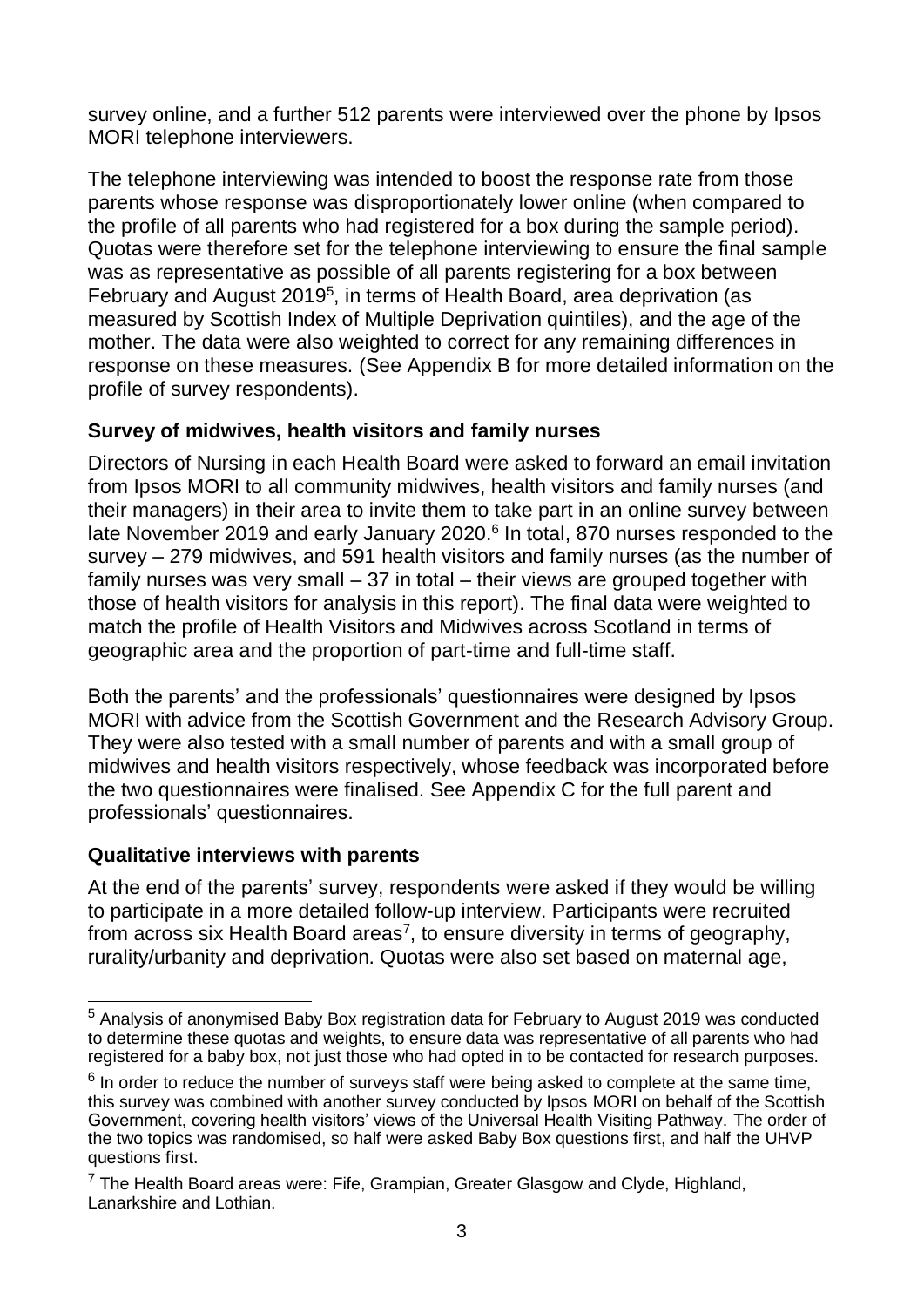annual household income, whether or not this was their first baby, and survey responses on whether they had used the baby box for sleeping, and whether they felt the box had saved them money (see Appendix B for the profile of participants).

36 in-depth interviews with parents were conducted in February and March 2020 by members of the Ipsos MORI Scotland research team. The majority of interviews (28) took place face-to-face (in participants' homes or another venue of their choosing). A smaller number were conducted by telephone, either because of parental preference or because it was necessitated by COVID-19 restrictions from 16<sup>th</sup> March onwards. Two were conducted by email, at the parents' request.

In a majority of cases, the interview was with the mother (who is usually the parent who registers for the box). However, where participants lived with a partner, it was made clear that they were welcome to participate in the interview, and in six cases a father also contributed.

#### <span id="page-13-0"></span>**Qualitative interviews with midwives, health visitors and family nurses**

The researchers also interviewed 24 midwives, 40 health visitors and 4 family nurses in more detail about their views of the Baby Box scheme. Interviewees were recruited from survey respondents who had agreed to be re-contacted, and through area Midwifery and Health Visiting leads. Participants were recruited from across the same six Health Board areas as parent interviewees (see above). Fieldwork began in March 2020 but was paused when the NHS was put on emergency footing as a result of the COVID-19 pandemic. The majority of interviews were conducted by phone in summer 2020.

For both the parental and workforce in-depth interviews, interviewers used a flexible topic guide to ensure that key issues were covered with each participant (see Appendix D). Interviews were audio-recorded and detailed notes were made after each interview, summarising views on key topics. The data was then systematically reviewed to identify the full range of views expressed. All parents received £30 as a thank you for their time.

### <span id="page-13-1"></span>**Scope and limitations**

As with any study, this evaluation is subject to a number of limitations.

First, it was not possible to conduct an experimental or quasi-experimental evaluation of the Baby Box scheme. The most reliable way of establishing the impact of any programme or intervention is to compare outcomes for participants with outcomes for similar individuals who did not go through the intervention (a 'control' group). However, the simultaneous roll-out of the Baby Box scheme across Scotland and the high level of take-up meant there was no appropriate control group available. <sup>8</sup> Without a control group, it is not possible to definitively attribute

 $\overline{a}$  $8$  Although around one in ten parents did not take up the baby box, there was no obvious route for identifying or recruiting these parents. More fundamentally, it is very likely that those who decide not to take up the baby box differ significantly both in respect of their characteristics and attitudes to those who do take up the box – meaning that any comparison of impacts between the two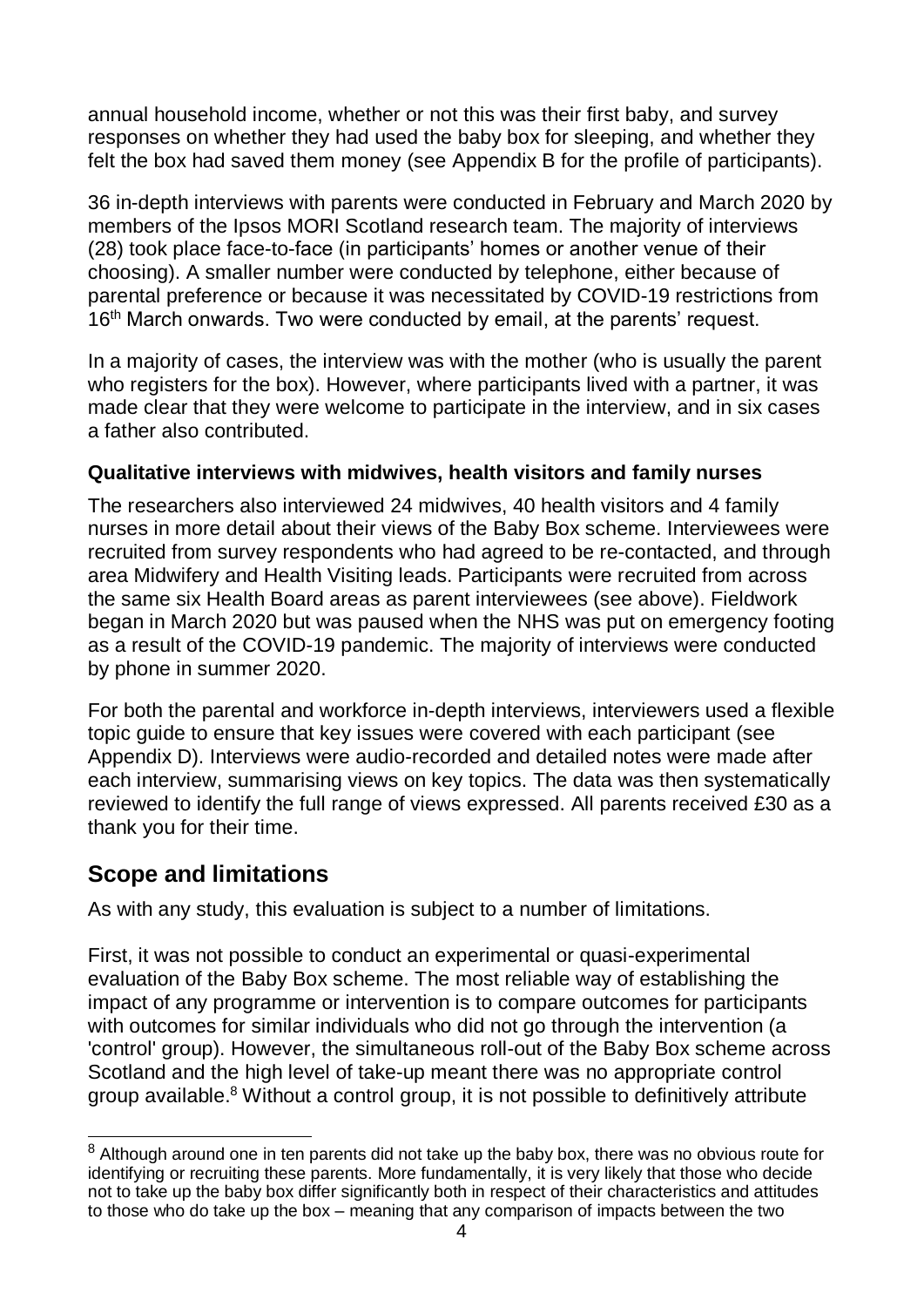any reported outcomes to the Baby Box scheme, rather than wider contextual factors.

A second (related) limitation is that the evaluation is based on self-report data from those who received the box (parents) or may have observed parents using it (health professionals). As such (and in the absence of a control group), although the evaluation aims to assess the potential impact of the scheme, it can only report on people's *perceptions* of the impacts of the Baby Box scheme, rather than on definitive outcomes. When dealing with perceived impacts there is inevitably room for error. There is a risk that impacts may be overstated or misattributed, given the difficulty of individuals accurately identifying and isolating the impact of a specific intervention from all other contextual factors that might influence their behaviour, views or experiences.

Third, in relation to the survey of parents specifically, the sample was drawn from those who consented to be contacted for research purposes when registering for their baby box (21% of all those who registered for a box in the period the sample was drawn from). As discussed above, the final achieved sample of parents was weighted to match the profile of all parents who registered for a box on key known characteristics (maternal age, area deprivation, and Health Board). However, while this means it is broadly representative of all parents registering for a box on these known characteristics, we cannot be certain that there are no other (unknown) differences in the profile of those who did and did not agree to be contacted for research which may have impacted on their views of the scheme.

Finally, the COVID-19 pandemic necessitated minor changes to the evaluation design and timescales. As described above, four in-depth interviews with parents had to be conducted by phone rather than face-to-face. The impact of this is likely to have been minimal. At the start of the pandemic, the qualitative fieldwork with health professionals had just begun and a small number of depth interviews had been undertaken. When the NHS was placed on an emergency footing in March 2020, fieldwork was paused and did not restart until July 2020. The meant that the majority of these took place at a time when health professionals would have been reflecting on the impact of the Baby Box scheme after a period of enormous upheaval – both in the NHS and people's lives more generally. While the pandemicrelated changes did not feature heavily in the interviews, they may still have changed participants' perspectives on the impact of the Baby Box scheme.

l groups would likely be confounded by these other differences. Another option for comparing impacts would be to take an interrupted time series analysis, where longitudinal data on child and family outcomes is used to model the effect of an intervention (in this case, the introduction of the Baby Box scheme), using statistical modelling to account for any pre-intervention trends. Such a study may provide useful data on whether there have been any changes in child and family outcomes from before to after the introduction of the Baby Box scheme. However, it would nonetheless be complicated by the number of other interventions that may impact on maternal and child health in Scotland – including the Universal Health Visiting Pathway – introduced at around the same time as the Baby Box scheme. Establishing definitive impacts from the Baby Box scheme on observed outcomes is thus challenging, whatever design is used.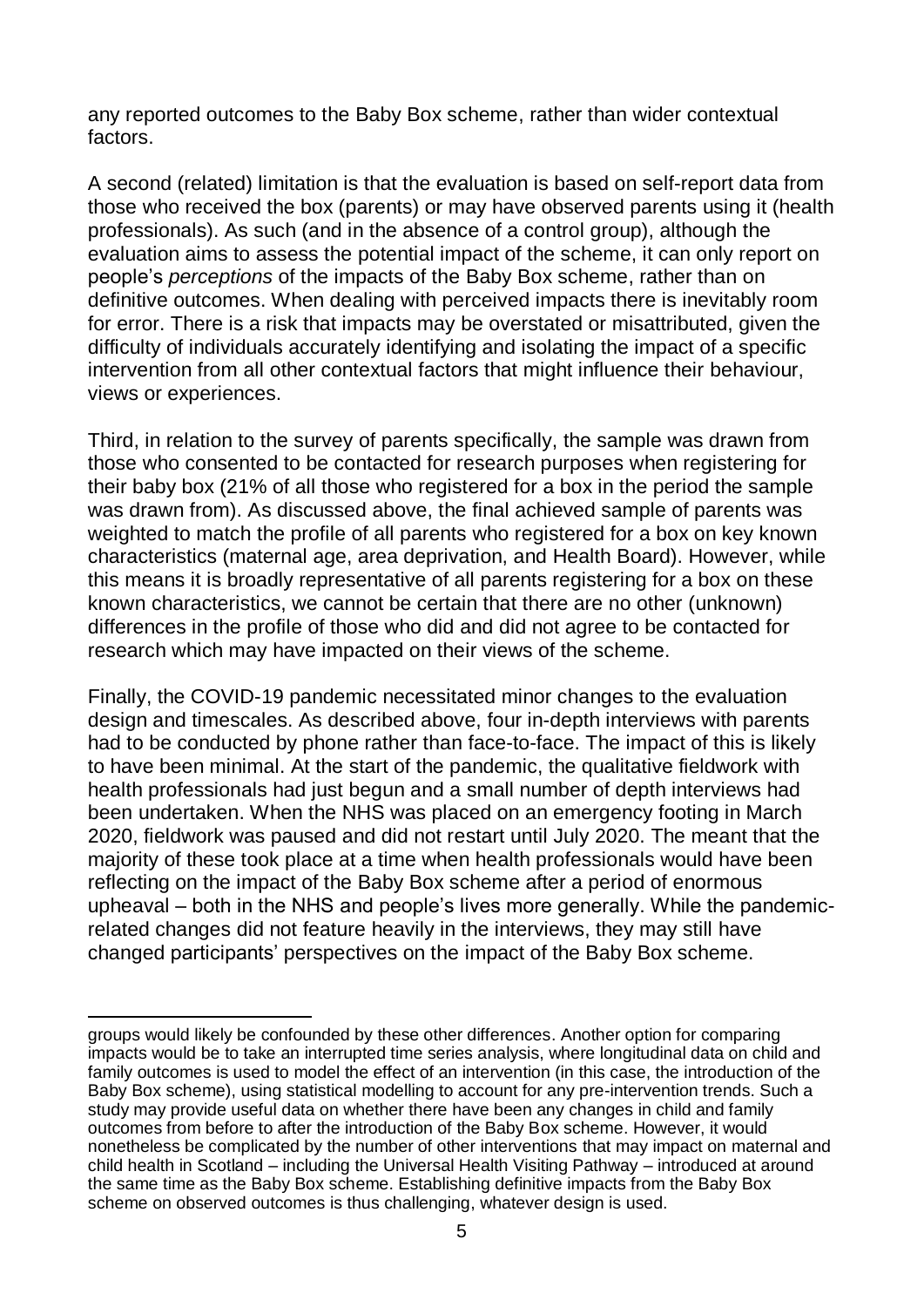### <span id="page-15-0"></span>**Report conventions and structure**

The findings in this report are organised thematically, so that findings from the different elements can be triangulated in answering the research questions. Each chapter begins with a boxed summary of the key findings and an outline of the research questions that chapter addresses. Boxed points for consideration in terms of the future development of Scotland's Baby Box scheme are included at relevant points within chapters. These are based on the researchers' reflections on the findings and are intended to highlight questions that the Scottish Government and its partners, particularly Health Boards, may wish to consider in relation to the future development of the Baby Box scheme.

Survey findings are always subject to a margin of error, which determines how confident we can be that any differences are likely to be a true reflection of differences in the population or may simply have occurred by chance. In this report, any differences highlighted between sub-groups of survey respondents (e.g. parents of different ages) are statistically significant at the 95% level, unless otherwise stated.

When interpreting findings from the in-depth interviews with parents and health professionals, it is important to remember that qualitative samples are designed to ensure that a range of different views and experiences are captured, rather than to estimate the prevalence of particular views or experiences. As such, quantifying language, such as 'all', 'most' or 'a few' is avoided as far as possible when discussing the qualitative findings in this report.

The remainder of this report is structured as follows:

- Chapter 2 covers operational processes and uptake of the scheme, including views of the registration and delivery process
- Chapter 3 provides an overview of use of the box and its contents, including perceptions of which items were most and least useful, and reasons why parents do or do not choose to use the box itself for sleeping
- Chapter 4 discusses the perceived impact of the scheme, including potential impacts on parental knowledge and behaviour, financial impacts, and impacts on engagement between families and their midwives or health visitors
- Chapter 5 outlines the views of midwives and health visitors/family nurses on the training and information they have received around the Baby Box scheme, and their views of its purpose and their role in relation to it
- Chapter 6 examines parents' and professionals' views on the universal availability of the scheme.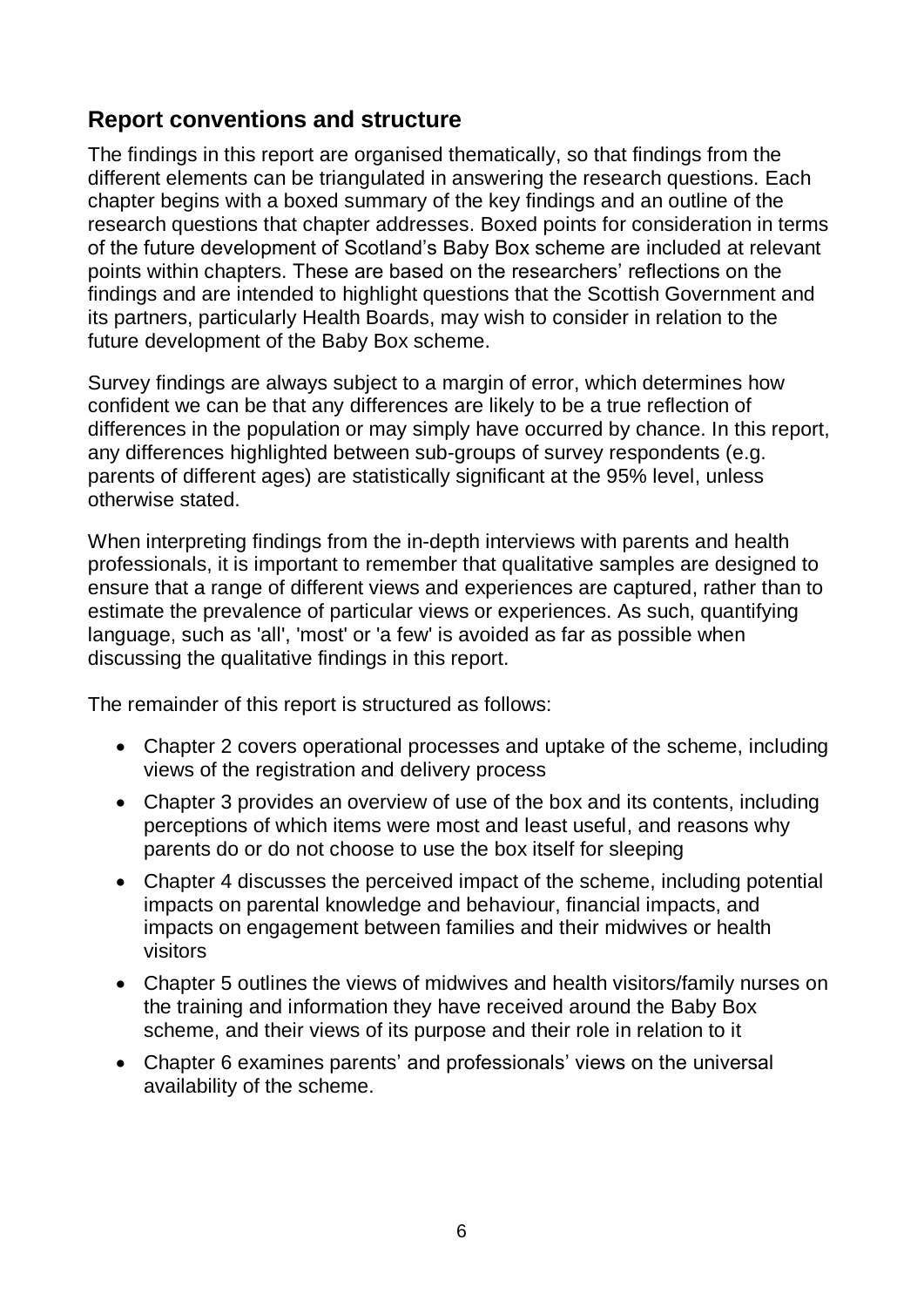# <span id="page-16-0"></span>**2. Uptake and operational processes**

#### **Key findings**

- Estimated take up of baby boxes in Scotland is high (over 90%). There is little variation in estimated uptake by area deprivation.
- The process for registering parents for a box was not always consistent in practice with the suggested process. However, the process of registering for a box was nonetheless considered to work well by the vast majority of parents and midwives.
- At the same time, parents did identify a few potential issues, indicating that there may still be scope for improving the registration process to ensure no one misses out (including ensuring that foster carers are aware of how to access a box, if a baby comes into their care).
- No significant issues were reported with the delivery process, though there was a desire to be able to book specific delivery slots.
- There is scope to increase clarity among professionals on the process for cancelling a box in the event of bereavement.

If the Baby Box scheme is to deliver the benefits outlined in Chapter 1, take-up of the offer needs to be high – both overall, and across socio-demographic groups. In particular, take-up needs to be high among those who might be expected to benefit most from the box financially, such as those on lower incomes. To support high take-up, registration and delivery processes need to be simple and effective.

This chapter summarises uptake of the scheme to date and assesses how well registration and delivery processes are working in practice. It draws on anonymised registration data, combined with data on births from National Record Scotland, and on data from both qualitative interviews and surveys of parents and professionals.

| <b>Outcomes</b>              | High numbers applying for a box across all socio-economic<br>$\bullet$<br>groups<br>Smooth application process<br>$\bullet$<br>Boxes delivered on time |
|------------------------------|--------------------------------------------------------------------------------------------------------------------------------------------------------|
| <b>Research</b><br>Questions | How have parents found the registration process and<br>$\bullet$<br>arrangements around receiving their baby box?                                      |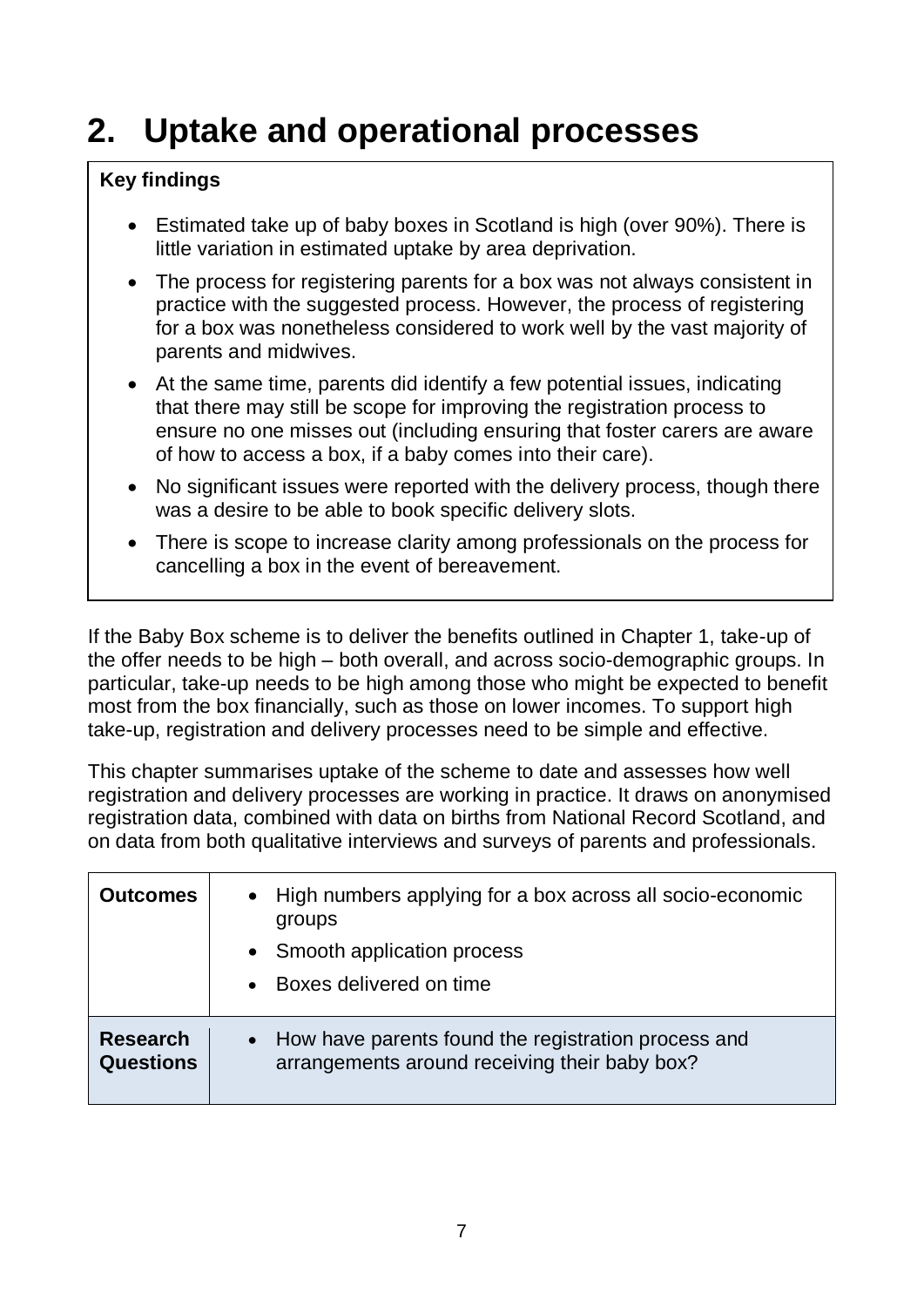## <span id="page-17-0"></span>**Uptake of baby boxes**

Estimated take up of baby boxes in Scotland is very high. Dividing the number of parents registering for a box (based on their due date) $9$  by the number of births recorded for that year<sup>10 11</sup>, an estimated 89% of new parents registered for a box in 2017 (15th August to end December), 93% in 2018 and 92% in 2019. Further analysis of uptake by SIMD<sup>12</sup> showed similar rates of uptake across SIMD quintiles (see table in Appendix E).

## <span id="page-17-1"></span>**Registration process**

The Scottish Government's recommended process for registering families for a baby box is that midwives complete the registration form jointly with pregnant women at their 20-24-week appointment and post it on their behalf. However, findings from the surveys of both parents and health professionals showed that, in practice, the process varies, with parents often given the form to take away, complete, and post themselves. Half of parents reported completing the registration form on their own (52%), while 42% said they had completed it jointly with their midwife (42%) and 6% said their midwife completed it by themselves. Meanwhile, 72% of midwives and family nurses responding to the professionals' survey said that they usually gave the mother the form to take away and post back herself.<sup>13</sup>

Qualitative interviews with midwives indicated that common practice was for parents to be given the registration form at an early midwife appointment (e.g. their booking appointment around 13 weeks), asked to complete their sections, and to bring it back to their 22 week appointment, where the midwife would check, sign it and give it back to the mother to post. Workload was the primary reason midwives gave for adopting this approach – they simply did not feel they had time to add posting forms to their to-do list. It was also suggested that it was appropriate to give mothers ownership and responsibility for posting the form, and that doing it in this

 $\overline{a}$  $^9$  From anonymous registration data provided by APS, the Scottish Government's contractor for providing baby boxes and figures from the Scottish Government.

 $10$  Live births and still births as recorded by NRS Scotland – see [https://www.nrscotland.gov.uk/statistics-and-data/statistics/statistics-by-theme/vital-events/general](https://www.nrscotland.gov.uk/statistics-and-data/statistics/statistics-by-theme/vital-events/general-publications/vital-events-reference-tables/2019/list-of-data-tables#section3)[publications/vital-events-reference-tables/2019/list-of-data-tables#section3](https://www.nrscotland.gov.uk/statistics-and-data/statistics/statistics-by-theme/vital-events/general-publications/vital-events-reference-tables/2019/list-of-data-tables#section3)

 $11$  Including both live and still births. Note that this is not a perfect measure – ideally, we would divide the number of registrations by the number of parents with a due date in each year (since registration and delivery is based on due date not actual date of delivery), but this data is not readily available.

<sup>&</sup>lt;sup>12</sup> Using registration data (from APS) and data on deliveries by SIMD provided directly to Ipsos MORI Scotland by NRS.

 $13$  The difference in responses between the surveys may be explained by differences in the way this issue was asked about in the surveys of parents and health professionals. Parents were asked 'Who completed the Baby Box registration form?' and it is possible that some respondents whose midwife had filled in their section of the form and given it to them to post viewed this as 'I/my partner completed it jointly with my midwife'. Professionals, on the other hand, were asked which of the following usually applies: I arrange for the form to be posted, once the mother has filled out her information; the mother takes the form away and posts it back herself; or sometimes I send the form off, and sometimes I give the form to the mother to return.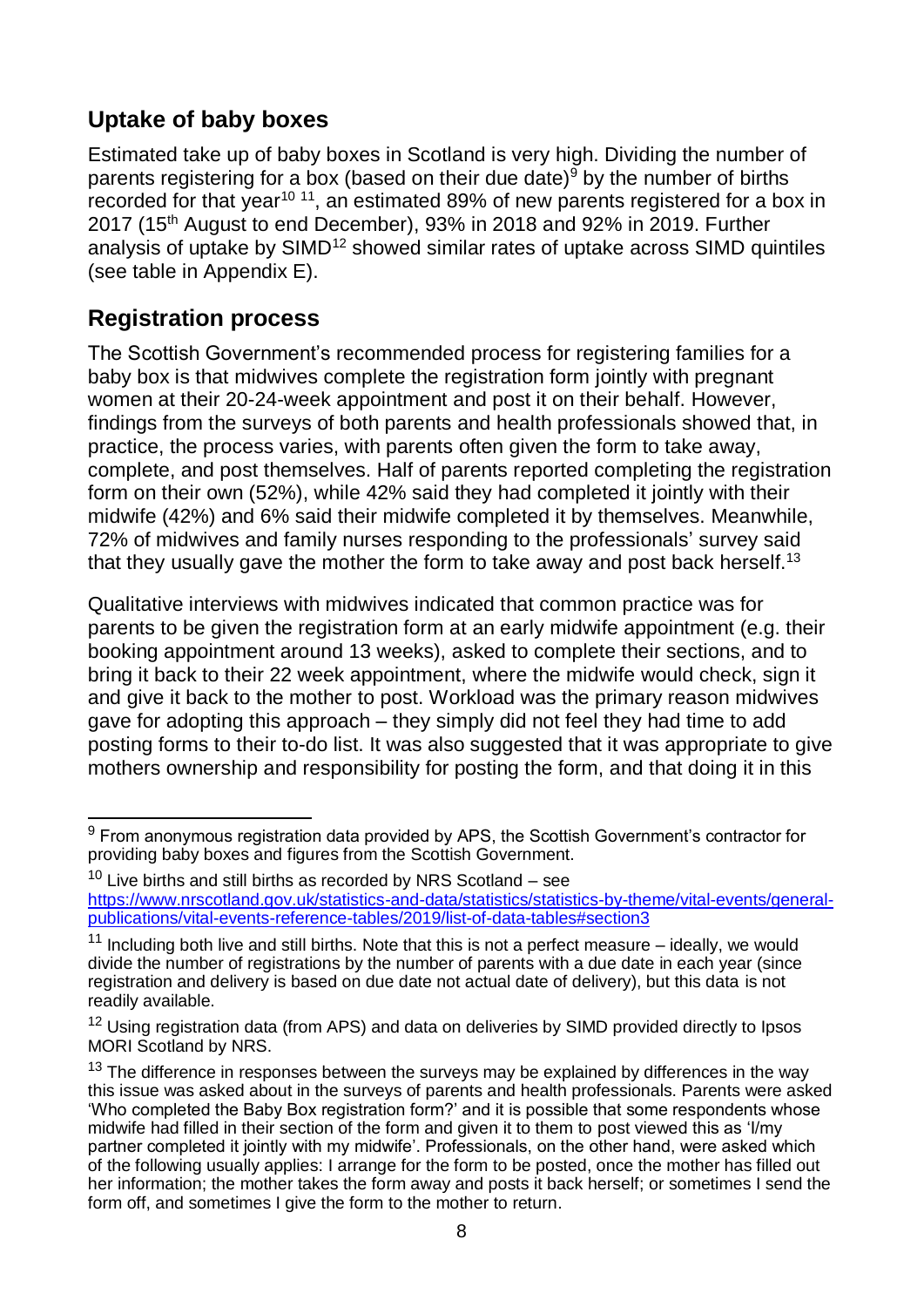way prevented anyone from feeling pressured to take the box if they did not want to.

Notwithstanding some variation in approach, however, the registration process was generally felt to work well by both parents and midwives. Almost all parents who responded to the survey (99%) said it was 'very' (90%) or 'fairly' easy (9%) to register for their baby box.<sup>14</sup> Similarly, almost all midwives and family nurses involved in registering parents for boxes (>99%) felt the registration process worked well (76% 'very well' and 24% 'fairly well'). The fact that uptake is high further supports the view that the registration process is generally very effective.

Parents interviewed for the qualitative research also generally felt the registration process worked well and that they were able to complete and post the form without any problems. However, there were a few examples where asking parents to post the form themselves had caused difficulties, or potential difficulties, due to:

- Parental health issues (e.g. back problems or severe morning sickness) making it difficult for them to go out to post it themselves
- Administrative issues (e.g. one participant received conflicting information from two different midwives about who was responsible for posting the form, meaning they had to request a new form to post themselves)
- Parents coming close to forgetting to post their form, particularly if it had been included in a pack of leaflets rather than being given to them separately.

Thus, while overall the registration process is seen as effective, there may nonetheless be scope for improvement to reduce the potential for families to inadvertently miss out on a box.

**Question for consideration**: Is there a need to encourage midwives to routinely double-check whether parents are comfortable posting the form back themselves, and/or to clarify that they can post it for them if parents would prefer?

As part of the registration process, at the 20-24 week antenatal appointment, midwives also give parents a leaflet detailing the full list of box contents<sup>15</sup>. The vast majority (95%) of parents who took part in the survey said they had enough information about the box before receiving it. Nonetheless, among the minority who indicated they wanted more information, the most common request was for information about 'what would be in the box' (followed by 'when the box would be delivered' and 'the purpose of the scheme'). Parents who took part in the in-depth interviews also described having duplicates of some items, as they had started to

 $\overline{\phantom{a}}$  $14$  Of course, a limitation of the sample is that we were only able to survey parents who had registered for a box – we do not know from this if there are parents who did not register because they had problems with registration process.

<sup>&</sup>lt;sup>15</sup> The full list of contents is also available online at<https://www.parentclub.scot/baby-box>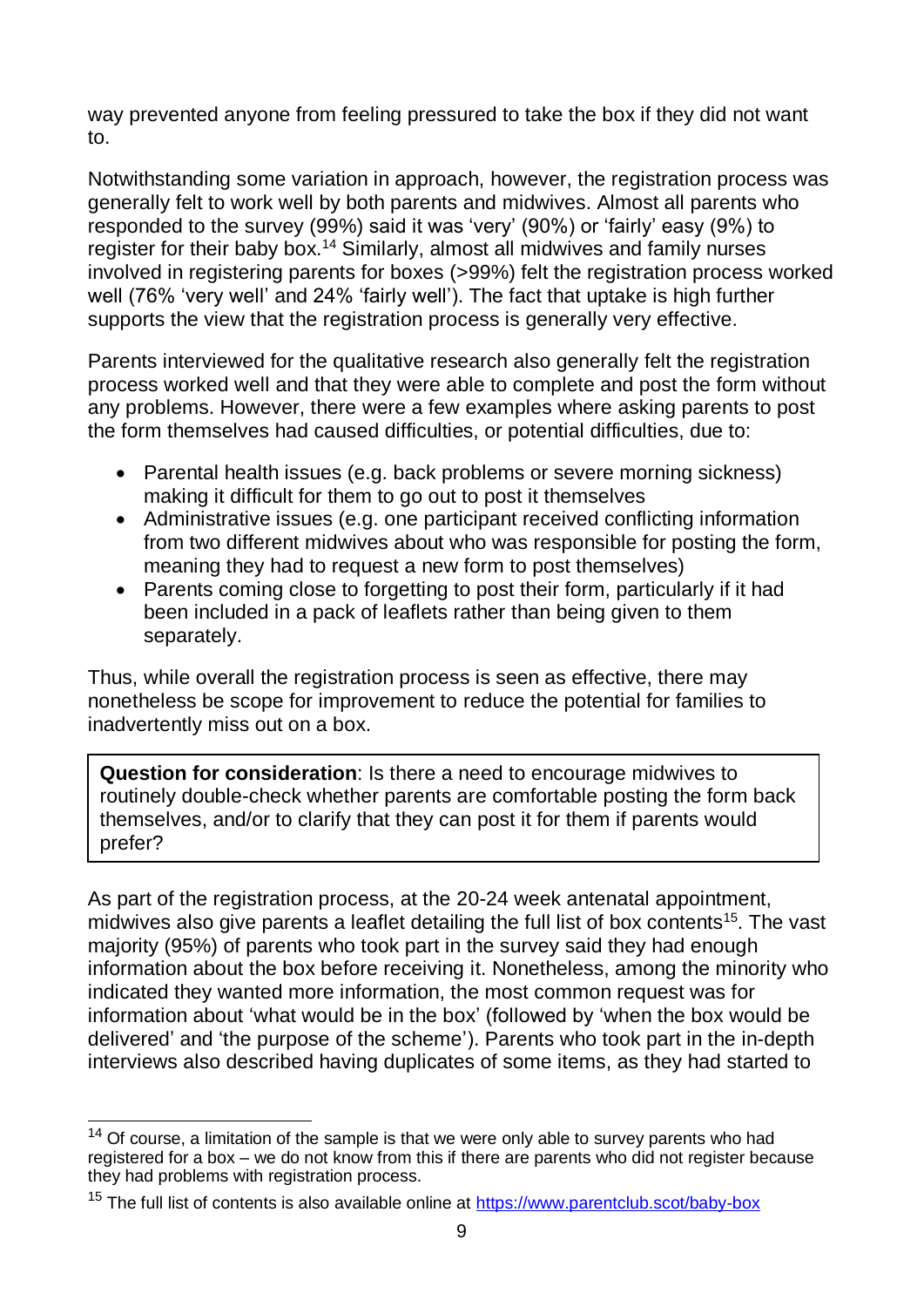buy things for their baby before they became aware of what they would receive in the box.

**Question for consideration**: Is there an opportunity for midwives to more actively highlight the range of things the box includes at the appointment at which it is introduced, and/or for parents to be directed to the list of contents at an earlier stage?

Finally, a specific set of issues were raised by foster parents interviewed for this study around the way the registration process works for babies who are going to be looked after by foster carers. They felt very strongly that the box ought to *'follow the baby'* rather than be given to the birth parent, as the box and its contents did not always come with babies who had come to them for foster care. In their experience, birth parents sometimes only sent a few items from the box with their baby and not the box itself.<sup>16</sup> They felt strongly that, if they did not receive a baby box, this was another way in which foster children miss out – not only while they are babies, but potentially as they are older, since baby boxes and their contents may become part of the 'memory store' of this generation of children. Foster parents and Kinship carers are eligible to register for a baby box through their appointed social worker if they are fostering a child between 0-6 months. However, the experience of the Foster parents interviewed for this evaluation suggests that in practice they may not always be aware of this.

**Question for consideration**: Is there a need to review how the way the scheme is intended to work when a baby is not being looked after by their birth parents is communicated to carers, including foster carers?

### <span id="page-19-0"></span>**Delivery process**

Baby boxes are generally delivered between 34 and 36 weeks of pregnancy, with mothers receiving text updates with details of when the box will arrive. The delivery process was not asked about specifically in either of the surveys. However, parents responding to the survey were able to give suggestions for improvements to the Baby Box Scheme. Of the 47% who gave suggestions, 9% (5% of all respondents) gave suggestions relating to delivery, such as delivering the box earlier or allowing the option to select a delivery date or time. Parents who took part in in-depth interviews were very satisfied with the delivery process and timeliness, but again suggested it would be helpful to be able to select delivery slots.

**Question for consideration**: Is it worth exploring the feasibility of adapting the registration/delivery system to allow parents to select a delivery slot?

 $\overline{a}$  $16$  There could be a range of reasons for this, but as we did not interview any birth parents in this situation, this report cannot comment on why this occurs.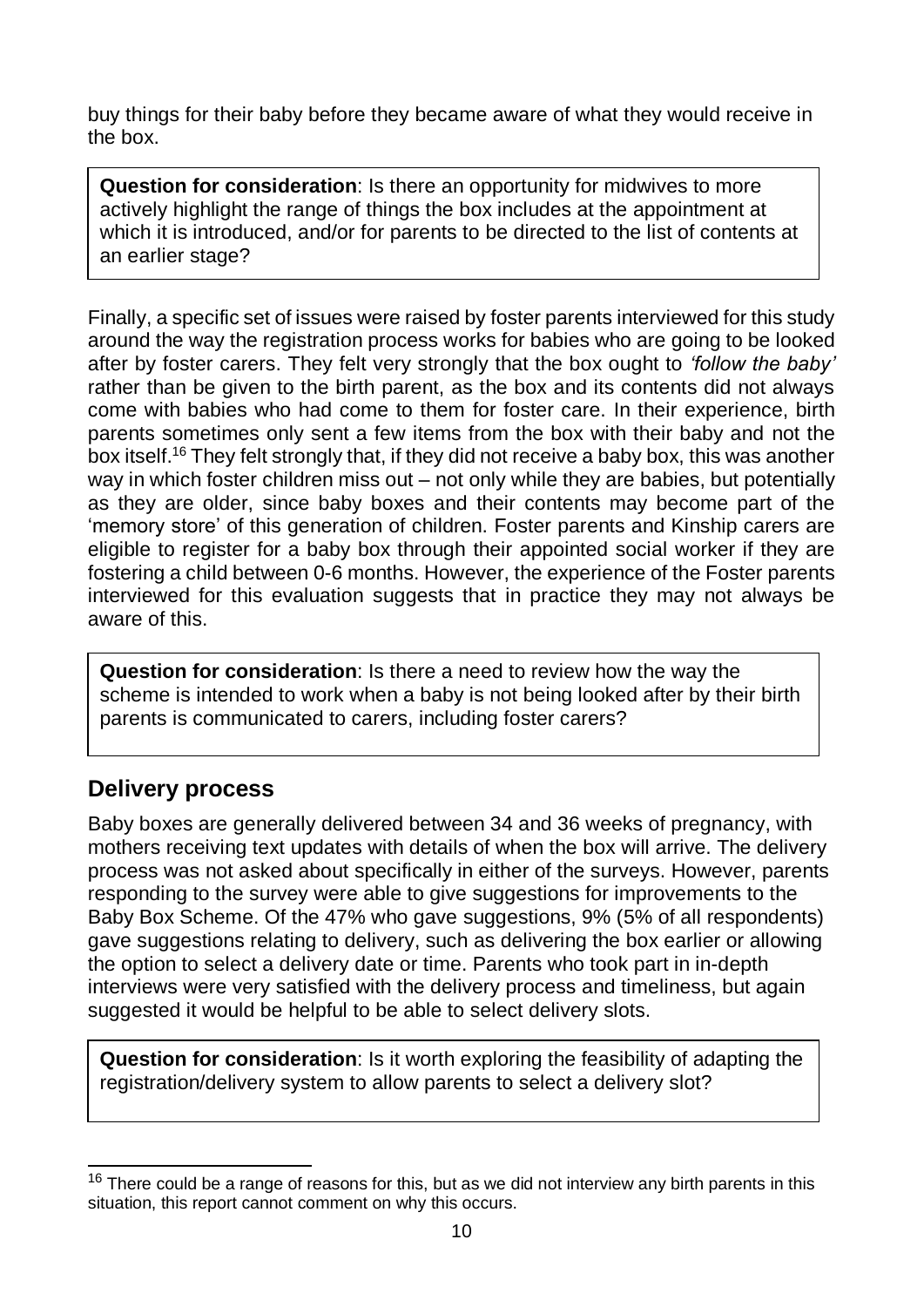#### <span id="page-20-0"></span>**Cancelling boxes in the event of bereavement**

Another element of an effective delivery process is being able to quickly stop the delivery of boxes in the event of baby loss. The survey of health professionals found that over half (56%) of midwives, health visitors and family nurses were unclear about the process for cancelling a baby box in the event of a bereavement. A further 18% said they were not sure or preferred not to say – just 17% said they were clear about the process.

As might be expected (since it is midwives rather than health visitors who have most contact with pregnant mothers at the time leading up to delivery of boxes), midwives were much more likely to report being clear on the process of cancelling a box (40%, compared with 7% of health visitors/family nurses). However, a sizeable minority of midwives (37%) still felt unclear about the process. The length of time professionals had been practicing also played a role, with those who had been practising for 10 years or more most likely to feel clear on the process (23%, compared with 6% of those who had been practising for under three years).

Midwives who took part in the qualitative interviews had not themselves had to cancel a box due to the loss of a baby. However, they reported that they were either clear on the process or felt confident they would easily be able to find out what to do if necessary – by asking colleagues or by calling the baby box helpline. Midwives also noted that they would need to consider the wishes of the parents in this scenario, as they may not necessarily want to cancel the box. However, although midwives appeared to feel it would be straightforward to find out how to cancel a box, the fact that over half are currently unclear on the process suggests that there may be scope for increasing understanding around how to ensure delivery is stopped in these instances.

**Question for consideration**: Is there a need to consider how best to ensure that all relevant health professionals who may be in contact with a bereaved family are aware of the process for cancelling a baby box?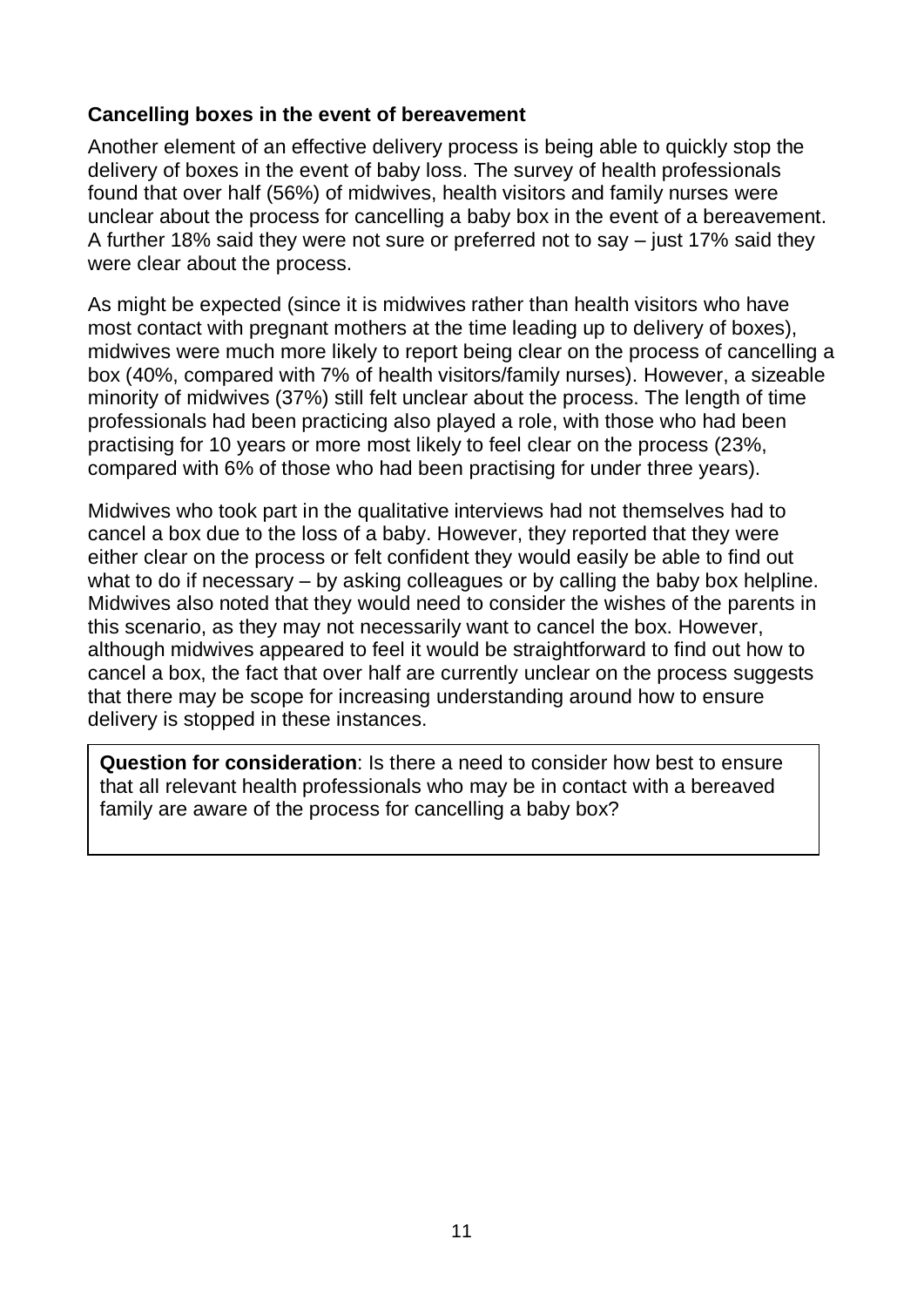# <span id="page-21-0"></span>**3. Use of the box and its contents**

#### **Key findings**

- Parents were very positive about the quality of the box and its contents 97% rated it as 'very' or 'fairly good'.
- While the research indicates that the contents are well used by families, there was some evidence that those who already had older children were less likely to use the full range of contents.
- The digital ear thermometer and bath and room thermometer were the items most likely to be rated by parents as among the most useful, and most likely to be seen by midwives, health visitors and family nurses as important to include.
- In comparison with the items parents feel are most useful, professionals (particularly midwives) appear to place relatively more importance on the box itself, as well as the blanket and guidance around safe sleeping.
- The items most commonly identified as 'least useful' by parents tended to be smaller, lower value items: the condoms (20%); the bath sponge (16%); the emery boards (16%) and the Royal Scottish National Orchestra App (16%).
- Items midwives and health visitors felt were least useful were somewhat different, and included: the reusable napppies voucher (31%); comforter toy (23%); nursing pads (21%); hooded bath towel (18%) and the leaflet on breastfeeding (17%).
- 39% of parents had used the box for sleeping, while 61% had not.
- Most parents (87%) already had another sleep space when they received their baby box. However, among the 13% who did not, 69% had used the baby box for their baby to sleep in.
- Younger parents and parents on lower incomes were less likely to have used the box as a sleep space.
- Parents' reservations about using the box for sleeping included perceptions (for example, feeling it was 'wrong' to put a baby in a box), and practical issues (for example, discomfort bending down to pick the baby up from a box on the floor).

In order for the Baby Box scheme to benefit families and to contribute to positive outcomes for parents and children, families need to understand how to use the box and its contents, and to actually be using them in practice. This chapter begins by summarising parent and professional accounts of families' use of the box and its contents, and which elements they consider most and least useful. It then looks at use of the box specifically, including why parents do and do not choose to use it for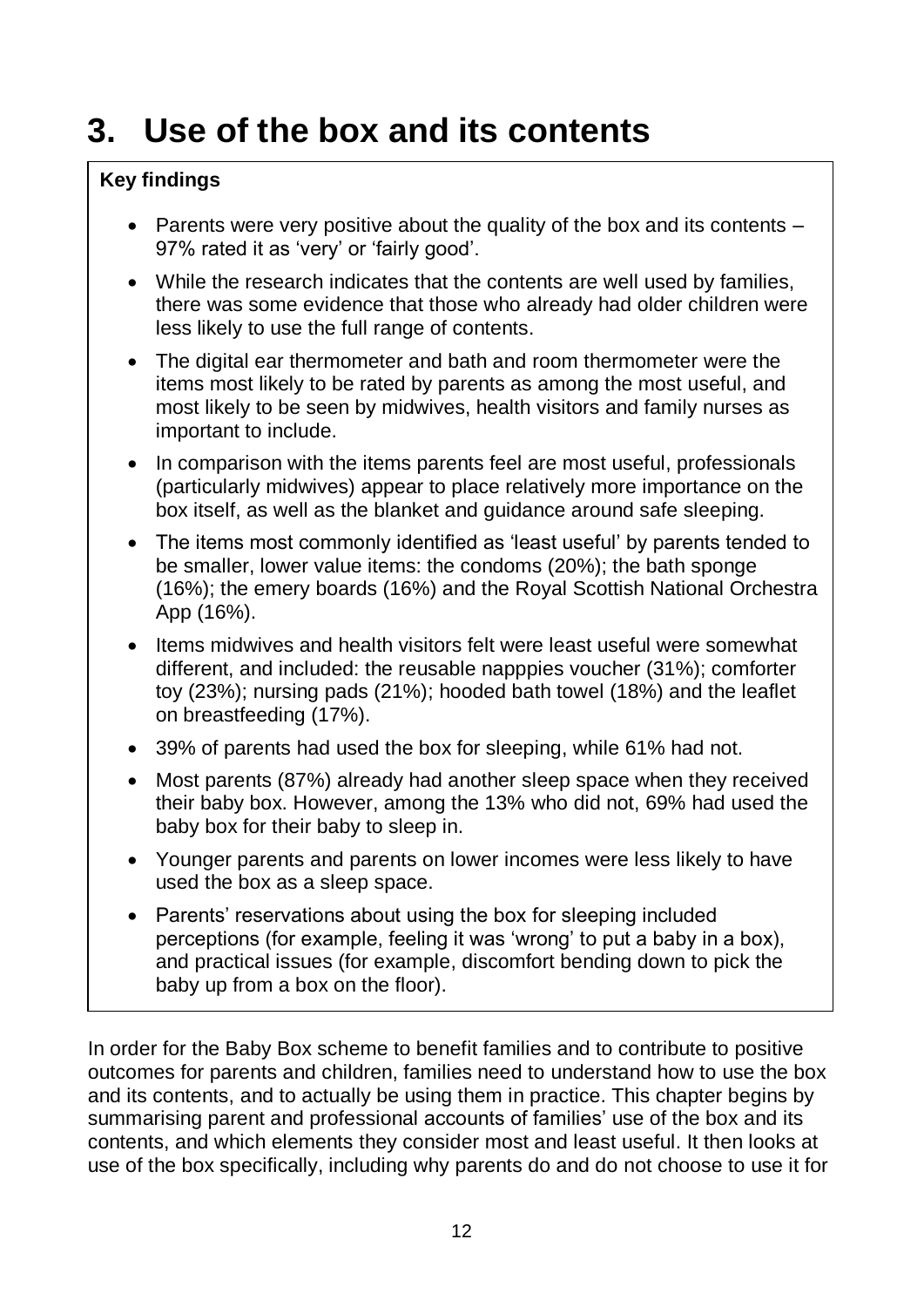sleeping. The findings draw on both the surveys and qualitative research with parents and health professionals.

| Outcomes         | • Parents use and understand the box and contents<br>• Workforce understands contents and purpose of the box |
|------------------|--------------------------------------------------------------------------------------------------------------|
| <b>Research</b>  | • How are parents using the baby box (e.g. are they using it as                                              |
| <b>Questions</b> | sleeping space for their baby?)                                                                              |

## <span id="page-22-0"></span>**Use and usefulness of the baby box and its contents<sup>17</sup>**

Parents were generally extremely positive about the box and its contents – the survey found that 97% felt it was 'very' (86%) or 'fairly' (11%) good quality. Findings from the qualitative research also indicated that the box and its contents were being well used by parents. Across the 36 in-depth interviews in the qualitative research, there was no item that was not used and considered useful by at least one parent.

In terms of general level of use of the contents, the qualitative interviews suggested that there are some differences between first time parents and those with older children. First-time parents often commented that they had used everything or nearly everything in the box, while parents with older children reported using fewer items:

"We used the towel, the bath towels, the sponges, we didn't use the bath thermometer. Purely I think if it was our first child, we would have used it, but we're used to bathing the wee boy so we kind of know what temperatures is good now."

Fife, 25-29, Income group 2, not first child

Health professionals reported observing the box and its contents being used by families – 47% of health professionals said they had seen parents using the box or its contents 'always or often' on their home visits, while a further 31% said they sometimes saw families using them. Just 20% said they rarely or never observed boxes being used. Midwives were more likely than health visitors and family nurses to say they saw families using the box or its contents always or often (61%, compared with 40% of health visitors). This may reflect the fact that midwives were more aware of the box and its contents (see Chapter 6) – health visitors may be less likely to recognise items being used as from the baby box. Alternatively, it may be that parents are more likely to show their midwives items from the box, since their midwife will have helped them register for it.

 $\overline{a}$  $17$  A list of the contents of the baby box at the time the research was conducted is included in Appendix A. For a full list of the current contents of a baby box, see <https://www.parentclub.scot/baby-box>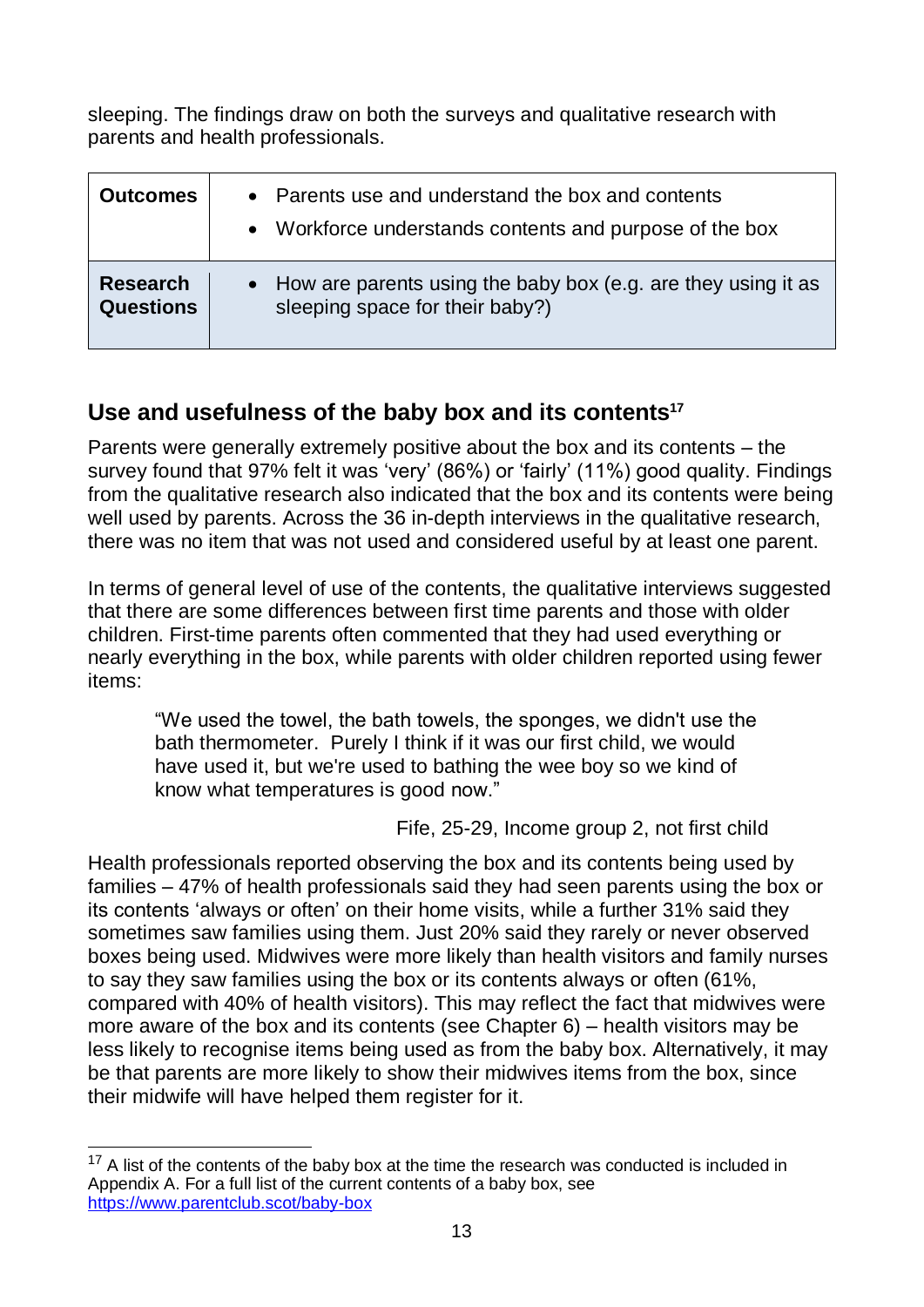#### <span id="page-23-0"></span>**Which items were seen as most useful or important?**

The parents' survey asked parents which five items from the box they had found most useful. The items most commonly chosen were: the digital ear thermometer (picked as one of the five most useful items by 71%) and bath and room thermometer (68%), followed by the baby wrap (42%), play mat (35%), travel changing mat (35%), the clothes in general (31%) and the box itself (27%). Similar items were discussed as being most useful in the qualitative research with parents, with thermometers and the wrap singled out as items that parents particularly valued (the perceived benefits of these items are discussed in more detail in the following chapter). Among parents who were using it as a main sleep space, the box itself was also singled out as particularly useful.

Further analysis of the survey findings indicates some variation in the items considered most useful by parental age, whether or not this was their first baby, and parental income. In particular:

- A higher proportion of parents aged over 30 chose the clothes and the box itself for sleeping as among the things they found most useful.<sup>18</sup>
- First time parents were a little more likely than those with older children to feel the playmat and the travel changing mat were among the most useful items<sup>19</sup>. Parents who already had children were a little more likely to choose the baby wrap<sup>20</sup> and the clothes<sup>21</sup> as among the most useful items.
- Parents on the highest incomes were more likely to mention the play mat<sup>22</sup> and the travel change mat<sup>23</sup> as among the most useful items. Those on lower incomes were more likely to mention the digital thermometer. $24$

The professionals' survey included a similar question on which items were 'most important to include' in the box, indicating how health professionals prioritise the contents in terms of supporting families with new babies. The top two items mentioned by midwives, health visitors and family nurses echoed parents' views on the most useful items: the digital ear thermometer (66%) and the bath and room thermometer (57%). However, in comparison with parents' views of which items are

 $\overline{\phantom{a}}$  $18$  34% of 30-34 year-olds and 35% of parents aged 35+ chose the clothes as one of the most useful items, compared with 26% of parents under 30. Similarly, 29% of 30-34 year-olds and 30% of parents aged 35+ said the box itself for sleeping was one of the most useful items, compared with 22% of 16-24 year-olds and 23% of 25-29 year-olds.

 $19$  37% of first time parents, compared with 33% of those with older children in each case

<sup>20</sup> 45%, compared to 40% of first time parents

<sup>21</sup> 33% compared with 29% of first time parents

 $22$  40% of those with household incomes of £52,000 or more, compared with 28% of those on less than £15,599

 $23$  42% of those with household incomes of £52,000 or more, compared with 27% of those on less than £15,599

 $24$  76% of those under £15,599, 78% of those on £15,599-25,999 compared with 66% of those on £52,000 or more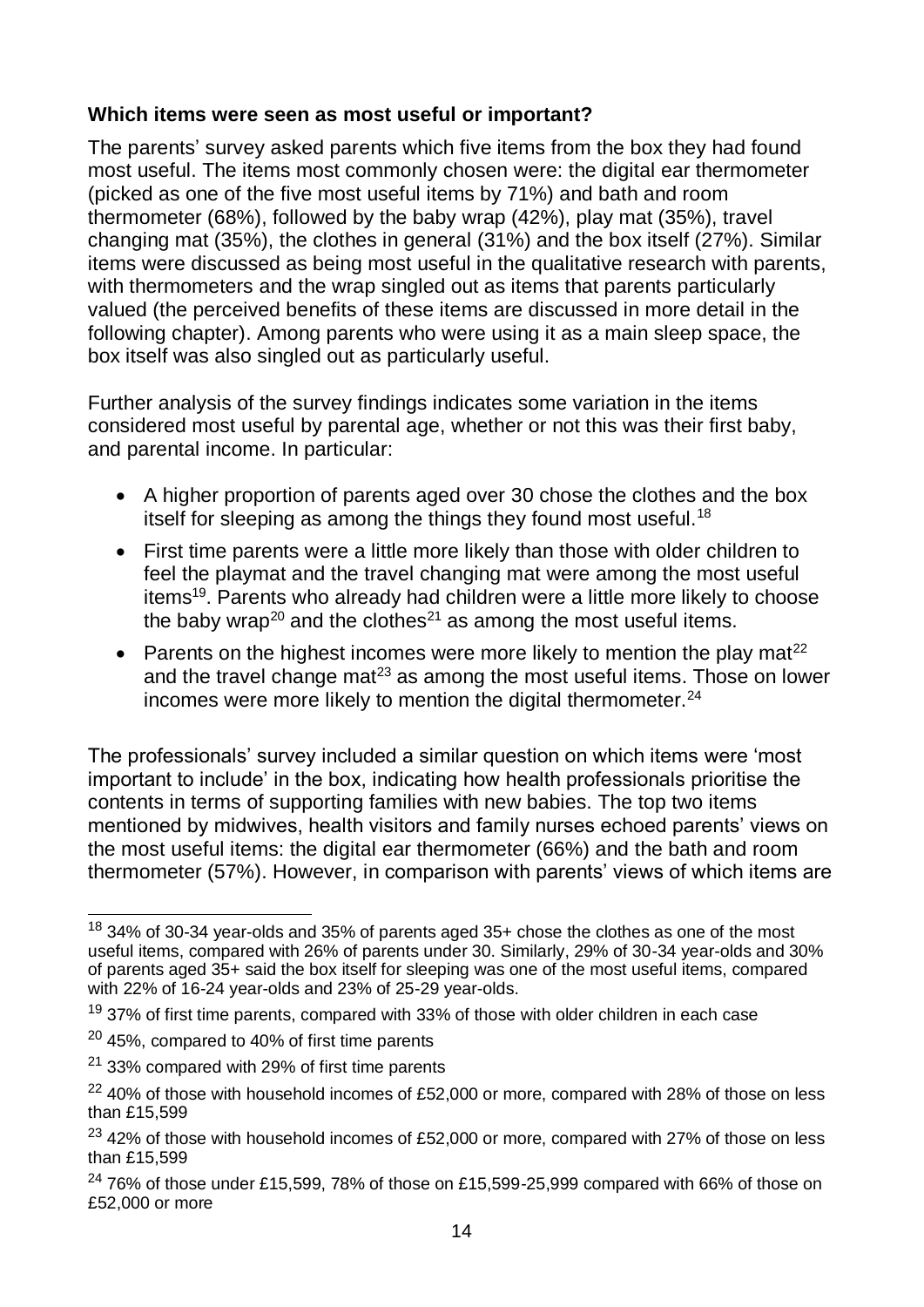most useful, professionals appear to place relatively more importance on the box itself (43%), as well as the blanket (39%) and guidance around using the box for safe sleeping (41%, Table 4.1). This may reflect the fact that, as discussed in Chapter 5, promoting safe sleeping was viewed as a core aim of the scheme by some health professionals.

|                                               | Parents who picked item as<br>top 5 "most useful" | Professionals who picked item as<br>top 5 "most important" |
|-----------------------------------------------|---------------------------------------------------|------------------------------------------------------------|
| Digital Ear thermometer                       | 71%                                               | 66%                                                        |
| Bath and Room thermometer                     | 68%                                               | 57%                                                        |
| Baby Wrap                                     | 42%                                               | 34%                                                        |
| Play mat                                      | 35%                                               | 28%                                                        |
| <b>Travel Changing Mat</b>                    | 35%                                               | 15%                                                        |
| Clothes                                       | 31%                                               | 35%                                                        |
| The box itself                                | 27%                                               | 43%                                                        |
| Leaflet on using the box for<br>safe sleeping | 1%                                                | 41%                                                        |
| Cellular blanket                              | 18%                                               | 39%                                                        |

**Table 4.1: Parents and professionals views on which items are "most useful" or "most important to include" in the baby box**

Base: All parents (2,236) and all professionals (870)

Midwives were more likely than health visitors / family nurses to prioritise the inclusion of the box itself for sleeping (51%, compared with 39% of health visitors/family nurses); the cellular blanket (47%, compared with 35%); and the baby wrap (41%, compared with 30%). Meanwhile, health visitors/family nurses were more likely than midwives to choose the digital ear thermometer (71%, compared with 56%); the bath and room thermometer (63%, compared with 43% of midwives) and the playmat (36%, compared with 12% of midwives) as among the most important items to include.

Qualitative interviews with midwives and health visitors indicated that their views on what is most useful to include may be linked to the key topics these different professionals tend to focus on with families. For example, health visitors often singled out items they felt supported attachment (e.g. the playmat and wrap), which is a key theme for health visiting, while midwives mentioned the blanket and the box itself in the context of discussions about plans for how the baby will sleep immediately after they are born. Individual professionals' views on the most useful items also took into account their views of items that parents would not tend to buy themselves (e.g. the thermometers and wrap).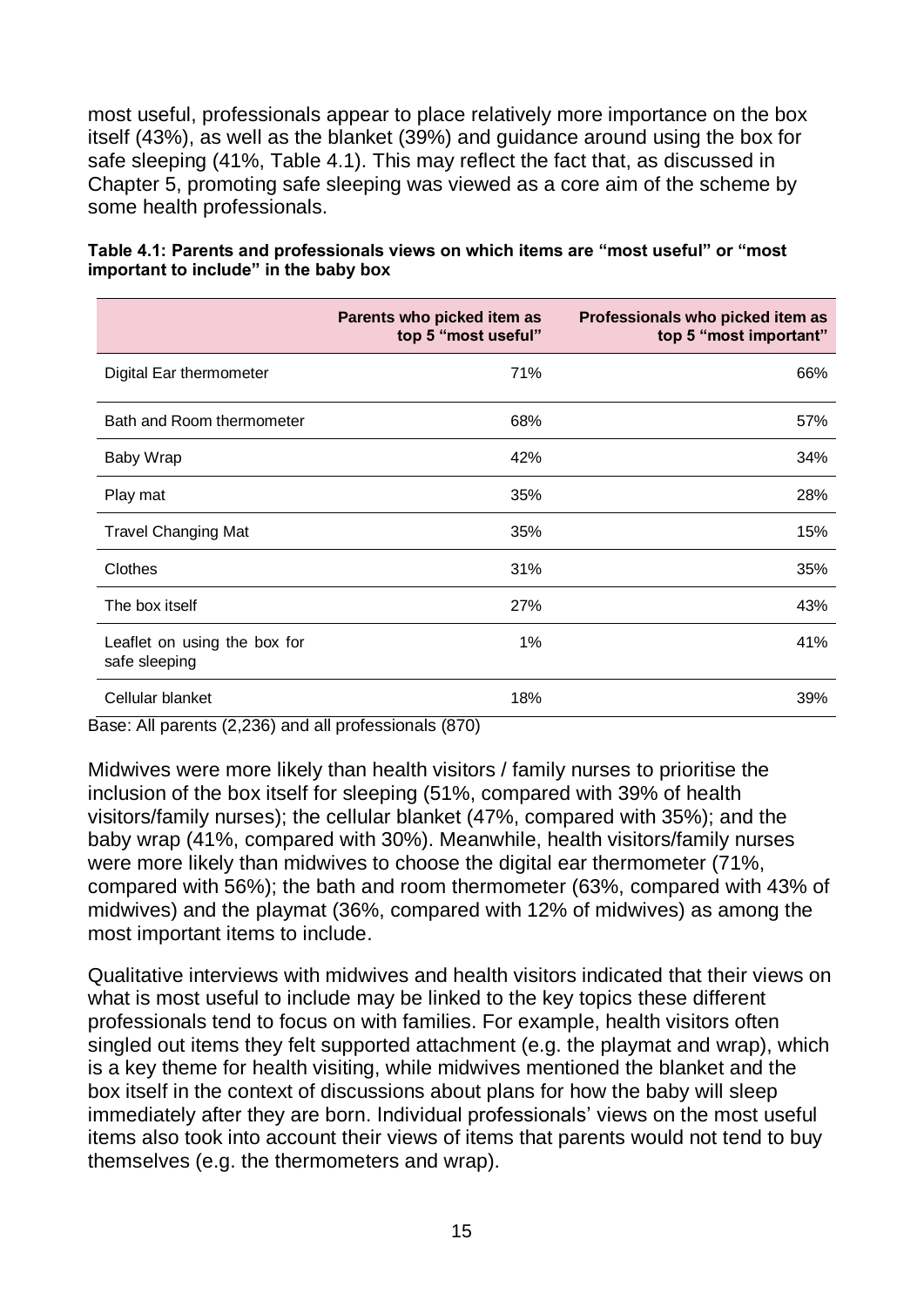"If you haven't used or seen a sling before you are unlikely to shell out what, a minimum of £20 to £30 for a sling. I think it lets parents have a try with something that they wouldn't otherwise even consider."

Health Visitor

#### <span id="page-25-0"></span>**Which items were seen as least useful or important?**

Fewer parents in the survey were able to identify five 'least useful' items than to identify items they had found 'most useful' – 24% said none of the items in the box (including the box itself) were 'least useful'. Similarly, in the qualitative interviews parents were often keen to emphasise that they had found everything, or almost everything useful.

The most commonly identified 'least useful' items in the parents' survey were typically the smaller, lower value items: the condoms (20%); the bath sponge (16%); the emery boards (16%); and the Royal Scottish National Orchestra (RSNO) App (16%). In addition, 14% mentioned the box itself and 9% said the clothes had been among the least useful items.

Qualitative interviews with parents highlighted reasons some parents might view the clothes (both in general and specific items of clothing) as less useful. This included parents with older children who felt they already had most of the clothes they needed already (in some cases, they had donated clothes from the box to charity), and other parents who simply viewed the clothes in the box less positively, preferring to buy their own. One view was that the clothes appeared "boyish" due to the choice of colours (although other parents praised the colours and patterns included). In terms of specific items of clothing that were viewed as less useful, the scratch-mittens were singled out in the qualitative intereviews, with parents commenting that their babies would not keep them on and that most baby-gros now have built-in scratch mittens.

As with the most useful items, there was some variation in perceptions of the least useful items by parental age, whether this was their first child, and by parental income. In particular, the parent survey found that:

- The bath sponge and emery boards were both more likely to be picked as amongst the least useful items by older parents than by younger parents.<sup>25</sup> Younger parents were more likely to say that 'nothing' in the box had been 'least useful' (32% of 16-24 year-olds, compared with 22% of parents aged 35 or older).
- Parents with other children were more likely to say the books were among the least useful items (6% compared with 2% of first-time parents) perhaps because they already have books from their older children.

 $\overline{a}$  $^{25}$  10% of parents aged 16-24 said the emery boards were among the 'least useful', rising to 20% of parents aged 35 or older. Similarly, 7% of parents aged 16-24 identified the bath sponge as among the 'least useful' items, rising to 20% of parents aged 35+.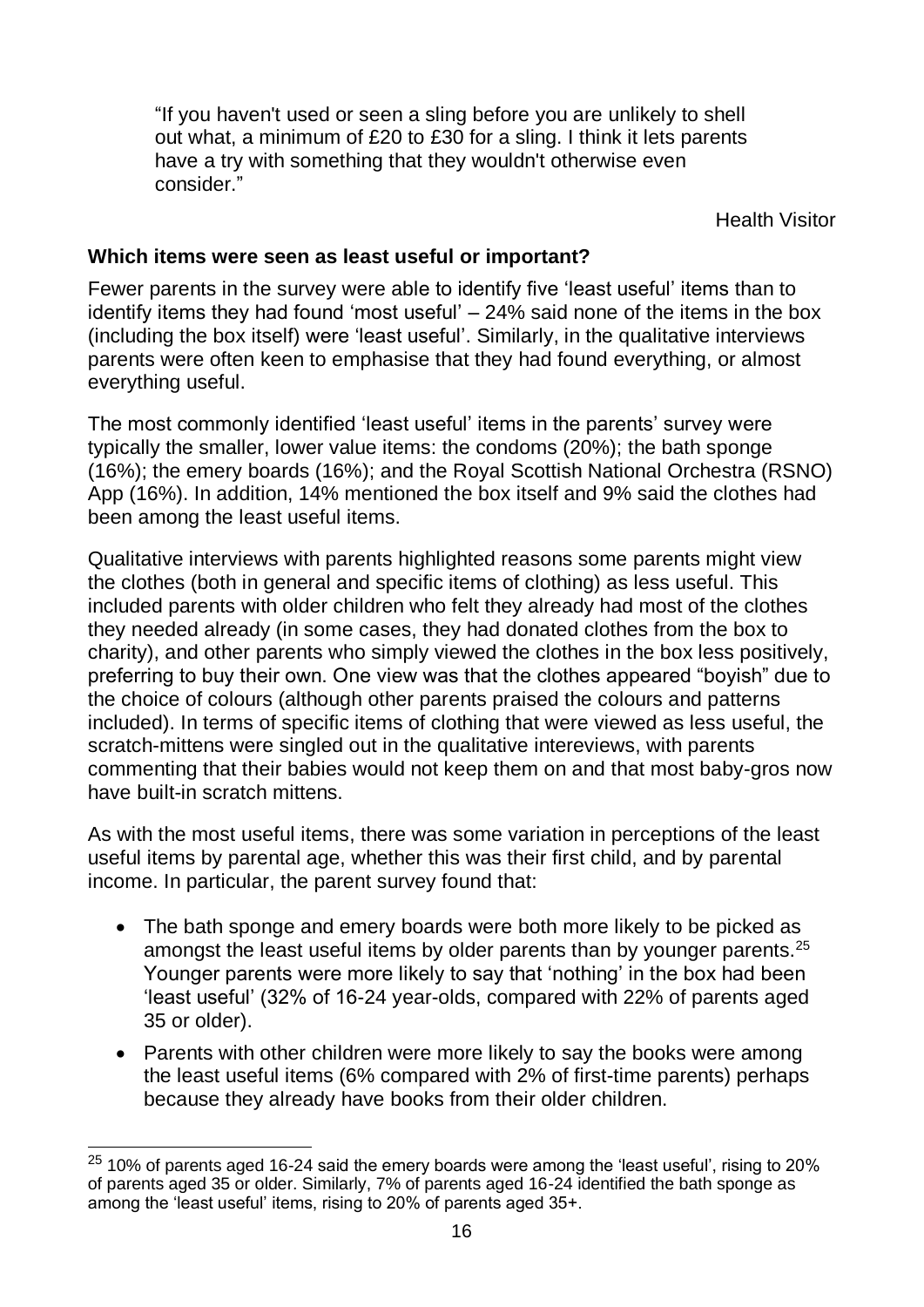• Condoms were *less* likely to be seen as among the least useful items by parents on very low incomes (18% of those with household incomes under £15,599) than by parents on higher incomes (24-25% of those on £26,000 or more a year felt the condoms were among the least useful items). Those on lower incomes were also more likely to say that 'nothing' in the box had been 'least useful'.

The items professionals felt were least important to include were somewhat different from those parents found least useful. The most commonly mentioned 'least important' items were: the reusable nappies voucher (31%); the comforter toy (23%); the nursing pads (21%); the hooded bath towel (18%); and the leaflet on breast feeding (17%). Twenty per cent said none of the items in the box were less important to include.

Qualitative interviews with health professionals did not provide a clear answer as to why some of these items might have been more likely to be viewed as less useful (as with parents, individual health professionals' views of the most and least useful items varied considerably). However, overall the items singled out as less useful tended to reflect either the items individual professionals had seen being used the least, or inexpensive items (like nursing pads) that they felt parents could more easily afford themselves. The finding that 17% felt the leaflet on breastfeeding was among the least important items may reflect a view, raised in the qualitative interviews with health professionals, that parents are already given numerous leaflets and can feel overwhelmed by the volume of information they receive. Finally, although they were often cited as among the most useful items, it is worth noting that occasional issues with the functioning of the thermometers were mentioned. This appeared to be something that had been raised with professionals by a small minority of parents in each case

**Question for consideration**: How should any future changes to the contents of the box take into account which items are considered most and least useful or important by parents and health professionals?

## <span id="page-26-0"></span>**Use of the box itself**

The baby box itself is designed to be used as a safe sleep space for young babies (up to the stage they can sit or kneel up, roll over, or pull themselves up). It comes with a mattress and fitted sheet that fits in the box and a leaflet and diagrams on the underside of the lid explaining how to use the box safely for sleeping. NHS advice also states that 'whatever space you choose, a baby should be given a clear, flat, safe sleep space in the same room as you and should be placed on their back for every sleep'<sup>26</sup>.

 $\overline{a}$ <sup>26</sup> [Sleeping safely | Ready Steady Baby! \(nhsinform.scot\)\)](https://www.nhsinform.scot/ready-steady-baby/early-parenthood/going-home/sleeping-safely).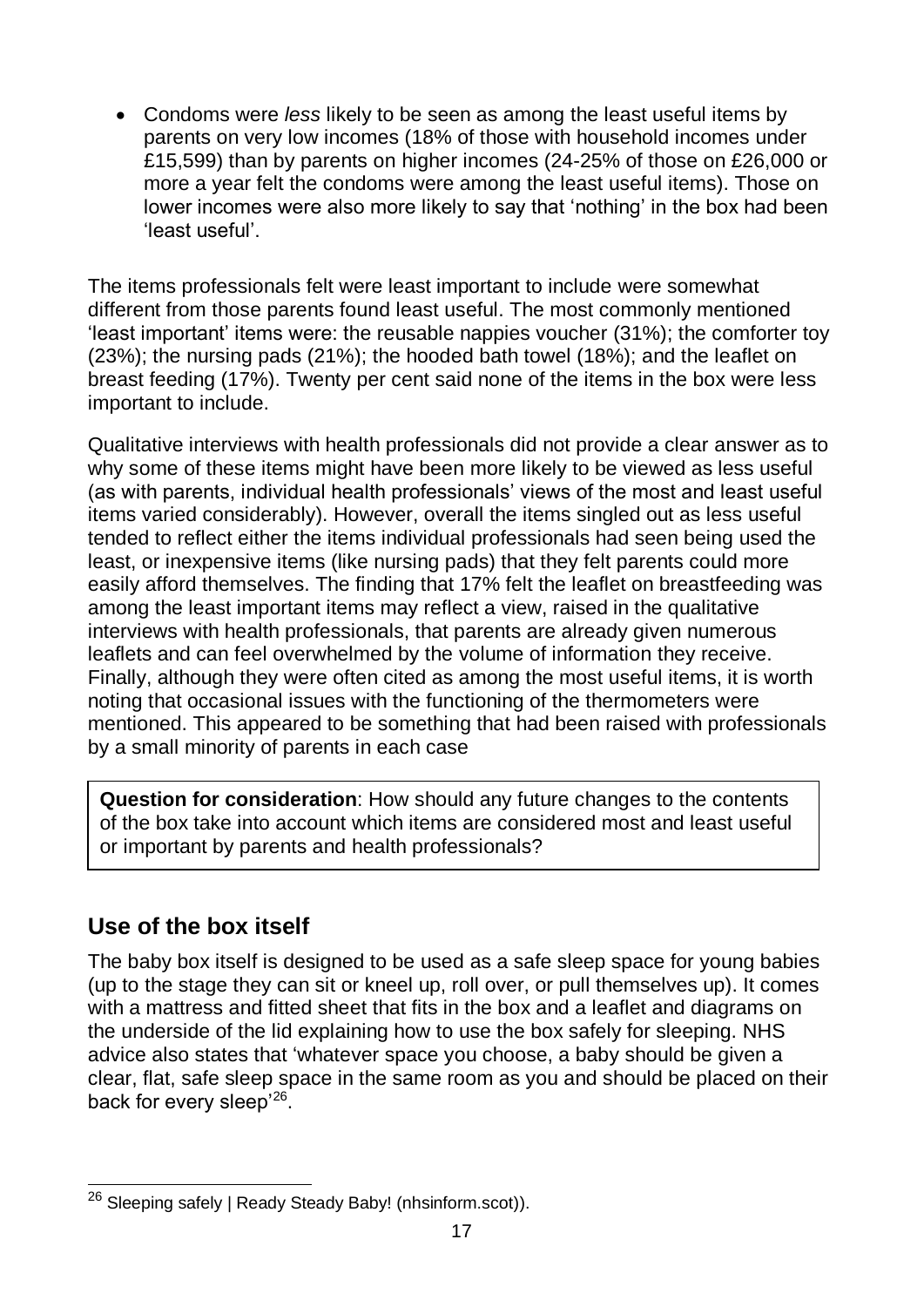Just over a third (39%) of parents who responded to the survey had used the box for their baby to sleep in, while 61% had not. Older parents were more likely to say they had used the box for sleeping (46% of those aged 35 or older, compared with 30% of parents aged 16-24). Parents with the lowest household incomes (under £15,599/year) were *least* likely to say they had used the box for sleeping (32% of those with incomes under £15,599 had used it for sleeping, compared with 38% to 45% of those on higher incomes).<sup>27</sup>

This difference in whether parents had used the box for sleeping by income did not appear to reflect differences in whether or not families already had a sleep space before receiving the baby box – the vast majority of parents across all income groups said they already had somewhere for their baby to sleep in the first three months (87%, a figure that did not vary significantly by income).

#### <span id="page-27-0"></span>**Reasons for not using the box for sleep**

Qualitative interviews with parents explored the reasons why some parents choose not to use the box for sleeping. A key reason parents gave was that they already had an alternative sleep space (including bedside cribs, Moses baskets, cots or sling), or that they were co-sleeping. It should be noted that the NHS explicitly advises against sleeping with a baby on a sofa or armchair, and against sharing a bed with a baby if anyone in the bed smokes, has consumed alcohol or drugs, or the baby was born prematurely or with low birthweight.<sup>28</sup> As noted above, the survey confirmed that in a majority (87%) of cases parents had already bought a sleep space by the time they received their baby box. Among the 13% who did not have another sleep space when their baby box arrived, 69% had used the baby box for their baby to sleep in, compared with 34% of those who already had an alternative sleep space.

Parents who had other sleep spaces discussed a number of perceived advantages of those options over the baby box. For example, those with bed-side cribs liked the fact this enabled them to be closer to their baby in the night, which helped with feeding, while those with Moses baskets felt they seemed "comfy" in comparison with the baby box.

Parents also discussed a number of reservations about using the baby box for sleeping. These included both psychological and practical barriers, including:

• Feeling uncomfortable with the idea of their baby sleeping in a box in principle: one view (expressed particularly among parents on lower incomes)

<sup>28</sup> [https://www.nhsinform.scot/ready-steady-baby/early-parenthood/going-home/sleeping-safely.](https://www.nhsinform.scot/ready-steady-baby/early-parenthood/going-home/sleeping-safely)

 27 38% of those on £15,600-£25,999; 45% of those on £26,000-36,399; 40% of those on £36,400- £51,999, and 39% of those on £52,000 or more.

Exact wording is: You should never sleep with your baby on a sofa or armchair as they can easily slip into a position where they are trapped and can't breathe. It is dangerous to share a bed with your baby if you or anyone in the bed has recently drunk any alcohol, smokes or has taken any drugs that make you feel sleepy or if your baby was born prematurely (before 37 weeks of pregnancy) or weighed under 2.5kg or 5 ½ lbs when they were born.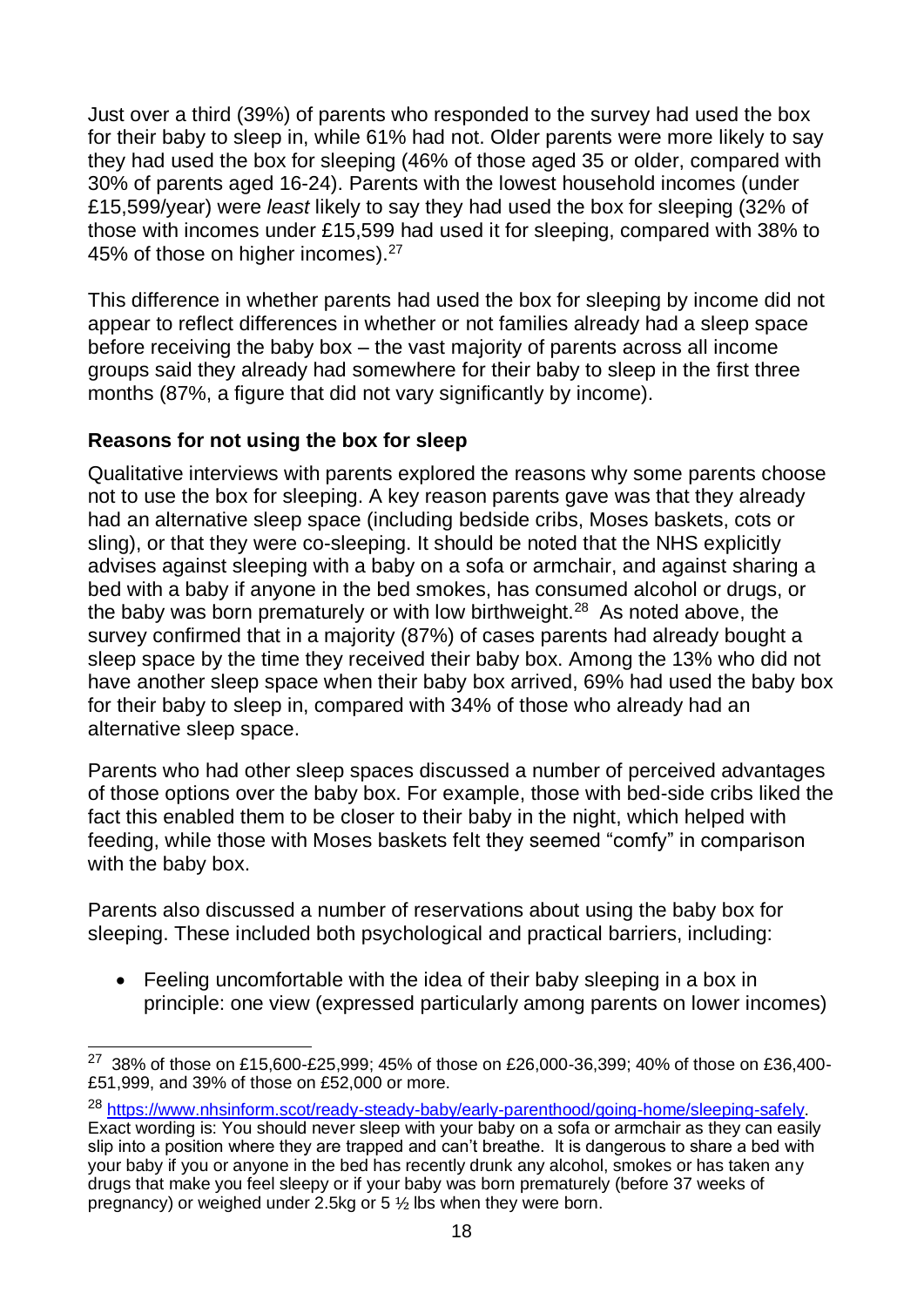was that putting a baby in a cardboard box simply felt "wrong" to them or was something they just would not consider. This view was echoed by midwives and health visitors, who observed that the idea of a baby sleeping in a box appeared stigmatising for some, and that younger parents and those on low incomes appeared to be particularly likely to be resistant to this idea:

"I haven't had any clients use the Box for sleeping. I have said maybe during the day you can use it in the lounge, that would maybe be a nice way to use it. But … my clients [say] … 'There is no way I'll put my baby in the box.'"

Family Nurse

- The fact the box needs to be used flat on the floor, which led to concerns that:
	- o the baby would be more vulnerable to pets or young siblings, or to parents stepping out of bed in the night (similar barriers were also raised in interviews with midwives and health visitors)
	- o their baby might get cold in the box as a result of being on the floor
	- o it was less convenient than other options (especially a bedside crib) for night-time feeding
	- $\circ$  parents would be uncomfortable picking the baby out of the box, particularly if they were recovering from a Caesarean section, or had back, pelvic or other issues.

"Another thing that contributed to me not putting him in the box to sleep when I think back…I've recently had a flair up with my pelvis so when I was 22 weeks pregnant my pelvis went and I was on crutches so … after having him I couldn't get down to the floor to put him in or pick him up again."

Highland, 30-34, Income group 2, not first child

• A separate issue relating to the positioning of the box was that it is not meant to be slanted or propped up (the guidance provided with the box notes that boxes should not be 'propped up') – something that parents who had babies with colic or acid reflux wanted to be able to do. It should be noted that the NHS advises that babies should always be placed flat on their back for safe sleeping, and advises against raising the head of a cot or Moses basket even if the baby has colic or acid reflux.<sup>29</sup>

 $\overline{a}$ <sup>29</sup> <https://www.nhs.uk/conditions/reflux-in-babies/>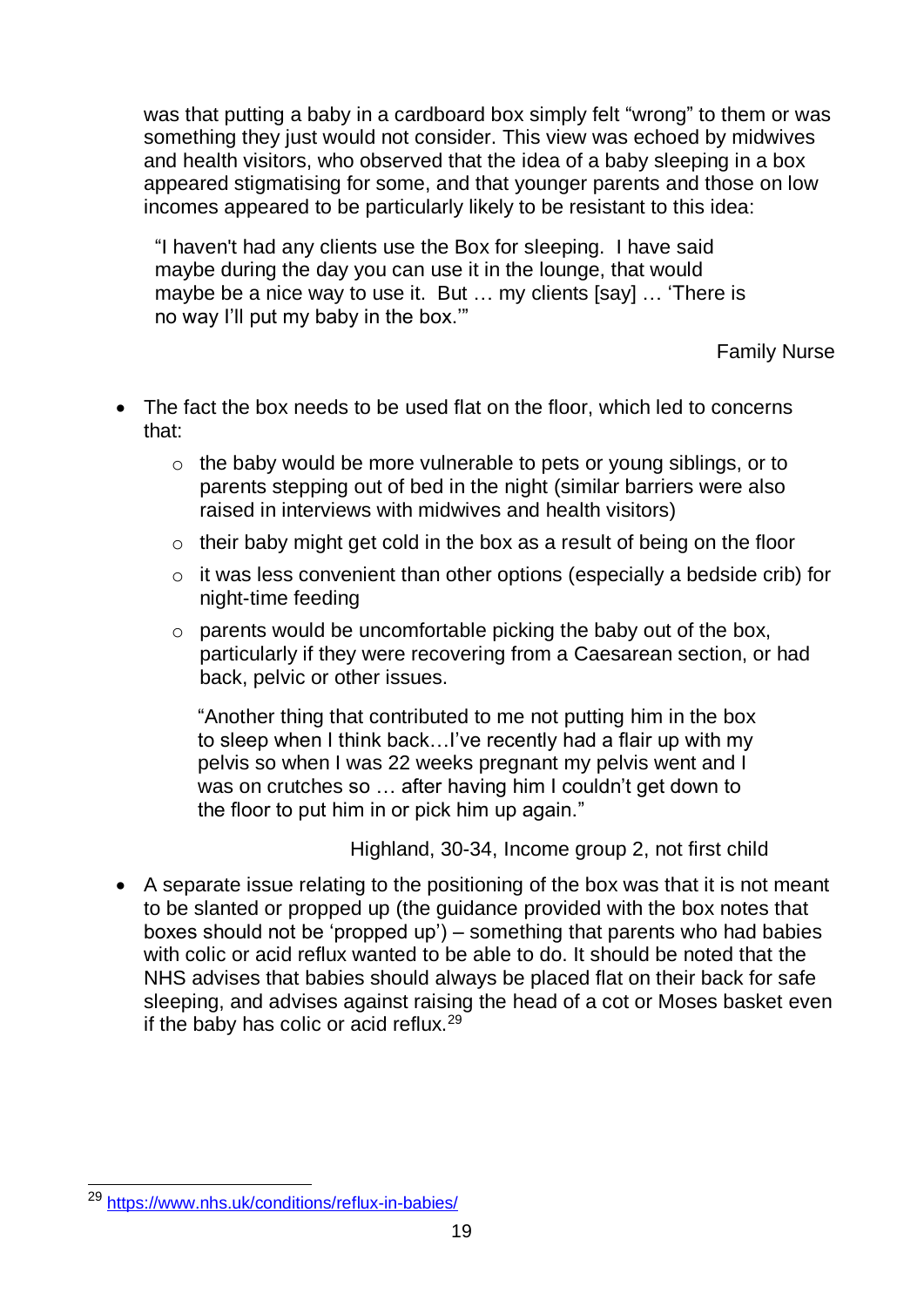- Reservations relating to the structure of the box included:
	- $\circ$  The fact that the box was not transparent and had high sides, which meant parents felt they could not see their baby as easily as in other sleep spaces
	- $\circ$  A perception that the box's cardboard composition meant it was not easily wiped down or cleaned
	- o A view that the box did not look "comfortable"
	- o A belief that the box was not easily transportable because it was too big to fit in the car, or was bulky to carry. It was noted that other sleep spaces could be collapsed in transit.

The leaflet included with the box states that parents should "Only use the mattress provided with the box". However, in a small number of cases, while the box itself was not used for sleeping, parents reported using the mattress that came in the box, either using it on the floor (without the box) for their baby to sleep on during the day or (more exceptionally) putting it in a Moses basket. As noted above, this is explicitly advised against – the labelling on the baby box mattress has been amended to make it even clearer that it should not be used with any other sleep space).

Where the box was not used for sleeping, it was primarily used for storage, either for toys or other items for the baby and in the longer term as a memory box. Other uses included a play space (and in one case a "ball pit") and a space for taking photos of their baby. Parents with older children mentioned that siblings had enjoyed colouring in the box.

**Question for consideration**: Some of the reasons for not wanting to use the box for sleep relate to practices that are explicitly advised against by the NHS for young babies – for example, sleeping them in 'padded' spaces, or tilting their sleep spaces. The findings suggest that not all parents are aware of this advice.

How can safe sleeping practices best be communicated to new parents to increase awareness – including through the box and other avenues?

#### <span id="page-29-0"></span>**Reasons for using the box for sleep**

Parents who did use the box for their baby to sleep in split into those who had used it as a secondary sleep space (for example, for daytime naps, or when visiting grandparents), and those who used the box as a main night-time sleep space.

Those who had used the box as their baby's main night-time sleep space felt that the box was as good as other options in terms of quality and comfort. They were generally motivated to use the box for sleep either because their baby had issues with other options – for example, they thought their baby was allergic to the wicker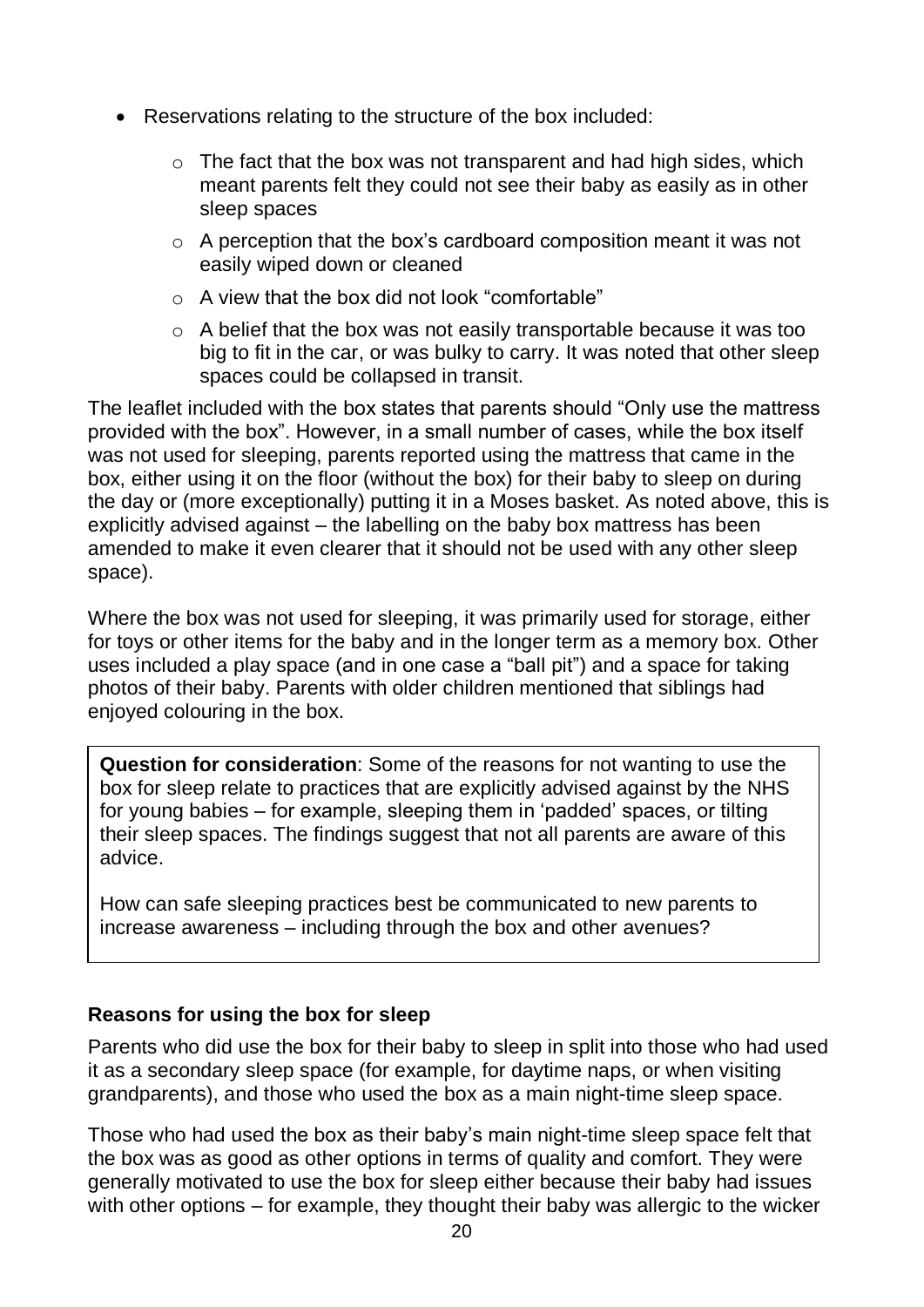of their moses basket, or that they were not settling in their crib – or simply because it had been provided and they thought they would try it.

For parents who used the box as a 'secondary' sleep space, having the box as an additional sleeping option was seen as useful in: helping to differentiate night and day-time sleeping; making it easier to spend more time at grandparents' homes; and being able to see their baby during day-time naps without having to carry a Moses basket up and down stairs – especially for those with back problems or who had had a C-section, for whom transporting a sleep space would be painful.<sup>30</sup>

"The advantages were having a second thing that I didn't have to carry up and down. I knew she was safe in it, yes."

Lothian, 30-34, Income group 3, not first child

l

 $30$  Note that these positive comments about using a baby box for daytime naps after a C-section stand in slight contrast with concerns about bending down to pick up a baby from the box at night. These comments were made by different parents, so may just reflect differences in their experiences. It may also reflect differences in the perceived effort involved in getting out of bed and bending down at night, versus doing the same during the day, when parents are already more mobile.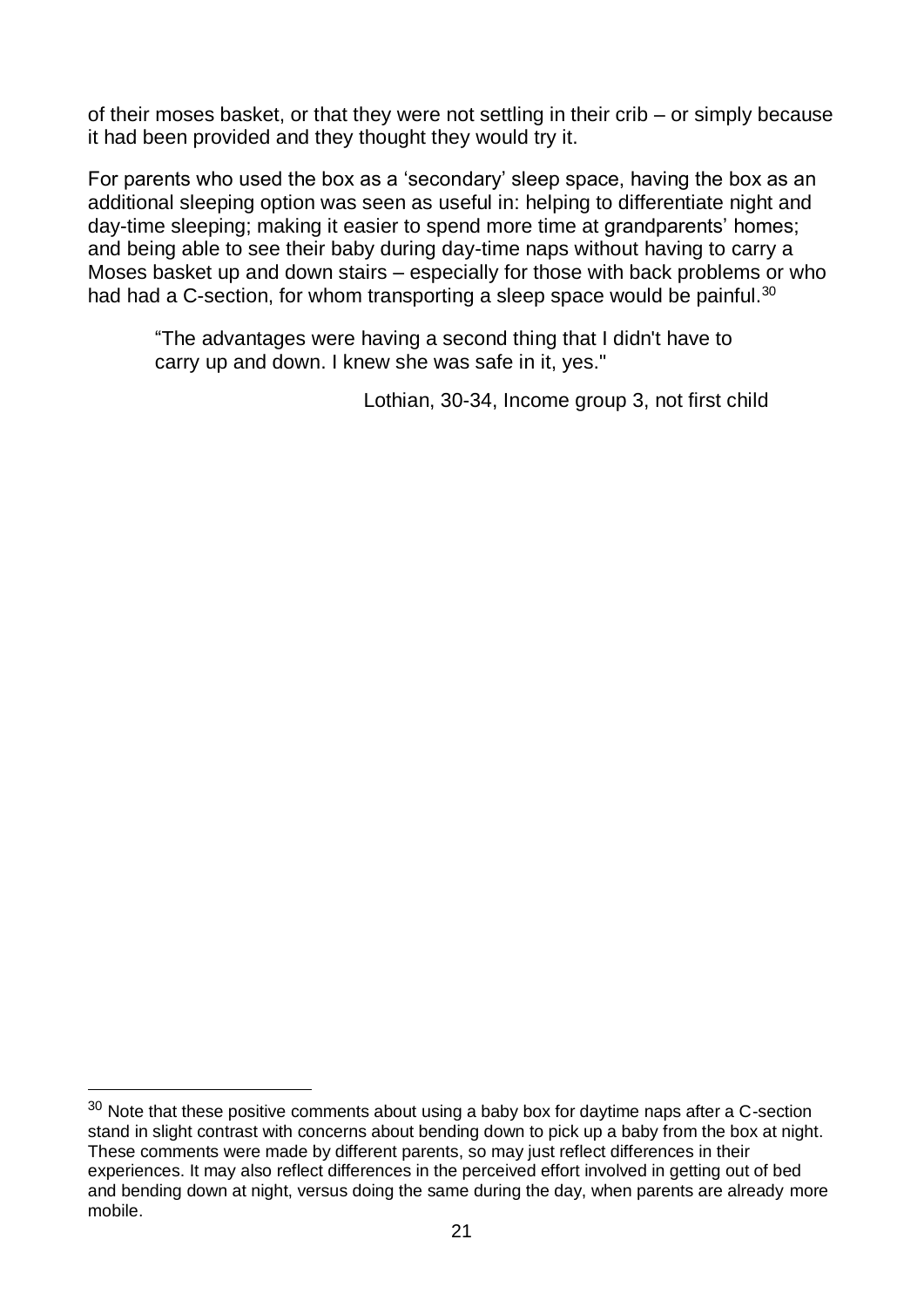# <span id="page-31-0"></span>**4. Perceived impacts**

### **Key findings**

- The benefits of the box most commonly identified by parents and health professionals were financial or material – saving money on things they needed for their baby and providing useful things they would not otherwise have bought. However, parents did also recognise other benefits, around learning and support.
- Nine in ten (91%) parents agreed that 'Getting a baby box has saved me money on things I would otherwise have had to buy', while 76% of health professionals agreed that the scheme is an effective way of ensuring that every family has access to newborn essentials. Midwives were more like to agree with this than were health visitors / family nurses.
- 37% of parents felt they had learned about bonding with their baby through playing, talking and reading as a result of receiving the box. This figure was higher among younger, first-time, and lower income parents.
- Most (84%) said they had read the books included in the box with their baby. Over half (60%) of parents felt the inclusion of books in the baby box had encouraged them to start reading with their baby earlier – again, younger, first-time and lower income parents were particularly likely to say this.
- 84% of parents surveyed said they had found the leaflet on safe sleeping useful. Findings from the qualitative research provided evidence of parents learning about safe sleeping from the leaflet in the box and/or being empowered to challenge inappropriate views among family members around safe sleeping, even when they had not used the box itself as a sleep space.
- Health professionals also gave positive examples of the potential impact of the box on safe sleeping even where it was not actually being used as a sleep space – for example, where they felt that the baby box had helped support conversations around safe sleeping, and therefore helped to increase or reinforce parents' understanding of this topic.
- A quarter (26%) of parents surveyed felt the box had helped support breastfeeding, but higher numbers (66%) said they found the leaflet on breastfeeding useful. A similar proportion (68%) said they had found the leaflet on post-natal depression useful – younger parents and those on lower incomes were more likely to say it had been 'very' useful.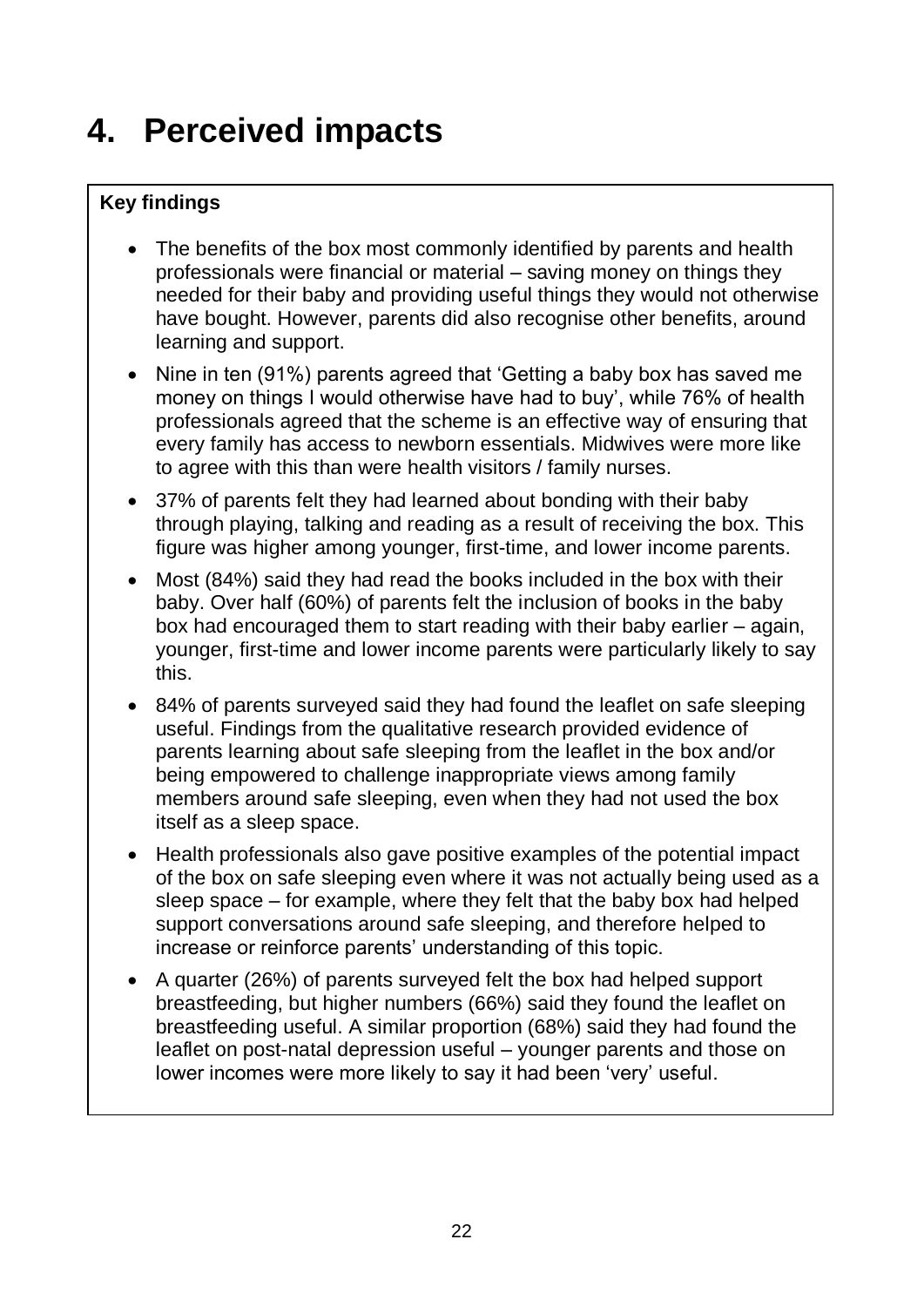#### **Key findings continued:**

- Other things parents reported learning from the box included: 'monitoring my baby's health or temperature' (50%), 'how my baby can sleep safely in the box' (42%) and about sources of support for new parents (35%). Again, younger and first-time parents were more likely to say they had learned about each of these areas.
- 47% of parents surveyed had signed up for Parent Club emails, most commonly (64%) at the same time as registering for a baby box. Most parents (79%) who read the emails reported they were useful. However, younger parents were less likely than older parents to read Parent Club emails.
- Parents and health professionals were both divided on the impact of the box on facilitating professional/parent engagement. 35% of parents agreed that 'Getting a baby box encouraged me to talk more to my midwife, health visitor or family nurse about things I wasn't sure about', while 23% disagreed and 41% neither agreed nor disagreed. 45% of health professionals agreed that the box was a useful tool in supporting conversations with parents in general, while 18% disagreed and 33% neither agreed nor disagreed.
- Younger parents and first time parents were more likely to agree that the box had encouraged them to talk more to their midwife, health visitor or family nurse. There was also some evidence from health professionals that the box had supported conversations with parents experiencing particularly challenging circumstances.

As described in Chapter 1, the main aim of the Baby Box scheme is to contribute to improved outcomes for children and families in Scotland, both by supporting new families financially (providing essentials that they would otherwise have to buy) and including items intended to support positive parenting behaviours and early child development. It was also hoped that the scheme would help support opportunities for midwives and health visitors to engage with parents, including those families that services may typically find more difficult to engage. This, in turn, could help support positive outcomes for parents and children. A central aim of the evaluation was to explore the potential impacts of the scheme on each of these areas.

In considering the implications of the quantitative and qualitative findings, it is important to keep in mind that, as discussed in Chapter 1, without a control group, it is not possible to establish definitive impacts. There is also potential for perceived impacts to be either over or under-stated, or misattributed. However, the findings highlight the areas where the scheme is potentially having an impact, as well as any areas where it is less clear that the scheme is having an impact. Where possible, findings from different sources are also triangulated, to reduce the risk of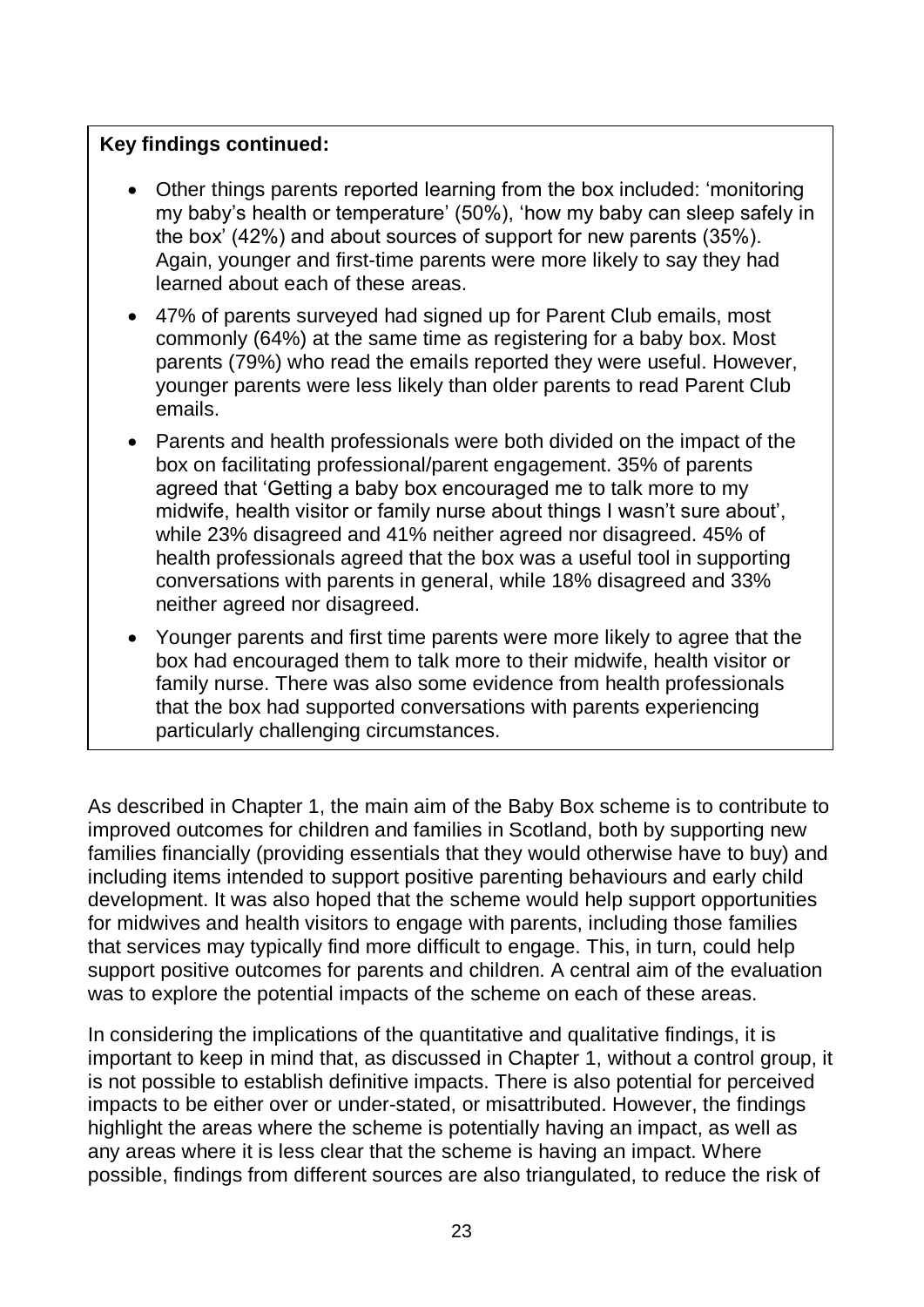perceived impacts being over- or under-stated based on evidence from one source alone.

<span id="page-33-2"></span><span id="page-33-1"></span><span id="page-33-0"></span>

| <b>Outcomes</b>                     | Parental knowledge and behaviour:                                                                                                                                             |  |  |  |
|-------------------------------------|-------------------------------------------------------------------------------------------------------------------------------------------------------------------------------|--|--|--|
|                                     | Uptake of, and engagement with Parent Club emails<br>$\bullet$                                                                                                                |  |  |  |
|                                     | Increased understanding of risk and positive behaviours<br>$\bullet$                                                                                                          |  |  |  |
|                                     | Increased positive behaviours and reduced risk behaviours<br>$\bullet$                                                                                                        |  |  |  |
|                                     | Engagement between parents and health professionals:                                                                                                                          |  |  |  |
|                                     | Attempts to engage with wider services (parents and<br>workforce)                                                                                                             |  |  |  |
|                                     | Sustained engagement with wider services (parents)<br>$\bullet$                                                                                                               |  |  |  |
|                                     | <b>Financial impacts:</b>                                                                                                                                                     |  |  |  |
|                                     | Reduced expenditure on newborn essentials<br>$\bullet$                                                                                                                        |  |  |  |
|                                     | Reduced inequalities in access to newborn essentials<br>٠                                                                                                                     |  |  |  |
| <b>Research</b><br><b>Questions</b> | What has been the most important perceived benefit of the<br>$\bullet$<br>Baby Box scheme to families?                                                                        |  |  |  |
|                                     | How has parents' understanding of what is important for their<br>$\bullet$<br>baby been influenced by the baby box?                                                           |  |  |  |
|                                     | Has the Baby Box scheme contributed to improving parents'<br>$\bullet$<br>understanding of positive and risk behaviours, such as<br>breastfeeding and safe sleeping practice? |  |  |  |
|                                     | Is there evidence that the Baby Box scheme is encouraging<br>$\bullet$<br>parents to engage in positive behaviours and reduce risk<br>behaviours?                             |  |  |  |
|                                     | How does the Baby Box scheme impact on workforce<br>$\bullet$<br>interaction and communication with parents?                                                                  |  |  |  |
|                                     | Is the Baby Box scheme offering new opportunities to identify<br>$\bullet$<br>families who are unlikely to engage with services?                                              |  |  |  |
|                                     | Do health professionals feel that the box provides an<br>$\bullet$<br>opportunity to engage parents with other services?                                                      |  |  |  |
|                                     | Has receiving the baby box affected parents' spending<br>$\bullet$<br>decisions on newborn essentials?                                                                        |  |  |  |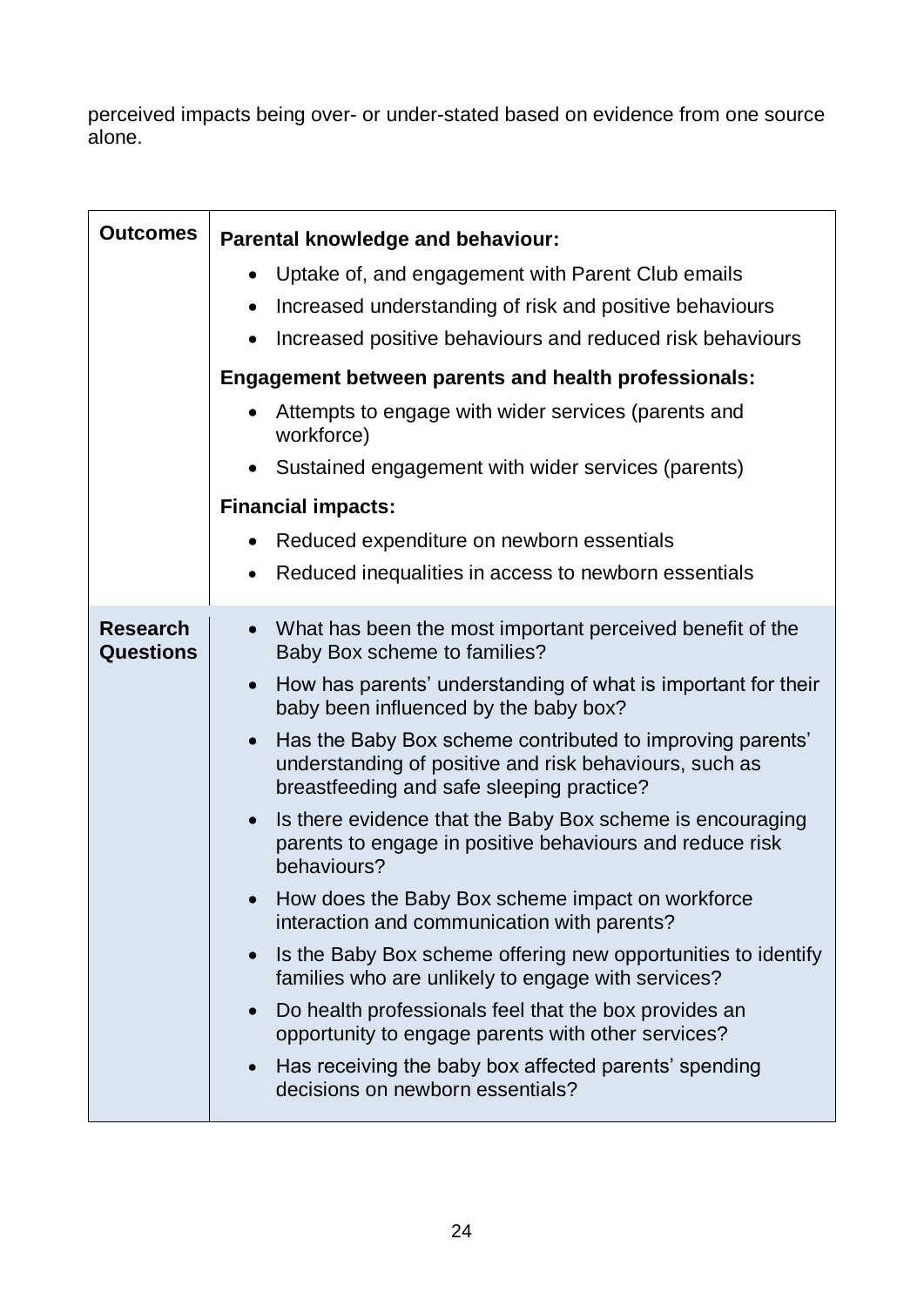### <span id="page-34-0"></span>**Main perceived benefits of the scheme**

The parents' survey indicated that parents are most likely to view the baby box in terms of its financial benefits – when asked which, if any, of a list of potential benefits they felt they had gained from receiving a baby box, 81% said the box had saved them money on things they needed for their baby, while 70% said it provided useful things they would not otherwise have bought. However, although less commonly chosen than the financial benefits, parents did also recognise wider benefits from receiving the box such as alerting them to available support for new parents (45%) and learning about how to look after a new baby (34%). With the exception of saving money, younger parents (under 30, but particularly those under 25) were more likely to feel they had gained each of the benefits the survey asked about from the baby box (Table 5.1). More detailed views on the perceived financial benefits of the baby box are discussed at the end of this chapter.

| Which, if any, of the following<br>have been benefits of receiving a<br>baby box for you personally? | 16-24 | $25 - 29$ | 30-34 | $35+$ | <b>All</b> |
|------------------------------------------------------------------------------------------------------|-------|-----------|-------|-------|------------|
| I saved money on things I needed<br>for my baby                                                      | 83%   | 83%       | 81%   | 80%   | 81%        |
| It provided useful things I would not<br>otherwise have bought for my baby                           | 77%   | 75%       | 67%   | 65%   | 70%        |
| It encouraged me to play, talk and<br>read earlier with my baby                                      | 67%   | 56%       | 51%   | 44%   | 52%        |
| I learned about sources of support<br>available to me                                                | 63%   | 48%       | 39%   | 41%   | 45%        |
| I learned more about how to look<br>after a new baby                                                 | 57%   | 37%       | 29%   | 28%   | 34%        |
| learned more about post-natal<br>depression                                                          | 52%   | 31%       | 20%   | 18%   | 27%        |
| It supported me with breastfeeding                                                                   | 45%   | 31%       | 20%   | 21%   | 26%        |
| It encouraged me to speak more<br>with my midwife or health visitor                                  | 50%   | 31%       | 19%   | 19%   | 26%        |
| None of these                                                                                        | 1%    | 3%        | 3%    | 5%    | 3%         |
| Sample size (unweighted)                                                                             | 248   | 529       | 770   | 665   | 2236       |

#### **Table 5.1: Perceived benefits of the baby box, by parental age (parent survey)**

Parents who participated in qualitative interviews also highlighted financial savings on newborn essentials as a key benefit of receiving the box. However, another key perceived benefit was the reassurance and convenience of having all the basics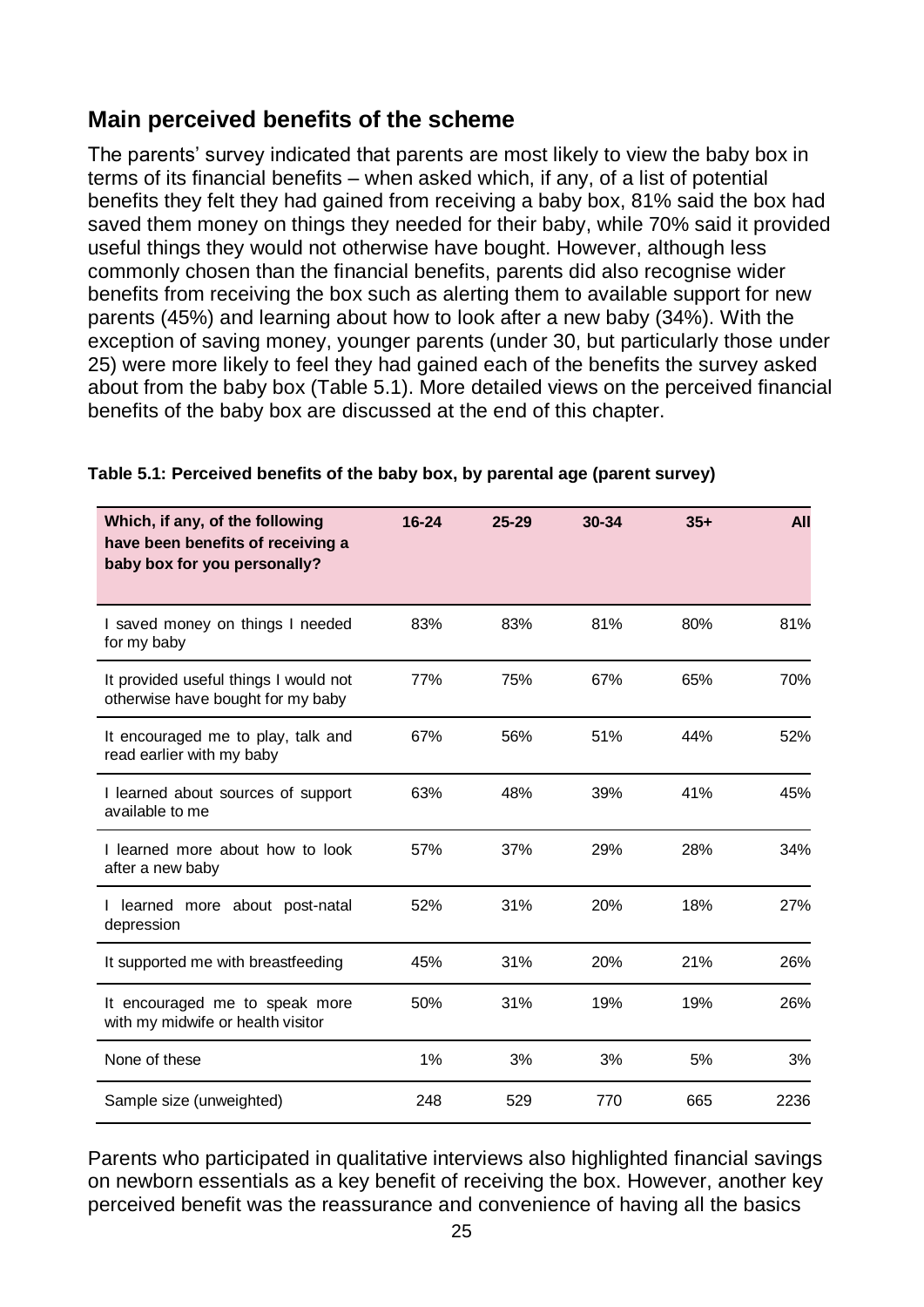they needed for their newborn provided in one trustworthy package. For first time parents in particular, the scheme was seen as providing a good *'starter kit'*, alleviating the difficulty of having to work out what to buy for their new baby. These two main perceived benefits also overlapped; it was suggested that receiving a box of 'essentials' from the state helped prevent parents from spending unnecessarily on items that were not needed (a view that was echoed in interviews with health professionals):

"I suspect as well that you would probably get conned into paying more for things if you were choosing them yourself, because you think that everyone wants to cash [in] on new parent anxiety and tell them not only do you need a bathroom thermometer, but you need one that does this, that and the next thing. ... and your bath sponge needs to be this fancy thing... Just being provided with the things that are useful but not exploiting you wanting to do the best by your child, meant that we saved a lot of money."

Fife, 25-29, Income 4, First child

These views were largely echoed in interviews with health visitors and midwives. Three main positive impacts were described:

- the financial impact
- ensuring families have everything they need (including items they might not otherwise have thought of buying, such as the thermometer and sling), and
- making them feel valued and supported by receiving the box as a gift.

### <span id="page-35-0"></span>**Perceived impacts on play, reading and attachment**

#### <span id="page-35-1"></span>**Play**

The baby box includes various items specifically designed to support play and interaction between parents and their baby. These include a cloth playmat, a comforter toy, a small selection of books, and information for downloading the free Royal Scottish National Orchestra (RSNO) Aster App. When asked which, if any, items from the baby box they had used for play, parents who took part in qualitative interviews also mentioned using the bath sponge for play during bath time and the muslins for games such as peekaboo.

The survey found that 37% of parents felt they had learned about bonding with their baby through playing, talking and reading as a result of getting a baby box. This figure was higher among young parents (57% of parents aged 16-24, compared with 29% of parents aged 35 or older), first time parents (46%, compared with 28% of parents with other children) and parents on lower incomes (42% of parents with a household income of £15,599 or less, compared with 32% of parents with a household income of £52,000 or more).

In the qualitative interviews, while parents described various positive ways they had used items from the box to support play and interaction with their baby, they also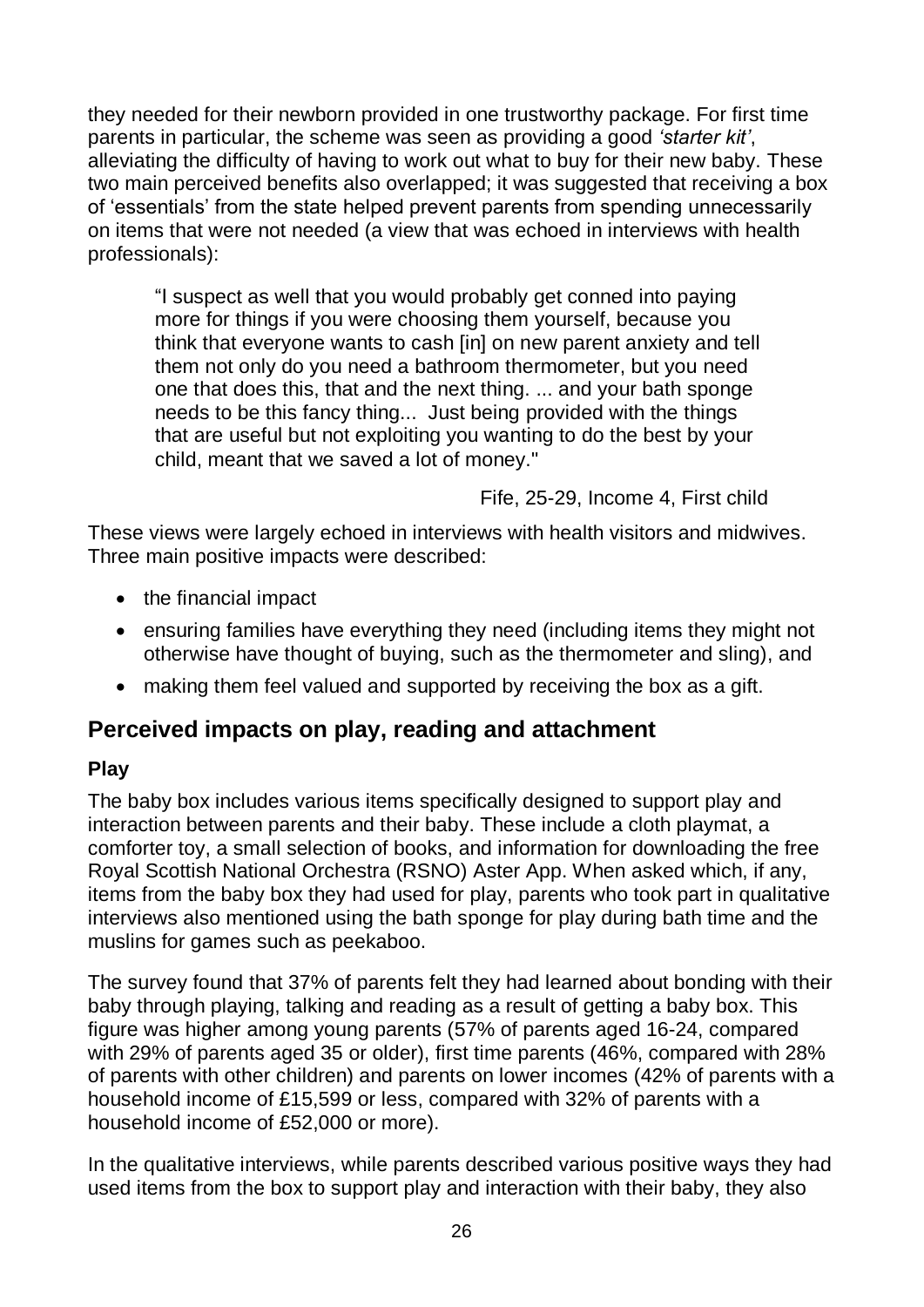stated that they did not necessarily feel that they had played more or done things differently because of the items included in the box – rather, they felt that it had simply been useful to have additional 'tools' to hand. For example, although the playmat was well used by parents we spoke to during in-depth interviews, they did not typically feel it had affected the way in which they had played with their baby. Indeed, it was not always used as a space where they played with their baby, with some parents using it more often as a clean, comfortable and safe place to put their baby down. Had they not received a playmat in the box, parents suggested that they would have used something else in its place, such as a baby gym, foam floor tiles, or a rug or towel on the floor, or that they would have bought a playmat themselves.

However, although parents felt they would have accessed alternative items to play and read with their baby, the findings indicate that having such items available from birth may have made it easier for them to engage with these activities at an earlier stage. The parents' survey found that around half (52%) cited the baby box encouraging them to play, talk and read earlier with their baby as a benefit of receiving the box, with one in ten (13%) saying this was the most important benefit. Younger, first-time and low income parents were more likely to say that encouraging them to play, talk and read earlier with their baby was a benefit of receiving the box: 67% of parents aged 16-24 said this, compared with 44% of parents aged 35 or older; 58% of first-time parents, compared with 46% of parents with other children; and 60% of parents with a household income of £15,599 or less, compared with 45% of parents with a household income of £52,000 or more.

In the qualitative interviews, there were examples where parents indicated that, if they had not received the toys in the baby box, they would not otherwise have thought to buy any toys until their baby was a bit older. First time parents also suggested that the toys included in the box helped them to learn what kind of toys were appropriate for very young babies, providing inspiration for other toys they could buy. Thus even in cases where parents did not feel the baby box had had a major impact on when or how they played with their babies, there was some evidence to suggest that it may encourage parents to try different kinds of toys and/or support play from a younger age.

A similar view of the impact of the box on play, attachment and child development was apparent from interviews with midwives and health visitors. On the one hand, there was a clear view that they would be having conversations with parents about attachment, play and child development regardless of the baby box, which made judging its impact in this regard difficult. However, the inclusion of items such as the toys and playmat, wrap, and books was viewed by some as helping support these conversations and also reinforcing their importance. Having something they knew most parents would have to refer to when discussing these topics was considered helpful – for example, being able to point to the playmat when discussing tummy time or the importance of face-to-face interaction. Professionals also felt the inclusion of such items in the box provided parents with the opportunity to engage in positive parenting behaviours without needing to financially invest in items which they may not use long term.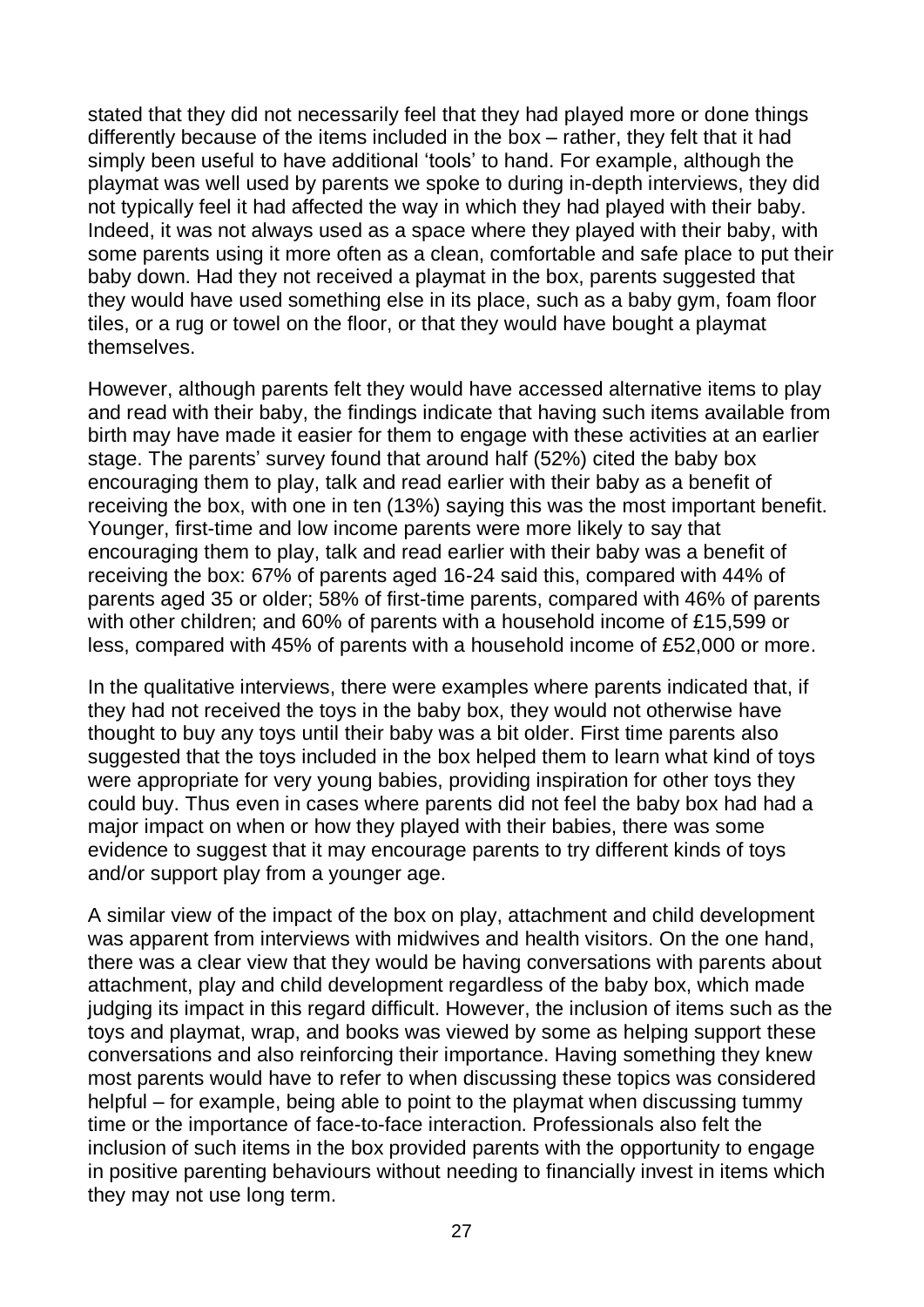### **Reading**

The baby box includes two books aimed at young babies – a cloth book and a black and white baby book. Most parents (84%) who responded to the survey said they had read the books included in the box with their baby, with 14% saying they had not read them yet but planned to do so, and just 1% saying they did not intend to read them. Sixty per cent said they felt getting the books in their baby box had encouraged them to start reading with their baby earlier. Again, younger parents, parents on lower incomes, and first-time parents were all more likely to say that receiving books in the baby box had encouraged them to start reading to their baby earlier. Two thirds (66%) of parents aged 16-24 said it had encouraged them to read earlier, compared with 55% of parents aged 35 or over; 65% of parents with a household income of £15,999 compared with 51% with an income of £52,000 or more; and 65% of first-time parents compared with 54% of those with other children.

Parents we spoke to during in-depth interviews varied in whether they felt the inclusion of these books had influenced their decisions and behaviour around reading to their baby. Among those who felt it had not had any impact, this was primarily because they said they had always intended to read to their baby from an early age. However, these parents still generally said they valued the books included in the box. One view was that the black and white newborn book had helped highlight the importance of sensory stimulation and bold patterns for babies.

The qualitative interviews also highlighted the potential benefits of the books in encouraging earlier reading with babies by younger and first-time parents – there were examples of parents in these groups indicating that, prior to receiving the baby box, they had assumed young babies would not benefit from being read to. As such, they had planned to begin reading to their baby when they were a few months old, instead of starting from birth to a few weeks. Having books specifically for new-borns to hand had encouraged them to try reading to their baby earlier than they had planned.

Similarly, professionals felt that the books had been helpful in terms of explaining and validating the benefits of reading to young babies, and that having them available in the box from day one did encourage parents to try reading to their baby.

"… we always promote the books, the books you've got in your baby box: 'Have you got them out yet? Your baby is only a couple of weeks old, but you can always read to the baby and show the baby the pictures and, yes, help develop vision and closeness, yes, bonding.'"

(Health Visitor)

#### **Attachment**

Many of the items in the baby box could in principle support parent-child attachment – including the toys and books discussed above. However, the wrap included in the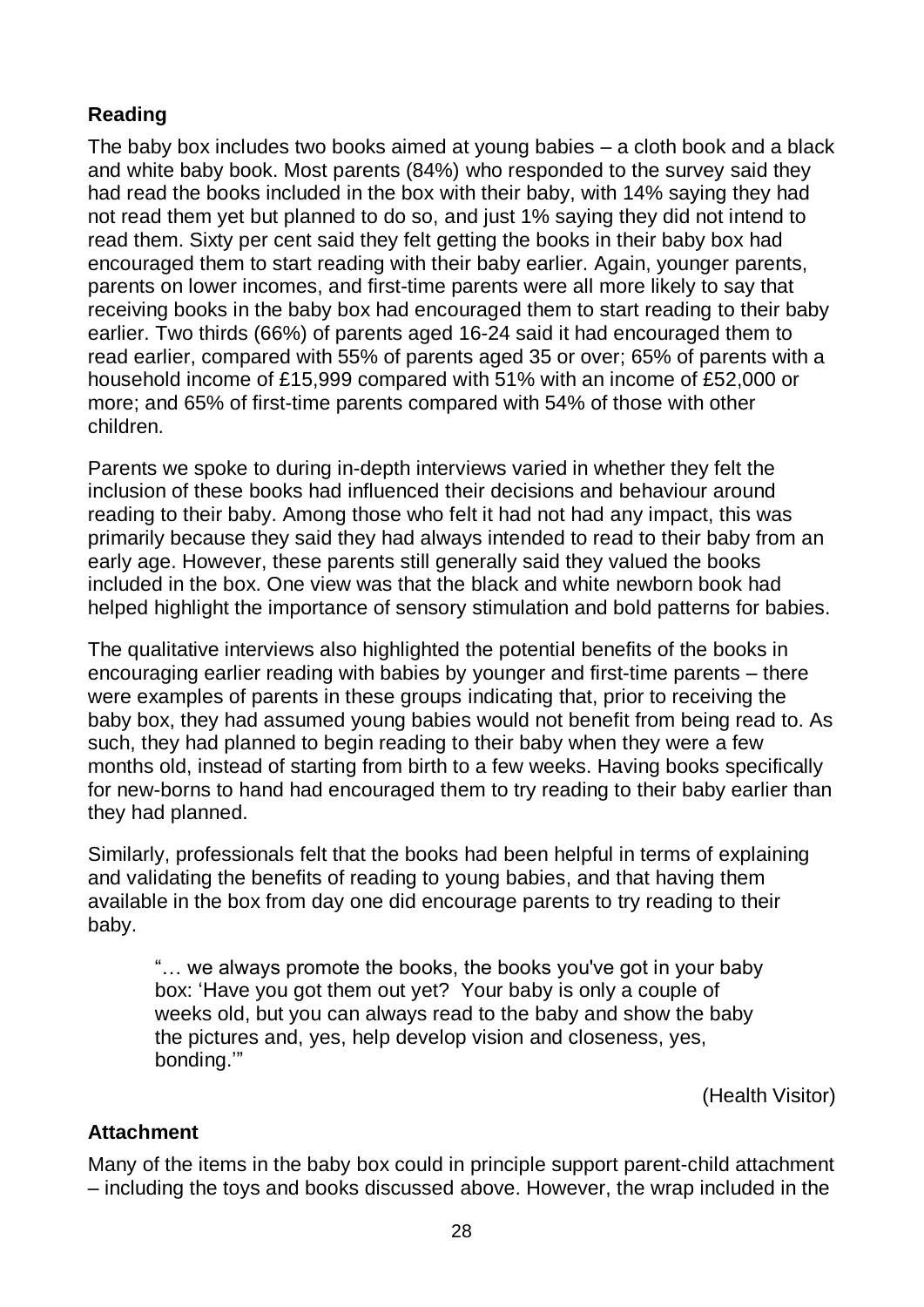box is perhaps the item most obviously intended to support physical attachment between parent and child in the early months. The baby wrap is a single piece of material that can be used as a 'sling' to help carry the baby on the parent's body ('baby wearing'). As mentioned in Chapter 3, 42% of parents picked the wrap as one of the 5 most useful items included in the box.

During in-depth interviews, parents who had used the wrap described two main perceived benefits. The first was less about attachment and more around convenience and enabling parents to do other things while also keeping their baby close. Parents reported that using the wrap inside and outside the house enabled them to be more mobile and kept their hands free for other tasks. This was useful for keeping on top of household chores and for looking after older children. The second set of perceived benefits were more directly related to parent-child attachment. Parents described using the wrap:

- to settle their baby, particularly when they did not like to be put down or had issues such as colic
- to help their baby feel safe and secure, and
- to support breastfeeding.

"… it meant you could just sort of pop her in. It was good fun and it was lovely having her close, I think it was really helpful just while we were trying to establish breastfeeding and just having her close all the time."

Fife, 25-29, Income group 4, First child

The 'one size fits all' nature of the baby wrap was also seen as a benefit of the wrap over a more structured baby carrier. This meant it could be used with premature babies and by fathers.

Only one in five (20%) parents who responded to the survey reported owning a baby wrap before they received the box. During in-depth interviews it was clear that, for some parents, the inclusion of the wrap in the box had encouraged parents who might not otherwise have done so to try baby wearing. It prompted them to 'have a go', when they either would not have thought about buying one otherwise or were unsure it was worth the investment.

However, not all parents in the qualitative research who had tried the wrap went on to use it. In the main, this was because they had found it complicated to use, despite reading the instructions included in the box. These parents reported a lack of confidence in how to ensure the wrap was tight enough to securely hold their baby, but not so tight that it would be a suffocation risk. In some cases, they had ended up buying a more structured baby carrier with straps instead. It was suggested that the instructions could be improved and supplemented with an official video showing parents how to tie the wrap securely. A small number of the parents interviewed had been shown how to use the wrap by professionals, such as in hospital, at a sling library or a breastfeeding group. This had imparted confidence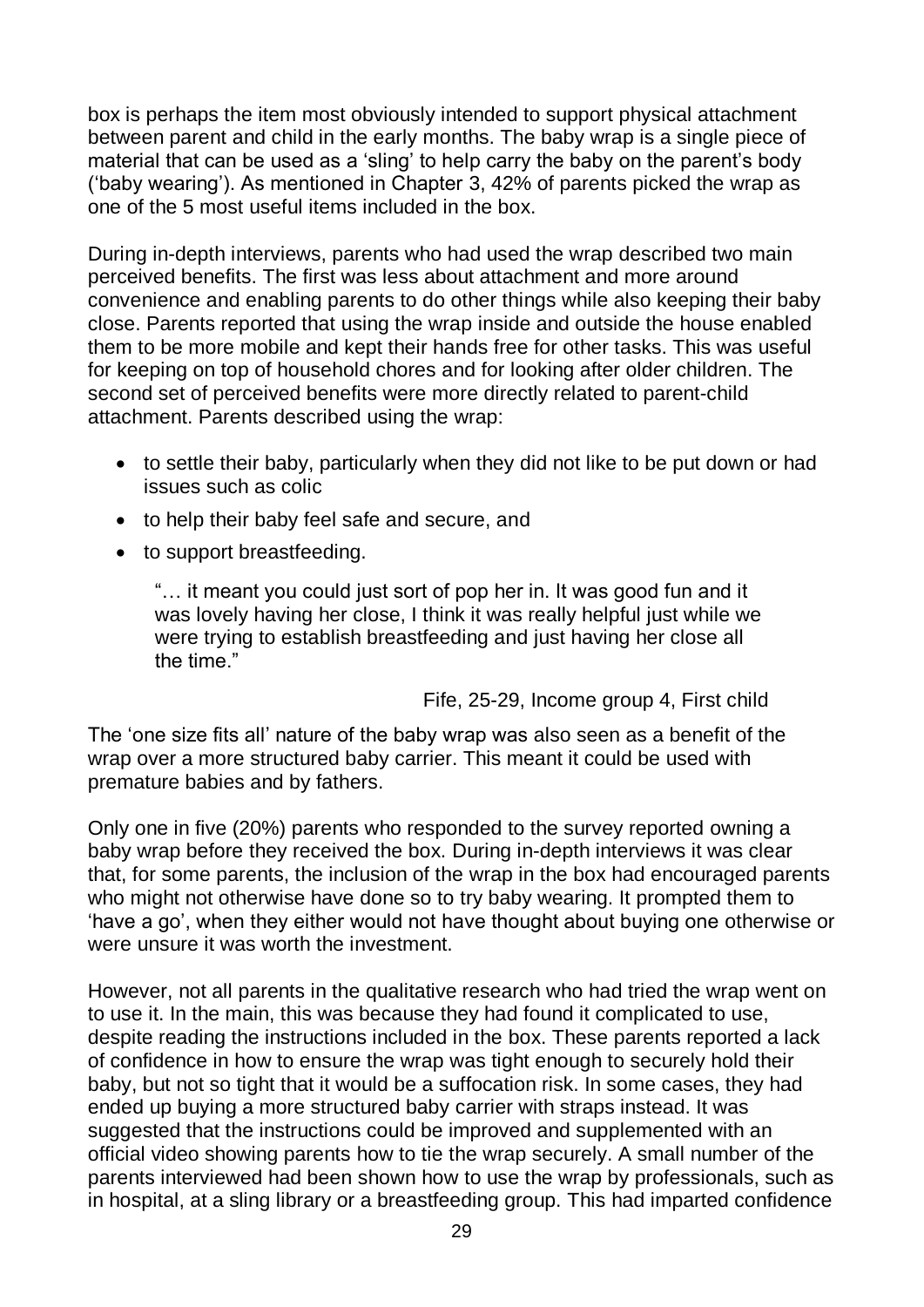in how to use the wrap properly, with these parents suggesting such demonstrations should be more widely available. Midwives and health visitors also commented that they would be better able to encourage parents to use the sling properly if they themselves had training on how to use it properly.

**Questions for consideration**: Could the instructions that come with the wrap be improved or enhanced with links to video demonstrations? Are there opportunities for health professionals to take a more active role in demonstrating safe use of the wrap to parents (supported by further training/guidance for them on safe use)?

## **Perceived impacts on safe sleeping**

As described in Chapter 3, the baby box itself is intended to provide a safe sleeping option for the early months. It also includes a leaflet about safe sleeping when using the box and has visual guidance on the lid of the box on how to use the box safely.

Although only a minority (39%) of parents surveyed said they had actually used the box for their baby to sleep in, around eight in ten (84%) said they had found the leaflet on how to use the box for safe sleeping useful (a figure which did not vary significantly by age, income or whether or not they were a first time parent). Parents who took part in qualitative interviews gave examples of what they felt they had learned from the leaflet on safe sleeping, including:

- not putting items such as toys or cot bumpers in the sleep space with their baby
- ensuring their baby is not too warm
- keeping their baby's feet to the bottom of their sleep space, and
- the importance of not falling asleep on the sofa with their baby in their arms.

In other cases, although parents did not feel they had personally learnt anything about safe sleeping from the box, they said that the leaflet had helped them to explain safe sleeping practices to family members, and to challenge inappropriate gift offers or advice (for example, offers of cot bumpers, or advice to put their baby to sleep on their stomach).

Even parents who felt that the leaflet did not provide any information that they had not already covered in antenatal classes welcomed its inclusion in the baby box. It was suggested that it reinforced what parents had learned from other sources, and helped them to stay up to date, since guidance on safe sleeping can change.

Qualitative interviews with health professionals for this study identified a belief that the box was not used for sleep as often as it could be – something they felt limited its potential impact on safe sleep. However, professionals nonetheless gave positive examples where they felt that the baby box had helped support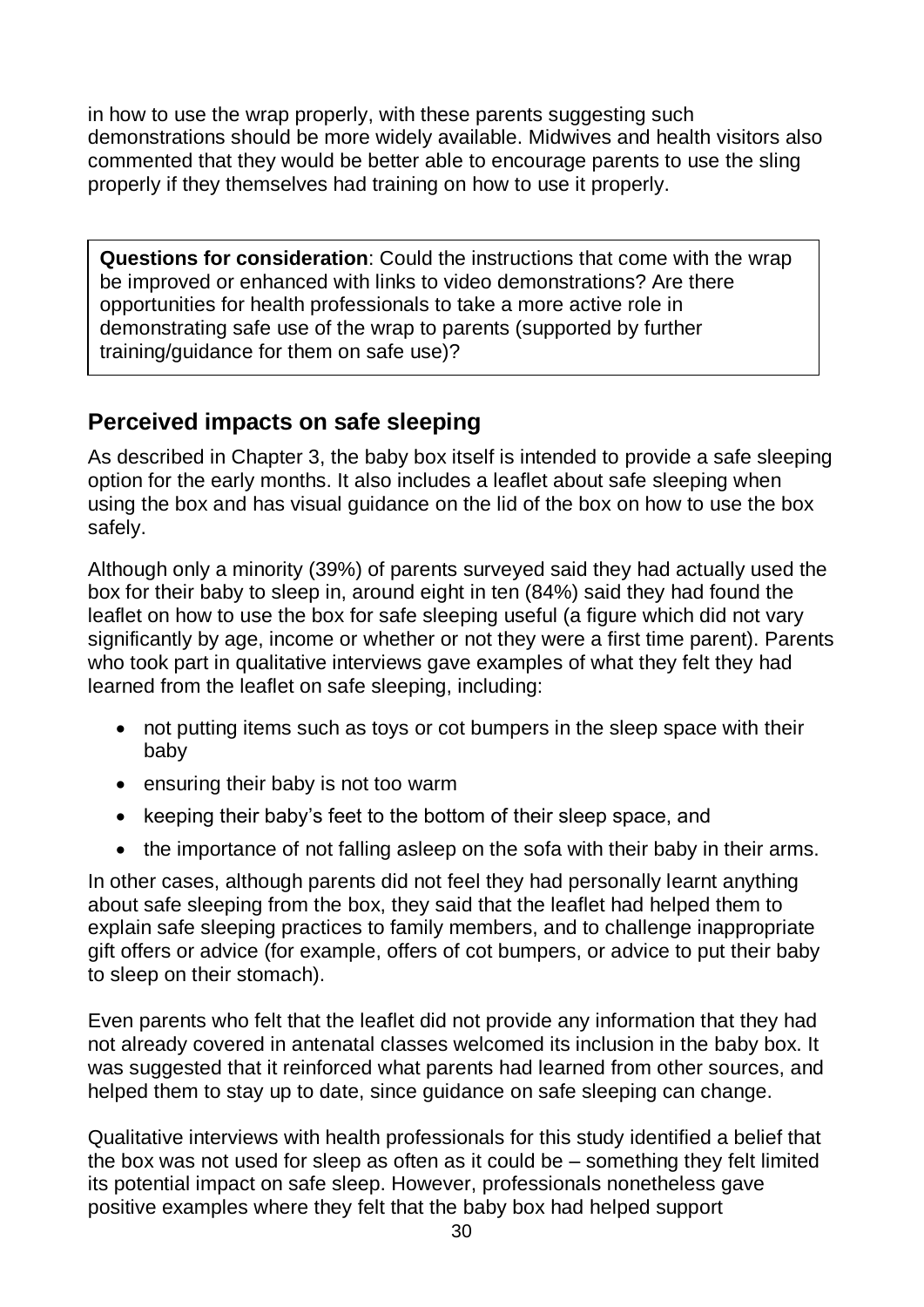conversations around safe sleeping even when it was not actually being used by parents as a sleep space. Having the box available in parents' houses meant professionals could use it to demonstrate safe sleeping practices (such as feet to foot). They also mentioned showing parents the cellular blanket from the box, as an example of the kind of blanket they needed to ensure their baby is the right temperature and is not at risk of suffocation. Having these items physically to hand was seen as particularly useful when families did not have a high level of English and it was more difficult to explain things verbally. There were also a number of positive reports from professionals working with families on very low incomes who they felt had benefited directly from having the box as a safe sleep option, and of cases where they had been able to encourage families to use the box in preference to another, unsafe sleep option (e.g. a car seat or bouncy chair they saw being used as a nap space for a young baby).

Exceptionally, a more negative view on the potential impact of the box on safe sleeping was expressed by one health visitor who had observed the box being used potentially unsafely by a family who did not speak English. It is worth noting in this regard that the box does include a diagram on the lid showing how it should be used, as well as written instructions. However, this finding suggests there may be a need to work with health visitors and midwives to ensure these instructions are highlighted to families who may not read English, and to consider alternative ways of communicating how the box should be used (such as videos) to ensure the instructions are not overlooked.

## **Perceived impacts on breastfeeding**

In order to support parents with breastfeeding, the baby box contains nursing pads and a leaflet on breastfeeding. A quarter (26%) of parents felt the box had helped support breastfeeding, and 21% that it had informed them about it. Higher numbers of respondents were positive about the inclusion of the leaflet on breastfeeding, with 66% stating they found the leaflet very or fairly useful. This figure did not vary significantly by parental age or whether they were first time parents.

During in-depth interviews, parents generally indicated that the breastfeeding leaflet had served to remind or reinforce things they already knew, either from raising older children or from other sources, such as their midwife, antenatal classes or their own research, rather than teaching them anything completely new. This applied to both first-time parents and those who already had children. Despite this, some parents were nonetheless keen to stress the usefulness of the breastfeeding leaflet in providing handy hints and tips to refer back to when they were struggling with breastfeeding at home, including useful information about latching on and how often their baby might want to feed. Parents of older children also suggested that the leaflet had provided a useful refresher on breastfeeding for their new baby.

In contrast, professionals interviewed for the evaluation did not generally consider the Baby Box scheme to have had any significant impact on breastfeeding. It was noted that it was very challenging to increase breastfeeding rates, particularly in deprived areas. However, it was suggested that including the sling in the box had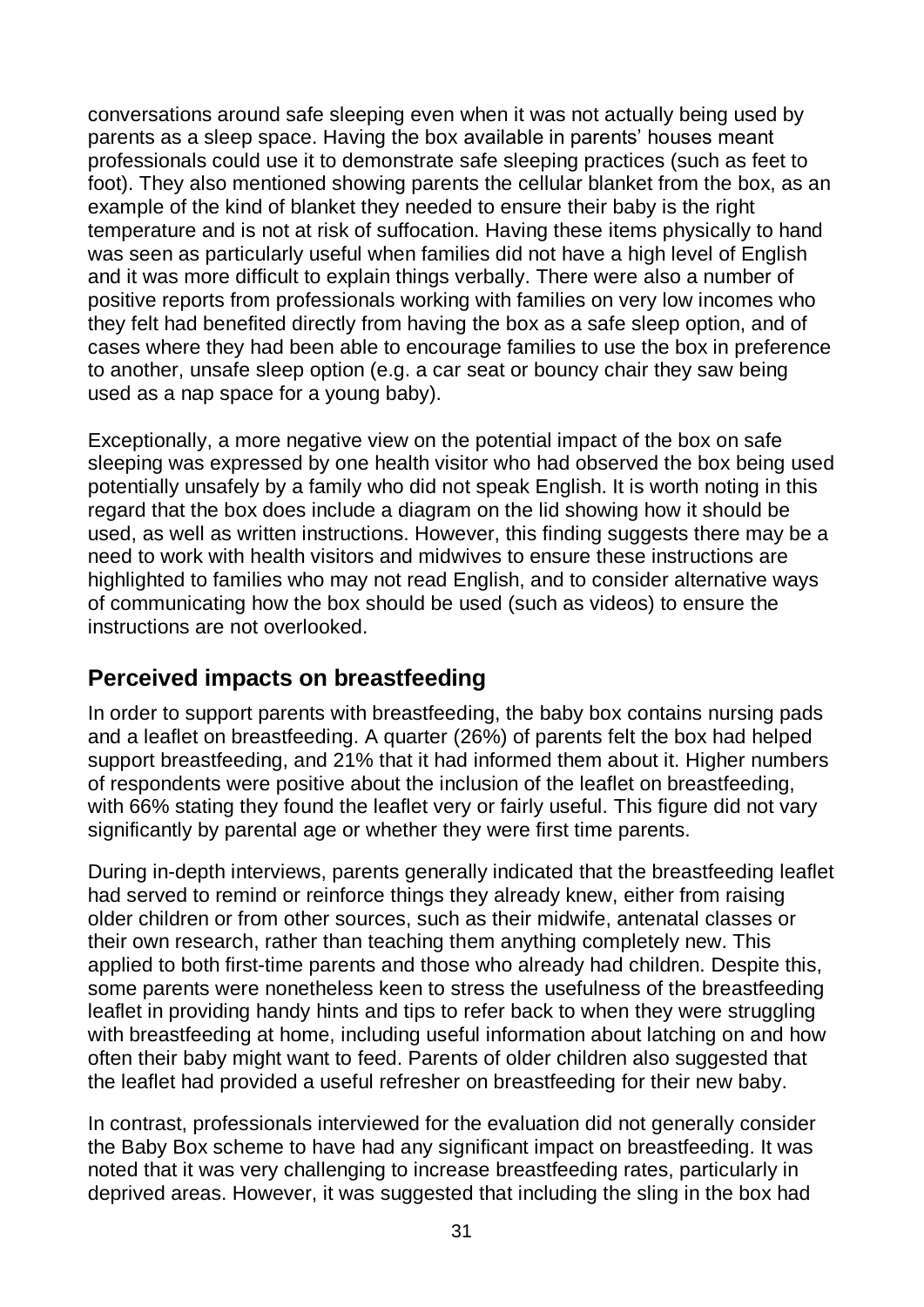helped facilitate conversations about breastfeeding in some cases – midwives and health visitors could discuss to use a sling to support feeding, as well as the benefits of keeping your baby close for attachment and bonding in general.

## **Perceived impacts on understanding of Post Natal Depression**

According to the Royal College of Psychiatrists, about 10-15 in every 100 women experience depression after having a baby<sup>31</sup>. While the cause of post-natal depression is not completely clear, evidence suggests it can be associated with a history of mental health problems, a lack of social support, and recent stressful life events, such as a bereavement.<sup>32</sup>

Around two-thirds of parents (68%) who responded to the survey said they had found the leaflet on post-natal depression included in the baby box very or fairly useful. Younger parents and those on lower incomes were particularly likely to say the leaflet on postnatal depression had been 'very' useful – 52% of 18-24 year-olds, compared with 27-28% of parents in their 30s or older, and 49% of those with annual household incomes under £15,599 compared with 20% of those on £52,000 or more.

The leaflet on post-natal depression tended to be discussed in less detail than the breastfeeding leaflet in qualitative interviews with parents. However, where parents expressed a view, the leaflet was seen as a useful and reassuring guide, helping to destigmatise the illness and reinforce the message that parents can, and should, seek help straight away should they be concerned about their mental health.

There was low awareness of the inclusion of the post-natal depression leaflet in the box amongst professionals interviewed for the evaluation. Unsurprisingly, therefore, when asked they did not perceive any particular impacts from the box on post-natal depression.

## **Other perceived learnings from the baby box**

The parent survey asked which, if any, of a number of areas they felt they had learned about as a result of getting a baby box. The most commonly mentioned area was 'monitoring my baby's health or temperature', mentioned by half of parents (50%), followed by how my baby can sleep safely in the box (42%). Around a third (35%) said they had learned about sources of support for new parents from the box.

Younger and first-time parents were significantly more likely to feel they had learned about each of the areas asked about as a result of getting the box (Table 5.2). Parents aged 30 or older were more likely to say they did not feel they had

 $\overline{\phantom{a}}$ <sup>31</sup> Royal College of Psychiatrists "Postnatal depression - key facts" (2017). Available online at: <https://www.rcpsych.ac.uk/mental-health/problems-disorders/postnatal-depression-key-facts>

 $32$  NHS Inform "Post-natal depression" (2020). Available online at: <https://www.nhsinform.scot/illnesses-and-conditions/mental-health/postnatal-depression>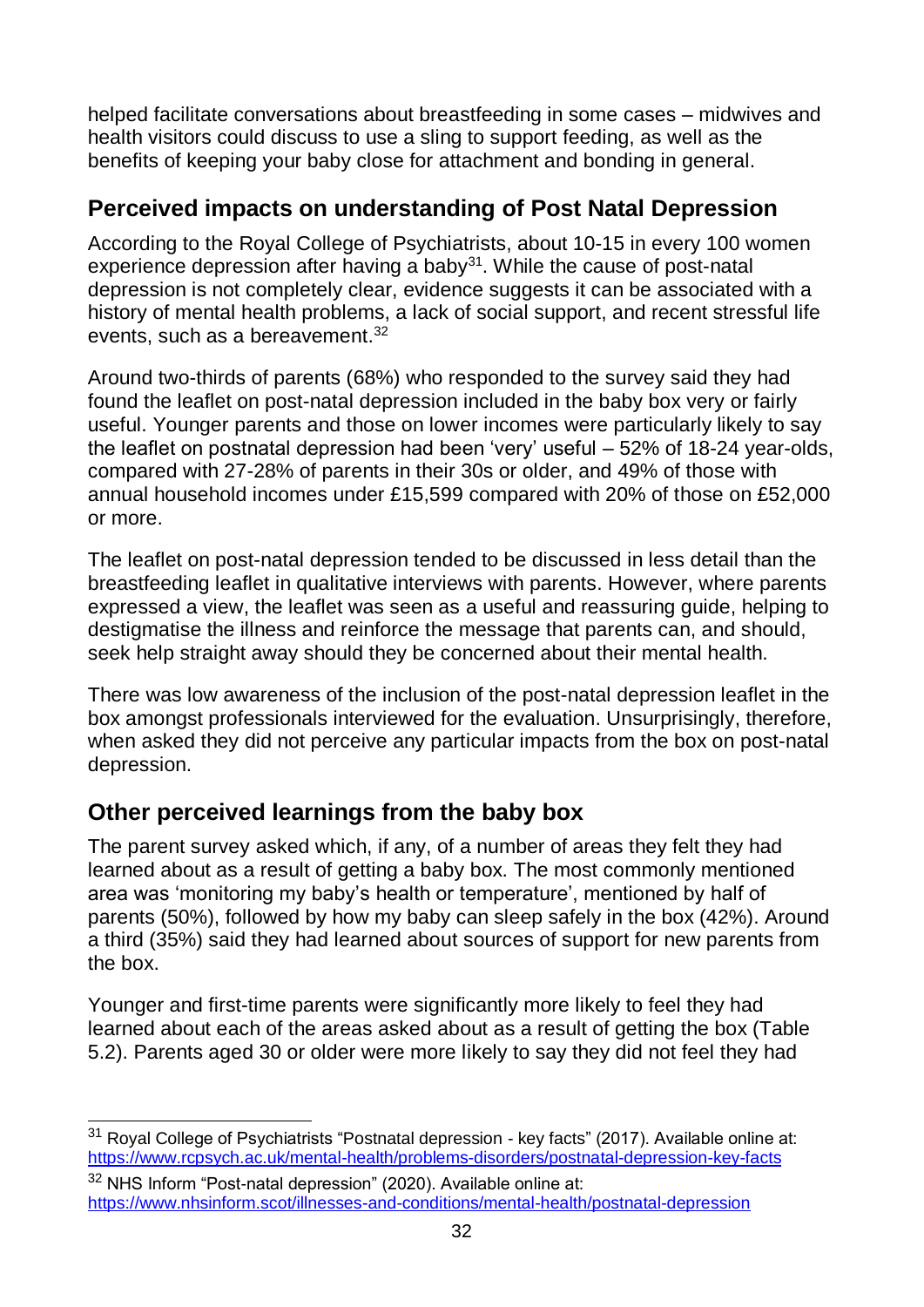learned anything new from getting a baby box (24-26%, compared with 8% of parents age 16-24 and 17% of those aged 25-29).

**Table 5.2: Perceived learning from the baby box, by parental age (parent survey)**

| Which, if any, of the following<br>areas do you feel you have<br>learned about as a result of<br>getting a baby box? | $16 - 24$ | $25 - 29$ | 30-34 | $35+$ | <b>All</b> |
|----------------------------------------------------------------------------------------------------------------------|-----------|-----------|-------|-------|------------|
| baby's health or<br>Monitoring my<br>temperature                                                                     | 70%       | 56%       | 43%   | 42%   | 50%        |
| How my baby can sleep safely in the<br>baby box                                                                      | 55%       | 44%       | 37%   | 40%   | 42%        |
| Bonding with my baby through<br>playing, talking and reading                                                         | 57%       | 42%       | 32%   | 29%   | 37%        |
| Sources of support for new parents                                                                                   | 50%       | 40%       | 30%   | 29%   | 35%        |
| My baby's development                                                                                                | 53%       | 33%       | 21%   | 19%   | 28%        |
| Postnatal depression                                                                                                 | 44%       | 24%       | 16%   | 15%   | 22%        |
| Breastfeeding                                                                                                        | 38%       | 26%       | 15%   | 16%   | 21%        |
| How to dress my baby                                                                                                 | 32%       | 20%       | 14%   | 11%   | 17%        |
| I didn't learn anything new as a<br>result of getting a baby box                                                     | 8%        | 17%       | 24%   | 26%   | 21%        |
| Sample size (unweighted)                                                                                             | 248       | 529       | 770   | 665   | 2236       |

With respect to learning how to monitor their baby's temperature, parents who took part in the qualitative research described how they had learned about the healthy temperature range for young babies from the instructions that came with the in-ear thermometer, and safe bath and bedroom temperatures from the bath and room thermometer. Both thermometers provided parents with the reassurance of being able to monitor these aspects of their baby's health and safety. Parents felt that they might not have thought to buy these items otherwise (or, in the case of the ear thermometer, not before their baby was ill). However, they reported using them frequently.

"The wee duck thermometer for the bath was brilliant, especially when she was first home and being new parents and stuff, do you know, it was quite daunting to give her her first bath anyway, and that sort of does give you a bit of peace of mind. And again it's something I probably wouldn't have got myself."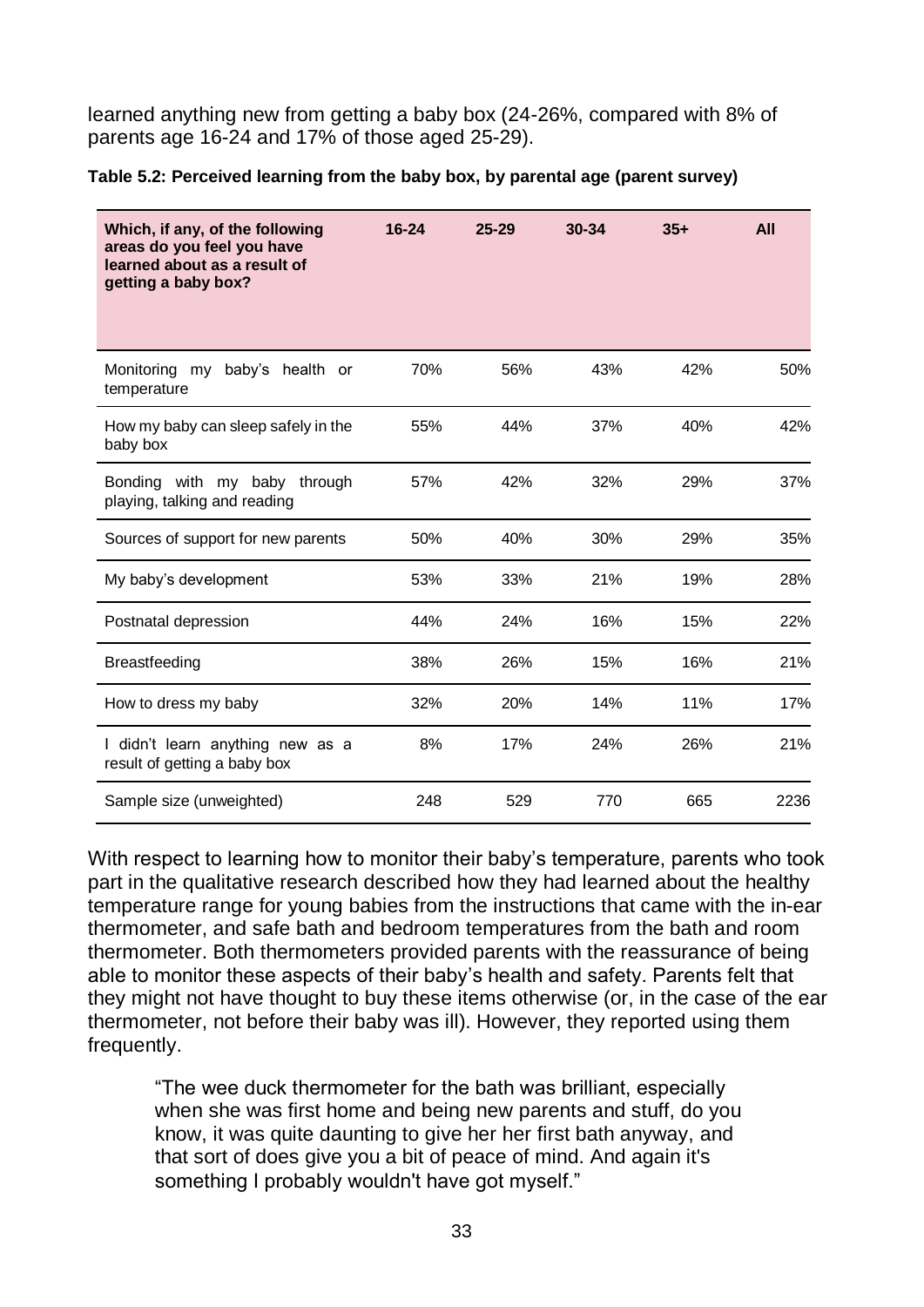#### Lothian, 25-29, Income group 2, first child

Parents who took part in the qualitative interviews generally felt the information provided with the baby box was sufficient and comprehensive. One view was even that there was an overwhelming amount of information, when combined with all other sources they had received. However, when prompted during qualitative interviews, a few improvements or topics for additional information were suggested by parents, including:

- Improved instructions on using the wrap (as discussed above)
- Further information on feeding while one view was that parents receive enough (or too much) information on breastfeeding already, another was that the baby box could include more information on this, including guidance on expressing milk, information about cluster feeding and signposting to healthcare professionals for further breastfeeding support. It was also suggested that the box could include information on bottle feeding as an alternative, particularly since some new parents may find themselves unable to breastfeed, despite having planned to do so.
- Information and signposting to support specifically for fathers, including information about male Post-Natal Depression
- Information on money and benefits, including how to claim Child Benefit and shared parental leave
- Information about local support and local parent and baby groups
- What to expect during the first few weeks after their babies' birth, including how to bathe a new baby, general information on how they might feel as new mothers, information aimed at new fathers, and what their baby might do during this time, for example, newborn sleeping patterns
- Information on weaning, including what is and is not safe for babies during the weaning process, as well as recipes and ideas of foods to try
- Information on when it is medically safe for new mothers to have sex after birth (since the box contains condoms), including information for mothers who had had their baby by caesarean section.

Midwives and health visitors who took part in qualitative interviews also felt that there was a risk of overwhelming new parents with information. However, they did raise a few additional areas which they thought could possibly be covered in the information provided with the baby box:

- Enhanced information about safe sleeping (the professional who made this suggestion was unable to say exactly what additional information they would like to see included, but nonetheless felt it could be covered in more detail)
- Baby first aid
- Information on all types of feeding options (not only breastfeeding), and
- Information on what to expect from the Universal Health Visiting Pathway in **Scotland**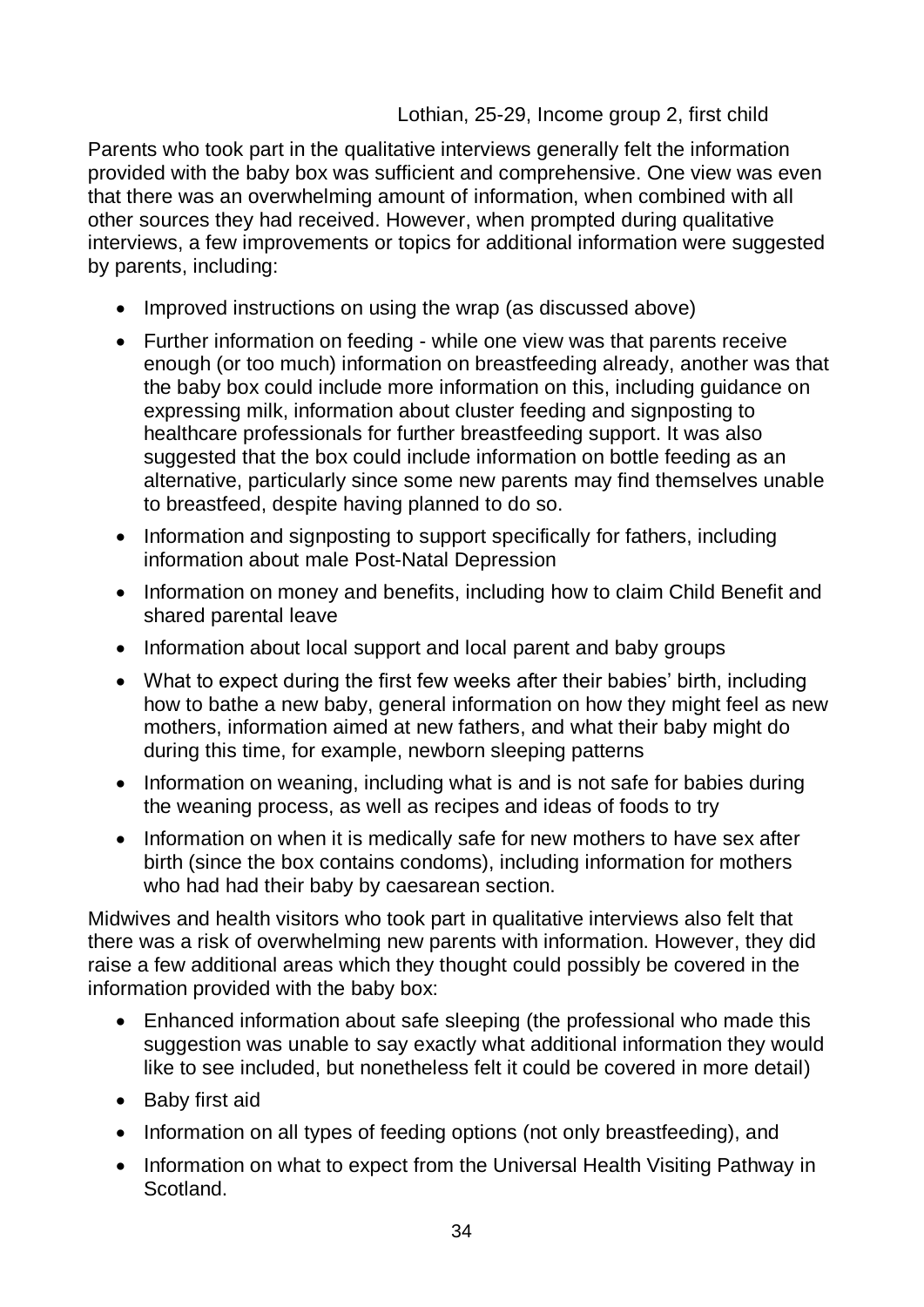It was also suggested that information could be pulled together in one booklet, to prevent individual leaflets being discarded.

**Question for consideration**: Is the information included in the box sufficient, or are there opportunities to include additional information that parents might find useful?

## **Parent Club emails**

Parent Club is a dedicated website for new parents in Scotland. Parents can also sign up to receive regular emails – there is an option to sign up on the baby box registration form, or they can sign up on the website. An additional objective for this evaluation was to examine parental uptake and views of Parent Club, in order to inform its future development.

Just under half (47%) of parents who responded to the survey had signed up for Parent Club emails, with the majority (64% of those who had signed up) doing so when registering for a baby box. No particular groups of parents stood out as more or less likely to sign up for the emails. During in-depth interviews with parents, the main reasons parents gave for not having signed up were either that they had never heard of Parent Club, or that they preferred to get information from other sources (including Google searches, looking at the Bounty or NHS Inform websites, or Facebook groups for parents).

Of those who had signed up, 20% of survey respondents said they always read the emails, 24% that they often did so and 34% that they sometimes did. One in five (19%) rarely or never read them. Younger parents were less likely to say they read Parent Club emails – 31% of 16-24 year-olds read them 'always' or 'often', compared with 52% of those aged 35 or older. Parents who took part in the indepth interviews and had signed up but not read the emails said they had either been too busy after the birth of their new baby, or that they did not feel the need to read them, as they got the information they needed from elsewhere (from their midwife, family members, books, and other parent mailing lists).

Amongst those who had read the emails (even if only rarely), most parents reported finding them useful (21% said they found them very useful and 58% fairly useful). However, during in-depth interviews with parents, they generally described them as more of a 'nice to have' than something that had taught them anything new – indeed, it was suggested that some of the content was repetitive of other information they had already received. In spite of this, parents were typically positive about the coverage and tone of the emails and reported finding them reassuring.

Suggestions for improving the Parent Club emails included: sending information prior to birth; including ideas about games parents could play with their baby; and adding more information about weaning.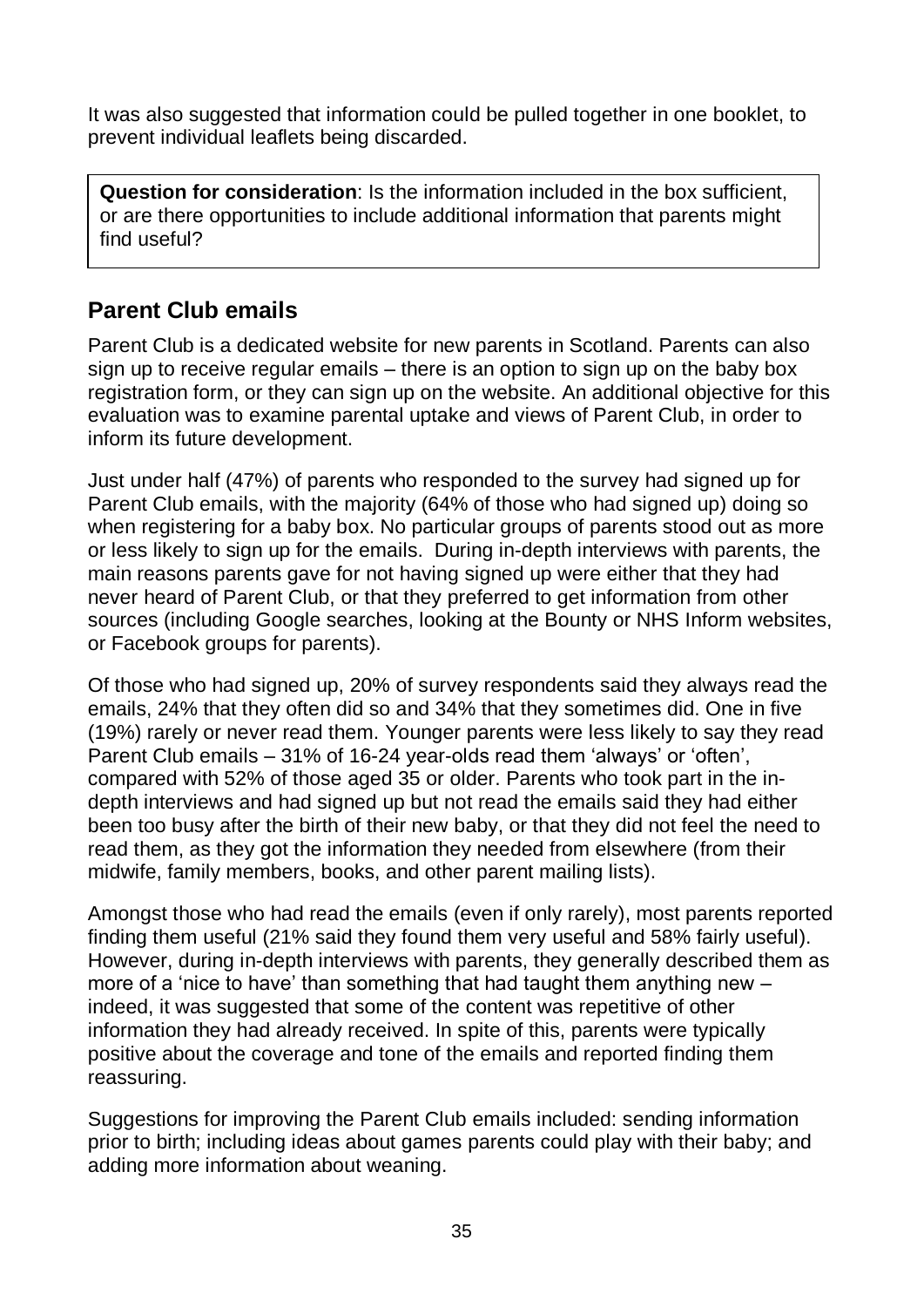**Question for consideration**: Can anything can be done to improve the appeal of Parent Club emails to younger parents, and to encourage them to read them more often?

## **Perceived impact on engagement with health professionals**

There are a number of policies and initiatives in Scotland aimed at improving engagement between health professionals and families, including notably reforms to the Health Visiting Pathway, which aims to increase and enhance the contact that families have with health visitors in their child's early years. While the impact of the Baby Box scheme cannot be seen in isolation from wider policies and activities to support engagement, it was envisaged during its design that the scheme would act as a mechanism for supporting and encouraging parental engagement with services.

Overall, a third of parents (35%) agreed that 'Getting a baby box encouraged me to talk more to my midwife, health visitor or family nurse about things I wasn't sure about'. A further 23% disagreed with this statement and 41% neither agreed nor disagreed or were not sure.

Health professionals were similarly divided as to whether the box was a useful tool in supporting conversations with parents – while 45% agreed that the box was a useful tool in supporting conversations with parents in general, 18% disagreed and 33% neither agreed nor disagreed with this statement. Similarly, while 50% of midwives, health visitors and family nurses said that the Baby Box scheme was having a positive impact on their interactions with parents, 44% said it was having no impact one way or another (the remainder were unsure – less than 1% said it was having a negative impact). Midwives were more likely to feel it was having a positive impact (61%, compared with 45% of health visitors / family nurses).

Midwives and health visitors interviewed for the qualitative research fell into three main groups with respect to views of the impact of the baby box scheme on supporting their engagement with parents:

- **Those who felt it had made no difference** they felt they were already able to engage well with families (or not), and the box had no impact on this.
- **Those who felt the baby box had an impact as a 'talking point' or 'conversation starter'**, which could help the conversation to flow more naturally, or to introduce more difficult topics such as cot death. One view was that it could be particularly useful in this regard in discussions with younger mothers or those who are unlikely to come to antenatal classes.

"It does help, [the box is] part of the whole parent education system, you know, you can tie it in with that. You can say 'there is stuff in the box that you can use'. People ask about their baby's long fingernails and that and you can say 'there is an emery board in the baby box, you can use that'."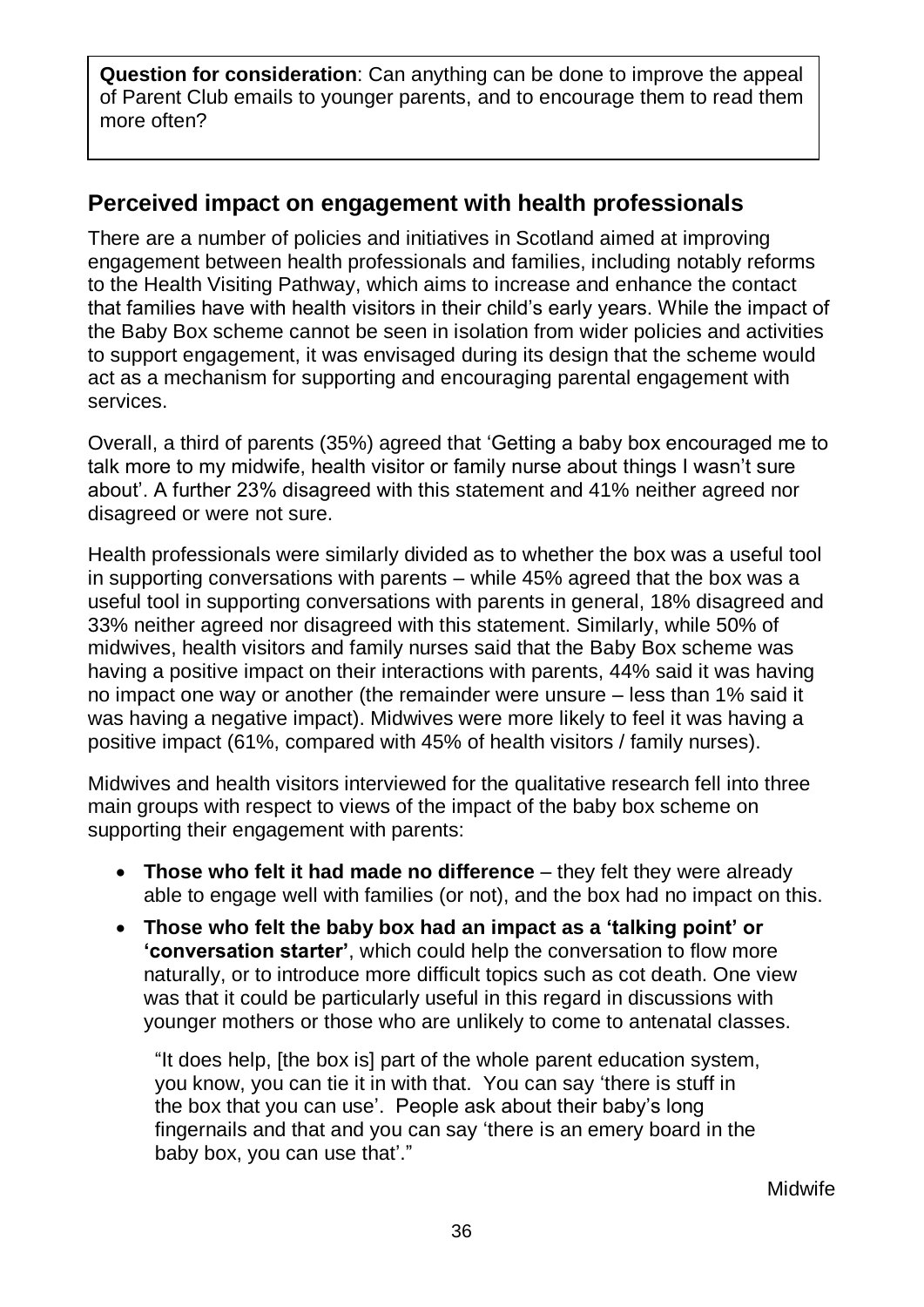• **Those who felt the scheme had a significant impact in supporting them to engage families in challenging circumstances** – specific examples included: those who had low levels of English (where they could physically demonstrate things using the box and its contents); a low income family with a very premature baby where their midwife was able to support and engage them by getting the box for them; and a mother with significant mental health problems, where the midwife was able to discuss using the box as a safe place to put her baby if she started to feel unwell, before calling for help.

The finding that the box can be useful in helping health professionals engage with specific groups of parents also finds some support from the surveys of both health professionals and parents. Thirty-seven per cent of midwives, health visitors and family nurses felt the box had a positive impact on opportunities to engage families who might be less likely to engage with healthcare services, although 53% felt it had no impact in this regard. (There were no significant differences between the views of midwives and those of health visitors or family nurses on whether it was supporting opportunities to engage with families who may be less likely to engage with health services.)

Meanwhile, the parent survey indicated that younger parents were more likely to agree that getting a baby box had encouraged them to talk to a health professional about things they were unsure about (57% of those aged 18-24, compared with 28% of parents aged 35 of older). Similarly, first-time parents were also more likely than those with older children to agree that the box had encouraged them to talk to health professionals (39% of first-time parents compared with 31% of those with one to three other children under 18).

The findings therefore highlight both the potential scope for the baby box to support conversations with parents – including those in challenging circumstances or who are less likely to engage with health services – and the fact that health professionals are divided on whether it has any impact in this regard. Qualitative interviews with health professionals also found that professionals felt there was scope for them to have a greater role in promoting and discussing the purpose and use of the box and its content, and that this could be supported by further training and information about the scheme. There may, therefore, be a link here with the finding (discussed in Chapter 6) that only a minority of professionals felt they had received enough training or information about the Baby Box scheme.

**Question for consideration**: Is there scope to encourage greater use of the box and its contents by health professionals in support of conversations about positive parenting practices?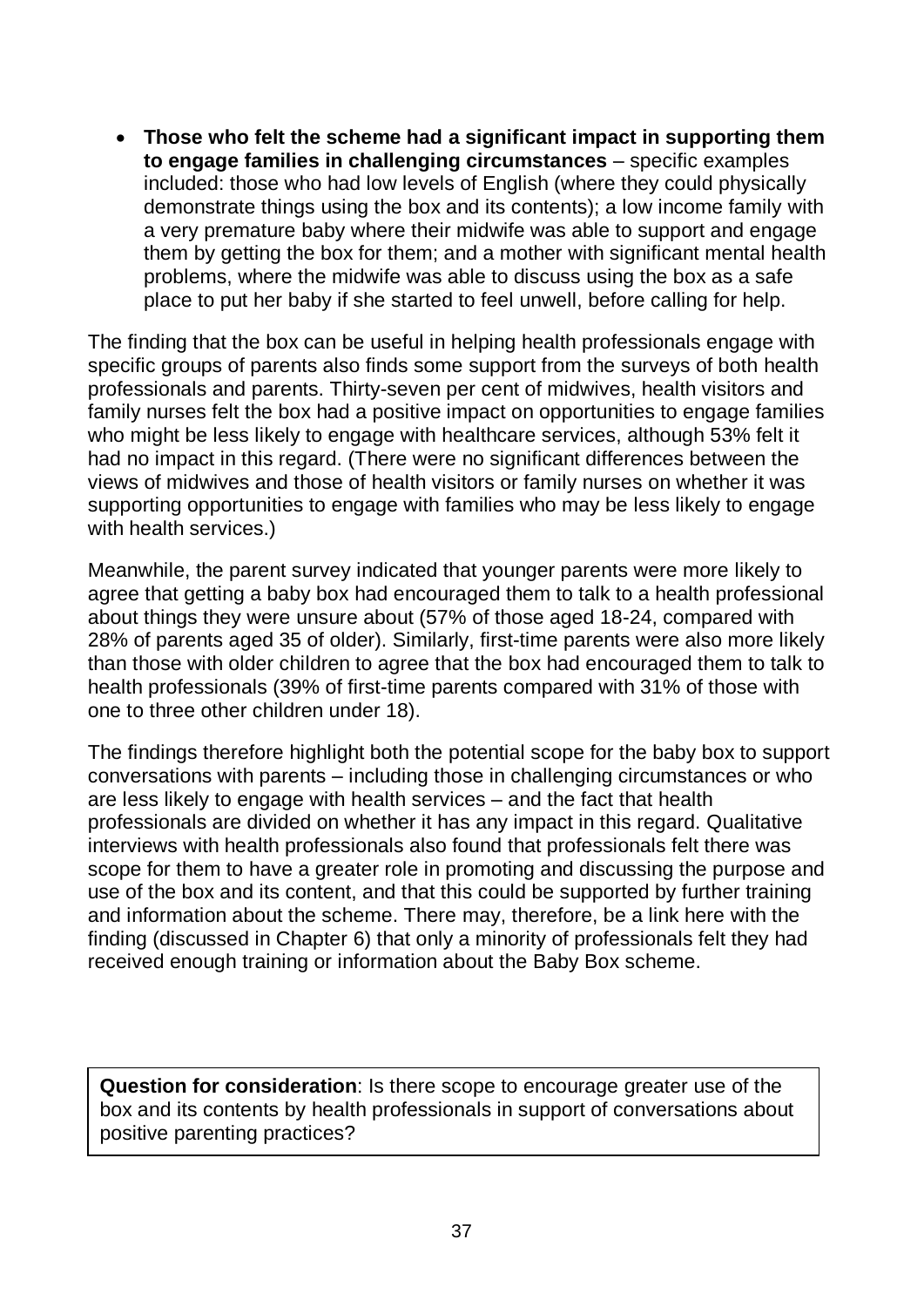## **Perceived financial impacts**

As discussed in Chapter 1, a key aim of the Baby Box scheme is to ensure that every family in Scotland has the essentials they need for their newborn baby. The contents of the baby box (including the box itself) would cost an estimated £298 to buy new.<sup>33</sup> Interviews with parents explored their perceptions of the financial impact receiving the box had on them, and whether it had affected their spending decisions on newborn essentials.

The parent survey found that 91% agreed (72% strongly) that 'Getting a baby box has saved me money on things I would otherwise have had to buy'. Those on lower incomes were more likely to agree strongly with this statement – 77-78% of those with household incomes under £26,000 agreed strongly, compared with 62% of those on £52,000 or more.

Participants on lower incomes who took part in the in-depth interviews said that receiving the baby box meant they had access to everything they needed for their new baby, without having to go without particular items. This included both high value items they considered essential, such as the thermometers, and other items they were keen to try but felt were prohibitively expensive, such as reusable nappies or the wrap.

"We would have gone without the thermometers probably and they have been essential. [We] would have gone without the reusable nappies as well because unless you have got something there to gauge it on to know it [would work] … [the] initial expense would be too much of a risk for something we wouldn't have liked."

Highland, 30-34, Income 2, Not first child

They also reported that the cost savings from receiving the box had meant they had more money for other items for their baby, such as nappies and formula. It had also helped parents (particularly those on lower incomes) feel less restricted in terms of their finances in two main ways:

- Parents had newborn essentials to hand *from* birth, instead of having to spread purchases across a longer period of time to help them manage financially
- Parents had more freedom to buy non-essentials for their new baby, such as family days out.

For parents on higher incomes, although the box was less likely to be seen as essential to them financially, they nonetheless felt it had saved them money that could be spent on other things for their family, such as buggies, childcare, baby groups or general expenses. Other higher earning families noted that their current circumstances (including having recently moved house, being on maternity leave,

 $\overline{a}$ <sup>33</sup> Figures provided by the Scottish Government.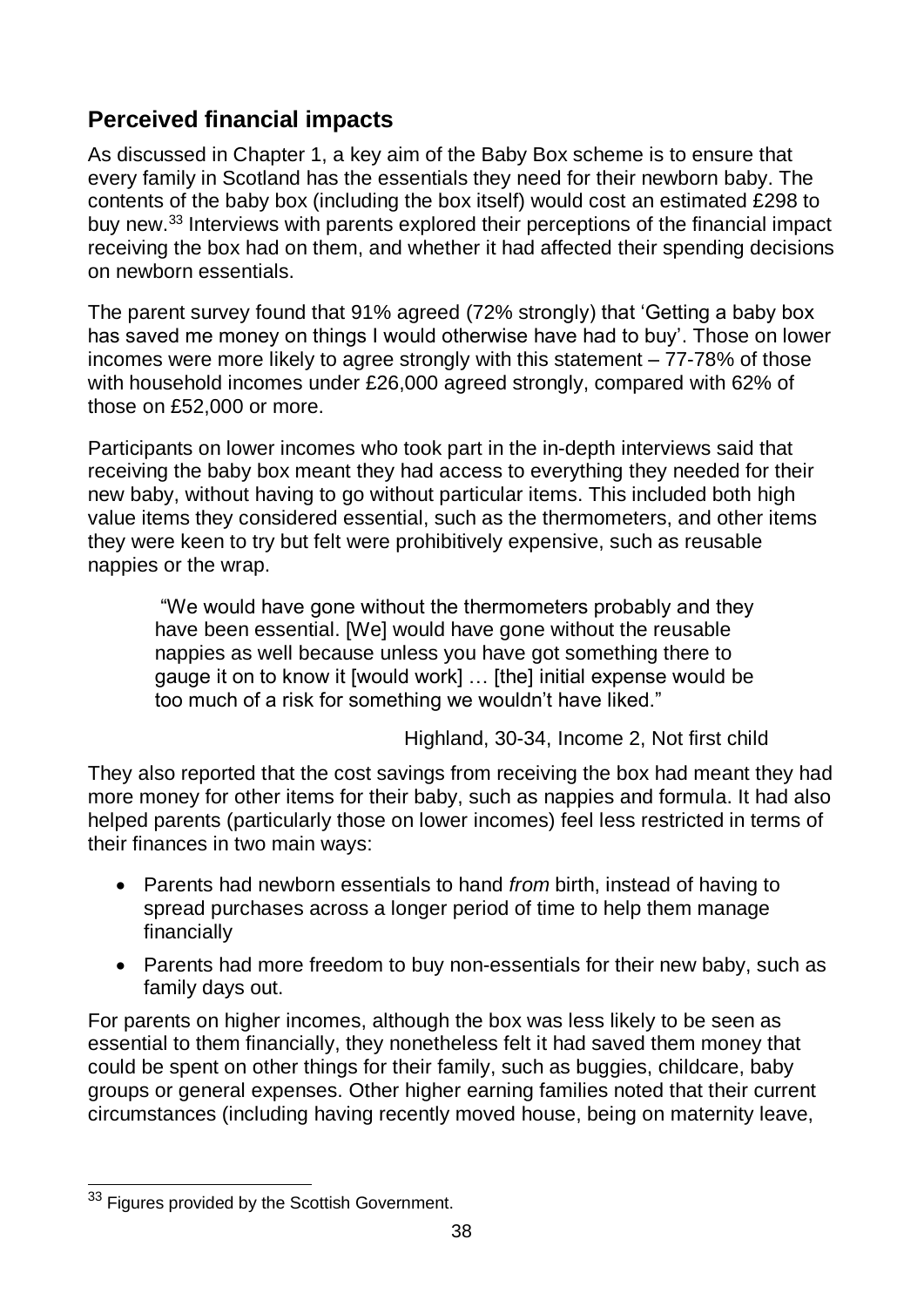or having twins) meant that, although they could manage, they had less disposable income than usual, so the financial savings from the box were very welcome.

Health professionals were also very positive about the impact of the scheme in ensuring equal access to newborn essentials. Three quarters (76%) agreed that the scheme is an effective way of ensuring that every family has access to newborn essentials. Midwives were more like to agree with this statement than were health visitors/ family nurses (81%, compared with 74%). Midwives were also more likely than health visitors / family nurses to be positive about the impact of the Baby Box scheme overall – 73% of midwives, compared with 63% of health visitors / family nurses, agreed that the scheme is 'making a useful contribution to supporting families with new babies in Scotland'. This may reflect the fact that midwives are more directly involved with registering families for their baby box, and are also more likely to say they have received information or training on the scheme (see Chapter 6), so may feel clearer on how it is intended to contribute to family support.

Qualitative interviews with midwives and health visitors indicated that their views on the extent to which the Baby Box scheme was fulfilling the aim of promoting equality varied with both whether or not they believed it was being well used, and whether or not they felt a universal scheme was the best way of delivering this outcome. In relation to perceived use, one view was that the fact that take-up was high alone meant the scheme had succeeded: *'in public health, it's rare to get people wanting what you're giving them, so this is a success'* (Health Visiting Team Lead). However, different opinions were expressed on the extent to which the box and its contents are well used in practice, particularly among families on low incomes. One view was that the scheme has been particularly helpful for the most vulnerable families – professionals gave examples of families in homeless units, asylum seekers, and families on the very low incomes who they felt had benefited hugely from receiving the box when they had very limited resources. However, another view was that the box and its contents were less well used by those on low incomes, who might be expected to benefit most. It was suggested that stigma (around using a box for sleep, and around dressing their babies in the same clothes as others, for example) was contributing to this:

"We have a very large Syrian community and a lot of the women have come over with nothing or very little and some have come over pregnant. I think the baby box makes a big difference for them, and we actually see a lot of them using the box as somewhere for the baby to sleep safely"

Midwife

"I think the people who most need the boxes tend to be the ones who don't use them. I live and work in quite a socially deprived area"

Midwife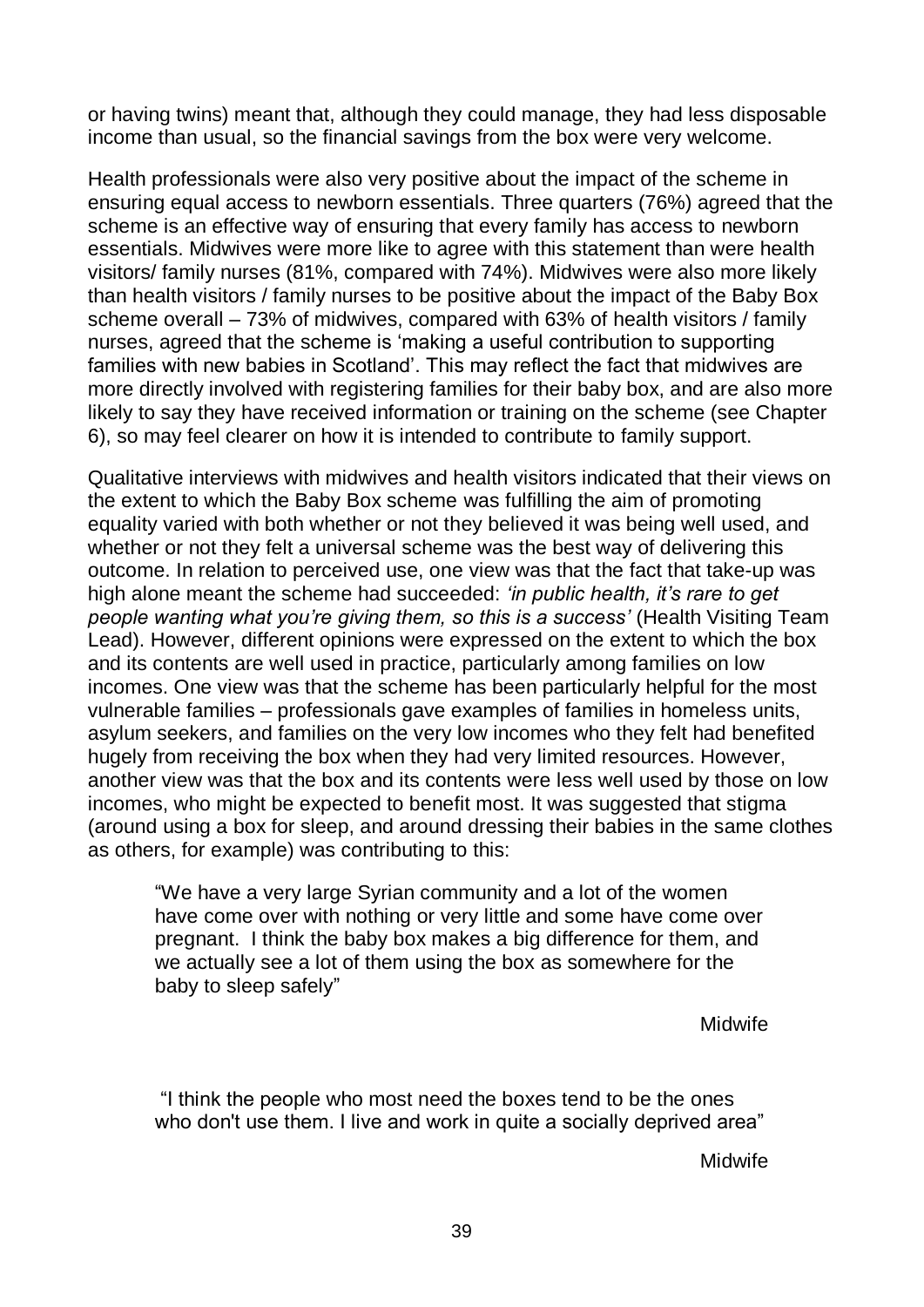The survey and qualitative interviews with parents do provide some support for the view that parents on lower incomes are less likely to use the box itself for their baby to sleep their baby in (see Chapter 3). However, the findings above indicate that parents on low incomes are nonetheless more likely to feel the box has saved them money and provided essential items for their newborn which they might otherwise have struggled to buy.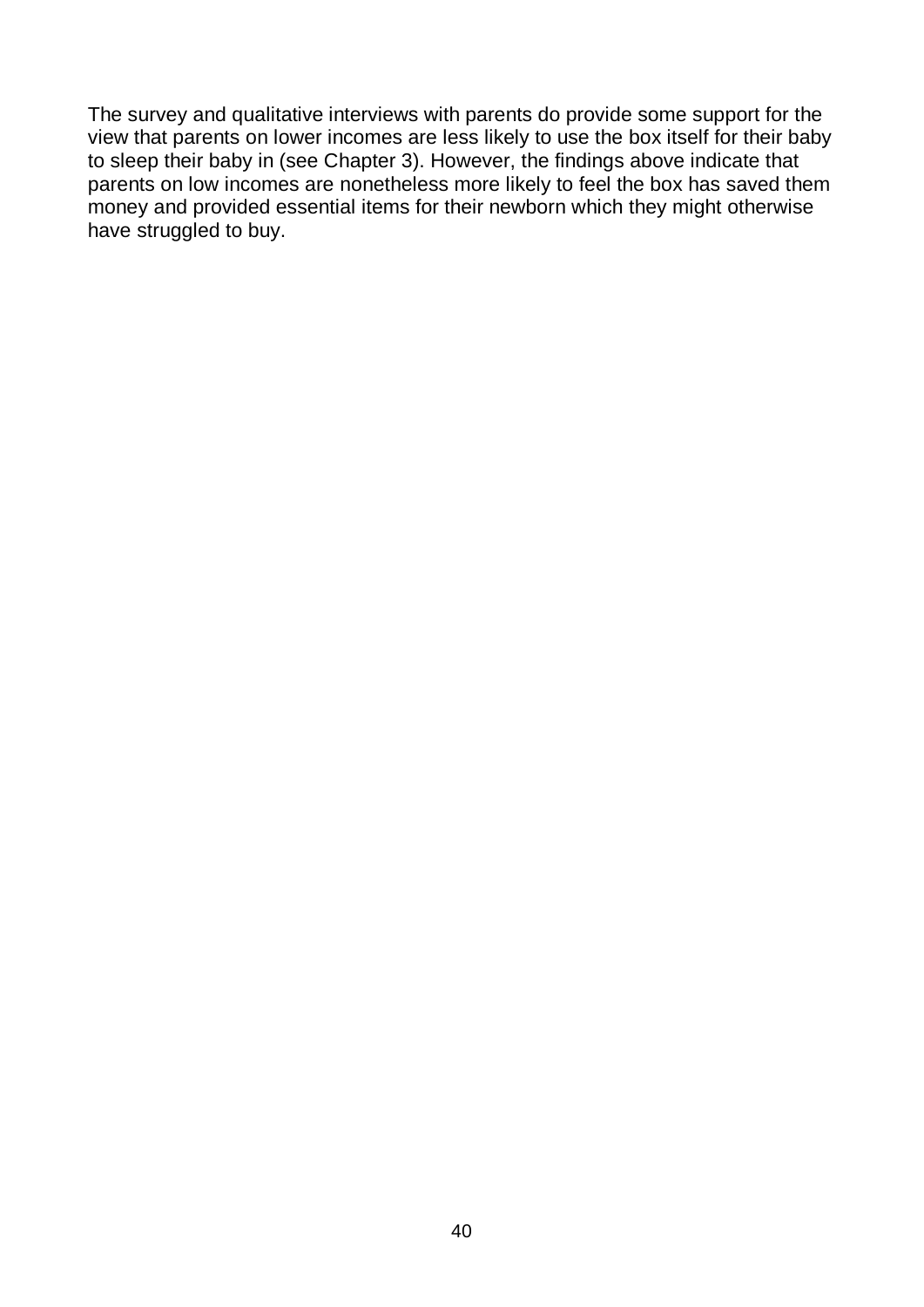# **5. Workforce training and role in the Baby Box scheme**

#### **Key findings**

- The vast majority (88%) of health visitors, midwives and family nurses felt clear on the aims of the Baby Box Scheme.
- When asked about the main ways the scheme was intended to contribute to positive outcomes, the most common answer among professionals was that it did so by helping families financially by providing items for their new baby (44%). This was followed by 'helping to reduce inequalities in health between children from different backgrounds' (37%) and 'helping to reduce inequalities in health between new mothers from different backgrounds' (34%). Far fewer professionals singled out the idea that the scheme was intended to contribute to positive outcomes by increasing opportunities for them to engage with parents (6%).
- A majority of health professionals (61%) felt clear about their role in relation to the Baby Box scheme. Fourteen per cent said they were unclear and 22% that they were 'neither clear nor unclear' about their role.
- Training on the scheme most frequently took the form of informal discussions with colleagues (41%) and written information (35%) rather than more formal training (2%). 28% said they had not received any training or information about the scheme.
- Among the 72% who had received information or training, 37% felt it had been sufficent.
- There were clear differences by both profession and length of time in role, with midwives and more experienced professionals more likely to feel clear about their role, report that they had received sufficient training, and to feel confident discussing the box with parents.
- The main topics professionals were unsure about or wanted more information or training on were: the contents of the box (59%); practical elements of how the scheme operates (for example, 51% of those who felt training was not sufficient wanted more training on the registration process while 44% mentioned the delivery process); and the aims of the scheme (50%). Qualitative interviews with health professionals also identified a desire for more information about the purpose and evidence behind the scheme, and the main messages they should get across to parents about the box. The evaluation also indicates the scheme may benefit from providing further information for professionals about using the box for safe sleeping (mentioned by 40% of those who felt their training on the scheme was not sufficient).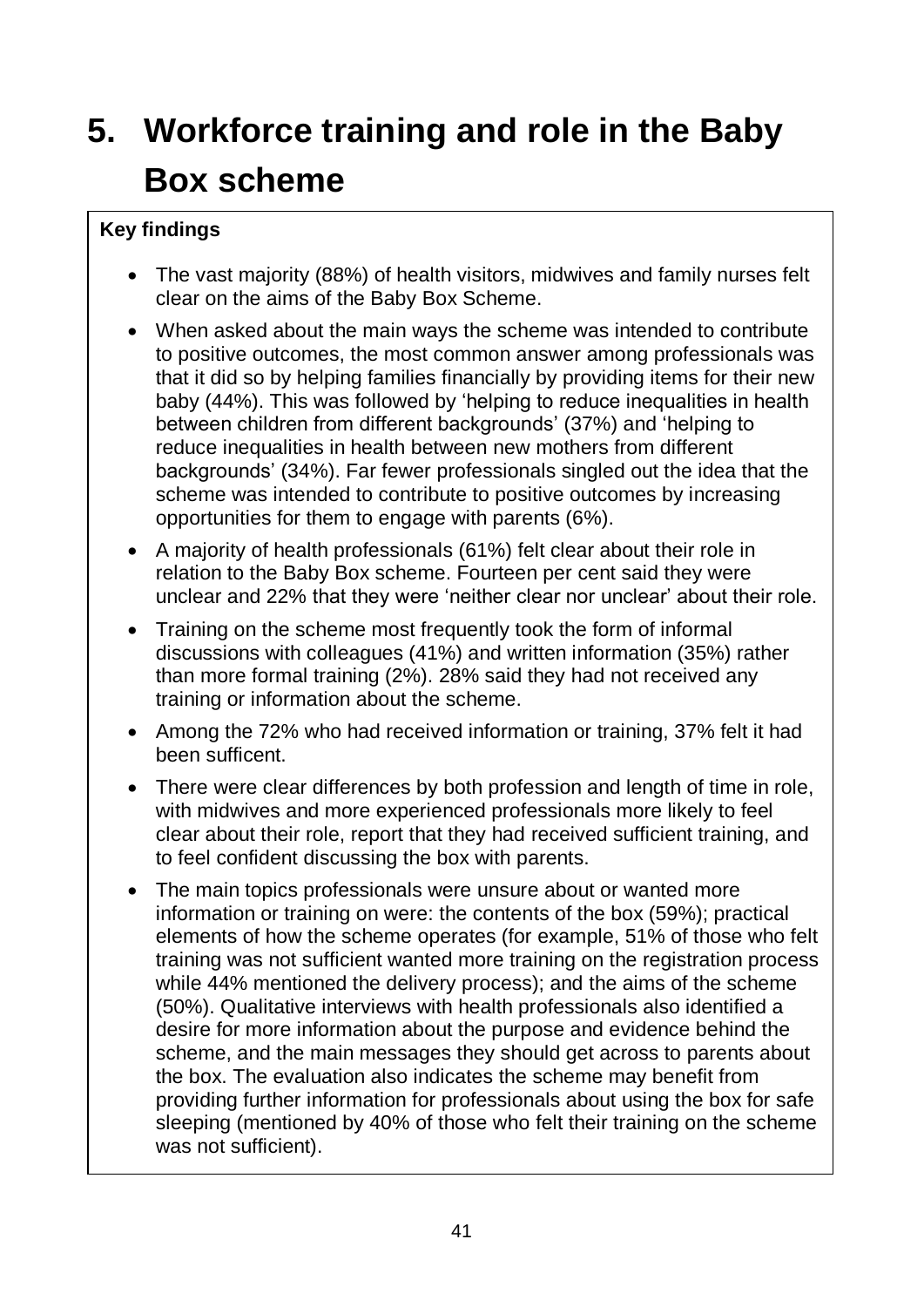As discussed in the previous chapter, the Baby Box scheme was intended to improve outcomes for families not only by providing them with essential items to support child health and development, but also by acting as a mechanism for parental engagement with services. The extent to which health professionals – particularly midwives and health visitors / family nurses, who have most contact with young families – are engaged with the Baby Box scheme is thus key to it being able to fully realise its intended outcomes. This chapter explores health professionals' understanding of their role in relation to the Baby Box scheme, their experiences and needs in relation to training and information, and their confidence in discussing the scheme with parents. It draws primarily on the survey and qualitative interviews with health professionals.

| Outcomes                            | • Training needs identified for midwives and health visitors<br>• Fully trained and engaged workforce        |
|-------------------------------------|--------------------------------------------------------------------------------------------------------------|
| <b>Research</b><br><b>Questions</b> | Do they feel able and confident to discuss the contents and<br>$\bullet$<br>purpose of the Box with parents? |

## **Professionals' understanding of the purpose of the scheme**

The survey of midwives, health visitors, and family nurses indicated that most felt they understood the purpose of the Baby Box scheme – 88% agreed that 'I have a clear understanding of what Scotland's Baby Box scheme is trying to achieve', while just 5% disagreed and 6% neither agreed nor disagreed.

When asked about the main ways in which they thought the Baby Box scheme was intended to contribute to positive outcomes for families, health visitors, midwives, and family nurses were more likely to single out the financial help the scheme offers than the ways in which it might increase opportunities for health professionals to engage with parents. The most commonly chosen responses were:

- 'helping families financially by providing items for their new babies' (44%);
- 'helping to reduce inequalities in health between children from different backgrounds' (37%);
- 'helping to reduce inequalities in health between new mothers from different backgrounds' (34%);
- 'helping to encourage positive parenting behaviours in parents' (24%);
- 'helping to increase opportunities for health professionals to engage with parents' (6%).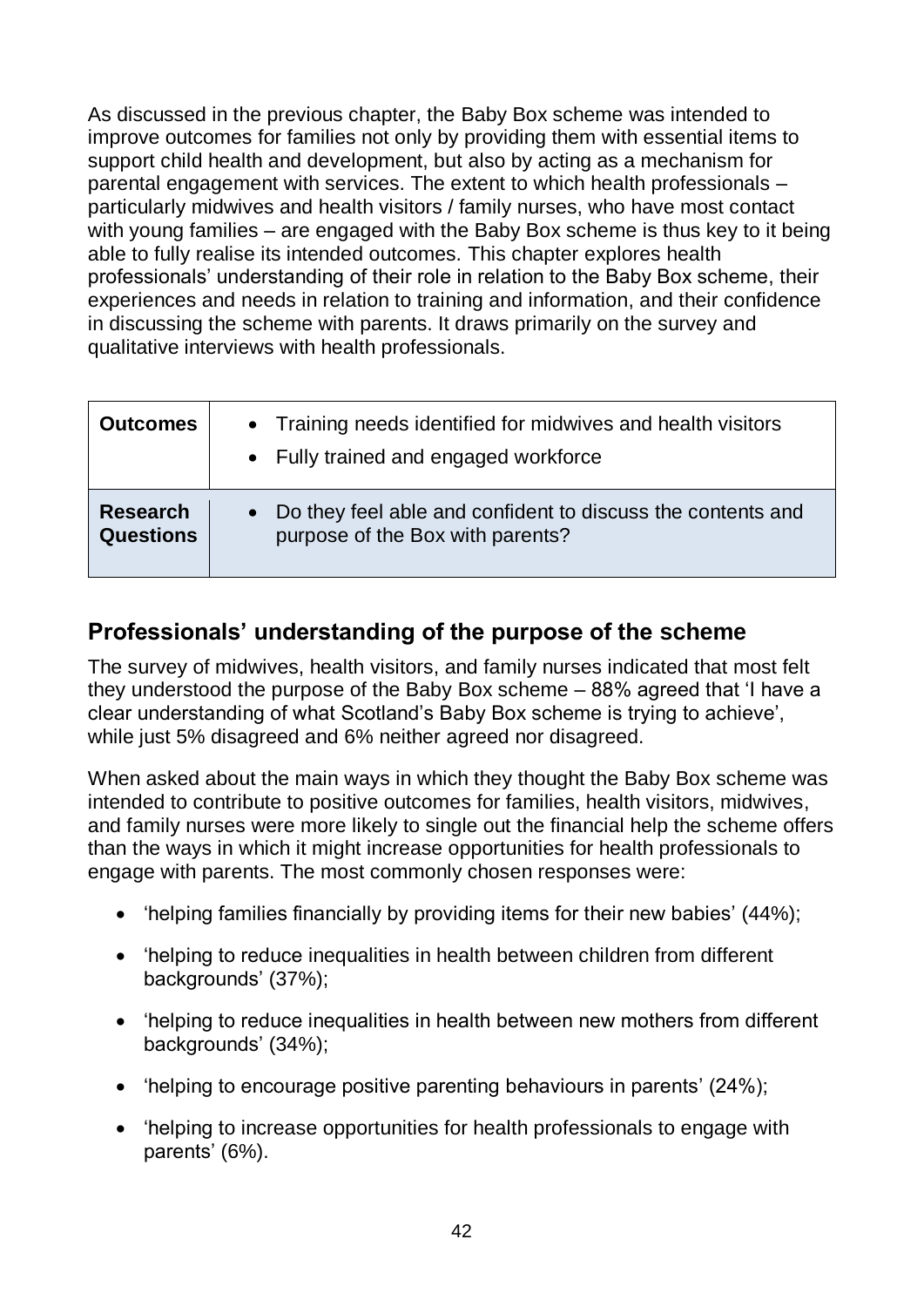Just under half (48%) of professionals thought the Baby Box scheme was intended to contribute to positive outcomes in all of these ways.

Professionals interviewed for the qualitative research tended to focus primarily on the promotion of equality when asked about the purpose of the scheme. The box was described as a universal 'gift' which aims to 'give all babies the same start in life', by ensuring that all families have the items essential for the first few months of their baby's life. The scheme's potential role in supporting safe sleeping – by providing a safe sleep space and/or acting as a resource to support conversations about safe sleeping – was also identified by professionals in the qualitative interviews as part of the perceived purpose of the scheme. Indeed, one view was that promoting safe sleep was one of the central aims of the box. This view was sometimes linked with a perception that the Finnish scheme which inspired Scotland's Baby Box was focused on safe sleeping and reducing SIDS. The stated purpose of Scotland's Baby Box is to give every child the best start in life by improving the support available to new and expecting parents.

## **Health professionals' understanding of their roles in the Baby Box scheme**

A majority (61%) of health professionals surveyed for this evaluation said they felt clear about their role in relation to the Baby Box scheme. However, more than a third said they were either unclear (14%) or 'neither clear nor unclear' about their role (22%). Midwives (88%) were much more likely to report feeling clear about their role than were health visitors and family nurses (48%). Health visitors / family nurses accounted for the vast majority of those who said they felt 'unclear' (123 of the 131 respondents who said they were unclear were health visitors / family nurses). This perhaps reflects midwives more defined role in registering parents for the scheme. Indeed, half (50%) of health visitors / family nurses who felt unclear about their role said they felt that the baby box was discussed by midwives rather than themselves, or that they did not see themselves as having any role in the scheme.

This was supported by findings from qualitative interviews with midwives and health visitors. Midwives generally had a clear view that their role was to promote take up of the scheme and help parents register for a box. In contrast, health visitors generally indicated that they felt they had defined their own roles with respect to the Baby Box scheme, as they had not received any specific training or information about their expected role.

"We don't play a huge part in it, it's just more checking that people have got it and generally I might ask them a couple of questions, like how they got on with it and stuff"

Health Visitor

Both groups of professionals varied in the extent to which they felt they also had any role in discussing the box and its contents with parents, beyond discussions about registration.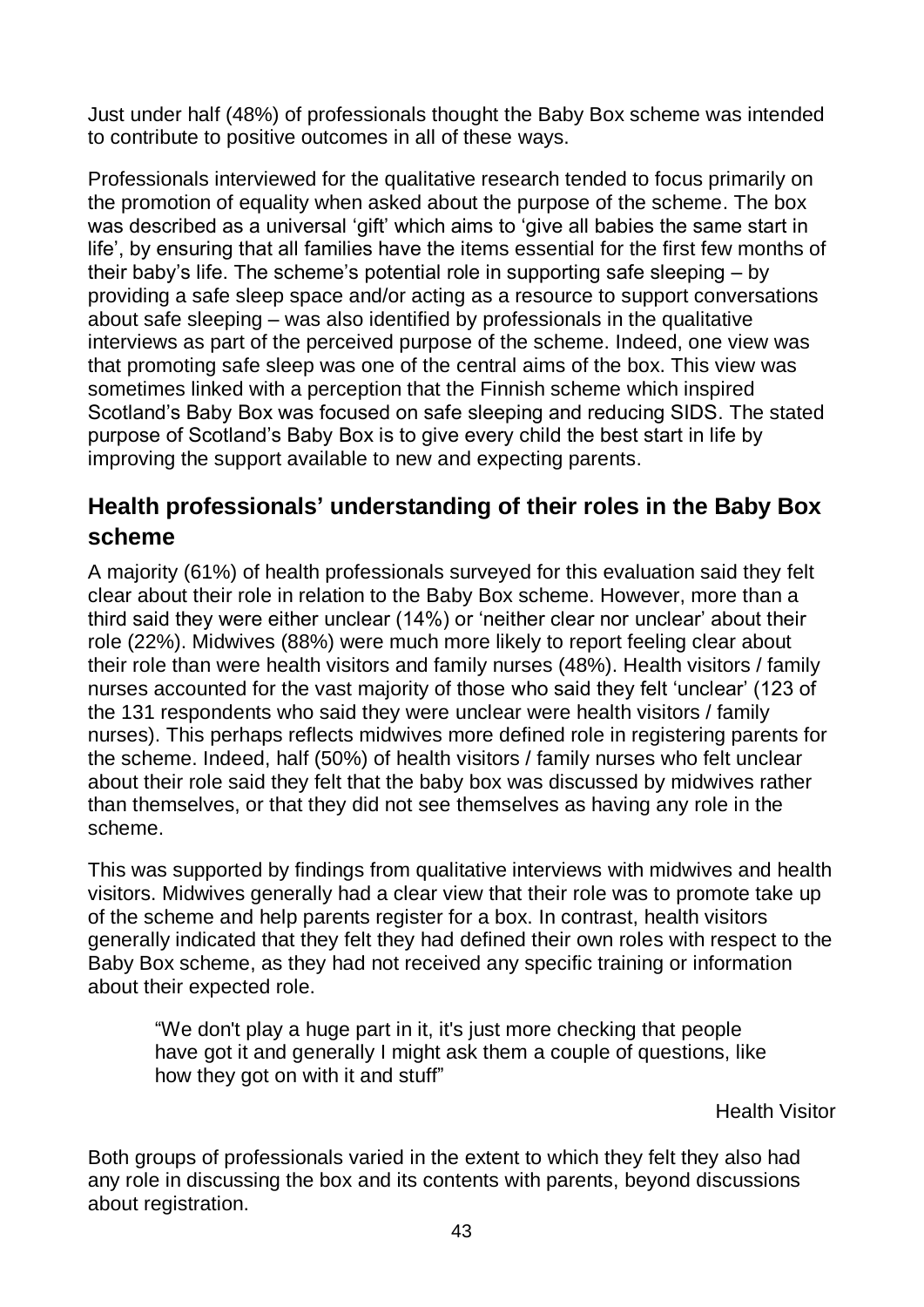The difference in views between midwives and health visitors may, in part, reflect the fact that midwives were the main focus of information provision to professionals at the start of the baby box roll out. It is also worth noting that at the time the qualitative interviews with health professionals took place, antenatal contacts between health visitors and expectant parents – a point at which they may be particularly likely to discuss the baby box, having just received it – had come to a temporary stop in many areas as a result of the pandemic. This may also have had an impact on health visitor awareness and views of baby boxes and of their role in the scheme. There may be an opportunity to improve or reinvigorate health visitors' use of the box, as these antenatal visits restart.

**Question for consideration**: Is there a need to clarify or communicate the expected role of health professionals, particularly health visitors, in delivering the Baby Box scheme?

The survey found that more experienced professionals were more likely to report feeling clear about their role in relation to the scheme: 68% of those who had been practising for over ten years said they felt 'very' or 'quite' clear about their role, compared with 38% of those who had been practising for less than a year. A number of factors may help explain this difference, including the least experienced professionals not having been in post when the scheme was launched in August 2017, and more experienced professionals being able to apply their wider experience to the context of the Baby Box scheme. The findings may also be partly explained by the relationship between profession and experience - overall, the midwife population is more experienced than the health visiting population due to the increase in health visitor numbers over recent years<sup>34</sup>. However, regression analysis shows that both profession and length of experience are significant in their own right (this applies to a number of findings in this chapter where there are significant differences by both profession and length of time in role).

Other reasons given by those who felt unclear about their role included: not having received training or information on the box (26%) (discussed further below); being unclear about the contents of the box (14%); being unsure what it was about the box that they should be discussing with parents (12%); how to ask parents about their use of the box (8%); how parents apply for the box (7%); and when parents receive the box (3%).

## **Training on the scheme**

The finding that a significant minority of health professionals, predominantly health visitors and family nurses, are not clear about their role in relation to the Baby Box scheme indicates a potential need for further information or training. This section

 $\overline{a}$  $34$  While we have grouped health visitors and family nurses for analysis purposes, the lower level of experience among this group will be driven by health visitors rather than family nurses.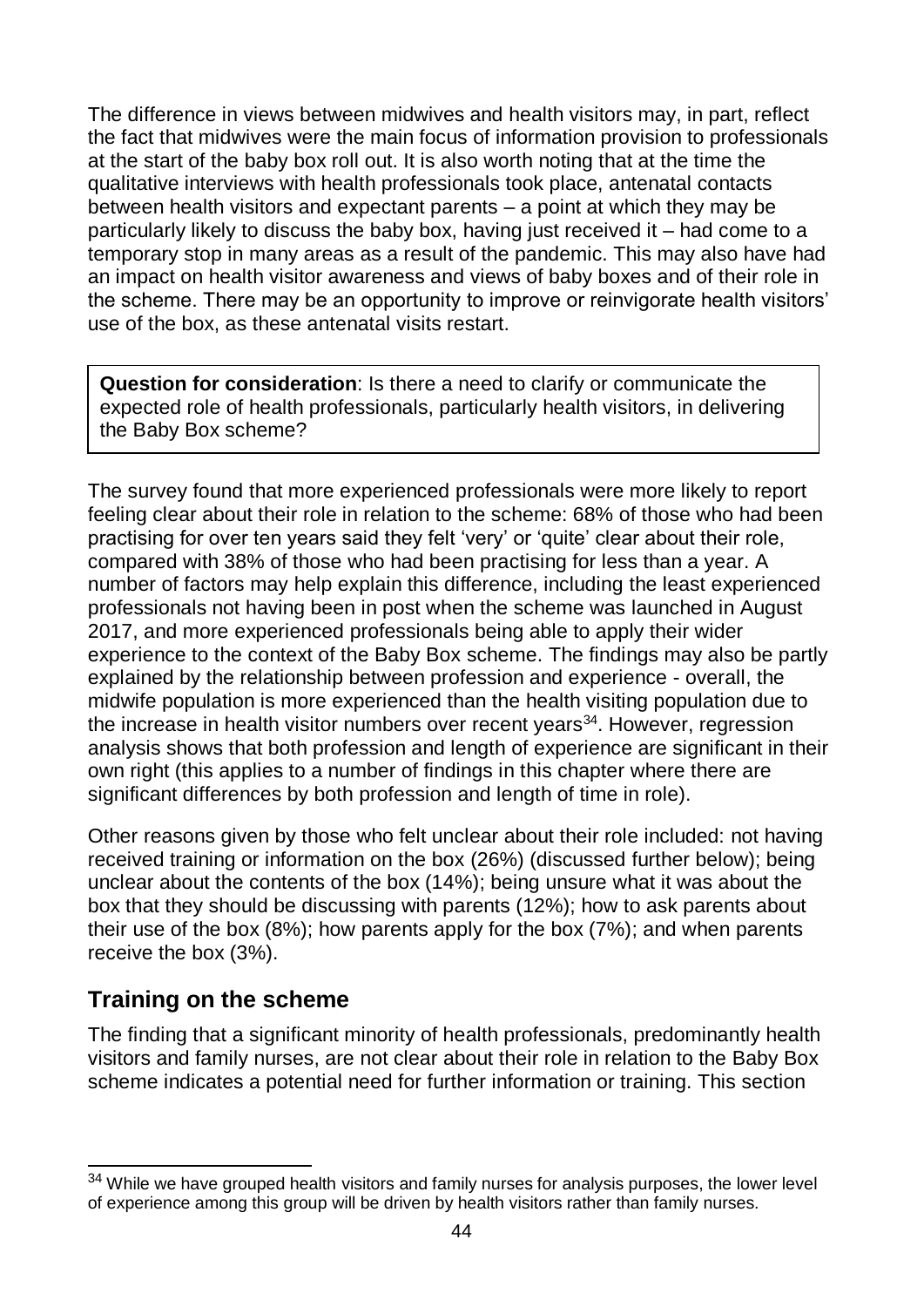looks at the information and training received by professionals to date and provides more detail on the topics they suggest for further information and training.

The survey of health professionals indicates that the majority of information they recall receiving on the scheme was informal verbal information (for example, a chat with colleagues) (41%) or written information (35%), rather than formal training (2%). Nine per cent said they had received a demonstration of the box, while 28% said they had not received any information or training about the scheme. Health visitors / family nurses were more likely than midwives to say they had not received any information or training about the scheme (36%, compared with 11% of midwives). They were also less likely to recall having received written information, such as leaflets or factsheets (26% of health visitors / family nurses, compared with 55% of midwives).

Among the 72% of respondents who had received any information or training on the Baby Box scheme, only around a third (37%) felt they had received sufficient training, while 40% felt they had not, and 23% were unsure or preferred not to say. A higher proportion (50%) of this group felt they had received enough information about the scheme. In line with previous findings in this section, midwives and more experienced professionals were more likely to report that they had received sufficient training and information on the scheme (Table 6.1). As discussed in the previous chapter, health professionals (particularly health visitors) were divided in their views on whether the baby box was helping to support their conversations with parents. Further training or information about the scheme could potentially address this and enhance the usefulness of the scheme in supporting parent-professional interactions.

The midwives and health visitors who participated in qualitative interviews generally reported having received no formal training and little or no formal information about the Baby Box scheme, although midwives did, on occasion, recall having received some information when the scheme was first introduced in 2017. Instead, professionals described having educated themselves through informal discussions with colleagues, learning about the contents via the website, and asking mothers to show them the box and its contents. One health visiting team had also arranged training themselves from a physiotherapist on how to use the sling correctly, as they had observed parents struggling to use it and wanted to be able to support them with this.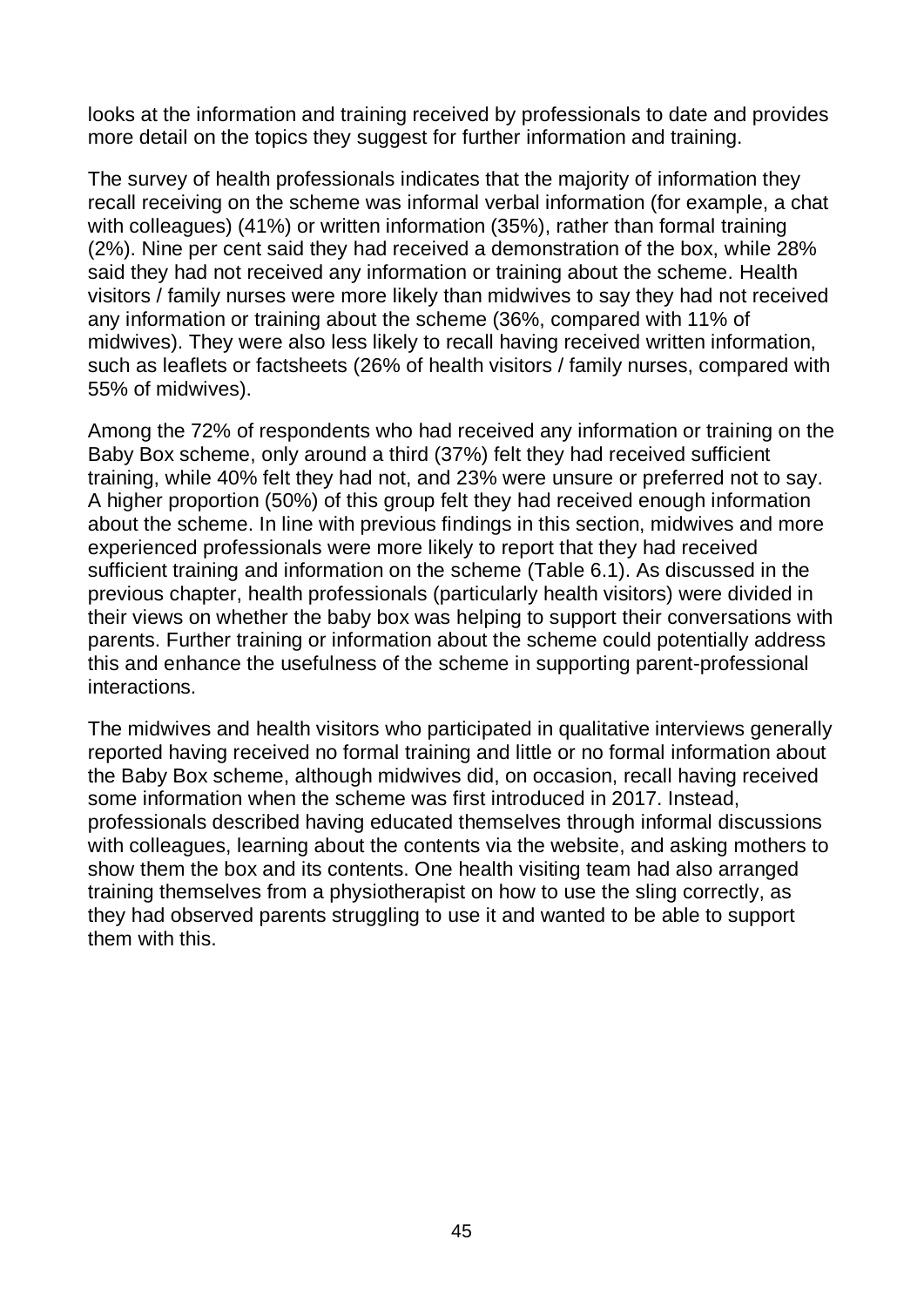| Do you feel you have received<br>sufficient training about the baby<br>box?    | <b>Yes</b> | <b>No</b> | Don't know<br>/prefer not<br>to say | <b>Sample</b><br>size |
|--------------------------------------------------------------------------------|------------|-----------|-------------------------------------|-----------------------|
| All                                                                            | 37%        | 40%       | 23%                                 | 616                   |
| Midwives                                                                       | 56%        | 21%       | 24%                                 | 245                   |
| Health visitors/family nurses                                                  | 24%        | 53%       | 22%                                 | 371                   |
| Practicing for under 6 years                                                   | 22%        | 60%       | 18%                                 | 211                   |
| Practicing for 6-10 years                                                      | 37%        | 41%       | 22%                                 | 96                    |
| Practicing for 10+ years                                                       | 45%        | 30%       | 25%                                 | 308                   |
|                                                                                |            |           |                                     |                       |
| Do you feel you have received<br>sufficient information about the<br>baby box? | <b>Yes</b> | <b>No</b> | Don't know<br>/prefer not<br>to say | <b>Sample</b><br>size |
| All                                                                            | 50%        | 33%       | 17%                                 | 616                   |
| Midwives                                                                       | 69%        | 14%       | 18%                                 | 245                   |
| Health visitors/family nurses                                                  | 37%        | 46%       | 17%                                 | 371                   |
| Practicing for under 6 years                                                   | 37%        | 47%       | 21%                                 | 211                   |
| Practicing for 6-10 years                                                      | 49%        | 29%       | 12%                                 | 96                    |

#### **Table 6.1 Professionals' views on whether they have received sufficient training and information**

Base: All professionals who have received any training or information

Those who felt they had not received enough training or information highlighted several aspects of the box they would like further training/information on. As shown in Table 6.2, the most common responses were 'the contents of the box' (59% more training and 68% more information), 'the registration process' (51% more training, 50% more information) and 'the aims of the Baby Box scheme' (50% more training, 51% more information). Health visitors/family nurses were more likely than midwives to want more training or information on the contents of the box, the registration process and the delivery process<sup>35</sup>. These differences are likely to

 $\overline{a}$  $35$  Contents of the box: among health visitors/family nurses, 65% would like more training and 72% more information, compared with 37% and 49% respectively of midwives

The registration process: among health visitors/family nurses, 58% would like more training and 56% more information, compared with 23% and 20% respectively of midwives

The delivery process: among health visitors/family nurses, 51% would like more training and the same proportion more information 51%, compared with 17% and 20% respectively of midwives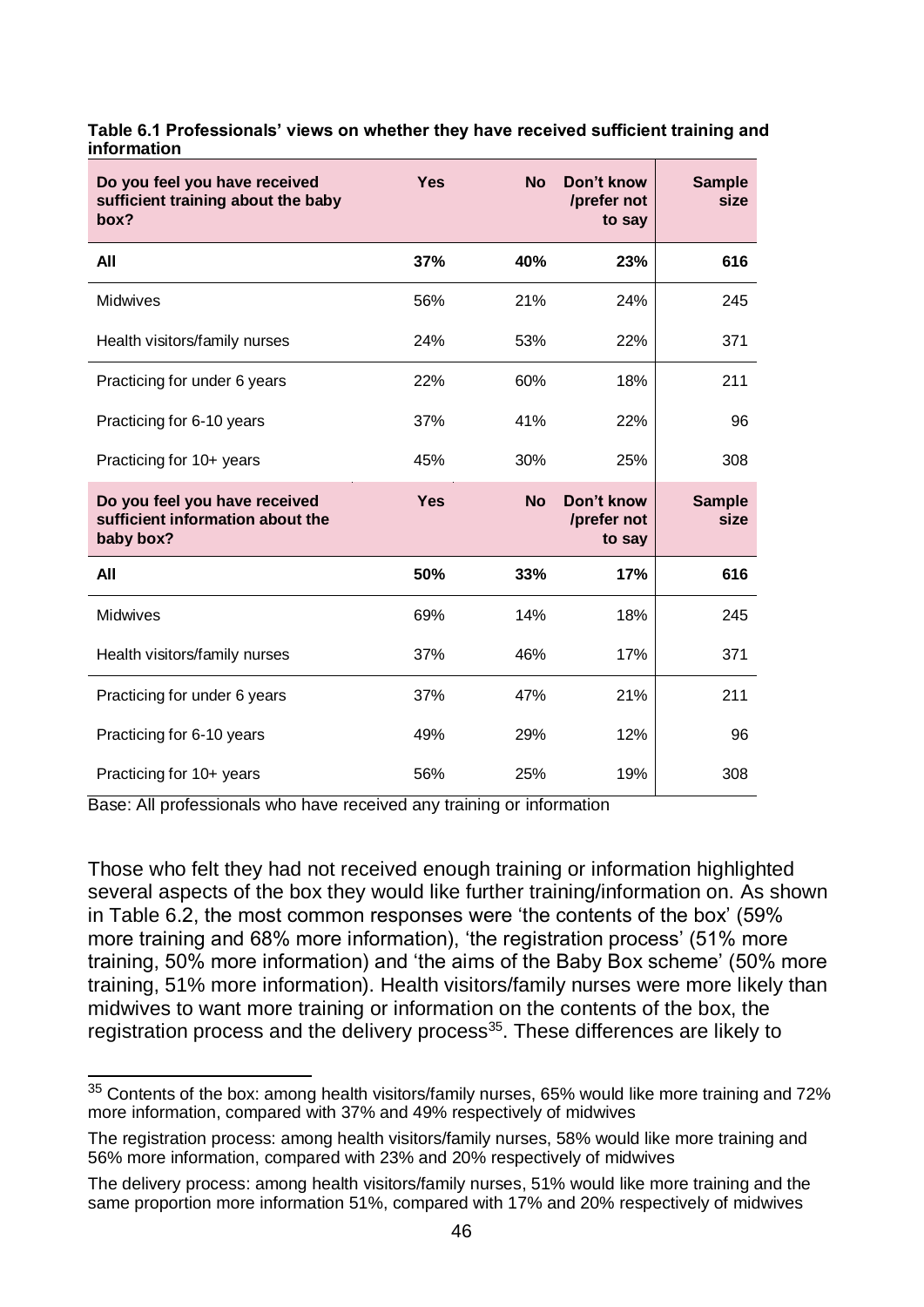reflect the fact that health visitors/family nurses are not generally involved in the registration and delivery processes and are also less likely to discuss the contents of the box with parents in advance of them receiving the box.

|                                                 | <b>More training</b> | <b>More information</b> |
|-------------------------------------------------|----------------------|-------------------------|
| The contents of the box                         | 59%                  | 68%                     |
| The registration process                        | 51%                  | 50%                     |
| The aims of the Baby Box<br>scheme              | 50%                  | 51%                     |
| The contents of leaflets<br>included in the box | 49%                  | 58%                     |
| The delivery process                            | 44%                  | 46%                     |
| How to use the box for<br>sleeping              | 40%                  | 43%                     |

#### **Table 6.2 Aspects of the scheme professionals would like further training/information on**

Base: All professionals who have received some training or information but do not feel the training is sufficient (250) or the information is sufficient (209).

The in-depth interviews also identified the purpose of the scheme and the contents as key topics. In addition, there was a desire to be better informed about:

- The purpose of the scheme
- The history and evidence behind the scheme, particularly in relation to the safety of the box as a safe sleeping space, in order to reassure parents
- The main messages the scheme is meant to be getting across to parents ("so everyone is saying the same thing")
- How to use specific contents correctly (e.g. the sling), and
- Updates when contents change.

An additional area where the qualitative interviews with health professionals suggest further information and training may be beneficial relates to the use of the box as a safe sleep space. The Scottish Government states that Scotland's Baby Box and its bedding provide a safe sleeping place when used in accordance with other safe sleeping practices. However, concerns were expressed by a small number of professionals in the qualitative interviews about whether a baby box is definitively a safe sleep space. For example, one Health Visitor expressed confusion on conflicting advice from sources outwith the Scottish Government on the use of boxes as sleep spaces, while another questioned whether the sides of the box needed to be open/breathable (the Scottish Government guidance is that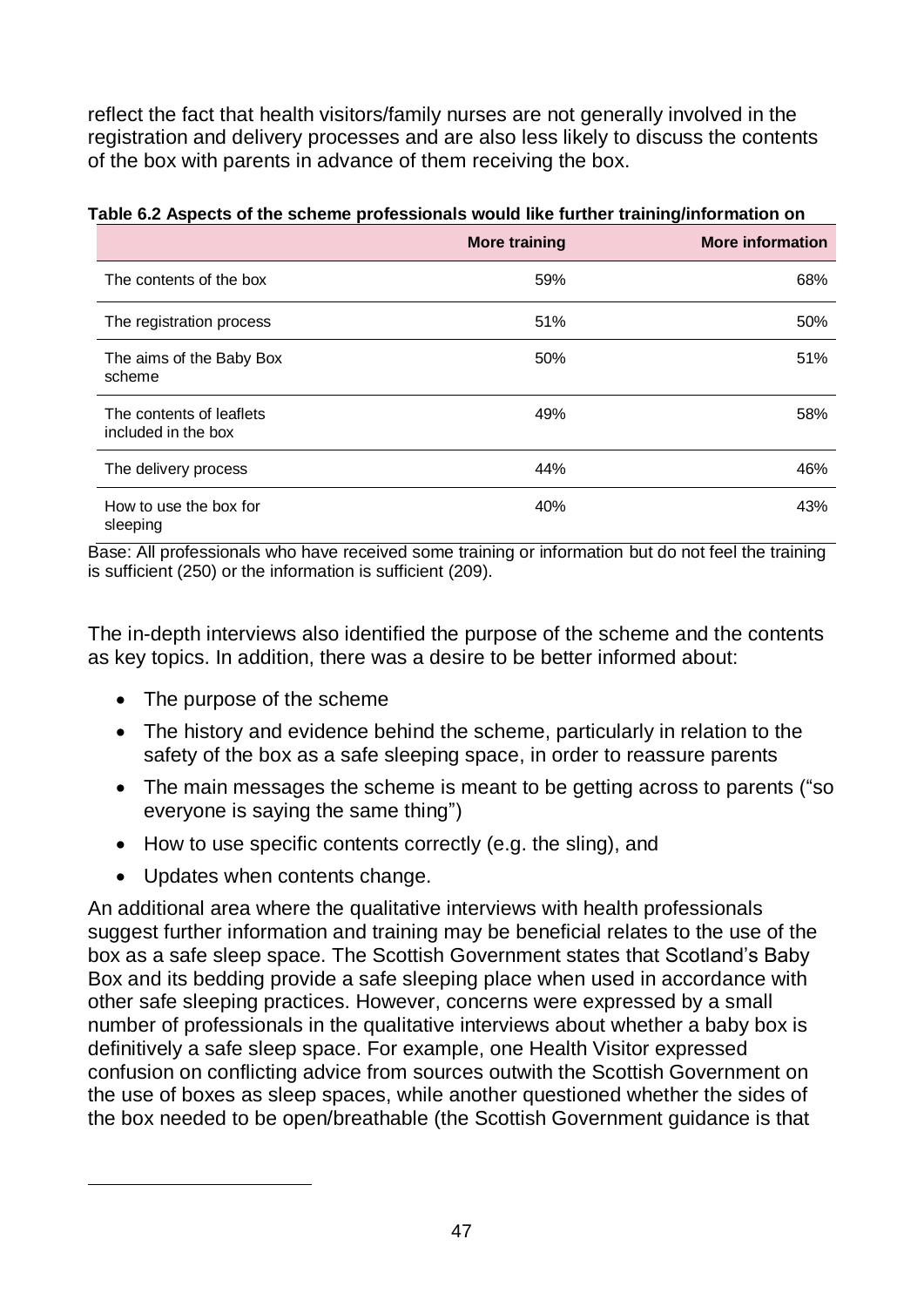this is not required since the top is open). This suggests a need to provide health professionals with further information on the safety of the baby box for sleeping.

It was suggested that it might be helpful for all new trainees to receive brief training on the scheme – its purpose, contents, and how to register for and cancel a box. There was also a desire among some to have an opportunity to physically look through a box, to help them get to know the items included before talking to parents. There was a general consensus that any training could be delivered online, as this was more cost effective, easier to fit in, and easier to update with any changes to the scheme.

## **Confidence in discussing the contents and purpose of the box**

In spite of these perceived gaps around training and information on the Baby Box scheme, most professionals (82%) who responded to the survey said they felt confident discussing the Baby Box scheme with parents. Midwives and more experienced professionals were more likely to feel confident (91% compared with 77% of health visitors or family nurses). Confidence was also related to experience with those with the least time practicing (under a year) less likely than those with over a year's experience to feel confident discussing the scheme with parents (61% versus 85%). These findings again reinforce the potential need to target training and information around the scheme on health visitors / family nurses and those who are newer in post.

**Questions for consideration**: Could the areas professionals identified as reasons for feeling unsure about their role and the areas they identified as training / information gaps be considered when designing any future information or training provision? These suggest that training / information needs to cover:

- practical elements of how the scheme operates (how parents register and when the box is delivered).
- the contents of the box (including how to use them and any changes made to the contents)
- information about using the box for safe sleeping.
- the purpose and evidence behind the scheme, and
- the main messages they should get across to parents about the box.

Could training and information also incorporate examples of how midwives and health visitors have used the box to support or reinforce key health messages, to encourage greater use of the box to support engagement with parents?

Could training and information provision also consider the different needs and roles of midwives and health visitors/family nurses and how best to reach less experienced practitioners?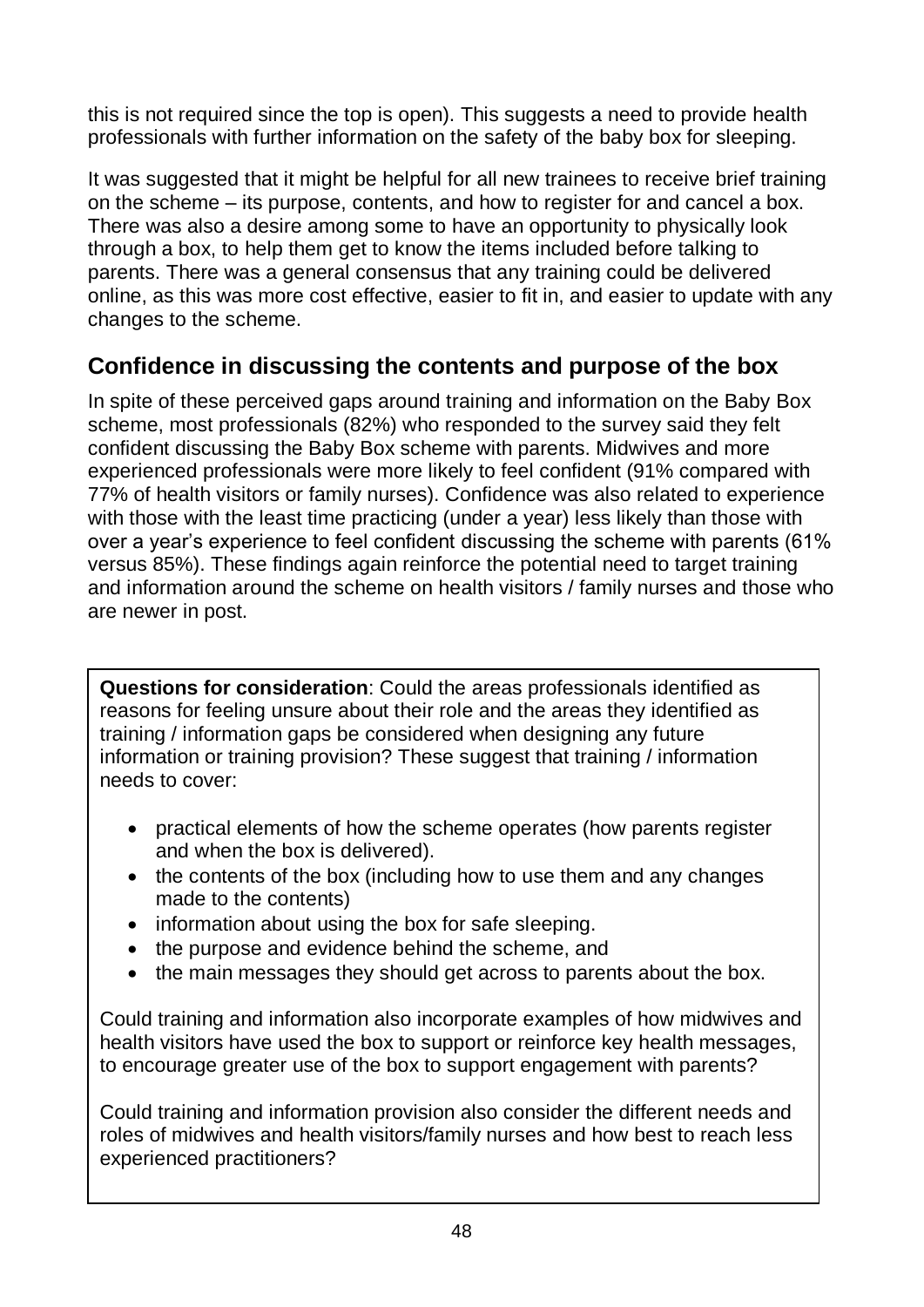## **6. Views on universal availability**

### **Key findings**

- Parents across all income groups were, in the main, supportive of the scheme's universal availability as a way of promoting an equal start for all children in Scotland.
- Parents and health professionals reflected on the advantages of universal schemes in terms of reducing stigma and conveying benefits beyond the purely financial.
- When asked how the scheme could be improved, only 2% of parents mentioned any changes relating to means-testing or universality. However, during qualitative interviews with parents some questioned whether items were potentially being wasted by parents who did not need them. Questions were also raised over whether providing boxes to parents on high incomes was necessarily the best use of scarce resources.

As discussed in Chapter 1, by making baby boxes universally available to all expectant parents in Scotland, it was intended that the scheme would contribute to a shared understanding of a society that values and supports all children. While this evaluation cannot definitively assess the extent to which the scheme has achieved this objective, it can assess whether the idea that the box contributes to every child having an equal start resonates with parents and health professionals, and whether they support the idea of the box as a universal gift to all new babies. These issues were addressed primarily in qualitative interviews with parents and health professionals, and in the survey of midwives, health visitors and family nurses.

| <b>Outcomes</b>                     | A shared understanding of a society that values and supports<br>$\bullet$<br>all children                                                                                           |
|-------------------------------------|-------------------------------------------------------------------------------------------------------------------------------------------------------------------------------------|
| <b>Research</b><br><b>Questions</b> | • Has the Baby Box scheme changed people's perceptions<br>about universal benefits?<br>What is the workforce's understanding of the purpose of the<br>$\bullet$<br>Baby Box scheme? |

## **Attitudes towards the universal availability of the baby box**

Parents who took part in qualitative interviews for this evaluation were, on balance, supportive of baby boxes being available universally. Parents from across the income spectrum spontaneously mentioned the idea that the scheme helped contribute towards giving all children in Scotland an 'equal start', regardless of their household income, and suggested that the scheme conveyed that the Scottish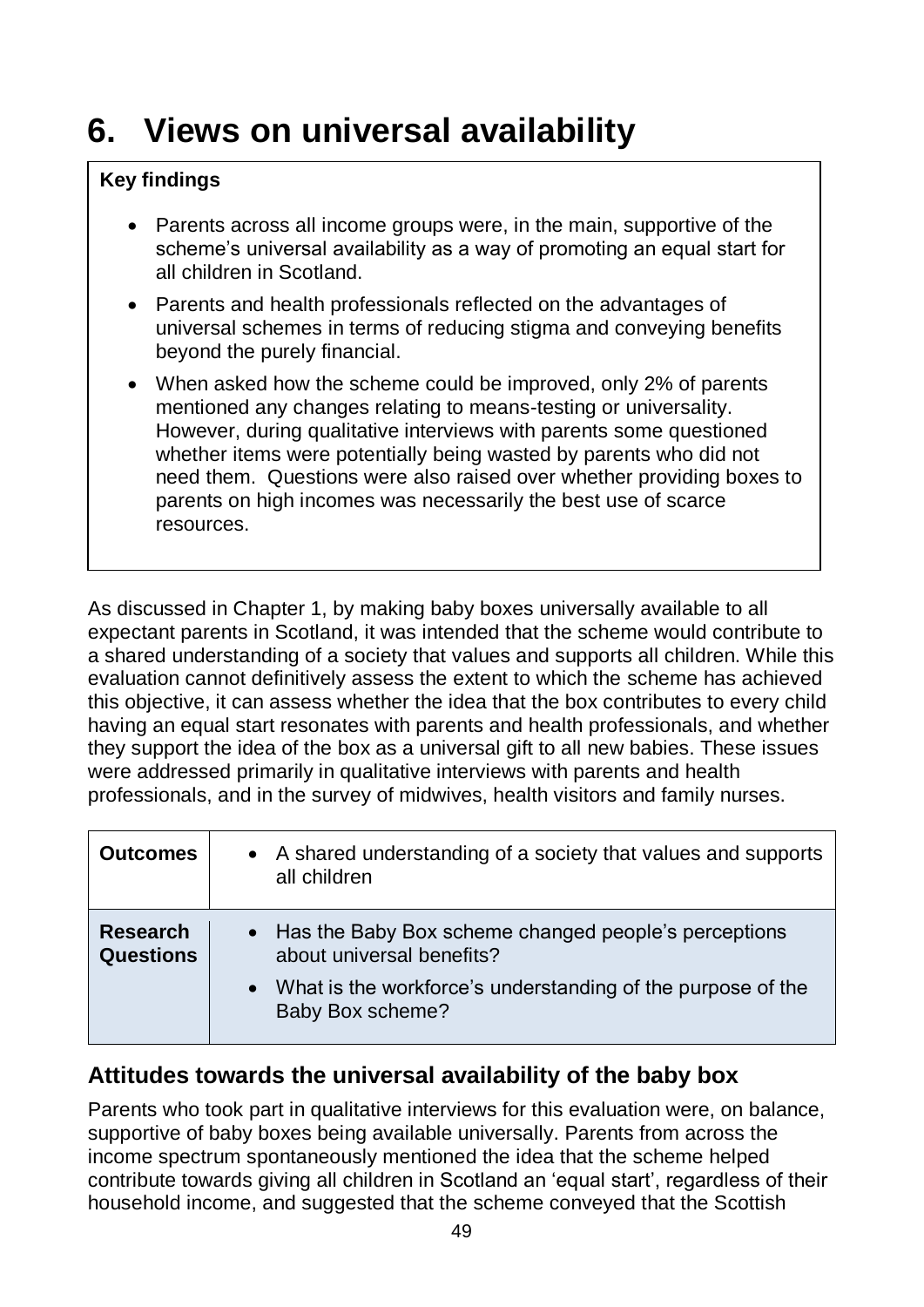Government cares about, and is working for, all families in Scotland. Parents who felt they would not normally qualify for similar schemes, as they were on high incomes or incomes above the threshold for any state benefits, reported feeling pleasantly surprised to have been offered a baby box, given that they were not usually eligible for government schemes.

Parents and health professionals suggested that the universal nature of the scheme might help to prevent stigma around taking up the box and using the items in it and thus ensure that those who might benefit most do actually take it up. The benefits of the box were also seen as extending beyond the financial and material – parents commented on the educational benefits (see Chapter 4), and its value in alleviating stress about what they needed to care for their baby by providing an essential starter kit for all new parents. Receiving the box was therefore seen as valuable even for families where the financial benefit of receiving the box might be less.

However, although parents and professionals both discussed the potential benefits of offering the scheme universally, there were nonetheless some reservations expressed in the qualitative research about the resource implications of this. This was reflected in an initial ambivalence among some parents with higher incomes and/or with older children about registering for the box. In spite of feeling they had benefited from receiving the box, they reported having initially felt unsure whether to take it up, on the basis that may not need it as much as others. Parents who participated in qualitative interviews also expressed some concerns that, in the context of limited resources, the scheme meant resources were not being targeted to those who most needed them, and that money was potentially being '*wasted'*.

As noted, these views emerged primarily in more in-depth, qualitative interviews with parents. The quantitative survey of parents did not ask directly about their views on the universal availability of the baby box. However, when asked how the scheme could be improved only 2% mentioned any changes relating to means testing when asked if the scheme could be improved in any way – suggesting that concerns about the cost of providing baby boxes universally are not top of mind for most parents.

Midwives, health visitors and family nurses interviewed in the qualitative research who said they would prefer a more targeted approach felt the scheme was providing too much for families who they felt did not need it (as they already had, or could easily afford, what they needed themselves), and not enough for those who needed resources the most. As with parents, some concerns were expressed in the qualitative interviews about the perceived level of wastage, with items believed to be going unused.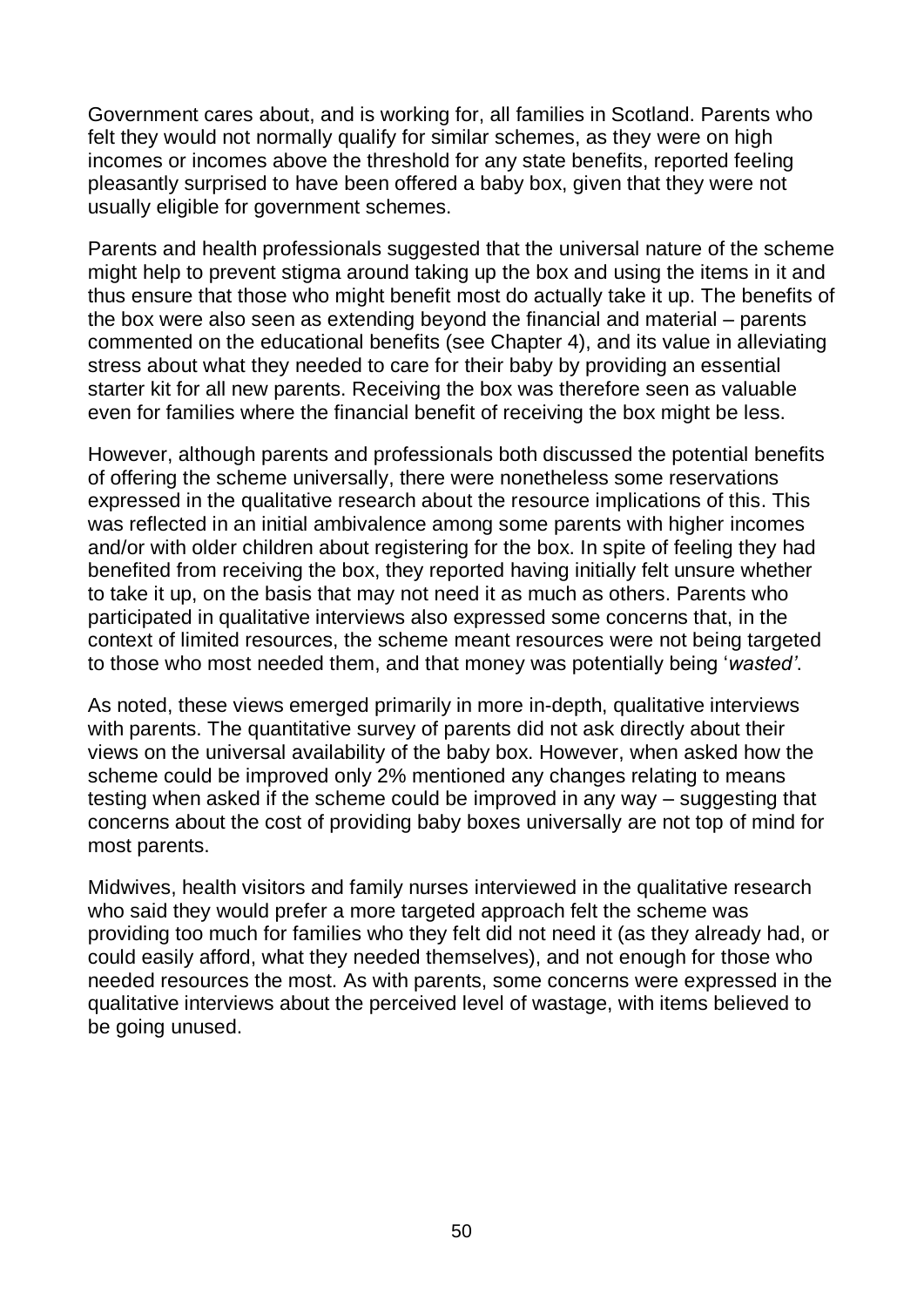Parents' suggestions for addressing potential issues around wastage included asking higher income parents to contribute to the cost of the box if they still wanted one or offering a 'stripped-down' version to those who already had children (and therefore might not need to receive every item again).<sup>36</sup>

**Question for consideration**: Is it worth exploring the scope to offer an alternative, reduced version of the box and/or its contents to parents who already have children, or who might not feel they need everything that comes with the box?

 $\overline{a}$ 

 $36$  It is worth noting, however, that only 2% of all parents who took part in the parents' survey mentioned any changes relating to means testing when asked if the scheme could be improved in any way – suggesting that concerns about the cost of providing baby boxes universally are not top of mind for most parents.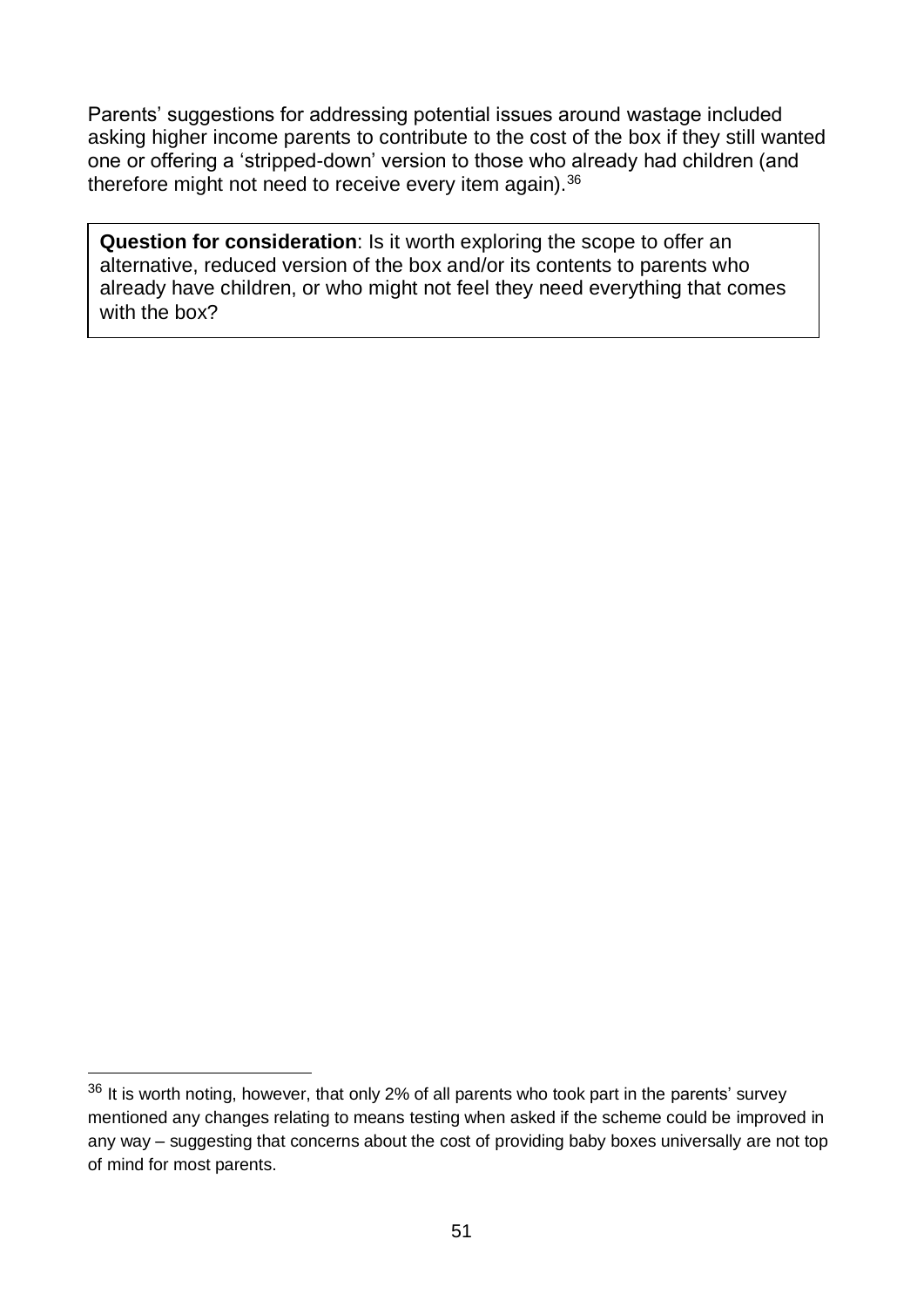## **Appendix A – Contents of the baby box**

The list below shows the contents of Scotland's baby box at the time the parent's survey discussed in this report was conducted (Autumn 2019).

| <b>Scratch mittens</b>           | Muslin squares                                |  |  |
|----------------------------------|-----------------------------------------------|--|--|
| Short-sleeved vest               | Comforter toy                                 |  |  |
| Long-sleeved vest                | Travel changing mat                           |  |  |
| Long-sleeved side buttoning vest | Reusable nappies voucher (included            |  |  |
| Cotton hat                       | in boxes after April 2019)                    |  |  |
| Long-sleeved sleepsuit           | Nursing pads                                  |  |  |
| Jersey trousers                  | <b>Maternity towels</b>                       |  |  |
| Pair of socks                    | Condoms                                       |  |  |
| All-in-one day suit              | Leaflet on using the box for safe<br>sleeping |  |  |
| Fleece jacket with hood          | Leaflet on postnatal depression               |  |  |
| The box itself + mattress        | Leaflet on breastfeeding                      |  |  |
| Digital ear thermometer          | Royal Scottish National Orchestra App         |  |  |
| Cellular blanket                 | Poem                                          |  |  |
| Baby wrap / sling                |                                               |  |  |
| Hooded bath towel                |                                               |  |  |
| Bath sponge                      |                                               |  |  |
| Bath and room thermometer        |                                               |  |  |
| Teething ring soother            |                                               |  |  |
| Cube soft toy                    |                                               |  |  |
| <b>Baby books</b>                |                                               |  |  |
| Play mat                         |                                               |  |  |
| <b>Emery boards</b>              |                                               |  |  |
| <b>Bib</b>                       |                                               |  |  |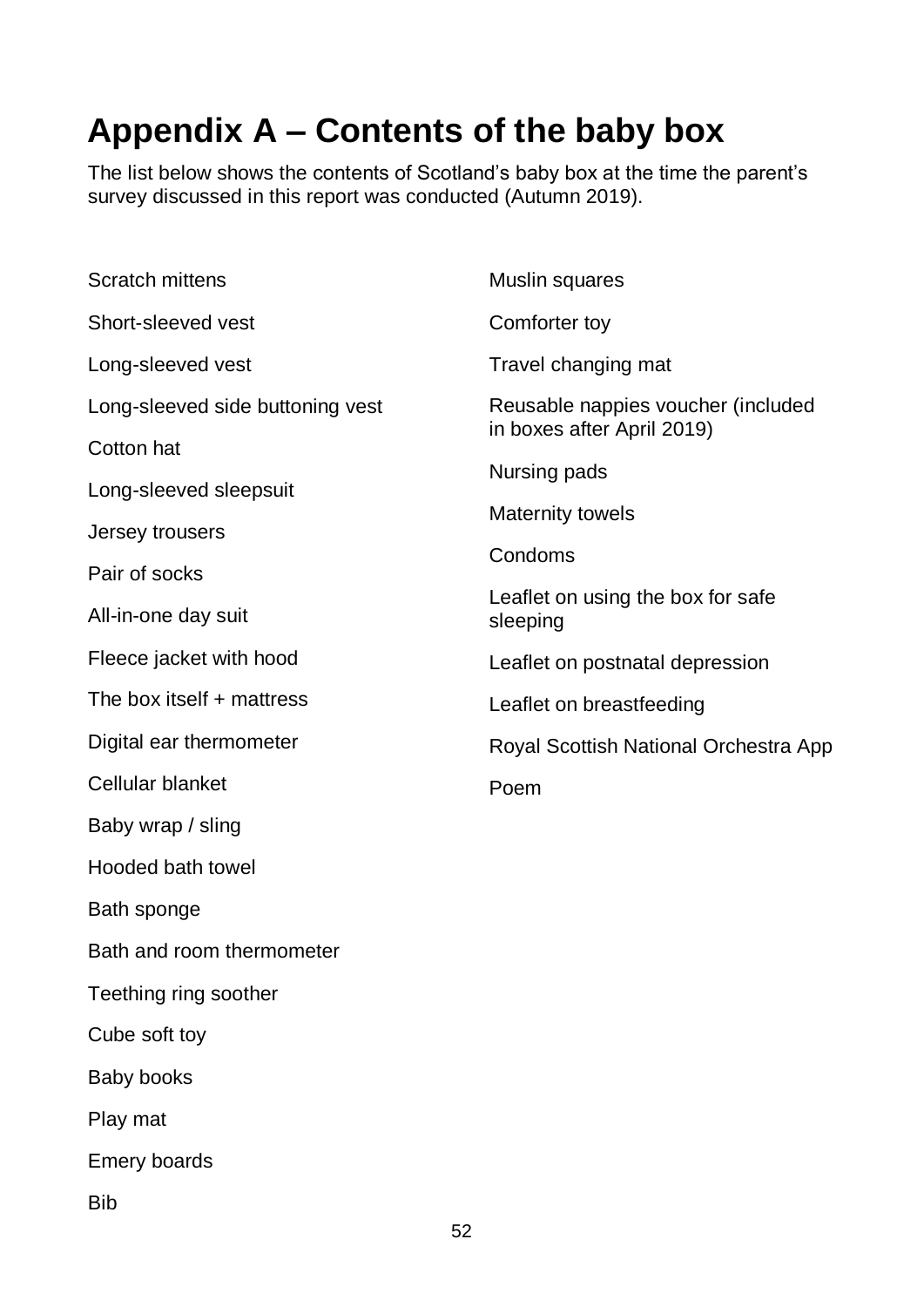# **Appendix B – Profile of parent interviewees and survey respondents**

| <b>Characteristic</b>                   | <b>Characteristics Breakdown</b>                       | <b>Participants</b><br><b>Unweighted</b> | <b>Participants</b><br>Weighted |
|-----------------------------------------|--------------------------------------------------------|------------------------------------------|---------------------------------|
| <b>Maternal age</b>                     | $16 - 24$                                              | 248                                      | 313                             |
|                                         | 25-29                                                  | 529                                      | 564                             |
|                                         | 30-34                                                  | 770                                      | 745                             |
|                                         | $35+$                                                  | 665                                      | 591                             |
| <b>Baby age</b>                         | 0-3 months                                             | 679                                      | 675                             |
|                                         | 4-6 months                                             | 954                                      | 946                             |
|                                         | 7-9 months                                             | 577                                      | 589                             |
|                                         | $10+$ months                                           | 9                                        | 10                              |
| <b>Annual household</b>                 | Group $1: < £15,600$                                   | 312                                      | 352                             |
|                                         | Group 2: £15,600 - £25,999                             | 480                                      | 490                             |
|                                         | Group 3: £26,000 - £36,399                             | 388                                      | 384                             |
|                                         | Group 4: £36,400 - £51,999                             | 382                                      | 363                             |
|                                         | Group 5: £52,000+                                      | 373                                      | 339                             |
| First baby?                             | Yes                                                    | 1122                                     | 1134                            |
|                                         | No                                                     | 1109                                     | 1098                            |
| Living with husband,<br>wife or partner | Yes                                                    | 1983                                     | 1944                            |
|                                         | <b>No</b>                                              | 242                                      | 281                             |
| <b>Respondent working</b><br>status     | Working full time (or on<br>maternity/paternity leave) | 1255                                     | 1225                            |
|                                         | Working full time (or on<br>maternity/paternity leave) | 572                                      | 572                             |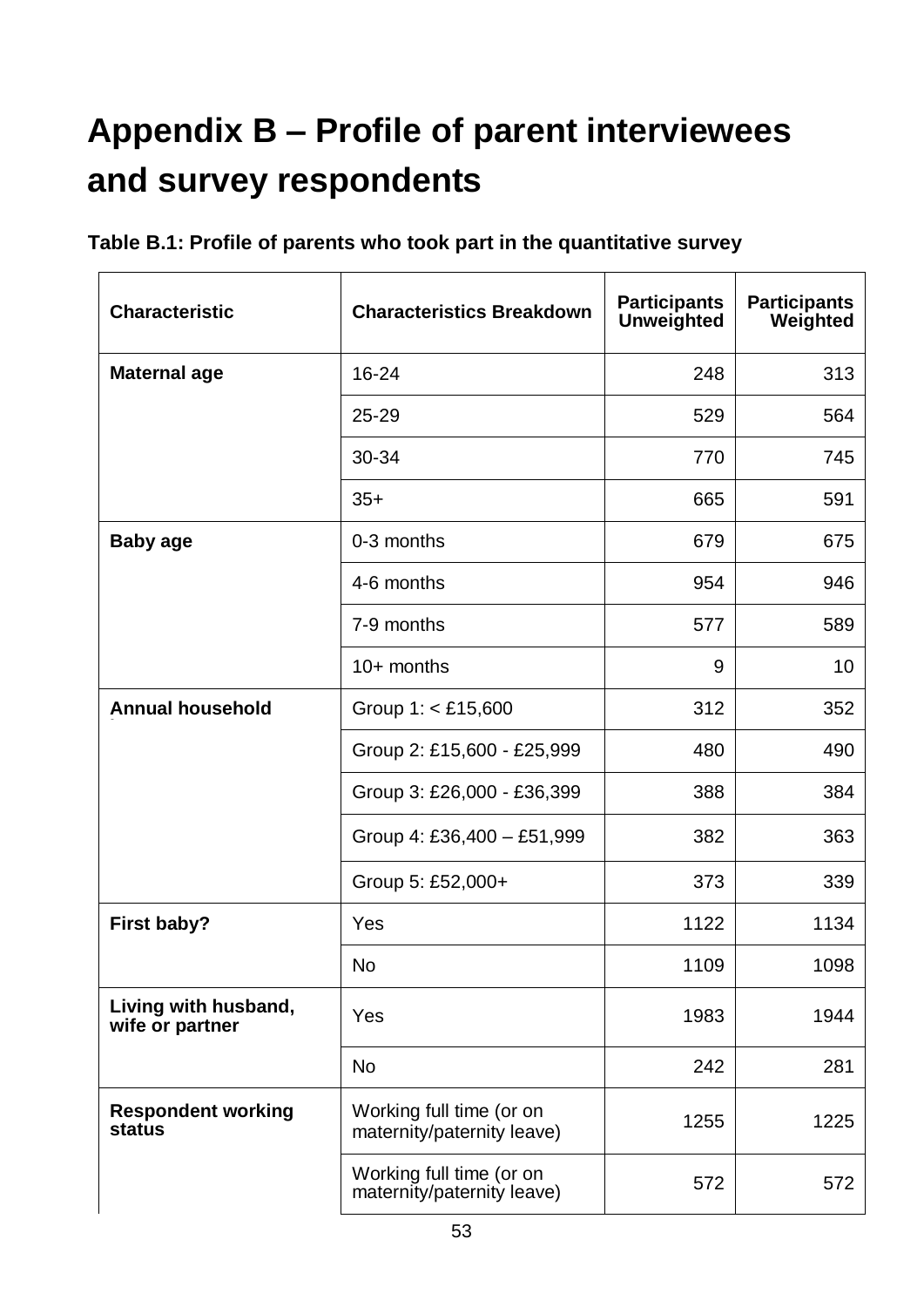| <b>Total</b>                |                                  | 2236 | 223637 |
|-----------------------------|----------------------------------|------|--------|
|                             | Western Isles (Eilean Siar)      | 8    | 9      |
|                             | <b>Tayside</b>                   | 163  | 163    |
|                             | Shetland                         | 10   | 11     |
|                             | Orkney                           | 8    | 9      |
|                             | Lothian                          | 481  | 391    |
|                             | Lanarkshire                      | 216  | 259    |
|                             | Highland                         | 104  | 107    |
|                             | <b>Greater Glasgow and Clyde</b> | 510  | 550    |
|                             | Grampian                         | 248  | 248    |
|                             | <b>Forth Valley</b>              | 120  | 116    |
|                             | Fife                             | 148  | 141    |
|                             | <b>Dumfries and Galloway</b>     | 47   | 51     |
|                             | <b>Borders</b>                   | 51   | 42     |
| <b>Health board</b>         | Ayrshire and Arran               | 122  | 136    |
|                             | 5 (least deprived)               | 453  | 375    |
|                             | $\overline{4}$                   | 420  | 402    |
|                             | 3                                | 401  | 403    |
|                             | $\overline{2}$                   | 475  | 462    |
| <b>SIMD</b>                 | 1 (most deprived)                | 432  | 539    |
|                             | Rural                            | 318  | 316    |
|                             | Small town                       | 262  | 257    |
| <b>Area characteristics</b> | Urban                            | 1630 | 1637   |
|                             | Not working (or $<$ 8 hours      | 397  | 426    |

 $\overline{a}$  $37$  Due to some parents selecting 'don't know' or 'prefer not to say' options, not all characteristics total 2236.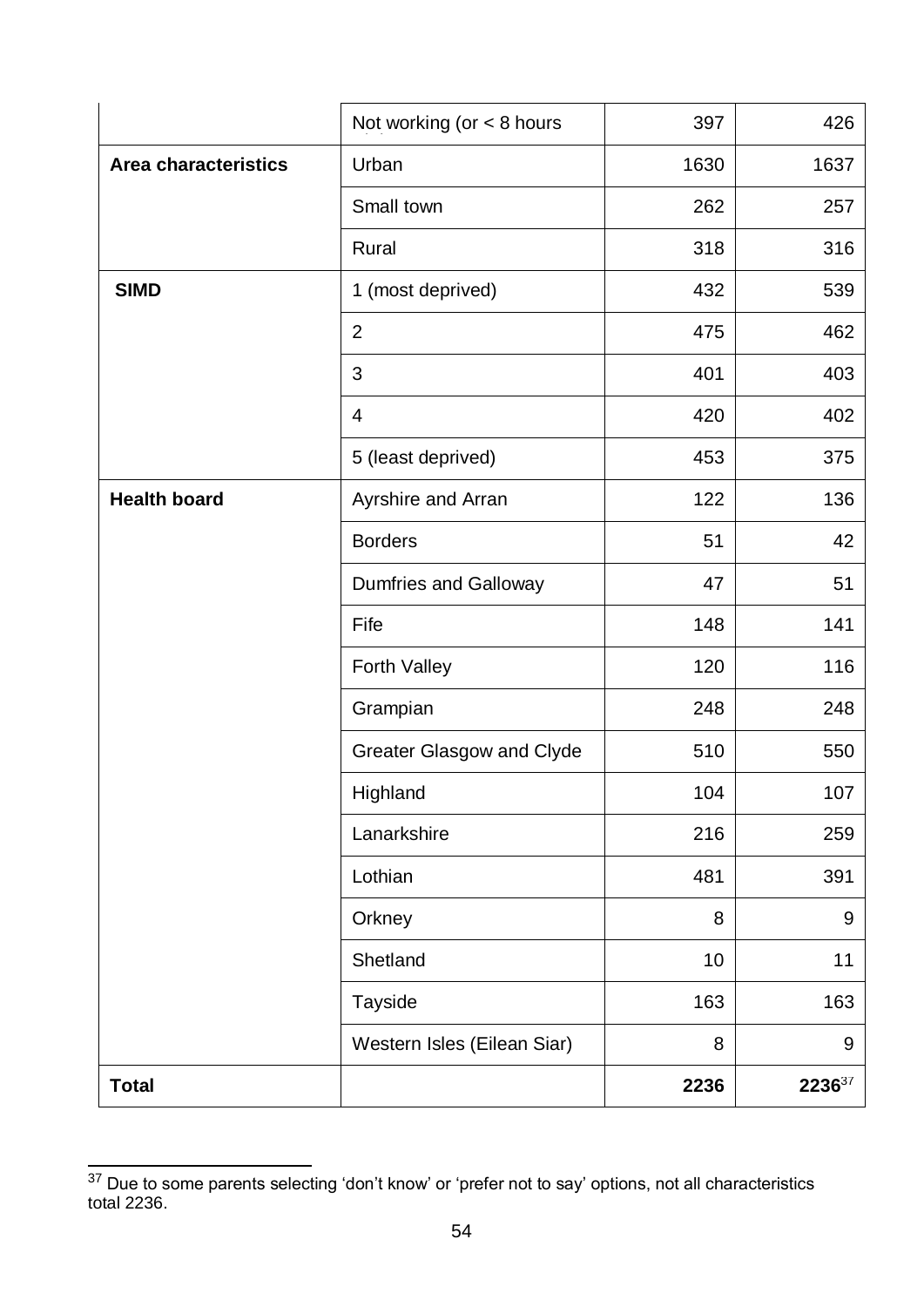**Table B.2: Profile of parents who took part in a qualitative interview**

| <b>Characteristic</b>                                                       | <b>Characteristics Breakdown</b> | <b>Participants</b> |
|-----------------------------------------------------------------------------|----------------------------------|---------------------|
| <b>Maternal age</b>                                                         | 16-24                            | 5                   |
|                                                                             | $25 - 29$                        | 14                  |
|                                                                             | 30-34                            | 11                  |
|                                                                             | $35+$                            | 6                   |
| <b>Annual household income</b>                                              | Group $1: < £15,600$             | $\overline{7}$      |
|                                                                             | Group 2: £15,600 - £25,999       | 10                  |
|                                                                             | Group 3: £26,000 - £36,399       | $\overline{4}$      |
|                                                                             | Group 4: £36,400 - £51,999       | 8                   |
|                                                                             | Group 5: £52,000+                | $\overline{7}$      |
| First baby?                                                                 | Yes                              | 22                  |
|                                                                             | <b>No</b>                        | 14                  |
| <b>Area characteristics</b>                                                 | Urban                            | 18                  |
|                                                                             | Small town                       | 12                  |
|                                                                             | Rural                            | 6                   |
| Saved me money on things I would<br>have otherwise had to buy <sup>38</sup> | Agree                            | 28                  |
|                                                                             | <b>Disagree</b>                  | $6^{39}$            |
| Used box for sleeping?                                                      | Yes                              | 17                  |
|                                                                             | <b>No</b>                        | 19                  |
| <b>Total</b>                                                                |                                  | 36                  |

 $\overline{a}$  $38$  Note that this does not sum to 36, as two participants in the qualitative research neither agreed nor disagreed with this statement when presented to them in the survey.

 $39$  In our survey of 2200 parents in 2019, a very small percentage of parents (4%) expressed this view.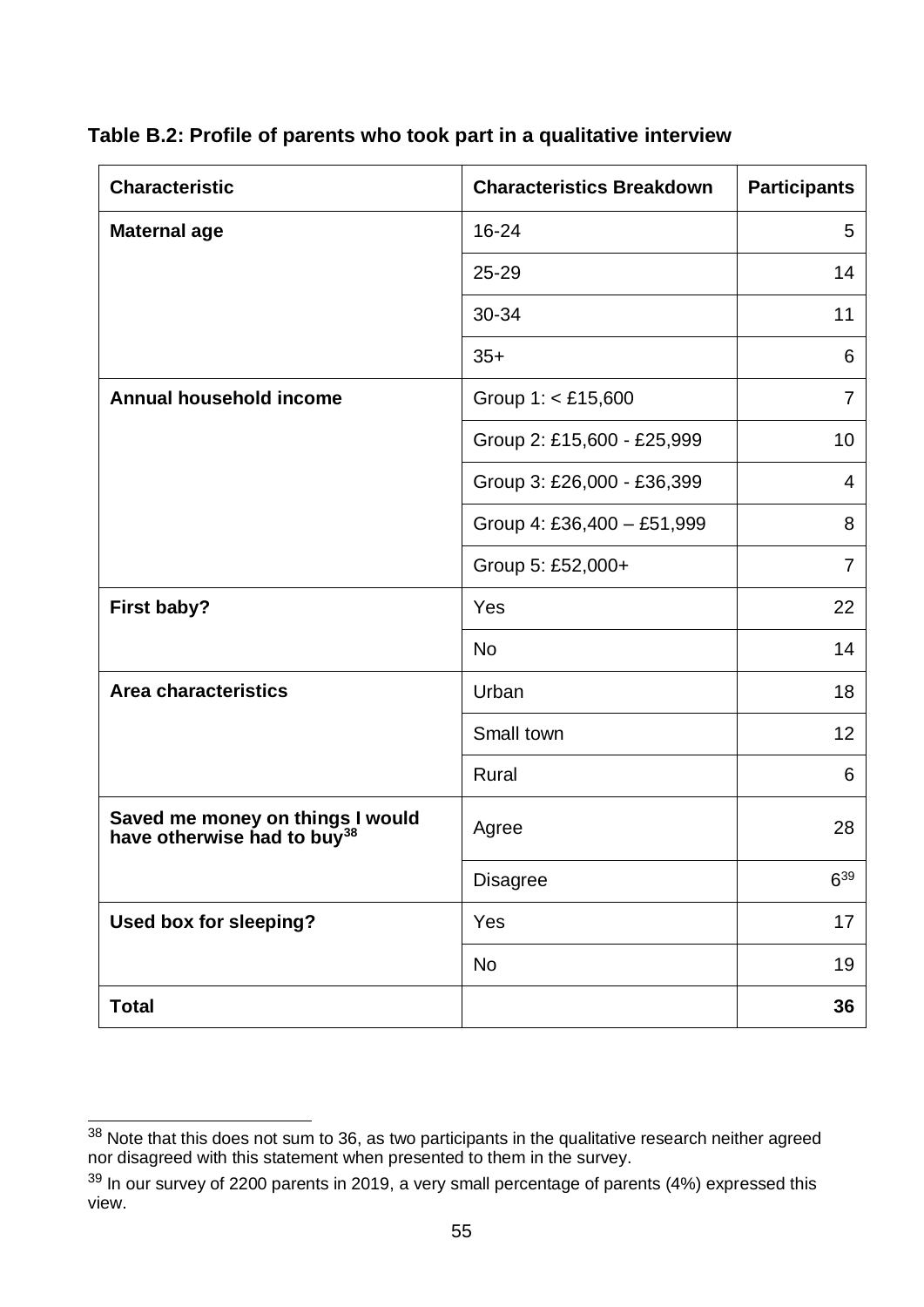## **Appendix C – Survey questionnaires**

## **Parents multi-mode (online and telephone) questionnaire**

#### **Note:**

- The text in blue is where the question being asked by phone needs to be slightly different to that scripted for online completion – so blue text will only appear in the telephone script.

### **[Intro screen - online]**

Ipsos MORI, the independent research organisation, has been asked by the Scottish Government to undertake research about the Baby Box Scheme. The research aims to gather feedback from parents like you, who have received the box, to help improve the scheme for others.

As a new parent or carer in Scotland, your views are very important. The survey should only take 15-20 minutes to complete. If you do not have time to complete it in one go, you can leave the questionnaire at any time and return to it later by clicking on the link in the e-mail sent to you.

#### [Next screen]

Your responses will be kept strictly confidential in accordance with GDPR – it will not be possible to identify any individuals from the findings, which will be reported as percentages (e.g. "50% of parents thought that …"). We will not share your individual responses with anyone else.

If you would like any more information on the survey, please contact [ScotlandBabyBox@ipsos.com](mailto:ScotlandBabyBox@ipsos.com) or phone 0808 238 5376 and ask to speak to one of the project team (Rachel, Diana or Jane). If you would like to read the survey privacy policy, this can be accessed here: – privacy policy link Please click 'next' to begin the survey.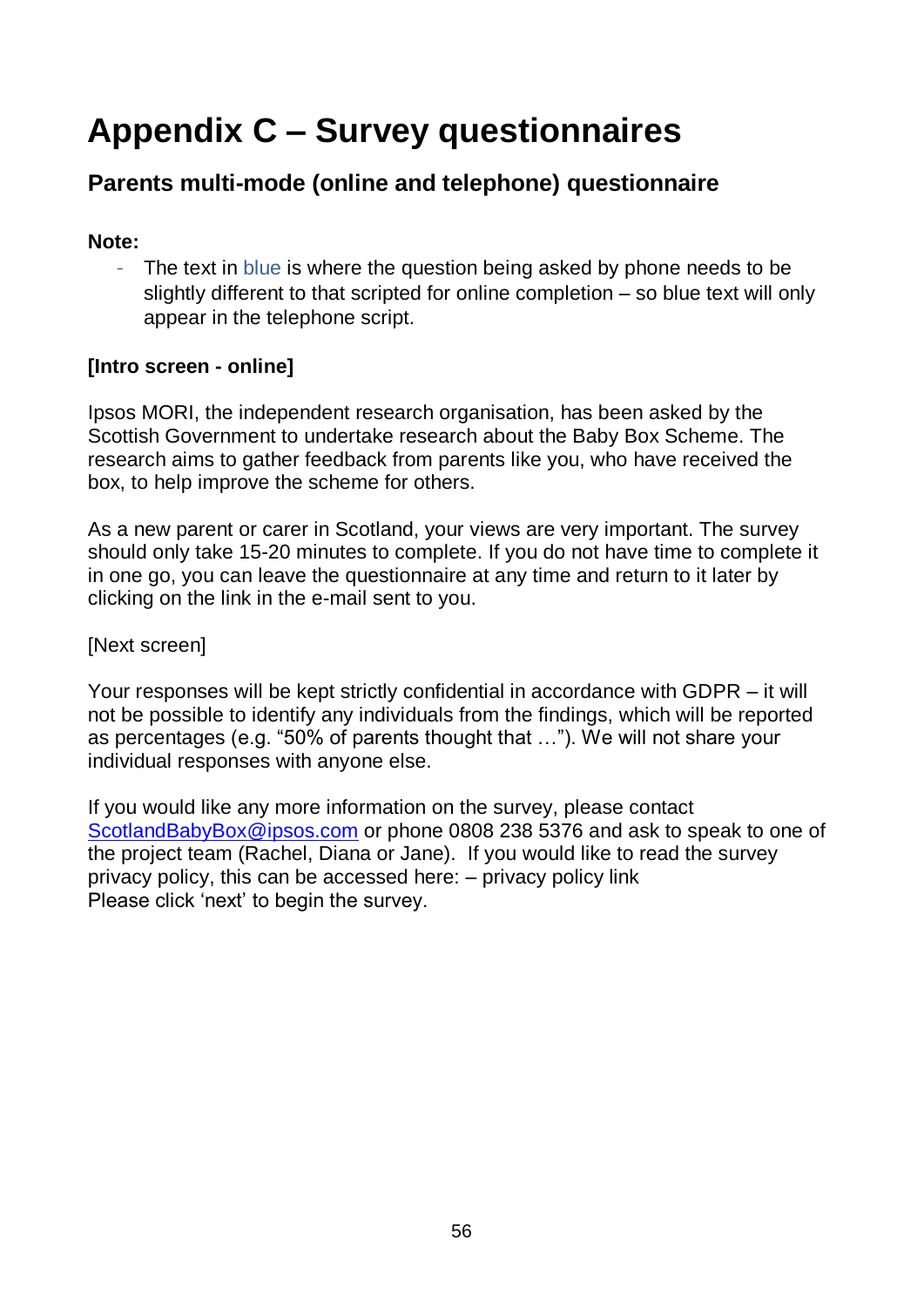#### **[Intro screen - telephone]**

### **[intro1]**

Good morning/afternoon/afternoon/evening. Please can I speak to [name from sample]?

My name is [name]. I'm calling from Ipsos MORI, the independent research organization. We have been asked by the Scottish Government to carry out some research about the Baby Box Scheme. The research aims to gather feedback from parents like you, who have received the box, to help improve the scheme for others.

[Consent1]

You may have received an email in the last few weeks mentioning the research. Would you be willing to take part in a short survey to share your views on the Baby Box scheme?

If necessary, add the following:

As a new parent or carer in Scotland, your views are very important. The survey should take no longer than 15-20 minutes. If you do not have time now, we can make an appointment for you to complete the survey at a later date, or you can complete it online from the link in the email we sent you.

- 1. Yes happy to complete now
- 2. Wants to complete later (make appointment)
- 3. Wants to complete online (re-send email)
- 4. Refusal thank and close

[Consent2]

 $[Ask if consent1 = 1]$ 

The survey asks about your views of the Baby Box scheme, as well as a few questions about you and your circumstances, so we can compare the views of different parents across Scotland.

Just to reassure you, your responses will be kept strictly confidential in accordance with GDPR – it will not be possible to identify any individuals from the findings, which will be reported as percentages (e.g. "50% of parents thought that …"). We will not share your individual responses with anyone else.

If you would like to read the survey privacy policy, this is available from the link in the email we sent you, or I can give you the website address just now (read out if necessary – privacy policy link).

Are you happy to take part just now?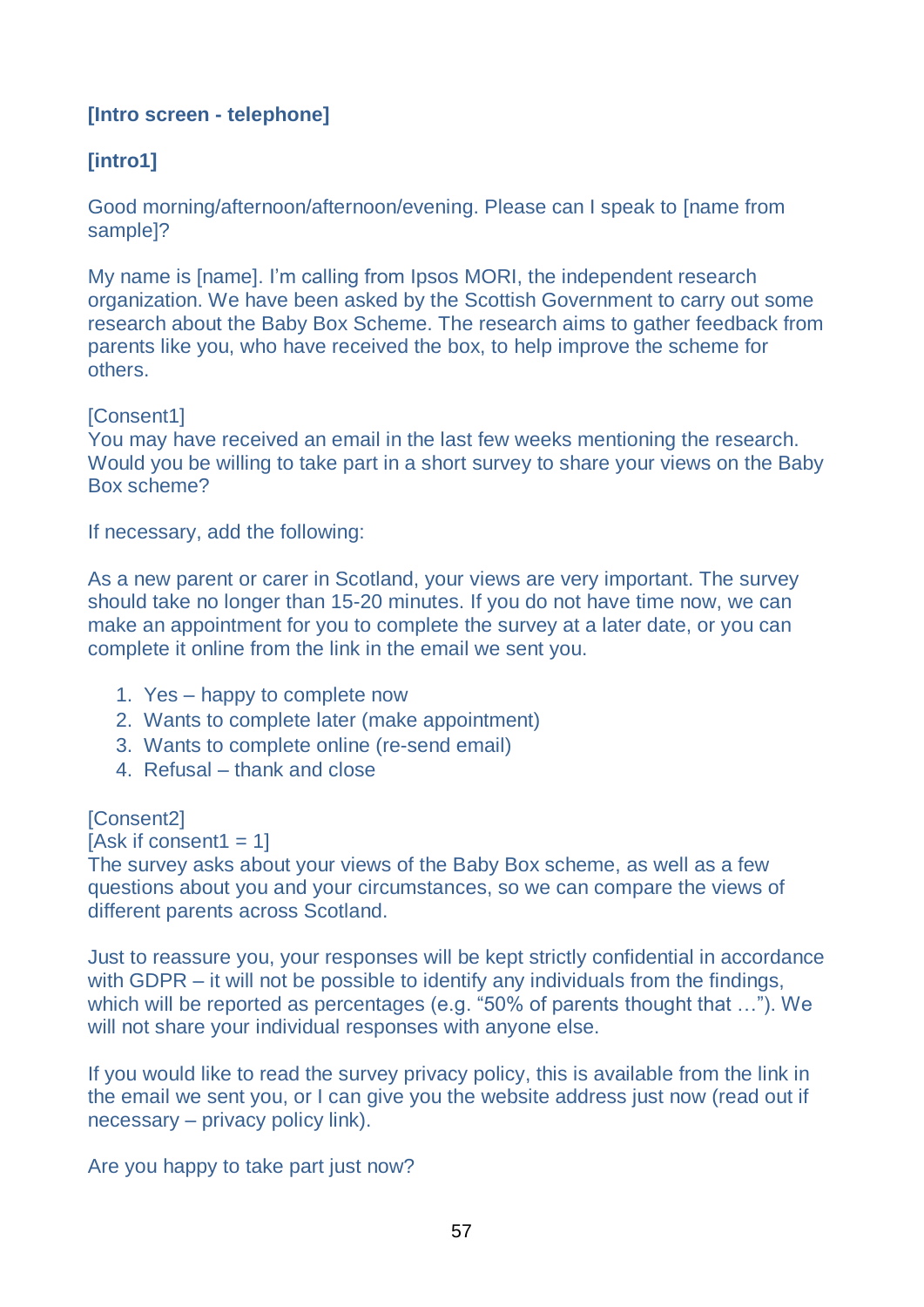- 1. Yes
- 2. No thank and close or go back to previous screen to make appointment.

### **Intro2**

[Ask all]

This survey is of people who were due to receive a Baby Box in the last 12 months. Please think about the Baby Box you received most recently when answering the questions (rather than any boxes you may have received more than a year ago, for your older children).

#### **Background and demographic info**

[Ask all] First, a few questions about you and your household.

 $Q<sub>1</sub>$ [Ask all] Single code, No DK, No Ref

Please can you confirm your relationship to the baby/babies you received the Baby Box for?

- 1. Mother
- 2. Father
- 3. Other

 $O<sub>2</sub>$ [Ask if code 3 at q1]

What is your relationship to the baby/babies you received the Baby Box for? Open text

 $O<sub>3</sub>$ [Ask all]

How old are you?

Numeric response. Range 12-59. Allow refused.

Soft check – if age is <15 or >50, "Can I just confirm, you entered your age as <age from q3>. Is that correct?" Alt tel text: soft check – if age is <15 or >50, "Can I just confirm, you gave your age as <age from g3>. Is that correct?" Yes No (route back to q3 to amend)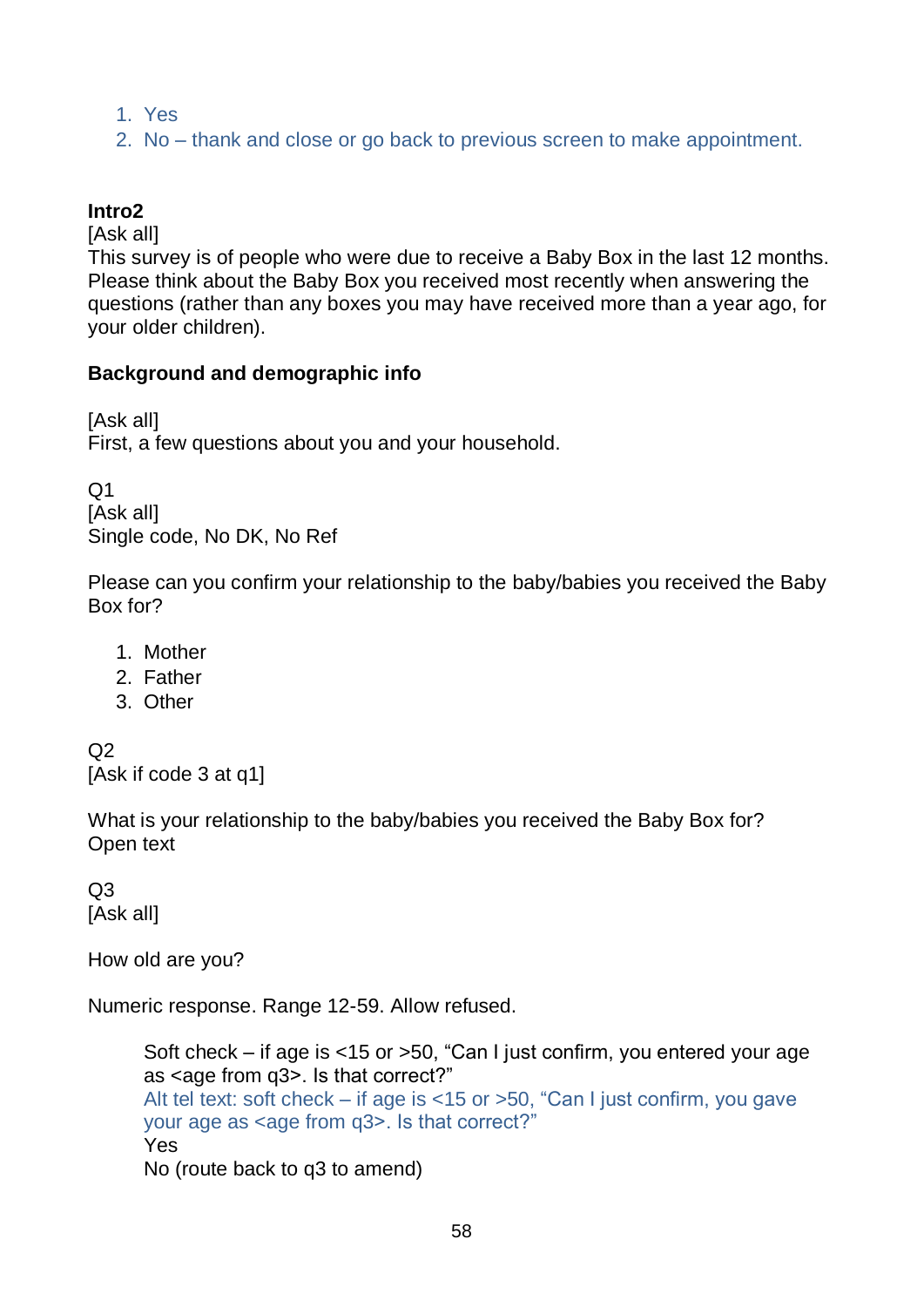### $\Omega$ 4

[Ask all]

Single code

Which of the following best describes you at the moment? Are you currently ...

(Read out) (Please select one response only)

- 1. Working part time (8 29 hours a week), or on maternity/paternity leave from a part-time job
- 2. Working full time (30 hours or more a week), or on maternity/paternity leave from a full-time job
- 3. Not working (under 8 hrs) looking after home
- 4. Not working (under 8 hrs) unemployed (registered)
- 5. Not working (under 8 hrs) unemployed (not registered but seeking work)
- 6. Not working (under 8 hrs) retired
- 7. Not working (under 8 hrs) student
- 8. Not working (under 8 hrs) other (inc. sick or disabled)
- 9. Don't know
- 10. Prefer not to say

 $Q<sub>5</sub>$ 

[Ask all]

Single code

Are you currently living with a husband, wife or partner?

- 1. Yes
- 2. No
- 3. Prefer not to say

Q6

[Ask all]

How many months old is the baby/babies you received your most recent Baby Box for?

If you have received a Baby Box for more than one of your children, please tell us the age of the baby you received you most recent box for (or babies, if you had twins or triplets).

Numeric 1-15. Prefer not to say

Q7

[Ask all] How many other children aged under 18 do you have living with you? (If none, please enter '0') (Scripter - allow refused)

Numeric. Range 0-20. Soft check if response 7+ 'Can I just confirm, you have x children living with you?'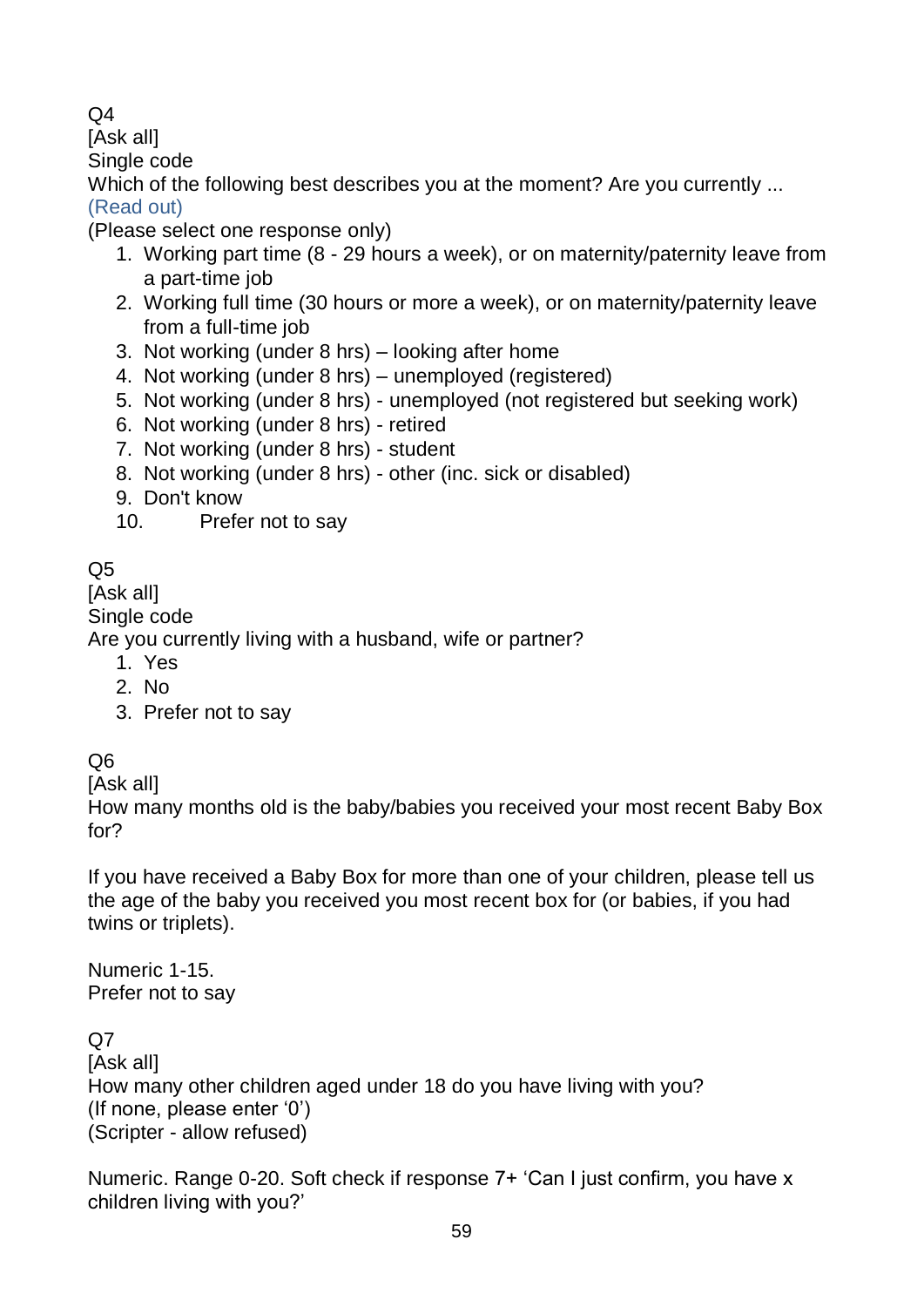Q8 [Ask if  $q7 = 1$  or more] [loop so repeated for each child, based on response at q7]

What age is the <oldest / next oldest child> who lives with you?

(Please enter response in years. If they are under 1, please enter 0.)

Numeric. Range 0-17. If response outwith range, hard check 'Please tell us only about children aged under 18 who live with you. If you need to change your earlier response, use the back button to go back a question.'.

Alt wording for tel hard check: 'age range for children under 18 is 0-17. Please check and amend answer.'.

#### **The registration process**

Ask all Next, a few questions about applying for your Baby Box.

Q9 [Ask all] Single code Who completed the Baby Box registration form?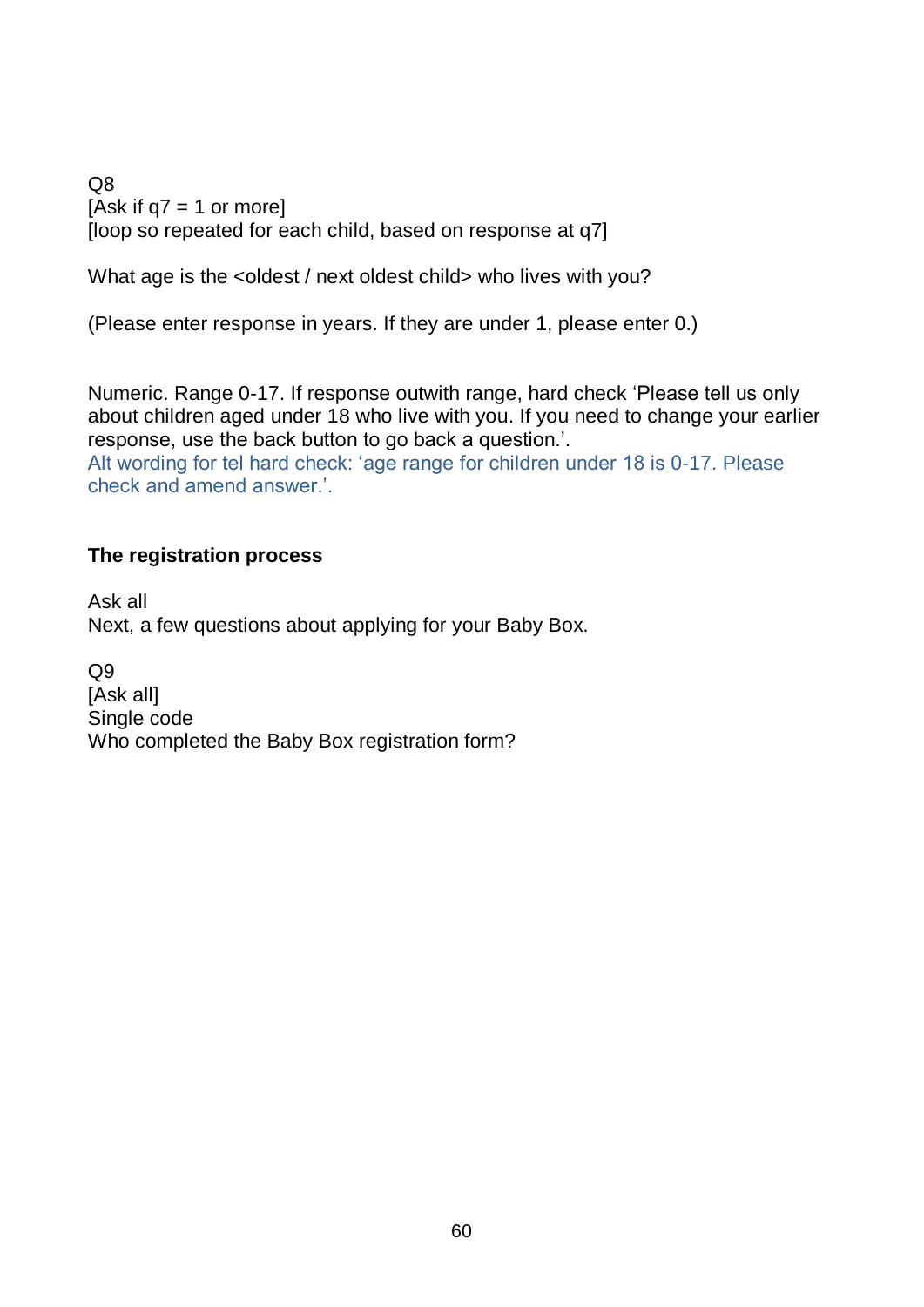- 1. I/my partner completed it jointly with my midwife
- 2. I/my partner completed it on our own
- 3. My midwife completed it on their own
- 4. Somebody else completed it
- 5. Can't remember
- 6. Prefer not to say

#### Q9tel

[ask all]

Single code

Who completed the Baby Box registration form? (Prompt if necessary – confirm the answer you are coding if unsure)

- 1. Respondent or partner completed it jointly with midwife
- 2. Respondent or partner completed it on their own
- 3. Midwife completed it on their own,
- 4. Somebody else completed it
- 5. Can't remember
- 6. Prefer not to say

#### Q10

[Ask all]

Single code

And how easy or difficult was it to register for a Baby Box? Tel only: Was it very easy, fairly easy, neither easy nor difficult, fairly difficult or very difficult?

- 1. Very easy
- 2. Fairly easy
- 3. Neither easy nor difficult
- 4. Fairly difficult
- 5. Very difficult
- 6. Can't remember
- 7. Prefer not to say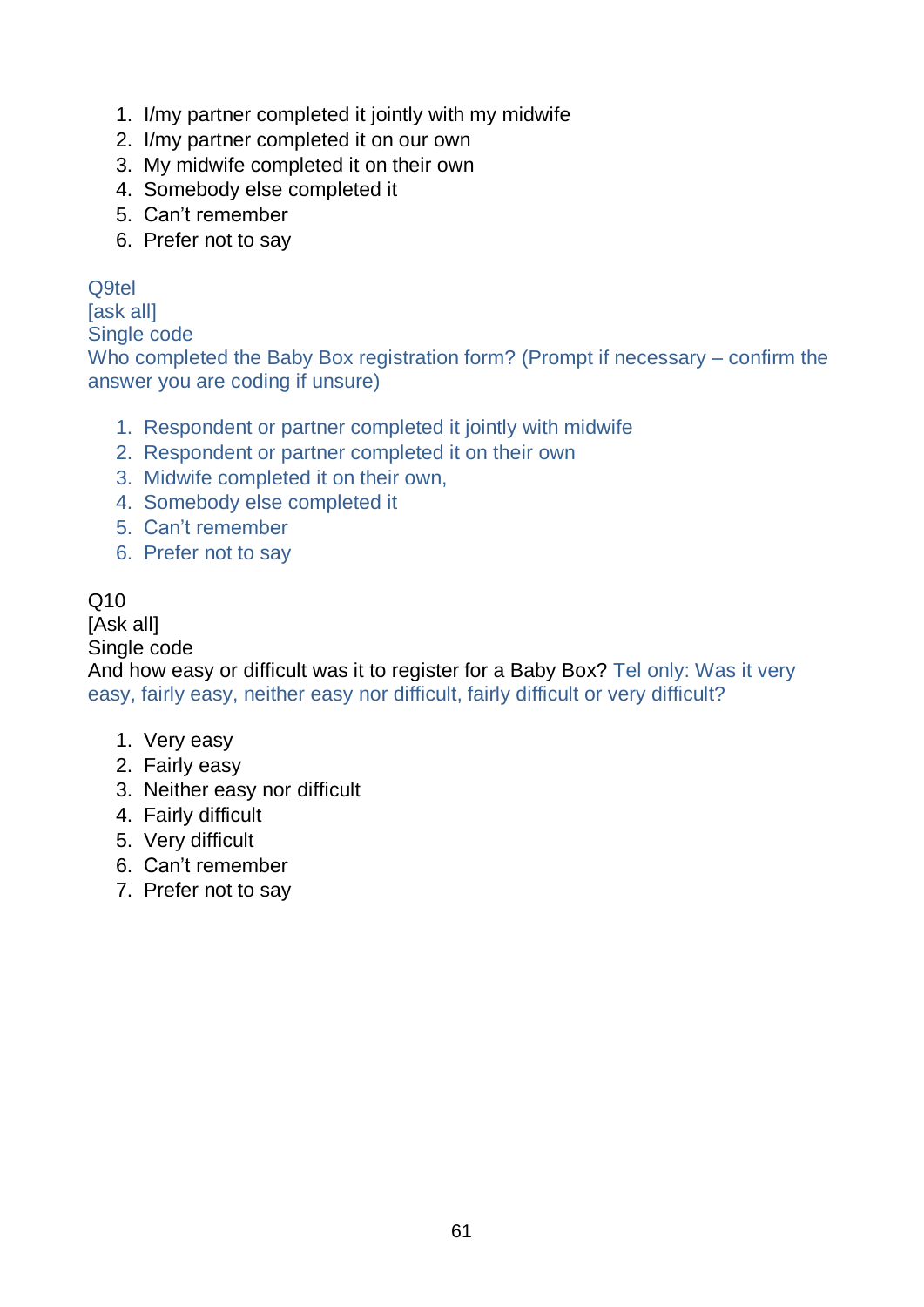$O<sub>11</sub>$ [ask if  $q10 = 4$  or 5] Multicode ok What was it that you found difficult about registering? Online only: Please choose as many as apply. Tel only: What else? Probe fully and code all that apply.

- 1. Difficulties getting hold of a registration form
- 2. The form was difficult to understand
- 3. Made a mistake on the form and had to complete it again
- 4. My form got lost
- 5. Did not get enough help to complete the form
- 6. Something else
- 7. Can't remember
- 8. Prefer not to say

#### Q12

[Ask if code 6 – Something else - AT Q11]

You said you found something else difficult about registering. What was that? Open text

#### Q13

[Ask all]

Single code

Do you feel you received enough information about the box before receiving it?

- 1. Yes
- 2. No
- 3. Can't remember
- 4. Prefer not to say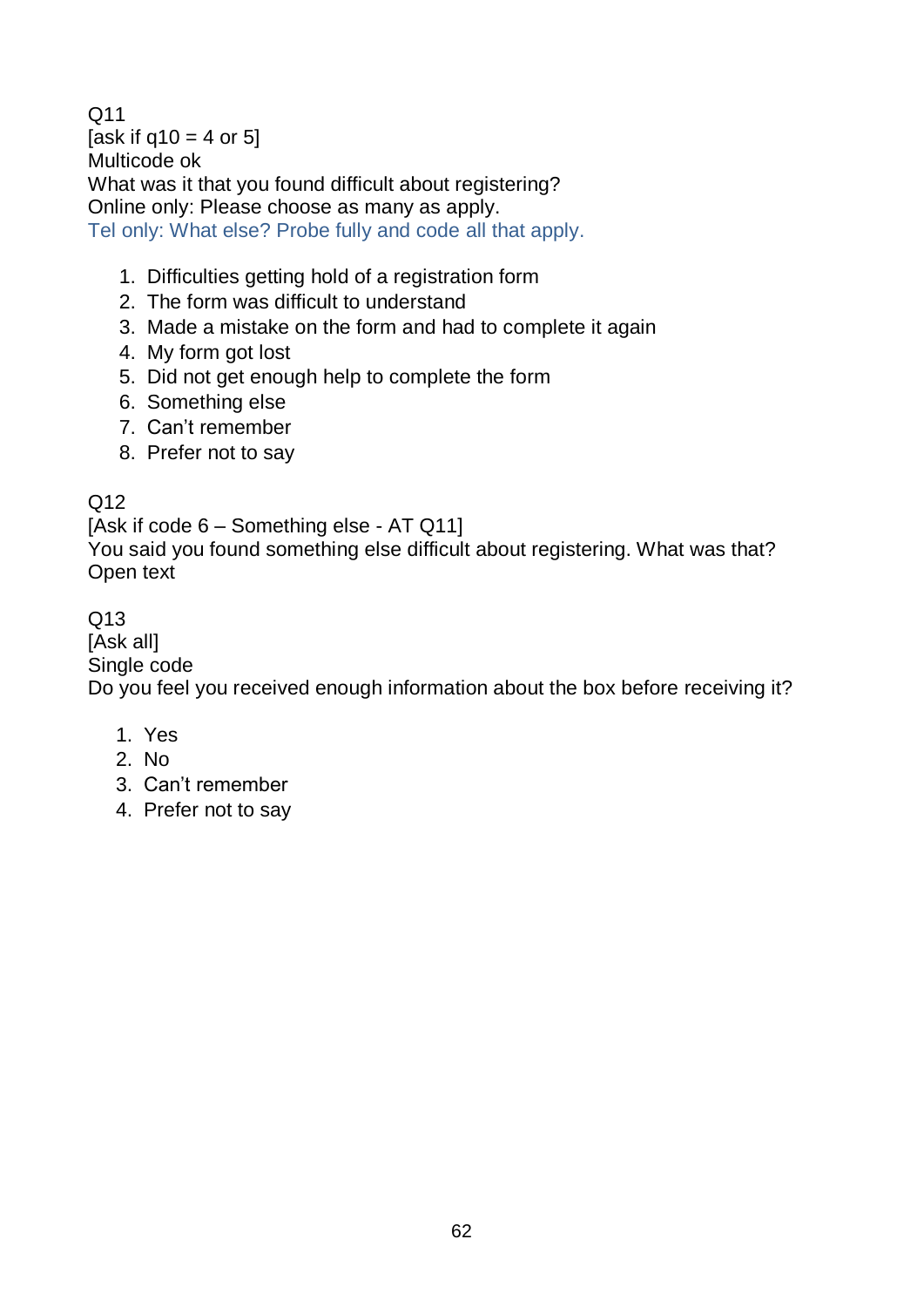$O<sub>14</sub>$ [ask if  $q13 = 2$ ] Multi-code What would you have liked to know more about, before you received your Baby Box? Online only: Please choose as many as apply.

Tel only: What else? Probe fully and code all that apply.

- 1. When the box would be delivered
- 2. How the box would be delivered
- 3. What would be in the box
- 4. How to use the box for sleeping
- 5. The purpose of the Baby Box scheme
- 6. Something else
- 7. Can't remember
- 8. Prefer not to say

## $O<sub>15</sub>$

 $[ASK IF Q14 = 6]$ What else would you have liked to know more about, before you received your Baby Box? Open text

## **Receiving the box and initial perceptions**

Q16 [Ask all] Single code

Overall, how would you rate the quality of the Baby Box and its contents? Would you say they were poor, acceptable or good quality? (IF POOR/GOOD – would you say they were very poor/good or fairly poor/good quality?)

- 1. Very poor quality
- 2. Fairly poor quality
- 3. Acceptable quality
- 4. Fairly good quality
- 5. Very good quality
- 6. Can't remember
- 7. Prefer not to say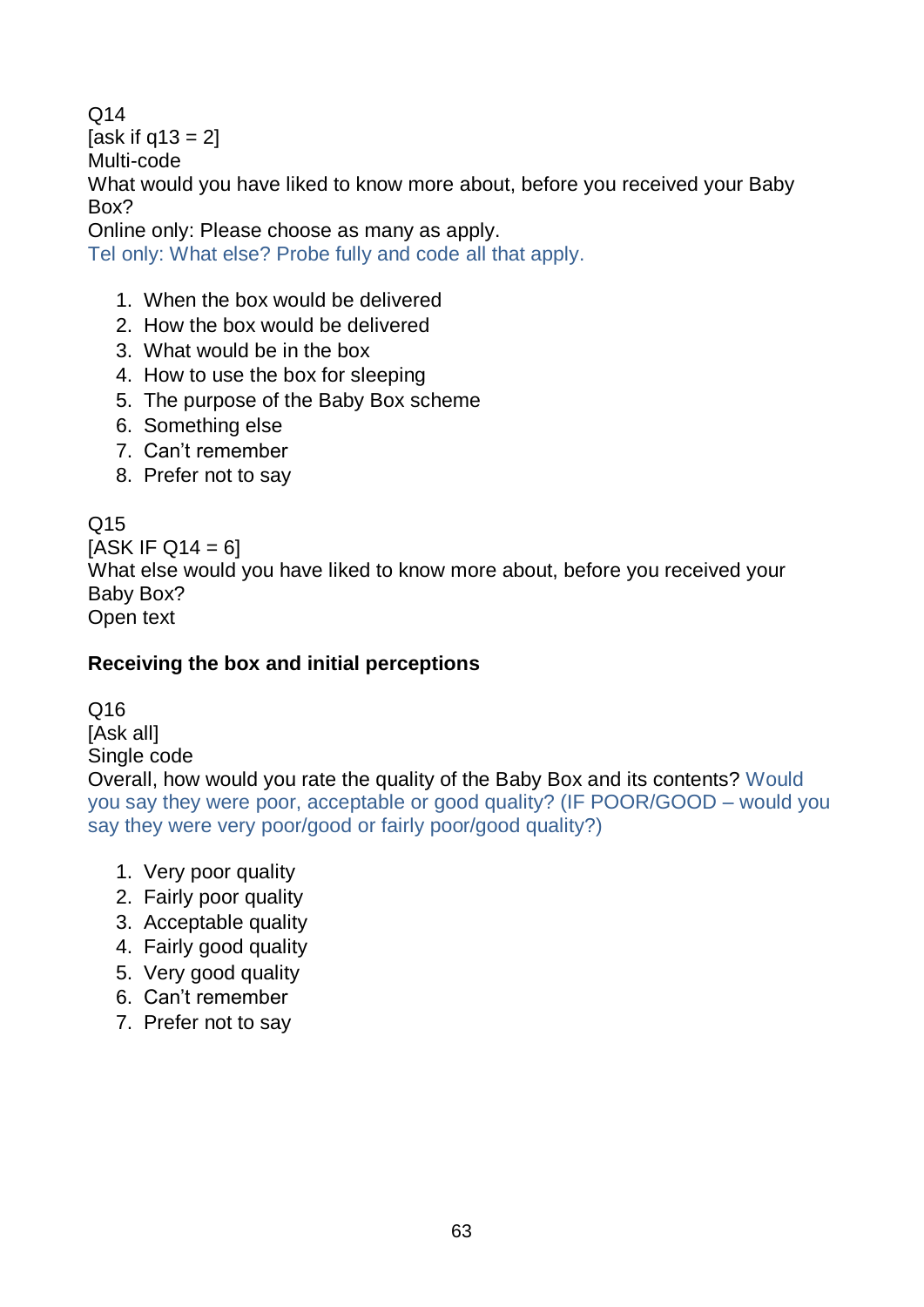## **Impact on expenditure**

Q17

[Ask all]

Single code

Thinking about the **clothes** included in the Baby Box. If you had not received the Baby Box, would you have already had enough of the clothes it included for your baby anyway, or would you have needed more?

If you need reminding what clothes the box included, click here.

1. Would have had enough clothes anyway

- 2. Would have needed more
- 3. Don't know
- 4. Prefer not to say

Q18

[Ask all]

Multi-code (17-18 are single code)

Which, if any, of these other items did you already have, before receiving the Baby Box?

- 1. Somewhere for your baby to sleep in the first three months (Moses basket, cot, crib, etc.)
- 2. Digital ear thermometer
- 3. Cellular blanket
- 4. Baby wrap
- 5. Hooded bath towel
- 6. Bath and room thermometer
- 7. Baby books
- 8. Play mat
- 9. Comforter toy
- 10. Travel changing mat
- 11. Reusable nappies
- 12. Nursing pads
- 13. Maternity towels
- 14. Condoms
- 15. Something else (please say what)
- 16. Did not have any of these before receiving Baby Box
- 17. Can't remember
- 18. Prefer not to say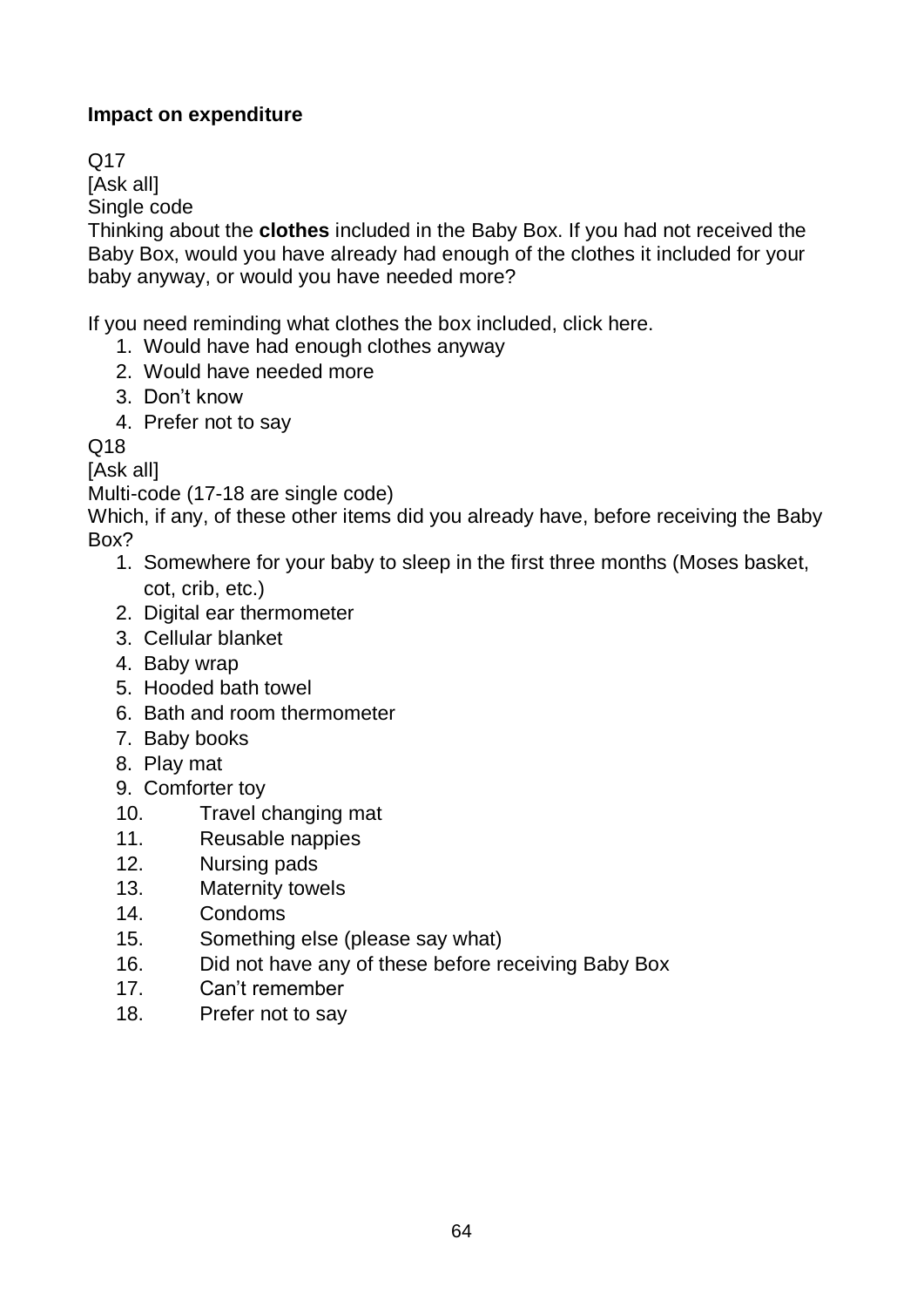# $O<sub>19</sub>$

[Ask all]

Single code

Did the Baby Box you received provide you with some useful things for your baby that you would not otherwise have bought?

- 1. Definitely
- 2. Probably
- 3. Probably not
- 4. Definitely not
- 5. Don't know
- 6. Prefer not to say

Q20

[Ask all]

Single code

How strongly do you agree or disagree that "Getting a Baby Box has saved me money on things I would otherwise have had to buy."?

Telephone only: if 'agree/disagree' – would you say you strongly agree/disagree, or tend to agree/disagree?

- 1. Strongly agree
- 2. Tend to agree
- 3. Neither agree nor disagree
- 4. Tend to disagree
- 5. Strongly disagree
- 6. Don't know
- 7. Prefer not to say

# **Perceived usefulness of the box and its contents**

Q21 [Ask all] Multi-code What would you say are the most useful items included in the Baby Box? Please select up to five items. Multicode up to a total of five (26-28 are single-code)

- 1. The box itself
- 2. The clothes in general
- 3. A specific item/specific items of clothing [if selected, show pop up list of all clothes which allows them to pick up to five]
- 4. Digital ear thermometer
- 5. Cellular blanket
- 6. Baby wrap / sling
- 7. Hooded bath towel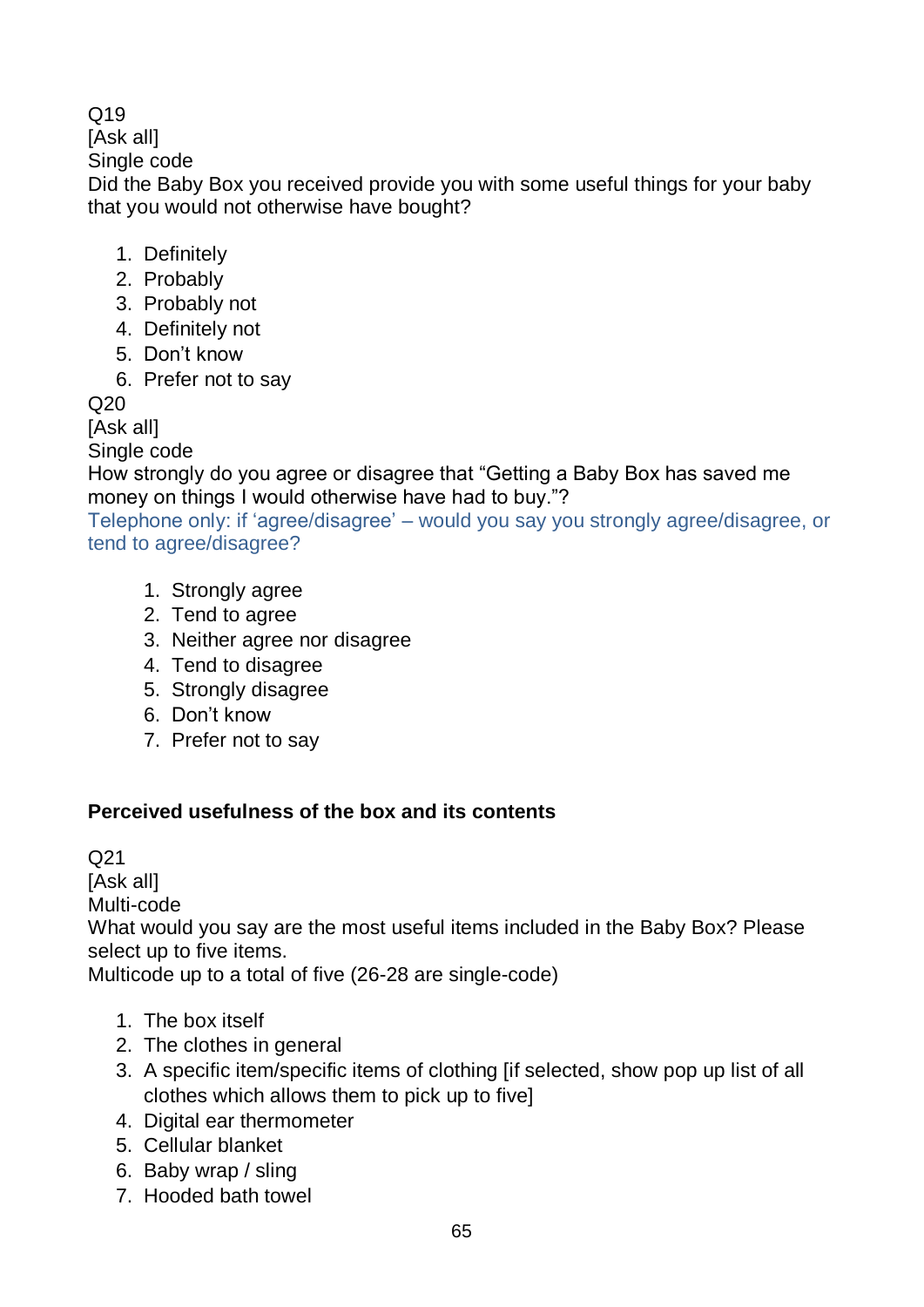- 8. Bath sponge
- 9. Bath and room thermometer
- 10. Teething ring soother
- 11. Baby books
- 12. Play mat
- 13. Emery boards
- 14. Bib
- 15. Muslin squares
- 16. Comforter toy
- 17. Travel changing mat
- 18. Reusable nappies voucher (included in boxes after April 2019)
- 19. Nursing pads
- 20. Maternity towels
- 21. Condoms
- 22. Leaflet on using the box for safe sleeping
- 23. Leaflet on postnatal depression
- 24. Leaflet on breastfeeding
- 25. Royal Scottish National Orchestra App
- 26. None of them
- 27. Don't know
- 28. Prefer not to say

Q21 tel

[Ask all]

Multi-code

What would you say are the most useful items included in the Baby Box? Please tell me up to five items.

Multicode up to a total of five (26-28 are single-code)

- 1. The box itself
- 2. The clothes in general
- 3. A specific item/specific items of clothing [if selected, show pop up list of all clothes which allows them to pick up to five]
- 4. Digital ear thermometer
- 5. Cellular blanket
- 6. Baby wrap / sling
- 7. Hooded bath towel
- 8. Bath sponge
- 9. Bath and room thermometer
- 10. Teething ring soother
- 11. Baby books
- 12. Play mat
- 13. Emery boards
- 14. Bib
- 15. Muslin squares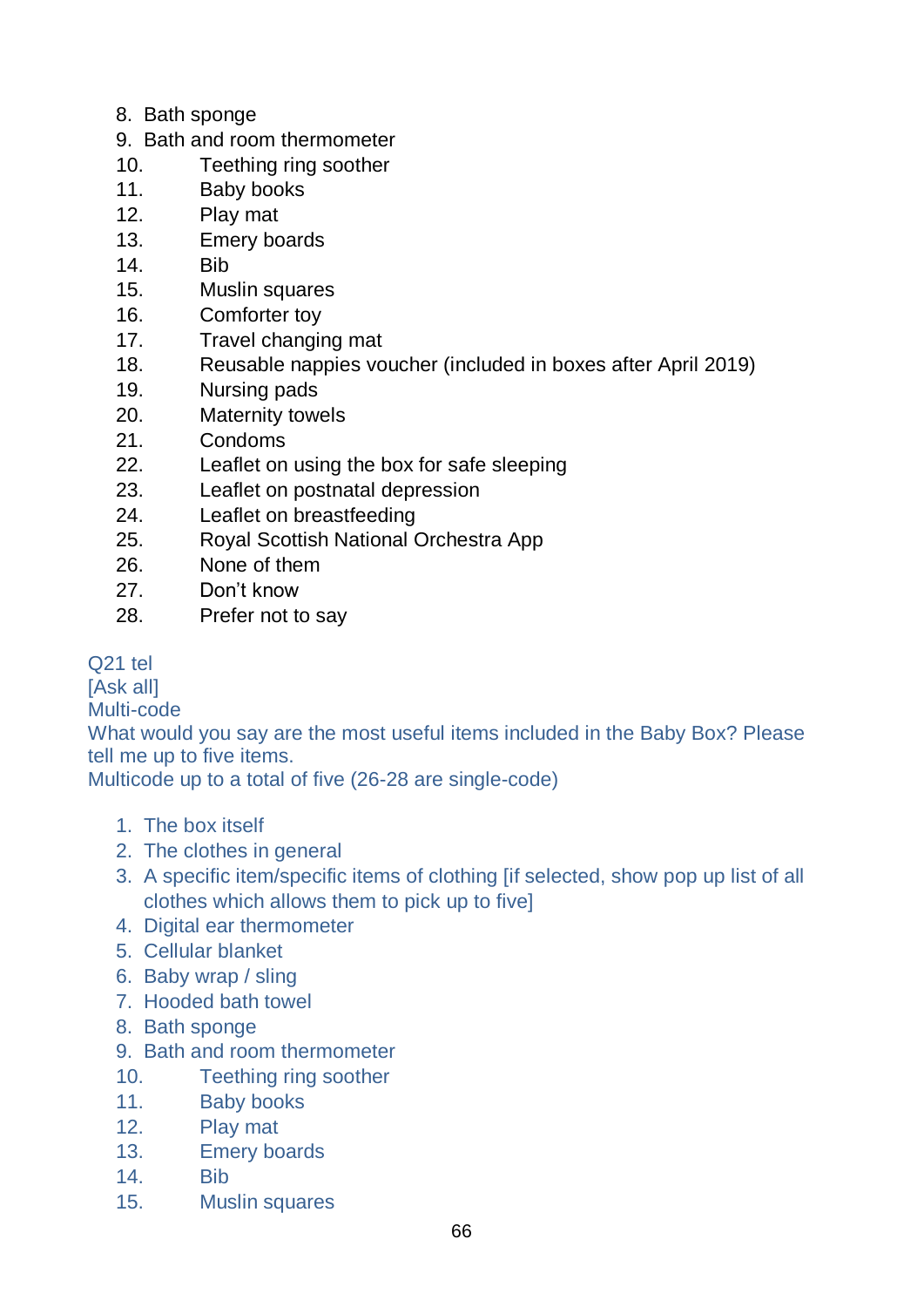- 16. Comforter toy
- 17. Travel changing mat
- 18. Reusable nappies voucher (included in boxes after April 2019)
- 19. Nursing pads
- 20. Maternity towels
- 21. Condoms
- 22. Leaflet on using the box for safe sleeping
- 23. Leaflet on postnatal depression
- 24. Leaflet on breastfeeding
- 25. Royal Scottish National Orchestra App
- 26. None of them
- 27. Don't know
- 28. Prefer not to say

# $O<sub>22</sub>$

[Ask all]

#### Multi-code

And what would you say are the LEAST useful items included in the Baby Box? Again, please select up to five items.

Multicode up to a total of five (26-28 are single-code)

- 1. The box itself
- 2. The clothes in general
- 3. A specific item/specific items of clothing [if selected, show pop up list of all clothes which allows them to pick up to five]
- 4. Digital ear thermometer
- 5. Cellular blanket
- 6. Baby wrap / sling
- 7. Hooded bath towel
- 8. Bath sponge
- 9. Bath and room thermometer
- 10. Teething ring soother
- 11. Baby books
- 12. Play mat
- 13. Emery boards
- 14. Bib
- 15. Muslin squares
- 16. Comforter toy
- 17. Travel changing mat
- 18. Reusable nappies voucher (included in boxes after April 2019)
- 19. Nursing pads
- 20. Maternity towels
- 21. Condoms
- 22. Leaflet on using the box for safe sleeping
- 23. Leaflet on postnatal depression
- 24. Leaflet on breastfeeding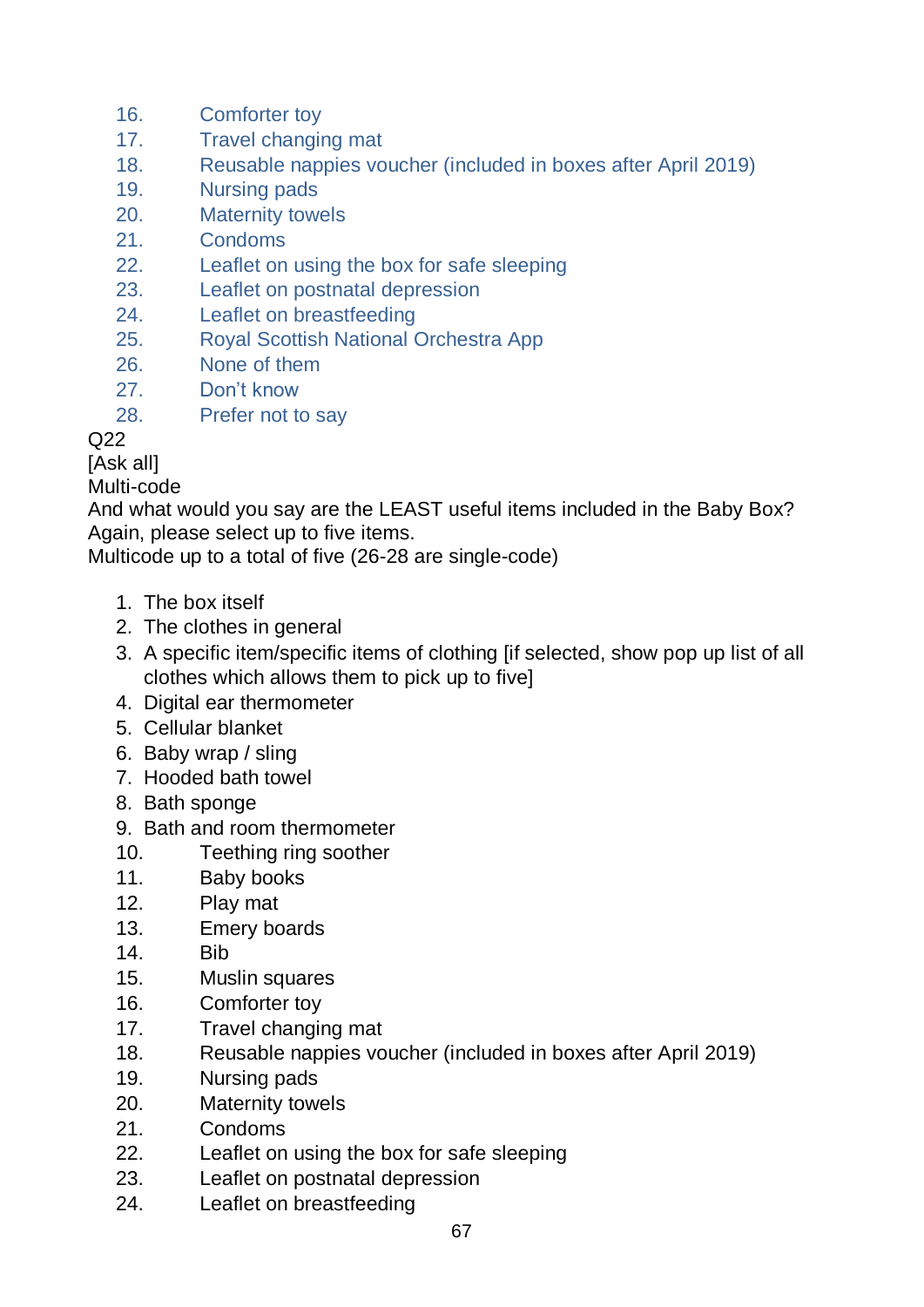- 25. Royal Scottish National Orchestra App
- 26. None of them
- 27. Don't know
- 28. Prefer not to say

Q22 TEL

[Ask all]

Multi-code

And what would you say are the LEAST useful items included in the Baby Box? Again, please tell me up to five items.

Multicode up to a total of five (26-28 are single-code)

- 1. The box itself
- 2. The clothes in general
- 3. A specific item/specific items of clothing [if selected, show pop up list of all clothes which allows them to pick up to five]
- 4. Digital ear thermometer
- 5. Cellular blanket
- 6. Baby wrap / sling
- 7. Hooded bath towel
- 8. Bath sponge
- 9. Bath and room thermometer
- 10. Teething ring soother
- 11. Baby books
- 12. Play mat
- 13. Emery boards
- 14. Bib
- 15. Muslin squares
- 16. Comforter toy
- 17. Travel changing mat
- 18. Reusable nappies voucher (included in boxes after April 2019)
- 19. Nursing pads
- 20. Maternity towels
- 21. Condoms
- 22. Leaflet on using the box for safe sleeping
- 23. Leaflet on postnatal depression
- 24. Leaflet on breastfeeding
- 25. Royal Scottish National Orchestra App
- 26. None of them
- 27. Don't know
- 28. Prefer not to say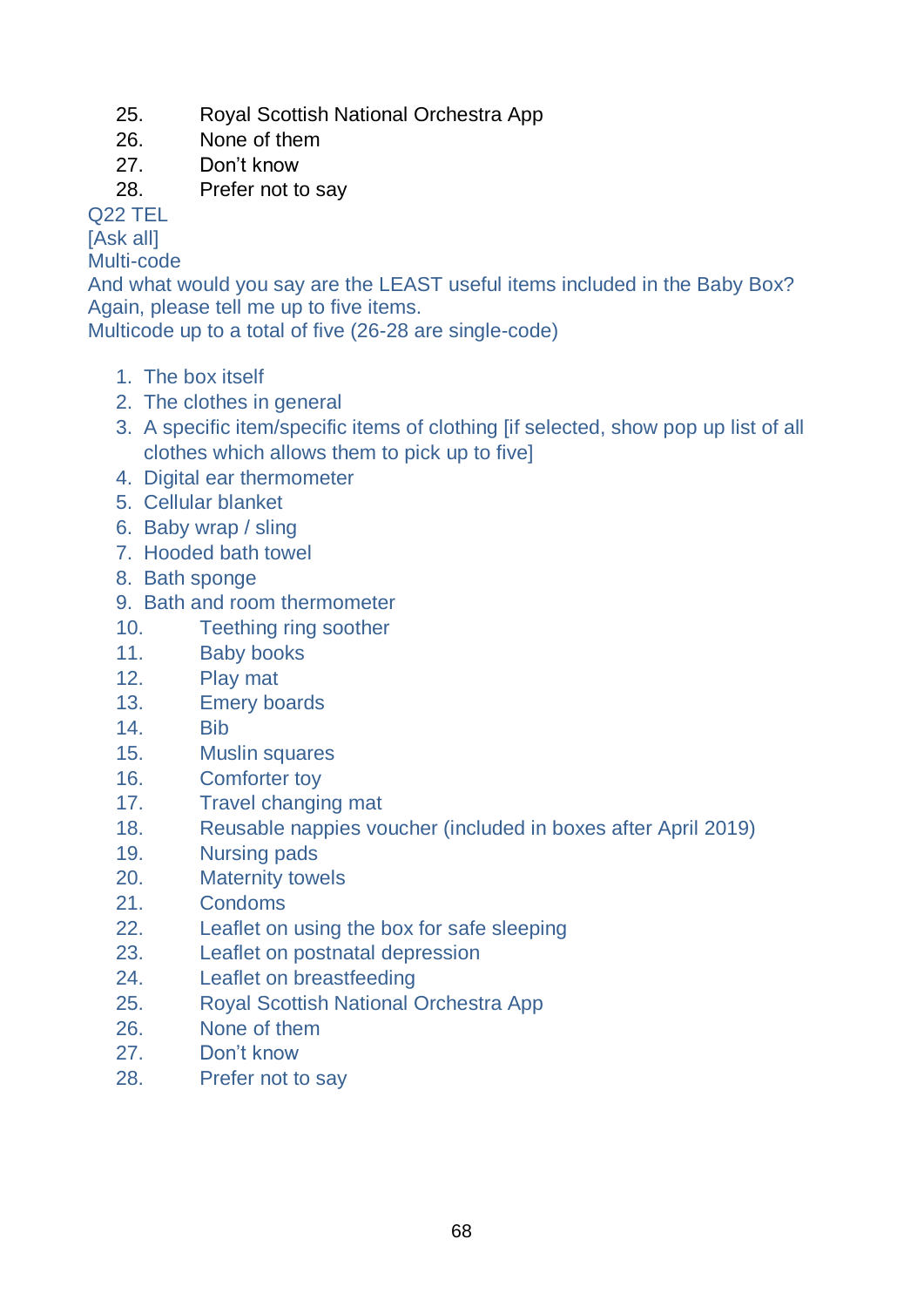$O<sub>23</sub>$ [Ask all] single code Have you ever used the Baby Box itself for your baby to sleep in?

- 1. Yes
- 2. No
- 3. Don't know
- 4. Prefer not to say

## **Impact on knowledge and behaviour**

#### Q24

[Ask all]

Multicode. [10-12 single code] randomise order.

Parents can feel there is a lot to learn about babies and parenting when their children are born. We're interested in whether parents feel they have learned anything new from getting a Baby Box.

Which, if any, of the following areas do you feel you have learned about as a result of getting a Baby Box?

Online only: Please choose all that apply to you.

Telephone only: read out list and code all that apply

- 1. Breastfeeding
- 2. How my baby can sleep safely in the Baby Box
- 3. Monitoring my baby's health/temperature
- 4. My baby's development
- 5. How to dress my baby
- 6. Bonding with my baby through playing, talking and reading
- 7. Post-natal depression
- 8. Sources of support for new parents
- 9. Something else (please say what)
- 10. I didn't learn anything new as a result of getting the Baby Box
- 11. Don't know
- 12. Prefer not to say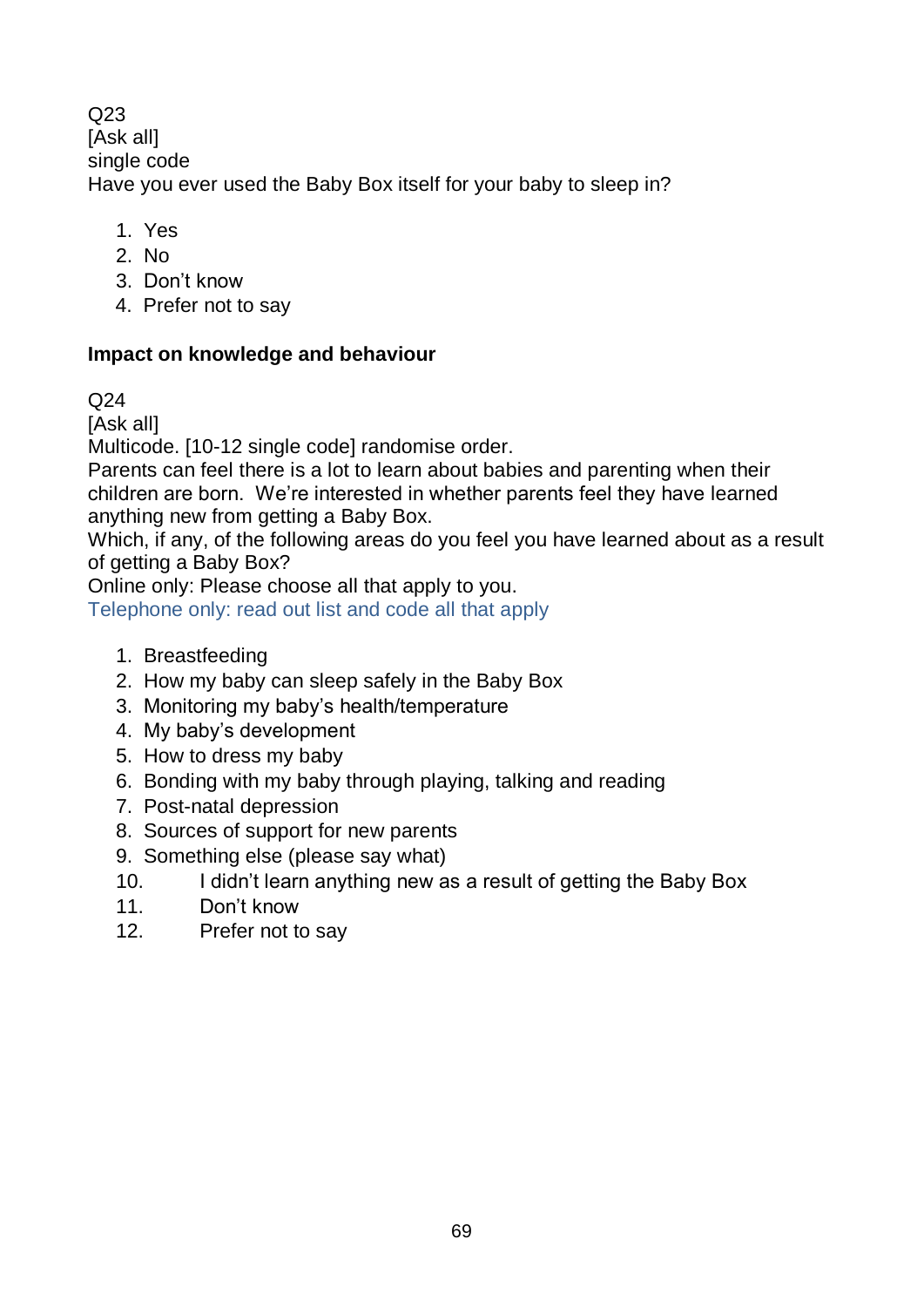Q<sub>25</sub>

[Ask all]

Single code

How strongly do you agree or disagree that "Getting a Baby Box encouraged me to talk more to my midwife, health visitor or family nurse about things I wasn't sure about."

Telephone only: if 'agree/disagree' – would you say you strongly agree/disagree, or tend to agree/disagree?

- 8. Strongly agree
- 9. Tend to agree
- 10. Neither agree nor disagree
- 11. Tend to disagree
- 12. Strongly disagree
- 13. Don't know
- 14. Prefer not to say

# Q26

[Ask if  $a25 = 1$  or 2] Multicode. Randomise order. What kinds of things do you feel you have spoken to your midwife, health visitor or family nurse more about?

Online only: Please choose all that apply

Telephone only: code all that apply. If necessary, prompt by reading list.

- 1. Breastfeeding
- 2. How my baby can sleep safely in the Baby Box.
- 3. Monitoring my baby's health/temperature
- 4. My baby's development
- 5. How to dress my baby
- 6. Bonding with my baby through playing, talking and reading
- 7. Post-natal depression
- 8. Sources of support for new parents
- 9. Something else (please say what)
- 10. Don't know
- 11. Prefer not to say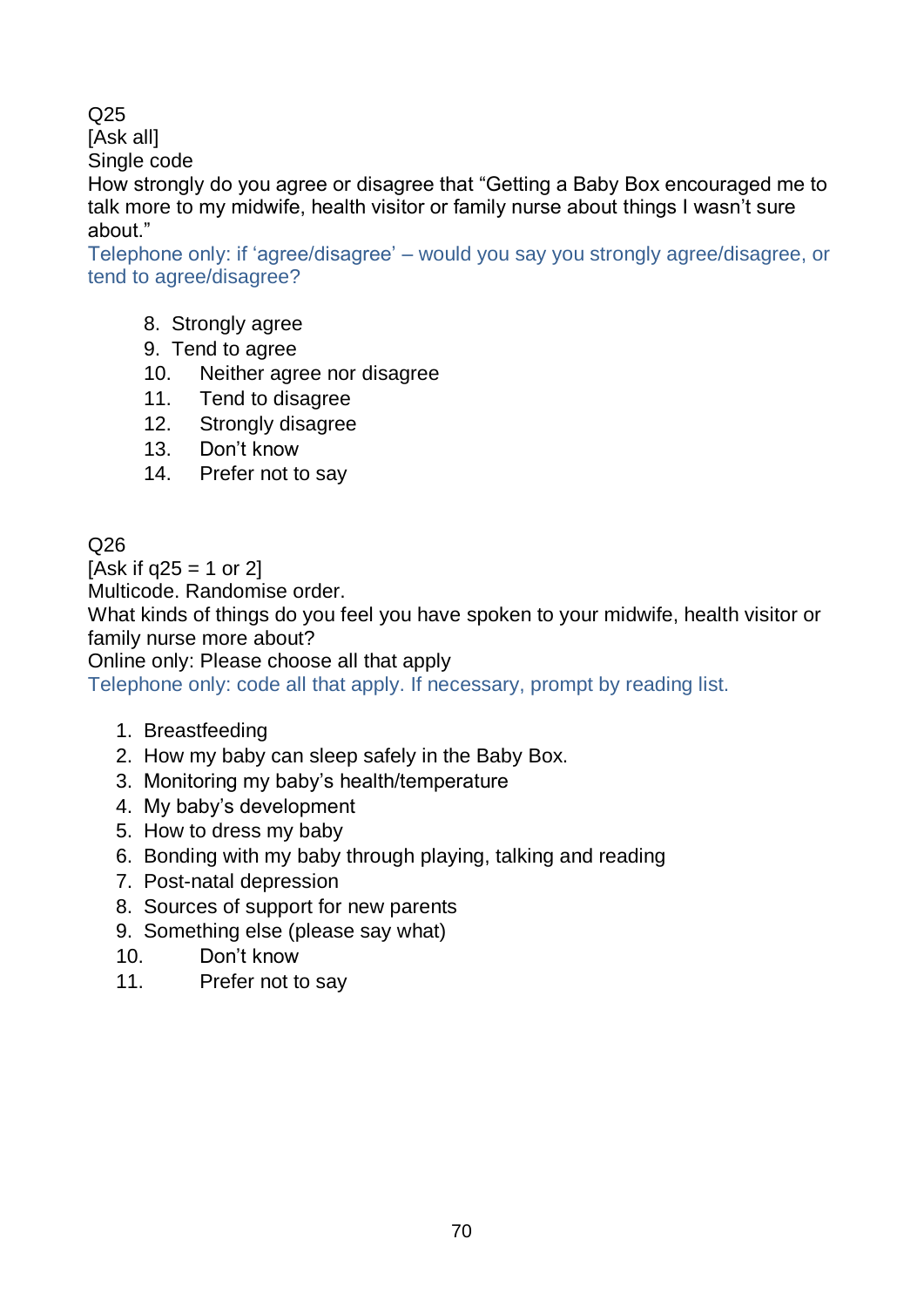#### Q<sub>27</sub> [Ask all] Single code How useful did you personally find the leaflet on safe sleeping in the Baby Box? Telephone only: Would you say very useful, fairly useful, not very useful or not at all useful?

- 1. Very useful
- 2. Fairly useful
- 3. Not very useful
- 4. Not at all useful
- 5. Don't know
- 6. Prefer not to say

## Q28

[Ask all]

Single code

How useful did you personally find the leaflet about breastfeeding included in the Baby Box?

Telephone only: Would you say very useful, fairly useful, not very useful or not at all useful?

- 1. Very useful
- 2. Fairly useful
- 3. Not very useful
- 4. Not at all useful
- 5. Don't know
- 6. Prefer not to say

#### Q29 [Ask all] Single code Have you read the baby books included in the box with your baby yet? Telephone only – if no, 'Do you plan to read them?' – and code as appropriate.

- 1. Yes
- 2. No, but plan to
- 3. No, and do not plan to
- 4. Don't know
- 5. Prefer not to say

Q30 [Ask all]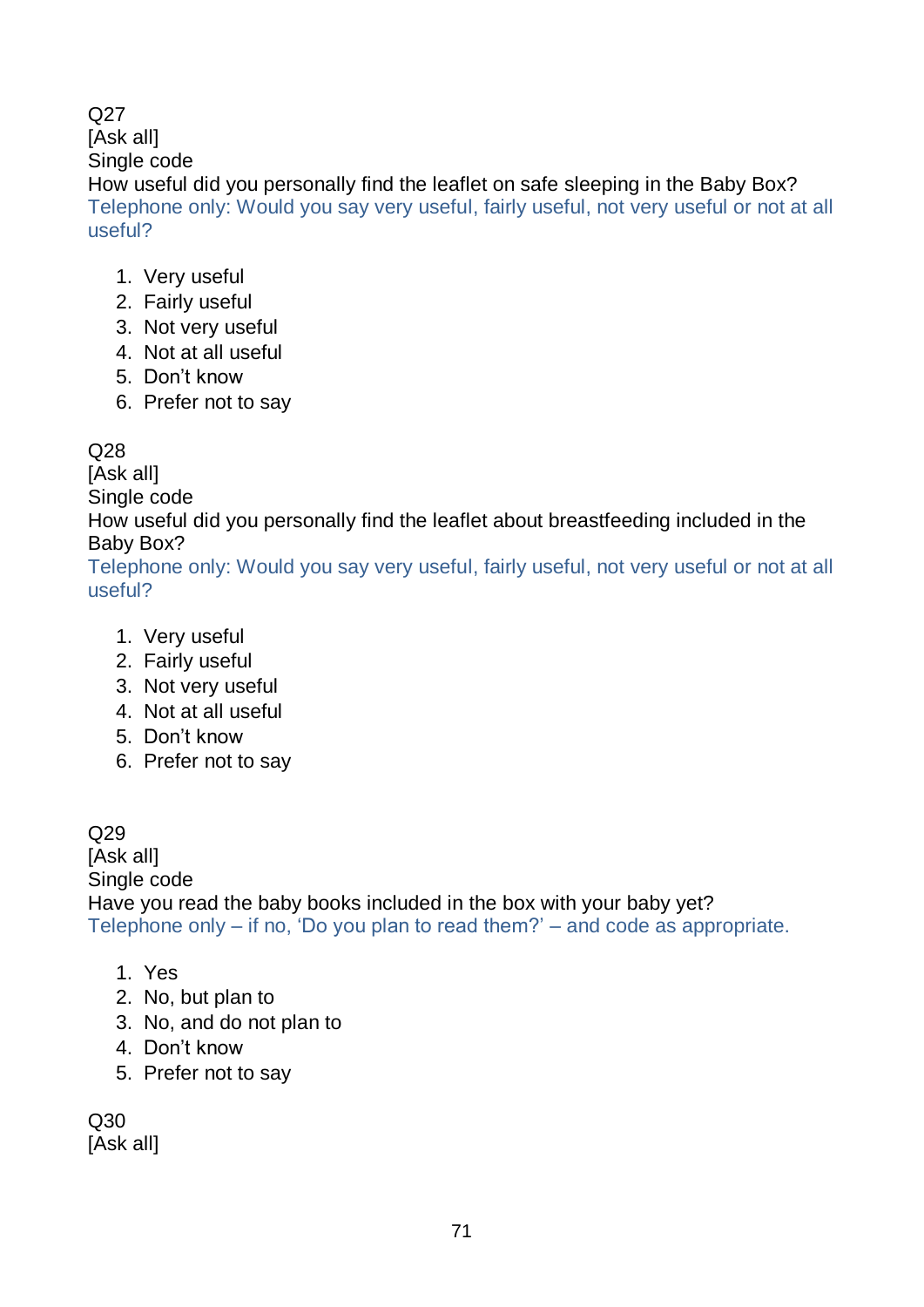## Single code

Did getting books in your baby box encourage you start reading with your baby earlier, or did it make no difference?

- 1. Encouraged me to start reading earlier
- 2. Made no difference to when I planned to start reading with my baby
- 3. Don't know
- 4. Prefer not to say

# Q31

[Ask all]

How useful did you find the leaflet on post-natal depression included in your baby box?

Telephone only: Would you say very useful, fairly useful, not very useful or not at all useful?

- 1. Very useful
- 2. Fairly useful
- 3. Not very useful
- 4. Not at all useful
- 5. Don't know
- 6. Prefer not to say

# **Most important perceived benefit**

Q32

[Ask all]

Multicode (9-11 are single codes)

Which, if any, of the following have been benefits of receiving a baby box for you personally?

ONLINE only: Please choose as many as apply.

Tel only: read out and code all that apply

- 1. I learned more about how to look after a new baby
- 2. It encouraged me to speak more with my midwife or health visitor
- 3. I learned more about post-natal depression
- 4. I learned about sources of support available to me
- 5. I saved money on things I needed for my baby
- 6. It encouraged me to play, talk and read earlier with my baby
- 7. It supported me with breastfeeding
- 8. It provided useful things I would not otherwise have bought my baby
- 9. None of these
- 10. Don't know
- 11. Prefer not to say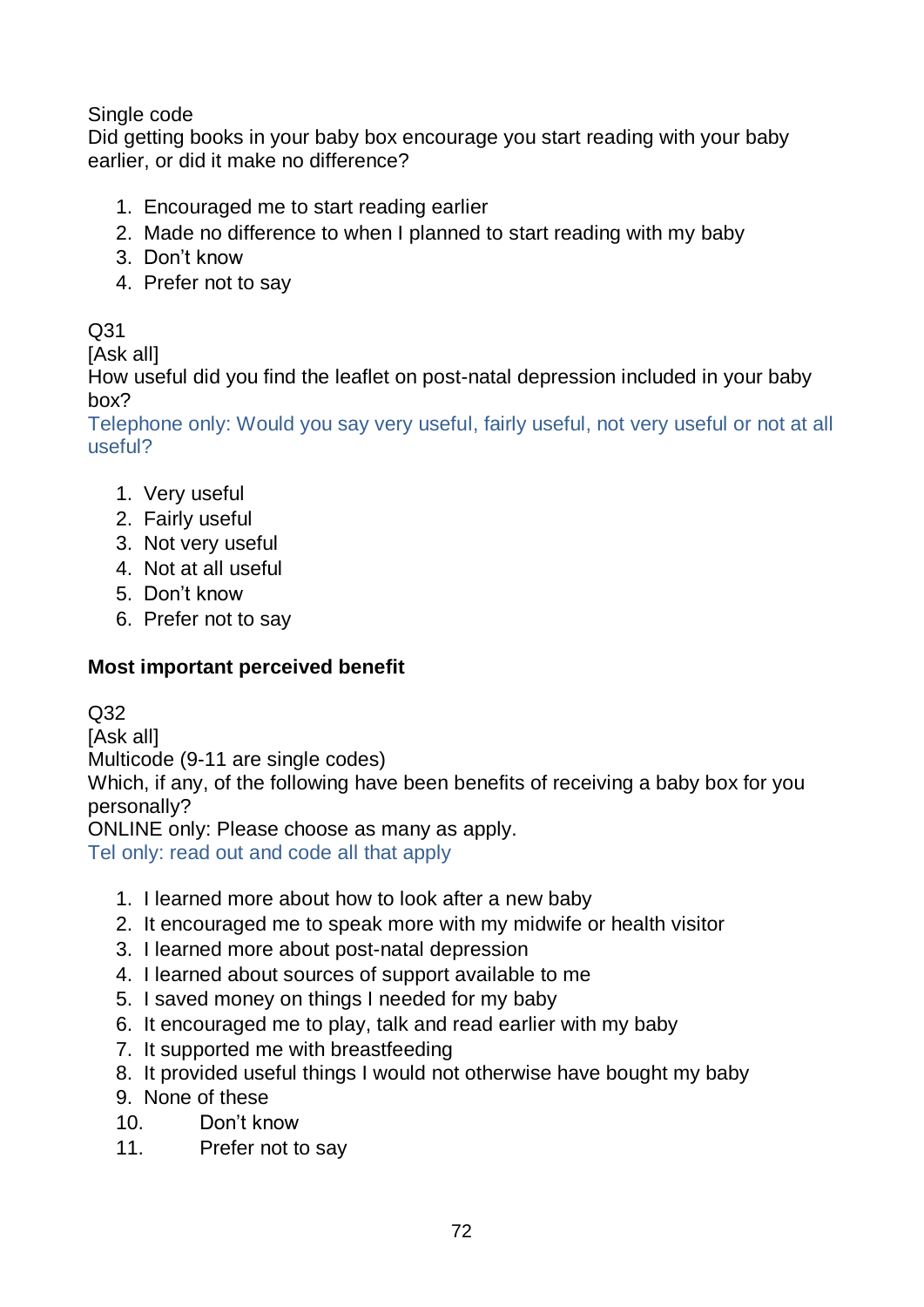Q33 [Ask if any code 1-8 at q32] And which **one** of these has been the **most important benefit** from receiving a baby box for you personally? Single code

List answers coded at q32 Can't choose Prefer not to say

# **Suggestions for improvement**

Q34 [Ask all] Multicode (7-9 are single codes)

Which, if any, of the following areas of the Baby Box scheme do you think could be improved so that it works better for other parents and babies in the future? Tel only: read out and code all that apply

- 1. The information parents receive before they get their box
- 2. The process of registering to get a baby box
- 3. The delivery of baby boxes
- 4. The items included in the box
- 5. The information included in the box
- 6. Something else (please say what)
- 7. Nothing no improvements need to be made
- 8. Don't know
- 9. Prefer not to say

Q35 [ASK if  $Q34=1$  thru 6] Open ended

Can you tell us more about any specific improvements you think could be made to the Baby Box scheme in the future?

[Open text]

# **Parent club**

We have a few questions about Parent Club emails which you may have signed up for. You may have done this on the form when you registered for your baby box, or at some other point.

Q36 [Ask all]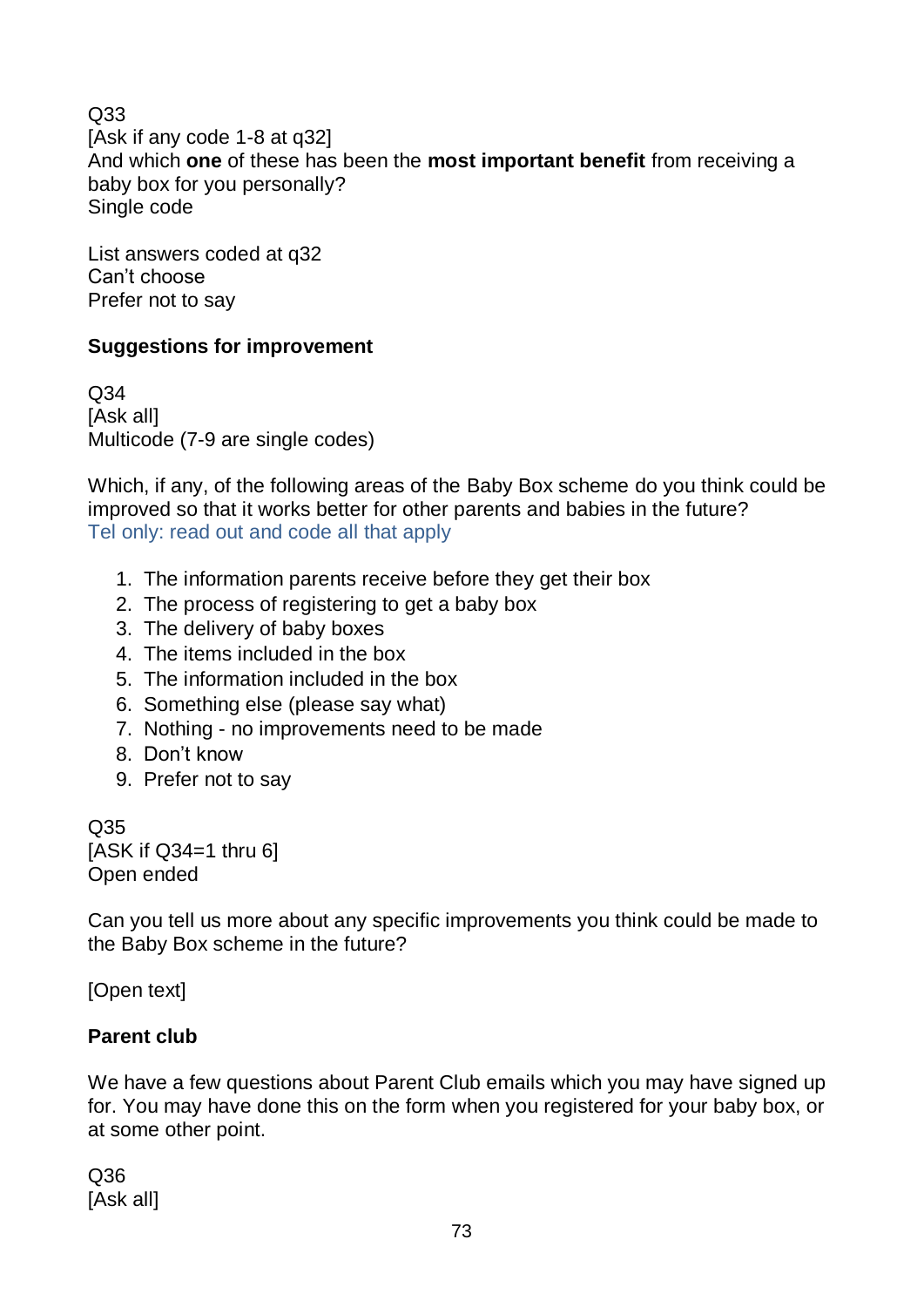#### Have you signed up to receive Parent Club emails?

Tel only: if yes – When did you sign up? Was it when you registered for your baby box, or on the Parent Club website? Code as appropriate.

- 1. Yes when I registered for my baby box
- 2. Yes online / on the Parent Club Website
- 3. Yes but I can't remember where
- 4. No
- 5. Don't know
- 6. Prefer not to say

Q37  $[ASK IF Q36 = 1, 2 or 3]$ SINGLE CODE How often, if at all, do you tend to read Parent Club emails? TEL ONLY: Would you say you always read them, often read them, sometimes read them, rarely read them or never read them?

- 1. Always
- 2. Often
- 3. Sometimes
- 4. Rarely
- 5. Never
- 6. Don't know
- 7. Prefer not to say

# Q38

[Ask if  $q37 = 1-4$ ] Single code How useful do you find the Parent Club emails? Telephone only: Very useful, quite useful, not very useful or not at all useful?

- 1. Very useful
- 2. Quite useful
- 3. Not very useful
- 4. Not at all useful
- 5. Don't know
- 6. Prefer not to say

# Q39

Finally, we're interested in how experiences of the baby box vary between people with different incomes. You don't have to answer this if you don't want to, but we hope most parents will as it will help us better understand different experiences of baby box. Please could you tell me if it's easier for you in general to think about your current household income in weekly, monthly or annual amounts?

1. Weekly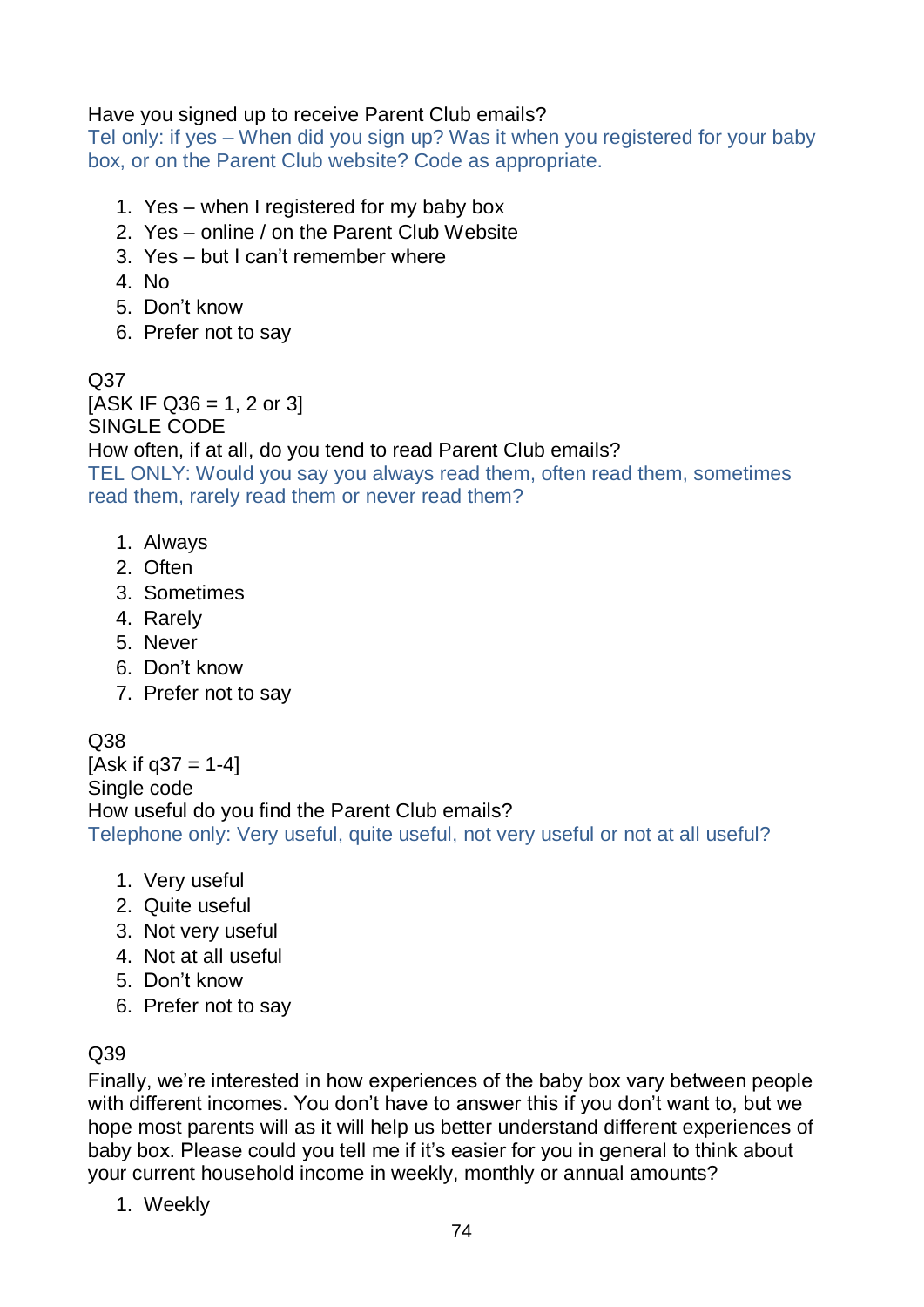2. Monthly 3. Annual 4. Prefer not to say (Scripter – no don't know)

Ask if  $q39 = 1$ Q40

What is your household's total weekly income from all sources, including child benefits and any other benefit, BEFORE any deductions for income tax. If you are on maternity leave, please give your household's current income (e.g. including any maternity pay), rather than what you expect to earn when you return?

- 1. Less than £100
- 2. £100 to £199
- 3. £200 to £299
- 4. £300 to £399
- 5. £400 to £499
- 6. £500 to £699
- 7. £700 to £999
- 8. £1,000 to £1,499
- 9. £1,500 or more
- 10. Don't know
- 11. Prefer not to say

Ask if  $q39 = 2$ 

#### Q41

What is your household's total monthly income from all sources, including child benefits and any other benefit, BEFORE any deductions for income tax?

- 1. Less than £433
- 2. £433 to £899
- 3. £900 to £1,299
- 4. £1,300 to £1,699
- 5. £1,700 to £2,199
- 6. £2,200 to £2,999
- 7. £3,000 to £4,349
- 8. £4,350 to £6,499
- 9. £6,500 or more
- 10. Don't know
- 11. Prefer not to say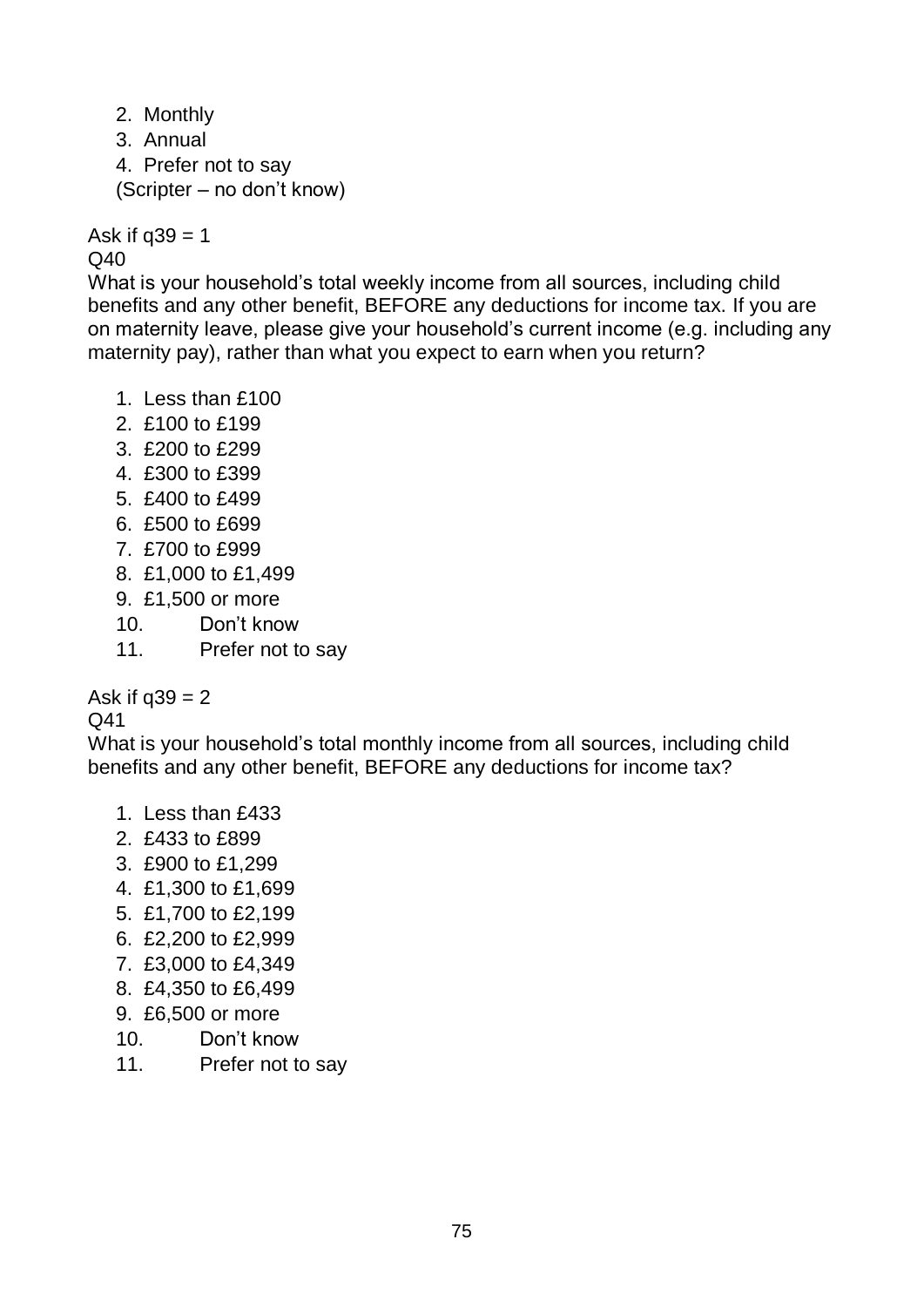Ask if 39=3

 $Q<sub>42</sub>$ 

What is your household's total annual (yearly) income from all sources, including child benefits and any other benefit, BEFORE any deductions for income tax?

- 1. Less than £5,200
- 2. £5,200 to £10,399
- 3. £10,400 to £15,599
- 4. £15,600 to £20,799
- 5. £20,800 to £25,999
- 6. £26,000 to £36,399
- 7. £36,400 to £51,999
- 8. £52,000 to £77,999
- 9. £78,000 or more
- 10. Don't know
- 11. Prefer not to say

# Q43

[Ask all]

Single code

As part of the research we're carrying out, we might want to speak to some parents in more detail about their views of baby box. Would you be willing for us to contact you again to see if you would be interested in taking part in this follow-up research? You would be free to decide at the time whether you wanted to take part.

- 1. Yes
- 2. No

 $O<sub>44</sub>$ 

 $[Ask if a43 = 1]$ 

Could you just confirm the best email address to contact you at?

Q45

#### $[Ask if a43 = 1]$

And could you confirm the best number to contact you on?

**FND** 

Thank you very much for taking the time to complete this survey. The findings will help inform the future development of the Baby Box scheme in Scotland. Your individual responses will be kept strictly confidential.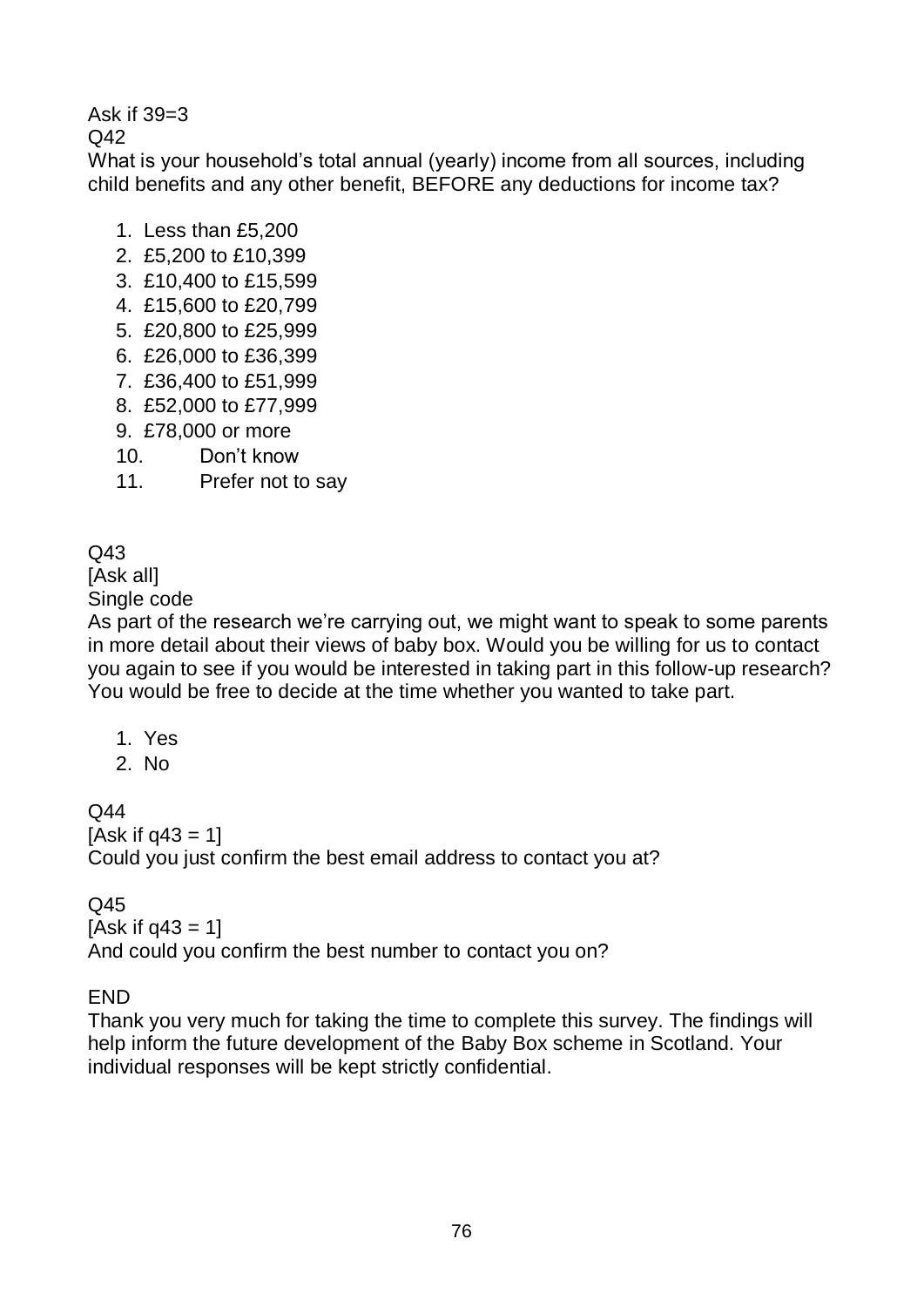# **Combined online questionnaire for professionals (UHVP and Baby Box evaluation – baby box sections only)**

**[Intro screen]** 

**Thank you for entering the survey.** 

QA1 [Ask all] Single code

Can I just check, are you currently employed primarily as …?

- 1. A midwife
- 2. A health visitor
- 3. A family nurse?

Midwives will only be asked baby box questions. Health visitors and family nurses will be asked both baby box and EHVP.

**Intro for midwives only**  [ask if qa1 =  $1$ ]

Thank you for entering the Baby Box survey. The survey should only take around 10-15 minutes to complete. If you would like to complete the survey later, or to be able to pause the survey and finish it later, then please enter your email address now. We will then email you a unique link that you can use to access your survey

again whenever you choose.

[Scripter – please set up so that they can enter email and be emailed a unique link to get back into their own survey]

#### **[Intro screen 2]**

[ask if  $qa1 = 1$ ]

Ipsos MORI, the independent research organisation, has been asked by the Scottish Government to evaluate the Baby Box Scheme. As part of this evaluation, we are gathering feedback from midwives and health visitors, to find out how you think the scheme is working and how it could be improved. The findings will inform the future development of the scheme in Scotland.

As someone who works with new mothers in Scotland, your views are very important – we hope that as many midwives and health visitors as possible will take part, so that we have a reliable picture of how the Baby Box Scheme is working.

[Next screen]  $[ask if aa1 = 1]$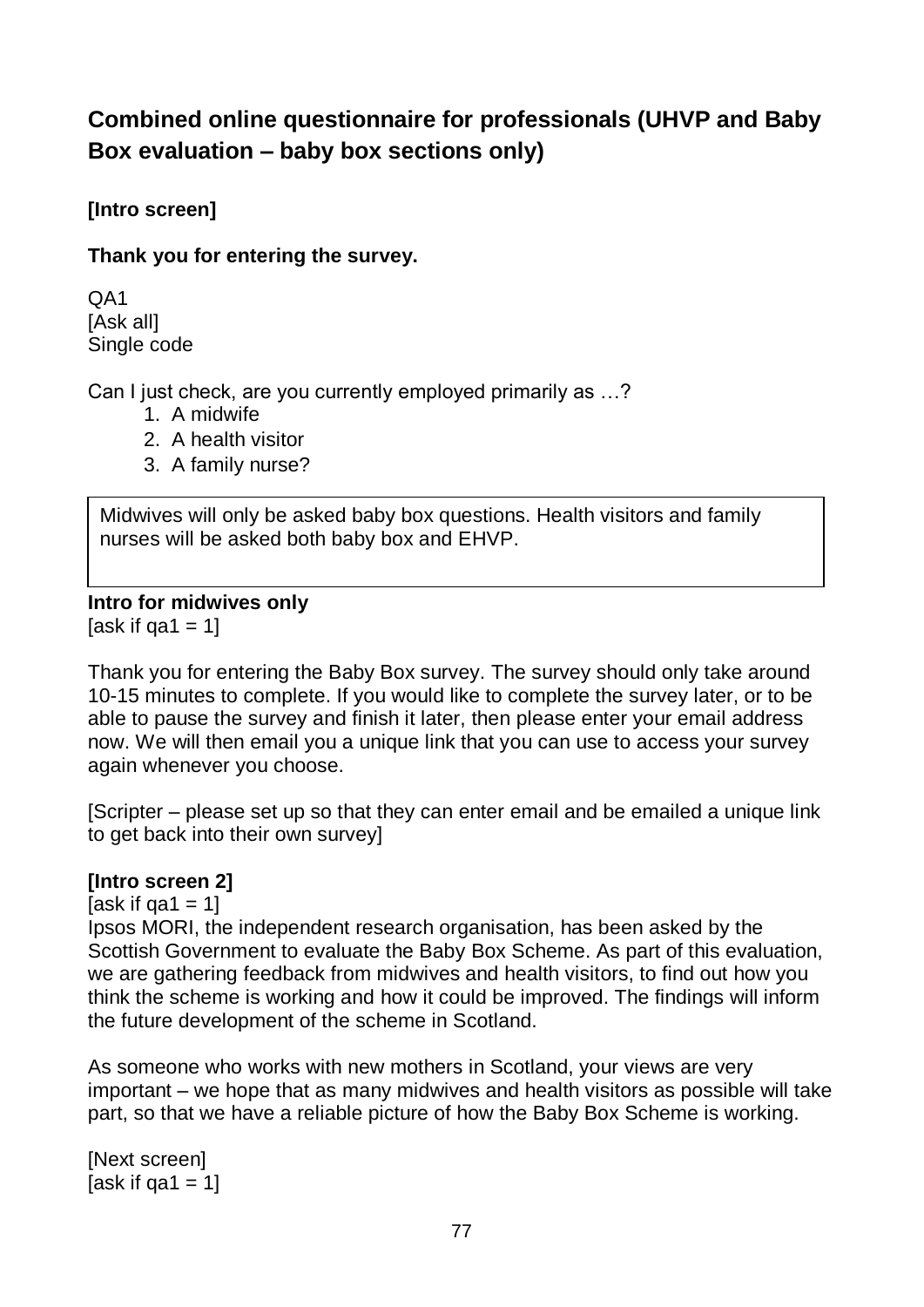Your responses will be kept strictly confidential in accordance with General Data Protection Regulations (GDPR) – it will not be possible to identify individuals from the findings, which will be reported as percentages (e.g. "50% of midwives and health visitors thought that …"). We will not share your individual responses with anyone else.

If you would like any more information on the survey, please contact [ScotlandBabyBox@ipsos.com](mailto:ScotlandBabyBox@ipsos.com) or phone 0808 238 5376 and ask to speak to one of the project team (Rachel, Diana or Jane). If you would like to read the survey privacy policy, this can be accessed here: privacy policy link

## **Please click 'next' to begin the survey.**

#### **Health visitors and family nurse intro screens**

[ask if  $qa1 = 2$  or  $qa1 = 3$ ]

Thank you for entering the National Health Visiting survey. The survey should take no longer than 25 minutes to complete. If you would like to complete the survey later, or to be able to pause the survey and finish it later, then please enter your email address now. We will then email you a unique link that you can use to access your survey again whenever you choose.

[Scripter – please set up so that they can enter email and be emailed a unique link to get back into their own survey]

[intro screen 2]

[ask if  $qa1 = 2$  or  $qa1 = 3$ ]

This survey is being conducted by Ipsos MORI, the independent research organisation, on behalf of the Scottish Government and in collaboration with the University of Edinburgh. We are particularly interested in your views on two key initiatives – the Universal Health Visiting Pathway (UHVP) and the Baby Box scheme.

Your views are very important – we hope that as many health visitors and family nurses as possible will take part, so that we have a reliable picture of how these key initiatives are working. The findings will inform the future development of both initiatives.

[Next screen] [ask if qa1 = 2 or qa1 = 3]

Your responses will be kept strictly confidential in accordance with General Data Protection Regulations (GDPR) – it will not be possible to identify individuals from the findings, which will be reported as percentages (e.g. "50% of health visitors and family nurses thought that …"). We will not share your individual responses with anyone else.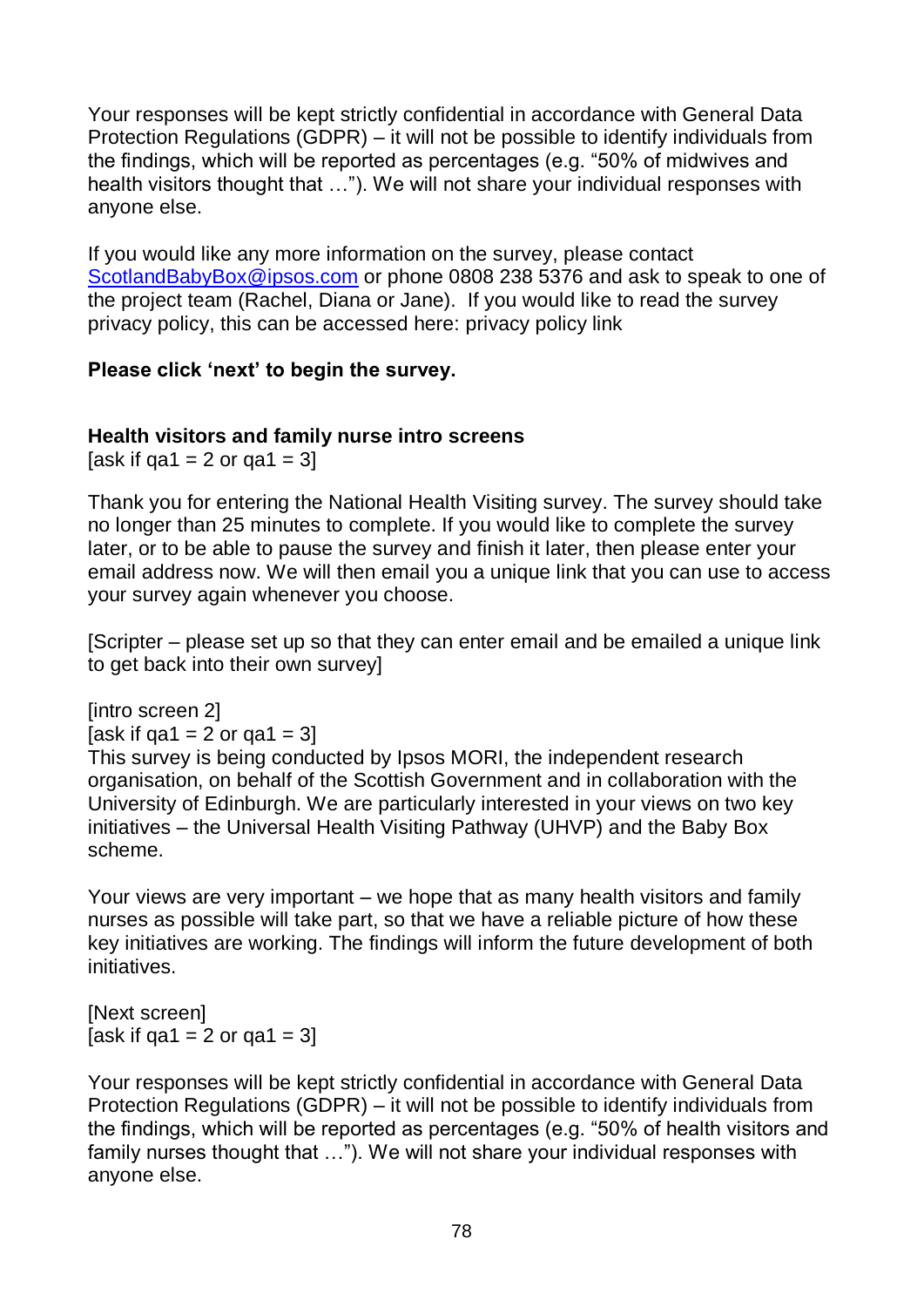If you would like any more information on the survey, please contact [HVSurvey@ipsos.com](mailto:UHVP@ipsos.com) or phone 0808 238 5376 and ask to speak to one of the project team (Rachel or Jane). If you would like to read the survey privacy policy, this can be accessed here: adddress.com [sg privacy policy to be inserted]

## **Please click 'next' to begin the survey.**

## **Section A - background and demographic info**

QA2 [HB] [Ask all] Single code

Which Health Board are you based in?

- 1. Ayrshire and Arran
- 2. Borders
- 3. Dumfries and Galloway
- 4. Eilean Siar (Western Isles)
- 5. Fife
- 6. Forth Valley
- 7. Grampian
- 8. Greater Glasgow and Clyde
- 9. Highland
- 10. Lanarkshire
- 11. Lothian
- 12. Orkney
- 13. Shetland
- 14. Tayside

QA3 [length pract]

[Ask all – textfill as appropriate from QA1]

Single code

How long have you been practising as a <midwife/health visitor/family nurse>?

- 1. Under a year
- 2. 1-2 years
- 3. 3-5 years
- 4. 6-10 years
- 5. Over 10 years
- 6. Not sure
- 7. Prefer not to say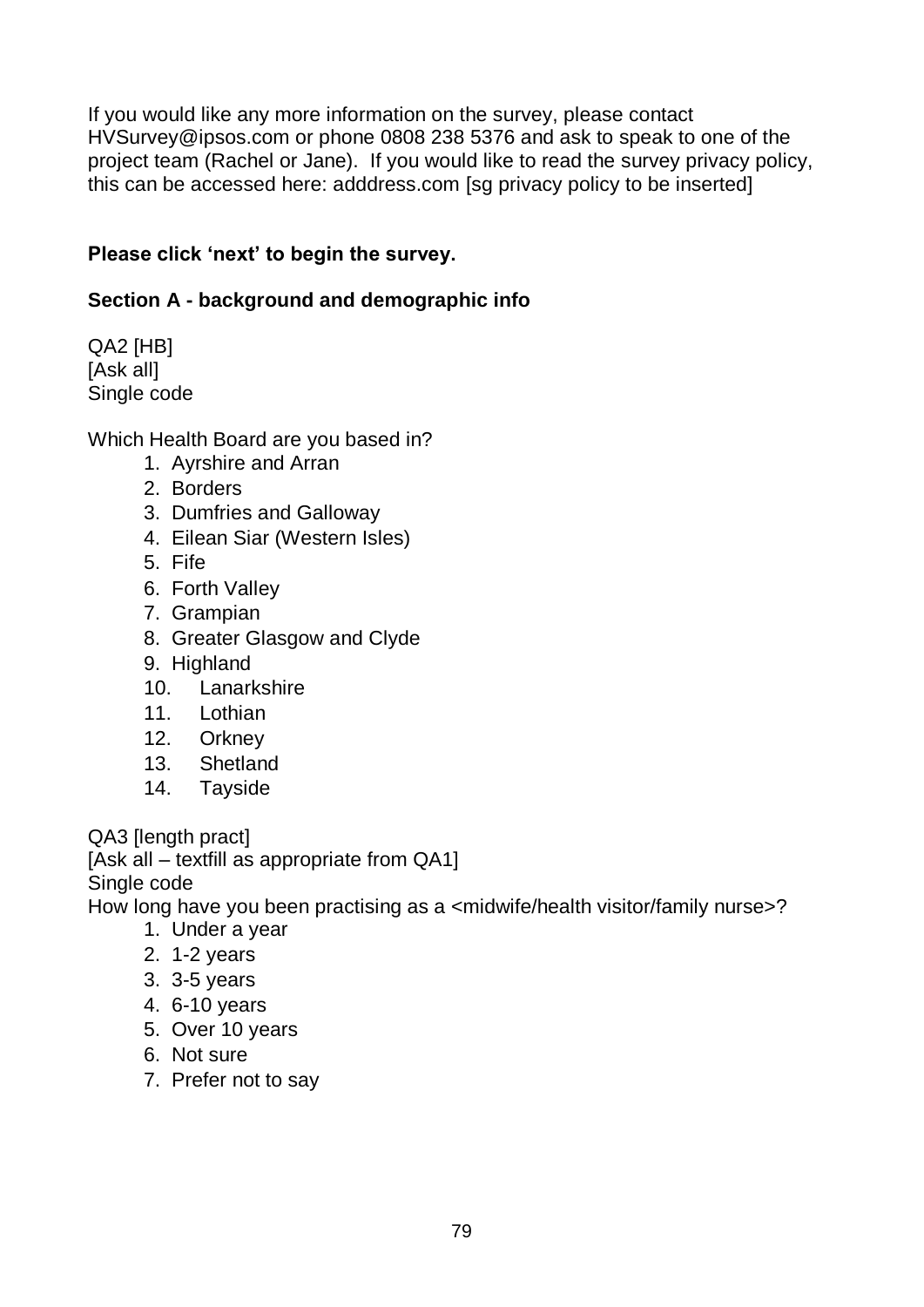QA4 [ftorpt] [Ask all] Single code And do you work full-time or part-time?

- 1. Full time (30+ hours/week)
- 2. Part time (under 30 hours/week)
- 3. Not sure
- 4. Prefer not to say

#### **Section C – baby box questions [ask all unless otherwise routed]**

[Ask if  $q$ a1 = 2 or 3 (i.e. hv or fnp, so will have both sets of questions) [Cintro]

The next set of questions are about your experiences and views of the Baby Box scheme. They should only take about 10 minutes to complete.

[Ask if qa1 =  $1 - i.e.$  midwife]

The next few questions are about the aims of the Baby Box scheme.

#### **Aims of the scheme**

QC1 [ask all] Single code

To what extent do you agree or disagree that "I feel I have a clear understanding of what Scotland's Baby Box scheme is trying to achieve"?

- 1. Strongly agree
- 2. Tend to agree
- 3. Neither agree nor disagree
- 4. Tend to disagree
- 5. Strongly disagree
- 6. Don't know
- 7. Prefer not to say

QC2 [Ask all] [randomise order answer options 1-6 appear in] Multi-code

Scotland's Baby Box scheme is part of wider efforts to improve support for young children and their families with the aim of giving all children in Scotland the best start in life. Which, if any, of the following do you think are the main ways in which Scotland's Baby Box scheme is intended to help contribute to positive outcomes for children and parents in Scotland?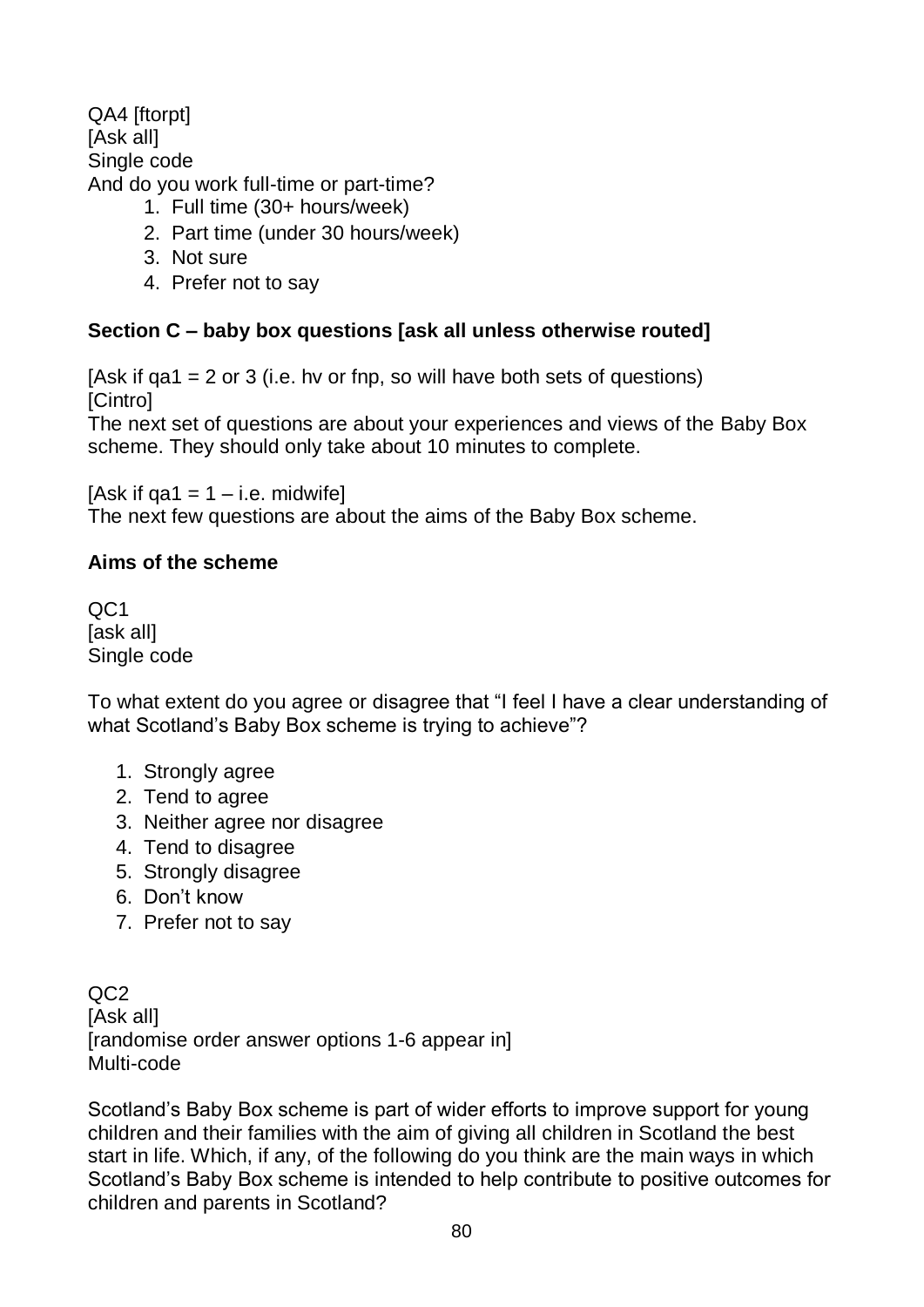Please select all that apply

- 1. Helping to reduce inequalities in health between children from different backgrounds
- 2. Helping to reduce inequalities in health between new mothers from different backgrounds
- 3. Helping families financially by providing essential items for their new babies
- 4. Helping to increase opportunities for health professionals to engage with parents
- 5. Helping to encourage positive parenting behaviours in parents
- 6. All of the above
- 7. Some other way please say what
- 8. Not sure
- 9. Prefer not to say

QC3 [Ask all] Single code

How confident do you feel about discussing the Baby Box scheme with parents?

- 1. Very confident
- 2. Fairly confident
- 3. Not very confident
- 4. Not at all confident
- 5. Don't know
- 6. Prefer not to say

# **Training on the scheme**

 $OC<sub>4</sub>$ [Ask all] Single code

How do you feel about your own role in relation to the Baby Box scheme?

- 1. Very clear
- 2. Quite clear
- 3. Neither clear nor unclear
- 4. Quite unclear
- 5. Very unclear
- 6. Don't know
- 7. Prefer not to say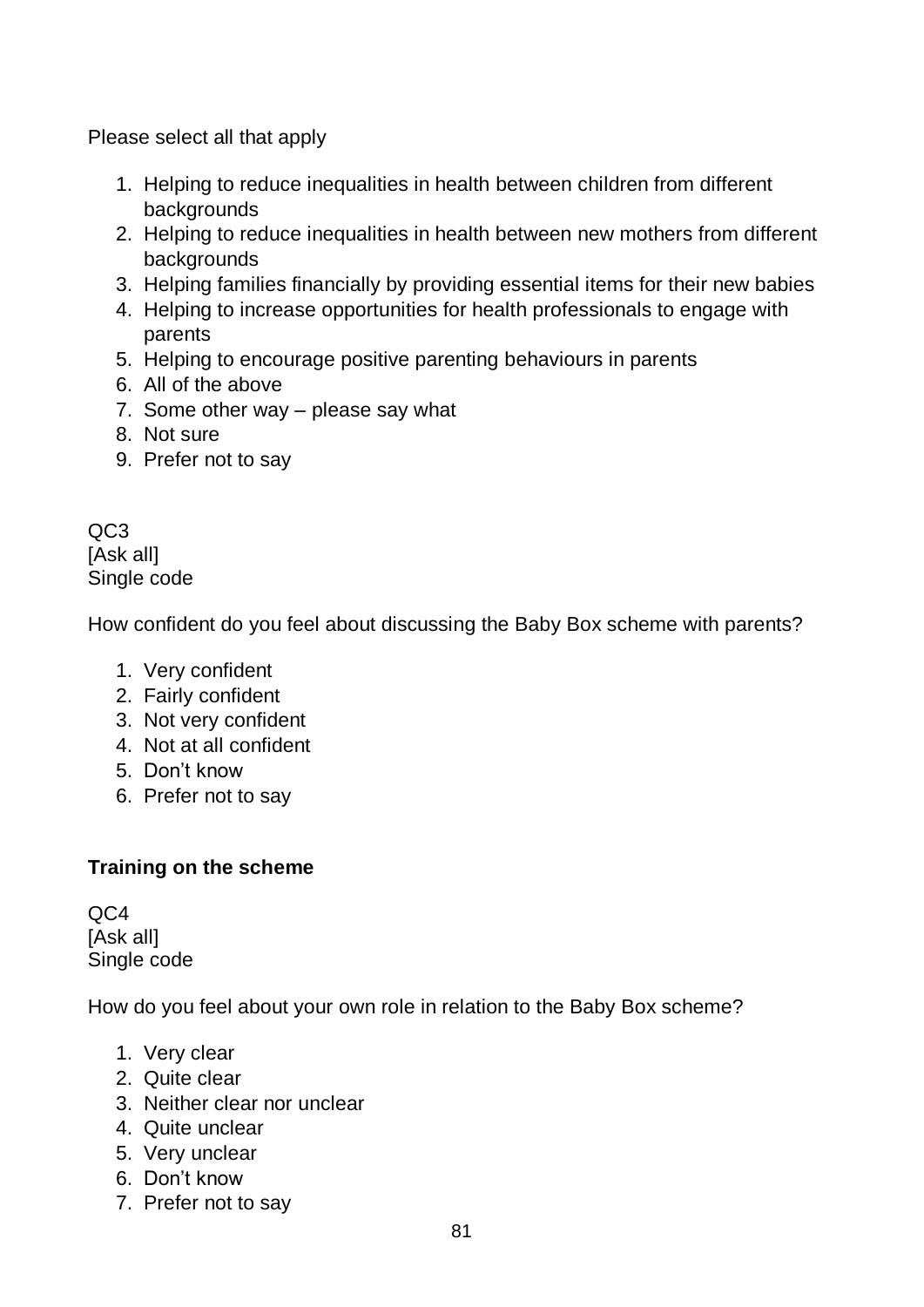QC5 [ASK IF QC4=4 or 5] Open question

What are you unclear about with respect to your role and the Baby Box scheme? QC6 [Ask all] Multi code

What, if any, information or training have you had about the Baby Box scheme?

Please select all that apply.

- 1. Written information, such as leaflets or factsheets
- 2. Training either in person or online
- 3. Informal verbal information, e.g. a chat with colleagues
- 4. A demonstration, where you were shown a Baby Box, and its contents
- 5. Something else please say what
- 6. None of the above
- 7. Not sure
- 8. Prefer not to say

QC7

[Ask if code 1-5 at qc6 – i.e. if have received ANY training or info] Single code

Do you feel you have received sufficient **training** about the Baby Box?

- 1. Yes
- 2. No
- 3. Not sure
- 4. Prefer not to say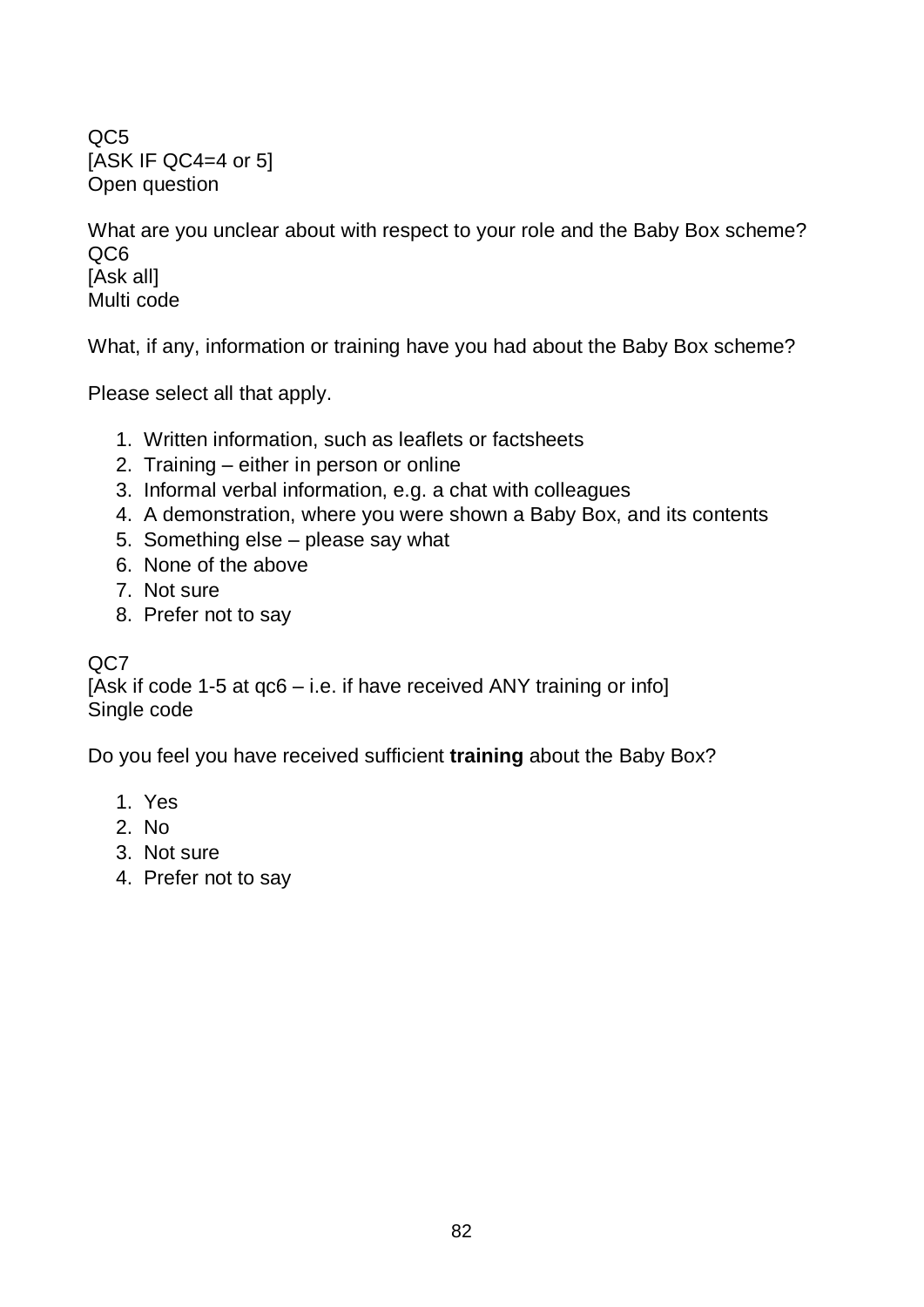QC8 [Ask if  $qc7 = 2$ ] Multi code

Which, if any, of the following aspects of Baby Box would you like more **training** on?

- 1. The contents of the box
- 2. The aims of the Baby Box scheme
- 3. The registration process
- 4. The delivery process
- 5. How to use the box for sleeping
- 6. The contents of leaflets included in the box
- 7. Something else please say what
- 8. Not sure
- 9. Prefer not to say

QC9 [Ask if code 1-5 at QC6 – i.e. if have received ANY training or info] Single code

Do you feel you have received sufficient **information** about the Baby Box?

- 1. Yes
- 2. No
- 3. Not sure
- 4. Prefer not to say

QC10 [Ask if qc9= 2] Multi code

Which, if any, of the following aspects of Baby Box would you like more **information** on?

- 1. The contents of the box
- 2. The aims of the Baby Box scheme
- 3. The registration process
- 4. The delivery process
- 5. How to use the box for sleeping
- 6. The contents of leaflets included in the box
- 7. Something else please say what
- 8. Not sure
- 9. Prefer not to say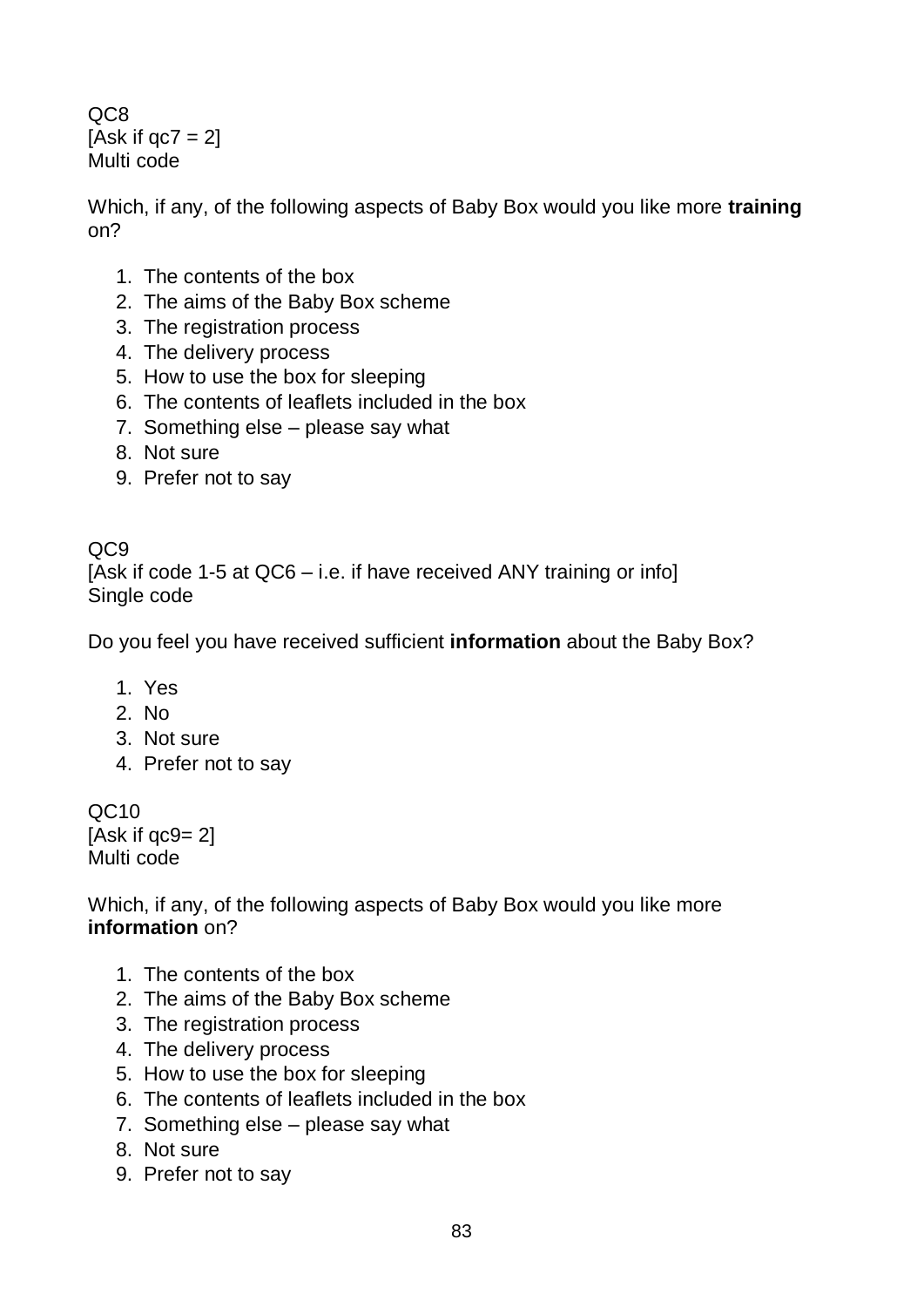# **Registration and delivery process**

Thinking now about the process of registering parents for a Baby Box…

Qc11 [ask if  $q$ a1 = 1 or 3 – i.e. if they are a midwife or a family nurse – not asked of hvs]

Are you involved in registering parents for baby boxes?

(If you hand out registration forms to parents, please tick 'Yes')

- 1. Yes
- 2. No
- 3. Don't know

 $OC12$  $[Ask if  $ac11=1]$ ]$ Single code

When completing the Baby Box registration form, which of the following usually applies?

- 1. I arrange for the form to be posted, once the mother has filled out her information
- 2. The mother takes the form away and posts it back herself
- 3. Sometimes I send the form off, and sometimes I give the form to the mother to return
- 4. Don't know
- 5. Prefer not to say

QC13 [Ask if  $qc11=1$ ] Single code

From your perspective, overall how well does the registration process for baby boxes work?

- 1. Very well
- 2. Fairly well
- 3. Not very well
- 4. Not at all well
- 5. Don't know
- 6. Prefer not to say

QC14

[Ask if  $qc13 = 3$  or  $4 - i.e.$  registration process does not work well]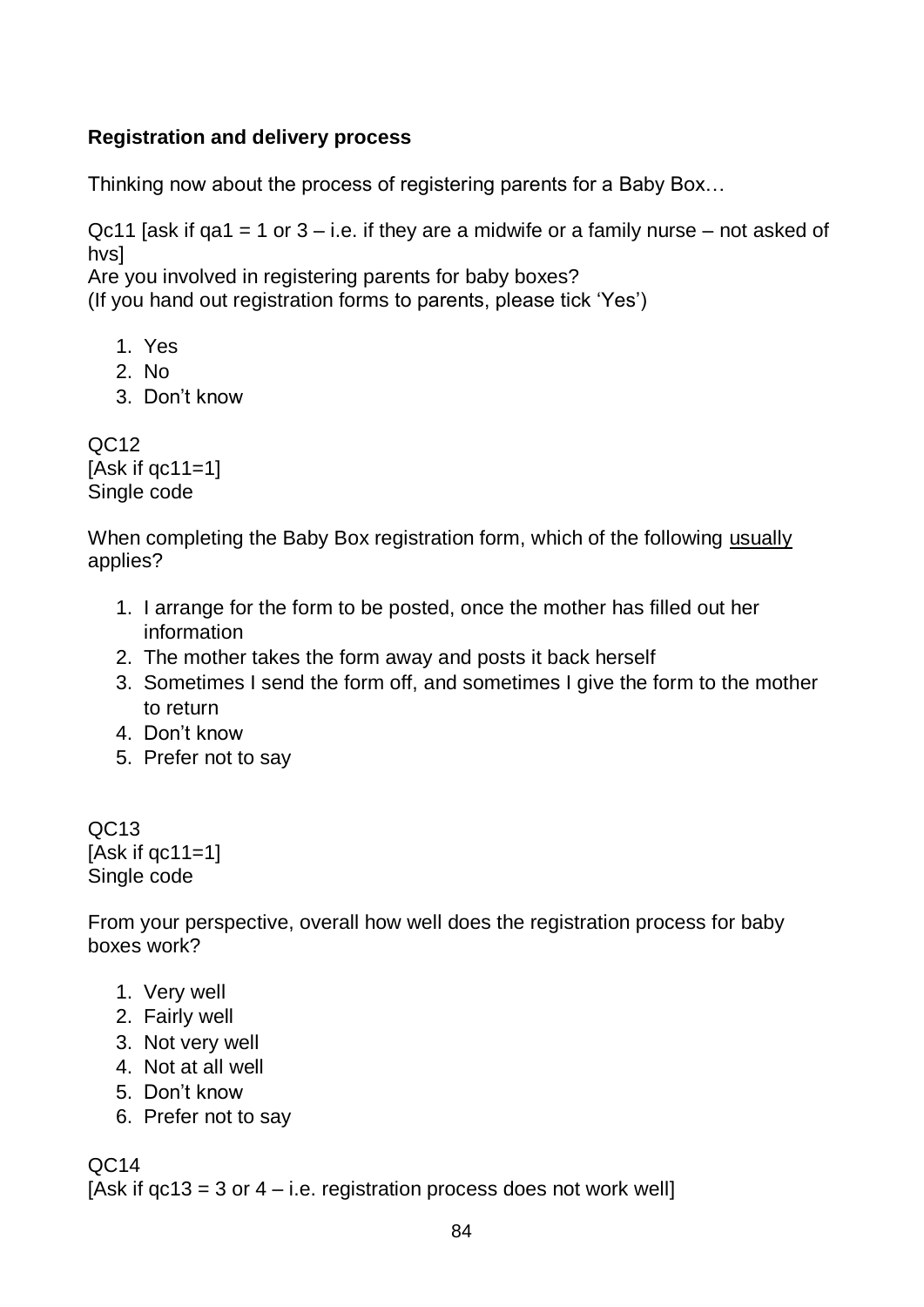Open

Why do you feel the registration process does not work well?

QC14

[Ask all]

Single code

How clear or unclear are you about the process of cancelling a Baby Box in the event of a bereavement?

- 1. Very clear
- 2. Quite clear
- 3. Neither clear nor unclear
- 4. Quite unclear
- 5. Very unclear
- 6. Don't know
- 7. Prefer not to say

# **Perceptions of use by parents**

QC15 [Ask all] Single code

How often, if at all, do you see parents using the Baby Box or its contents on home visits?

- 1. Always
- 2. Often
- 3. Sometimes
- 4. Rarely
- 5. Never
- 6. Don't know
- 7. Prefer not to say

QC16 [Ask all] [randomise order 1-18 appear in] Multi code (up to 5 responses, 20-22 are single codes)

We are interested in whether the right items are included in the Baby Box. Which of the items included in the Baby Box, if any, do you think are the **most important** to include? Please choose **up to 5 items**.

1. The box itself (for sleeping)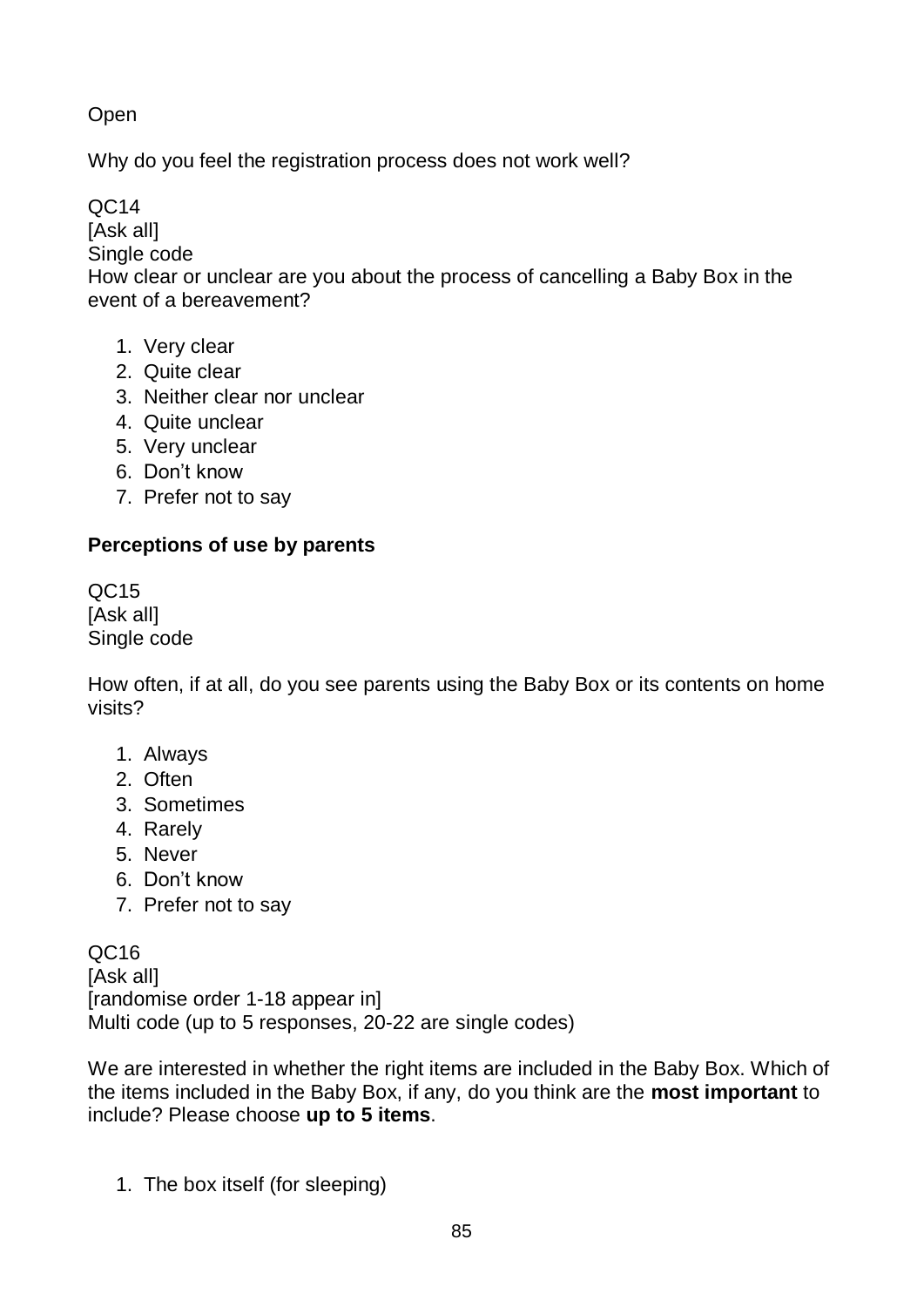- 2. The digital ear thermometer
- 3. The clothes
- 4. Cellular blanket
- 5. Baby wrap
- 6. Hooded bath towel
- 7. Bath and room thermometer
- 8. Baby books
- 9. Play mat
- 10. Comforter toy
- 11. Travel changing mat
- 12. Reusable nappies voucher
- 13. Nursing pads
- 14. Maternity towels
- 15. Condoms
- 16. Leaflet on using the box for safe sleeping
- 17. Leaflet on postnatal depression
- 18. Leaflet on breastfeeding
- 19. Something else in the box (please say what)
- 20. None of them
- 21. Don't know/can't choose
- 22. Prefer not to say

#### QC17

[ASK IF 'Something else' – code 19 -at qc16]

What other items do you think are among the most important included in the box? OPEN TEXT.

QC18 [Ask all] [randomise order 1-18 appear in] Multi code (up to 5 responses, 20-22 are single codes)

And which of the items included in the Baby Box, if any, do you think are the **least important** to include? Please choose **up to 5 items**.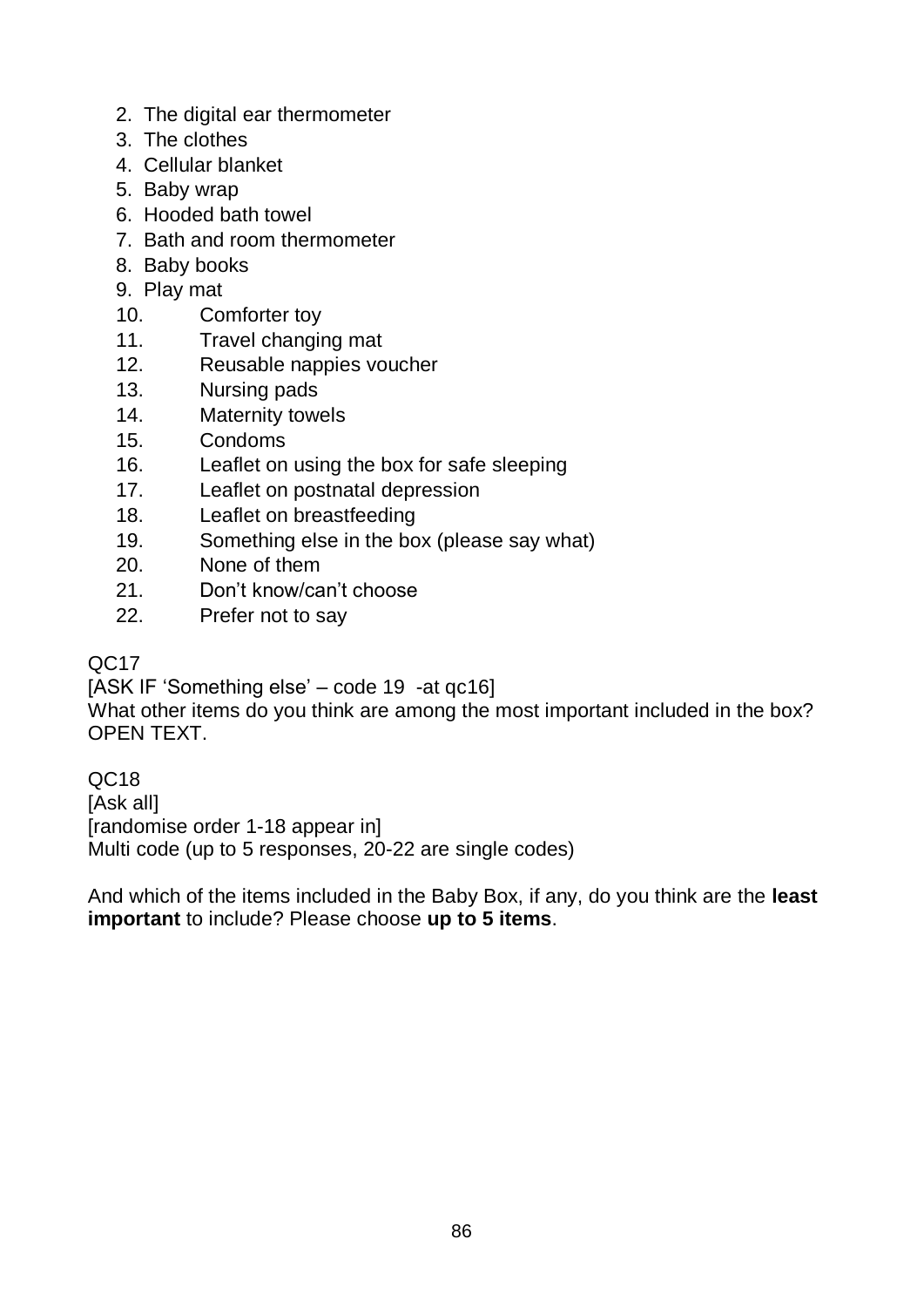- 1. The Digital ear thermometer
- 2. The clothes
- 3. Cellular blanket
- 4. Baby wrap
- 5. Hooded bath towel
- 6. Bath and room thermometer
- 7. Baby books
- 8. Play mat
- 9. Comforter toy
- 10. Travel changing mat
- 11. Reusable nappies voucher
- 12. Nursing pads
- 13. Maternity towels
- 14. Condoms
- 15. Leaflet on using the box for safe sleeping
- 16. Leaflet on postnatal depression
- 17. Leaflet on breastfeeding
- 18. Something else in the box (please say what)
- 19. None of them least / less important
- 20. Don't know/can't choose
- 21. Prefer not to say

# QC19

[ASK IF 'Something else' – code 19 – at qc18]

What other items do you think are among the least important included in the box? Open text.

# **Perceived impact on engagement with services**

INTRO

[Ask all]

We're interested in what you as a health professional think about the impact of the Baby Box scheme.

QC20 [Ask all] Single code

Overall, would you say that the Baby Box scheme has had…

- 1. … A positive impact on your interactions with parents
- 2. … A negative impact on your interactions with parents
- 3. … No impact on your interactions with parents
- 4. Don't know
- 5. Prefer not to say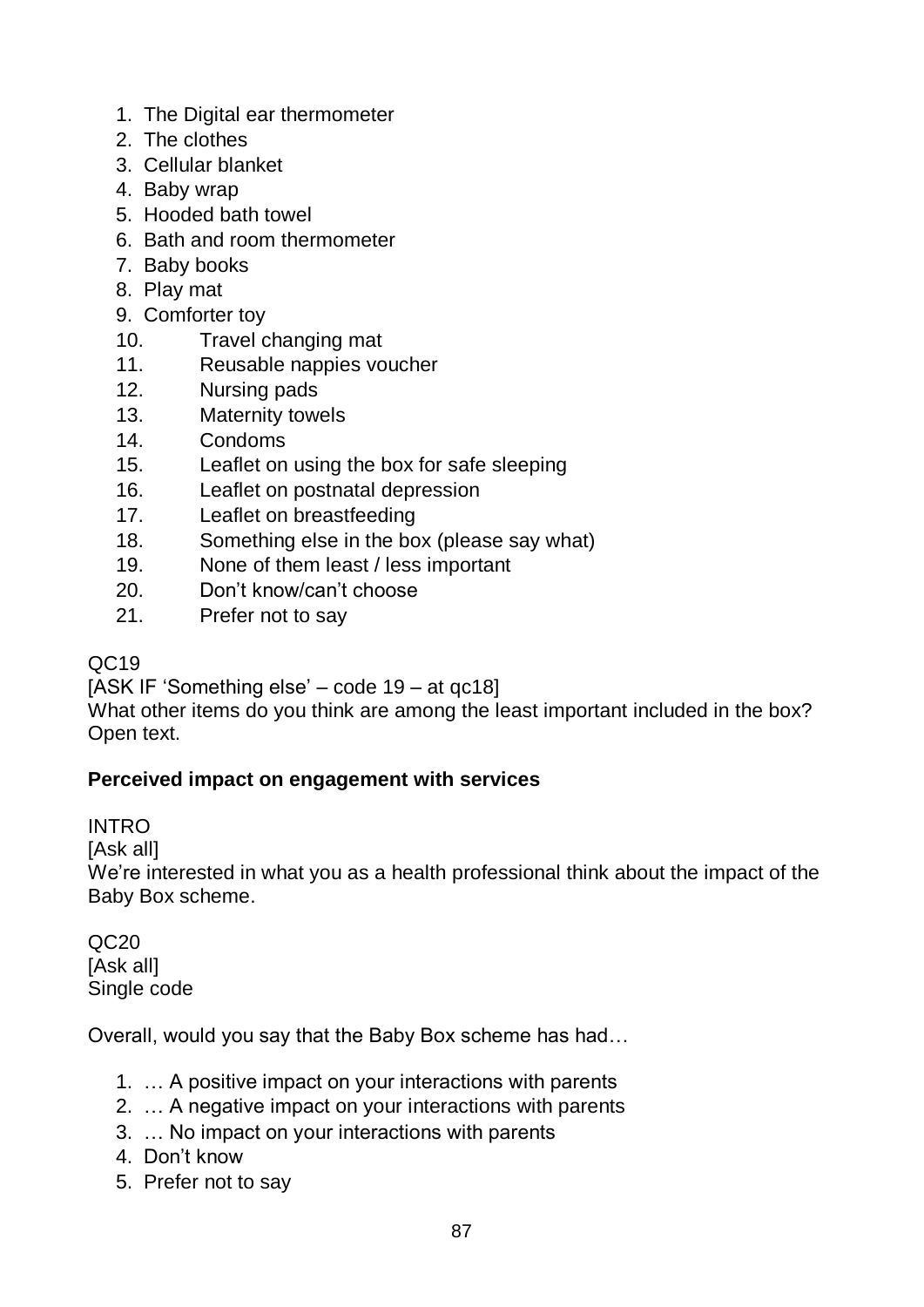QC21 [Ask all] Single code

How much impact, if any, do you feel the Baby Box scheme has had on opportunities for you to engage with families who may be less likely to work with services?

- 1. A major positive impact
- 2. A small positive impact
- 3. No impact one way or another
- 4. A small negative impact
- 5. A major negative impact
- 6. Don't know
- 7. Prefer not to say

QC22 [Ask all] Single code

How strongly would you agree or disagree with the following statements?

"The Baby Box scheme has been a useful tool in supporting conversations with new parents"

- 1. Strongly agree
- 2. Tend to agree
- 3. Neither agree nor disagree
- 4. Tend to disagree
- 5. Strongly disagree
- 6. Don't know
- 7. Prefer not to say

# QC23

[Ask all]

And how much would you agree or disagree that the baby box has helped support your conversations with parents about **safe sleeping** specifically?

- 1. Strongly agree
- 2. Tend to agree
- 3. Neither agree nor disagree
- 4. Tend to disagree
- 5. Strongly disagree
- 6. Don't know
- 7. Prefer not to say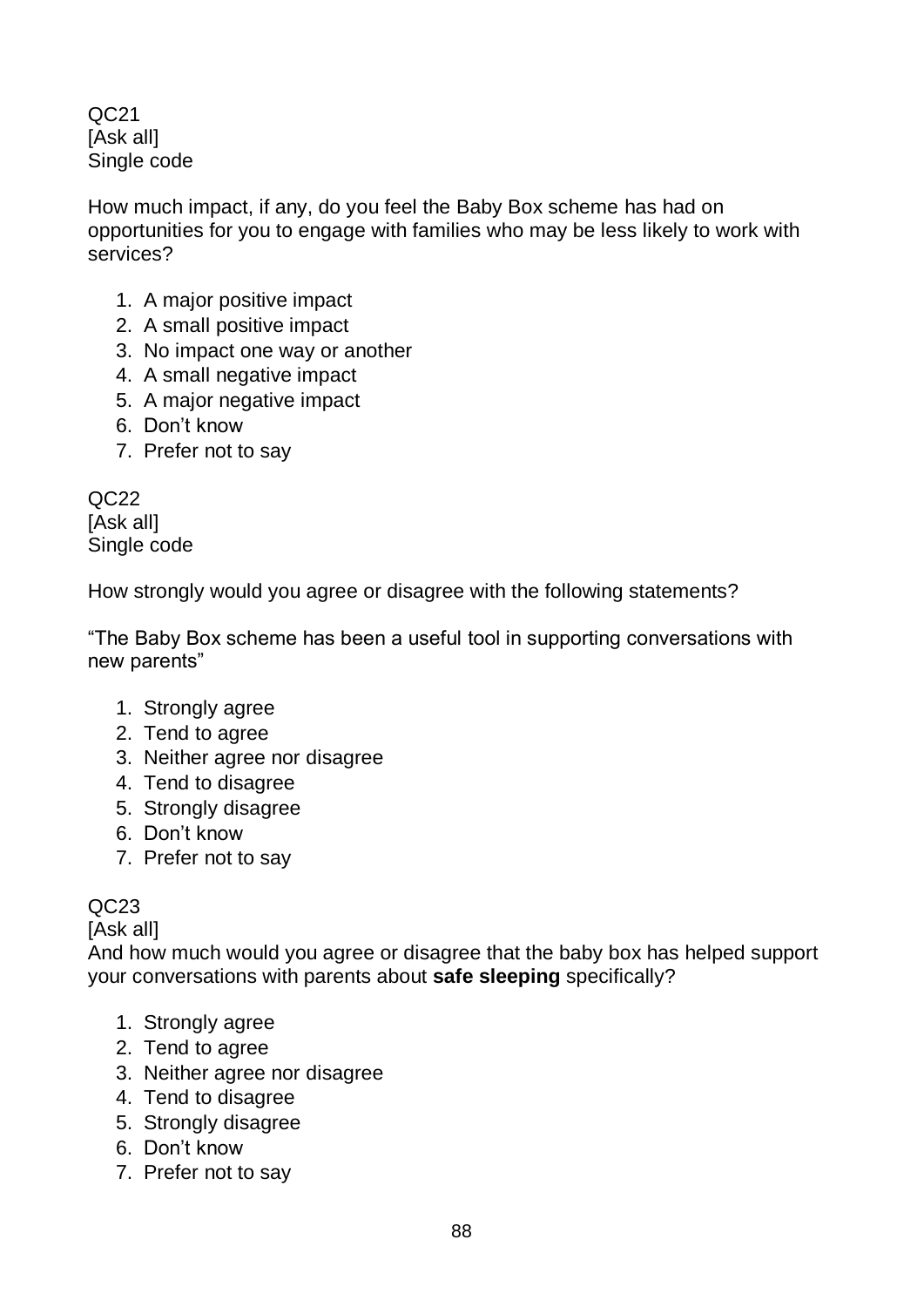# $OC<sub>24</sub>$

[Ask all]

How much would you agree or disagree that the Baby Box scheme is making a useful contribution to supporting families with new babies in Scotland?

- 1. Strongly agree
- 2. Tend to agree
- 3. Neither agree nor disagree
- 4. Tend to disagree
- 5. Strongly disagree
- 6. Don't know
- 7. Prefer not to say

# **Perceived impacts on equality**

QC25

[Ask all]

Single code

And how much would you agree or disagree that the Baby Box scheme is an effective way of ensuring every family has access to new born essentials?

- 1. Strongly agree
- 2. Tend to agree
- 3. Neither agree nor disagree
- 4. Tend to disagree
- 5. Strongly disagree
- 6. Don't know
- 7. Prefer not to say

QC26 [Ask all] Open ended

What specific improvements do you think could be made to the Baby Box scheme in the future?

[Open text]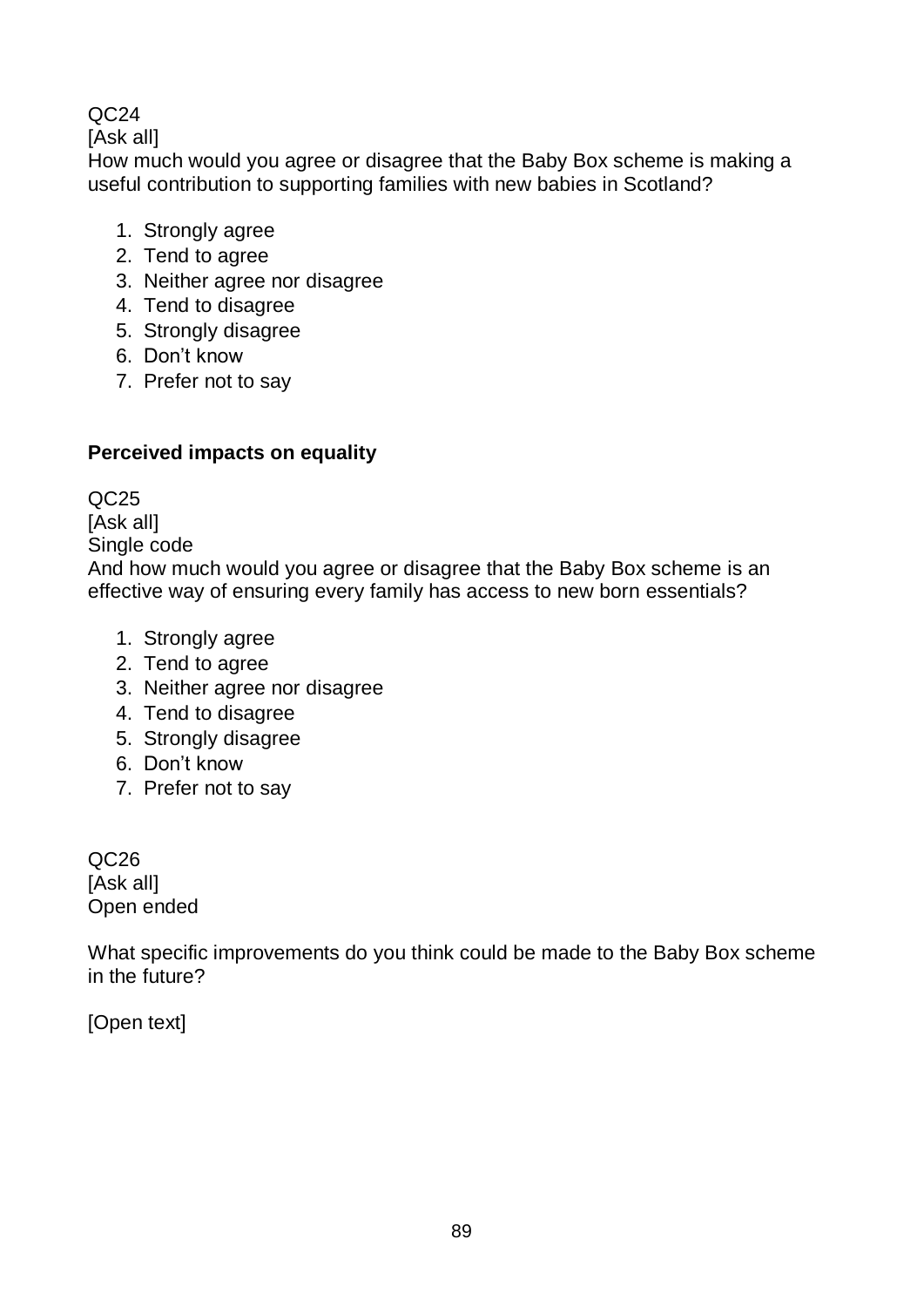## **Section D – consent to recontact for baby box**

QD1

[Ask all]

As part of our research on the baby box, we would like to speak to some health professionals in a little more detail about their views of the scheme. Would you be happy for us to contact you again to see if you would be interested in taking part in this? You would be free to decide at the time whether you actually wanted to take part.

- 1. Yes
- 2. No

 $OD2$ 

[Ask if  $qd1 = 1$ ] Could you just confirm the best email address to contact you at?

QD3

[Ask if  $qd1 = 1$ ]

And could you confirm the best number to contact you on?

**FND** 

[Ask all]

[textfill – if qa1 = 1, textfill = 'the Baby Box scheme', if  $QA1 = 2$  or 3, textfill = 'the Universal Health Visiting Pathway and the Baby Box scheme']

Thank you very much for taking the time to complete this survey. The findings will help inform the future development of <the Universal Health Visiting Pathway and the Baby Box scheme / the Baby Box scheme> in Scotland. Your individual responses will be kept strictly confidential.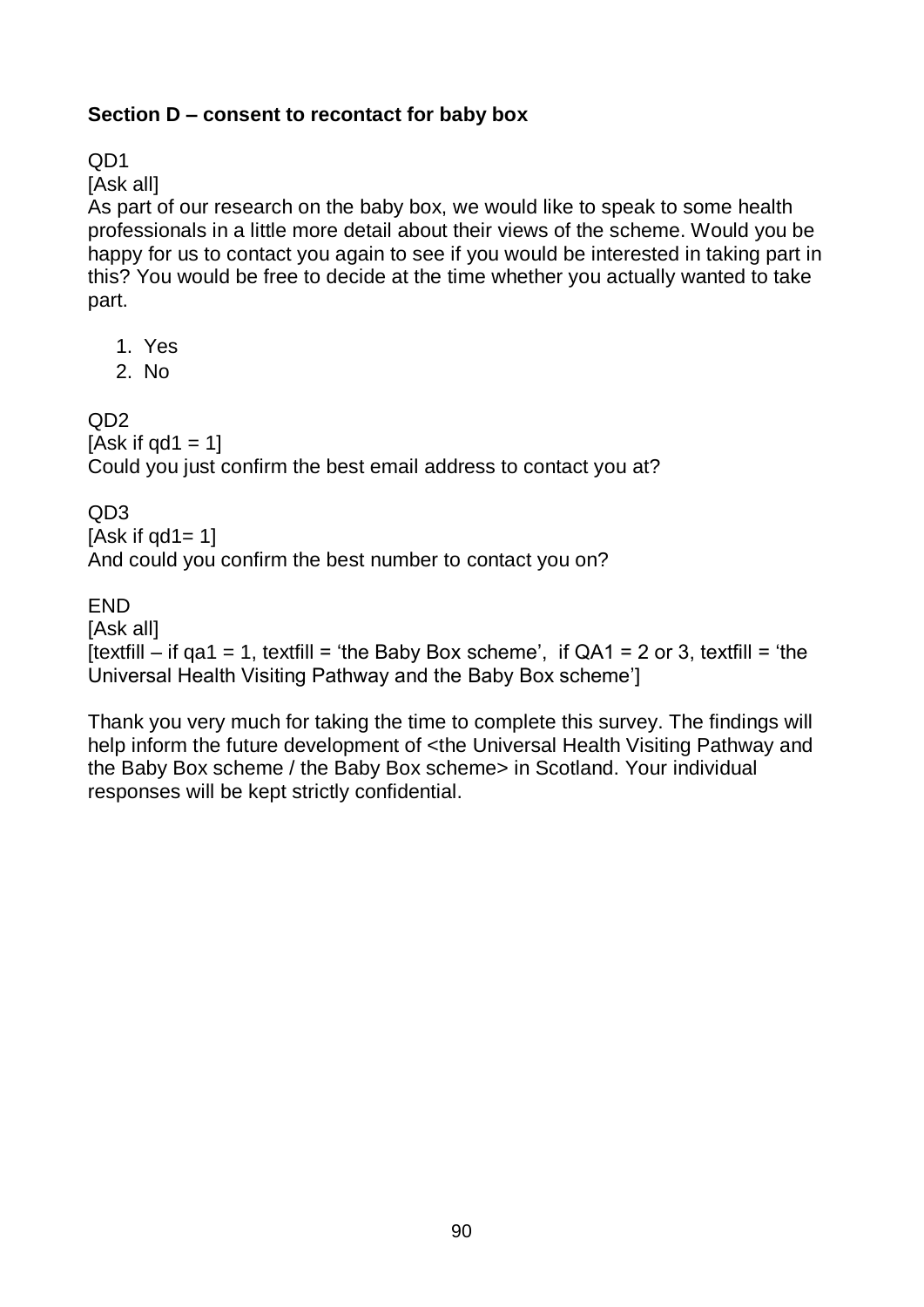# **Appendix D – Topic guides for in-depth interviews**

# **Parent interview topic guide**

# **Introductions**

Confirm background details from survey/warm up

- Introduce self and Ipsos MORI
- This research has been commissioned by the Scottish Government to explore what, if any, impact the Baby Box is having on parents like yourselves, and to see how it could be improved for the future
- Following the survey, we are speaking to parents across Scotland and keen to get your views and experiences of the box in a little more depth
- Participation is voluntary all questions are optional, you do not have to answer anything you do not wish to, and we can finish the interview at any time
- There are no right or wrong answers we just want to know what you think
- Ensure confidentiality and anonymity no identifying information will be passed onto the Scottish Government
- Request permission to record will not be shared with anyone outside the research team and will be securely deleted as soon as the research is over

Thank you very much for agreeing to take part. Before we start, I'd just like to confirm a couple of details about you (briefly – just checking details from survey):

- Who do you live with at the moment?
- And can I confirm you are still [working/on maternity leave/staying at home] at the moment?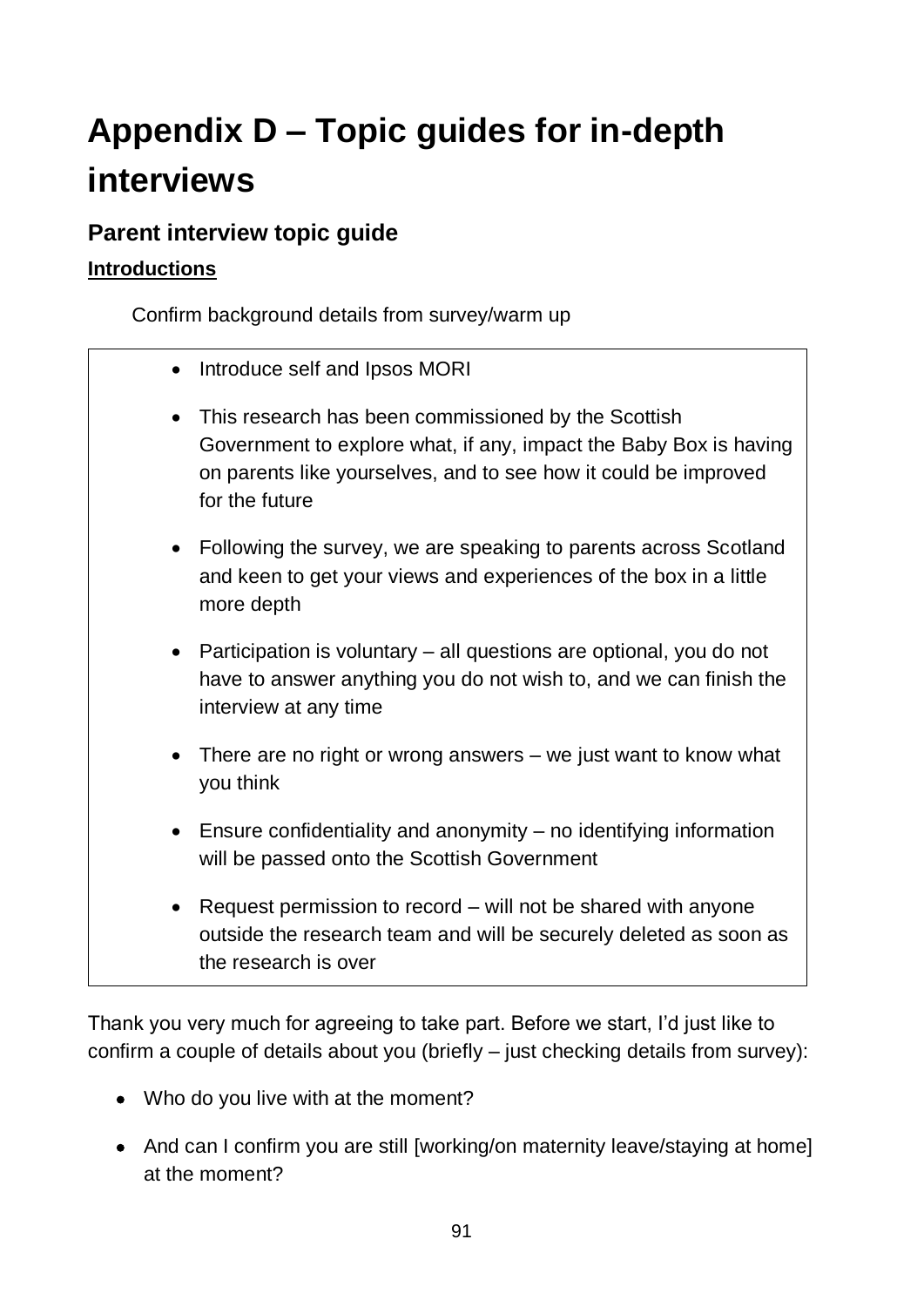• And your baby is [x] months old?

# **Registration / delivery (briefly – only probe if issues raised)**

I want to start with a few questions about registering for and getting your baby box.

- Overall, how did you find the registration process? Probe on any issues raised.
- Who completed the registration form was it you or your midwife? How did that work for you? Probe on any issues raised.
- How did you find the delivery process generally? Probe on any issues raised.

# **First impressions and general views on box and contents (again, briefly)**

- Now thinking on to when you first received the box, what were your first impressions of the box when it arrived?
	- o What were you expecting? Did it meet these expectations?
	- o Views on quality of box and contents?
	- o And range of contents?

# **Use of the baby box and its contents (briefly)**

- Can you talk me through the different ways you and your family have used the baby box and its contents.
	- $\circ$  Who has used the box and its contents? Probe you, your partner, your other children, grandparents etc.?
	- o Have different people used particular items more/less? Why?
- (**Priority Q**) Which things have you found most useful?
	- o Why?
	- $\circ$  How / when did you use it?
- (**Priority Q**) And which least useful/used? Why?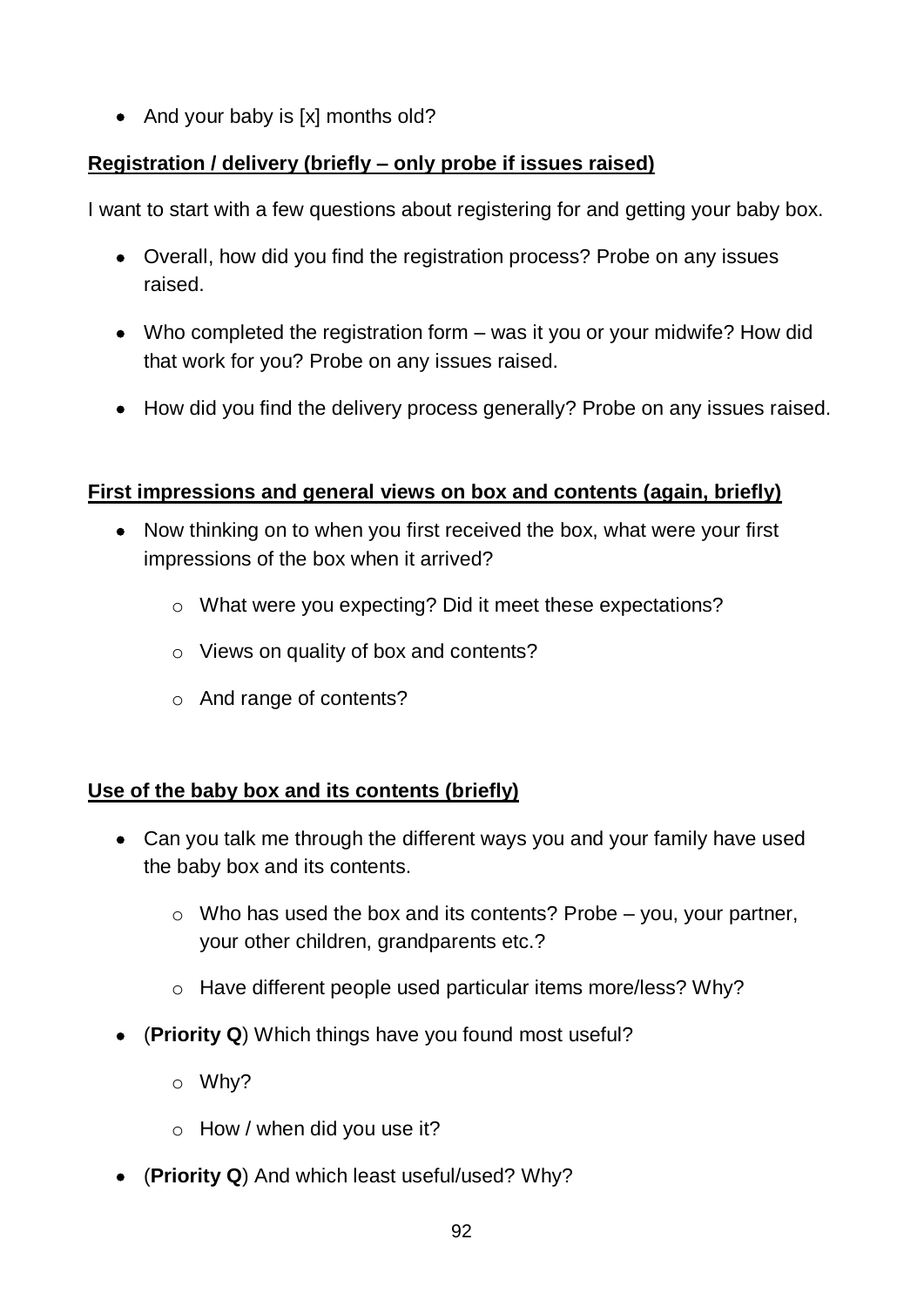• Anything missing that you think is essential for a new baby?

#### **What difference, if any, the baby box has made**

- We're interested in what difference, if any, the baby box makes to families. What, if any, difference has the baby box and its contents made to you/your family? Probe fully:
	- $\circ$  Probe for details on any positives mentioned e.g. which elements of the baby box/contents led to this, what exactly was the benefit for them, how did baby box/contents lead to this?
	- o Any benefits you weren't expecting?
	- $\circ$  Probe on any negatives mentioned e.g. what about the baby box box/contents led to this, how, and why?
	- o Did you have any (other) concerns or problems with baby box or its contents? Probe on any mentioned.

The following sections probe in more detail on specific impacts – order can vary depending on what, if anything, they bring up in response to general questions above. Note – remember to probe (as appropriate) on impacts for partner / other people in the family.

#### **Perceived impacts on play/talking/reading with child (priority section)**

- Are there any items in the box you have used when playing with/talking to your baby? Which ones?
	- Probe how and when did you use them? What difference, if any, did having these items from birth make to you and your baby? (anything they've done differently/sooner than they intended?)
- What do you think of the books?
- Have you read any of them with your baby? When did you start using them?
	- If not Why/why not?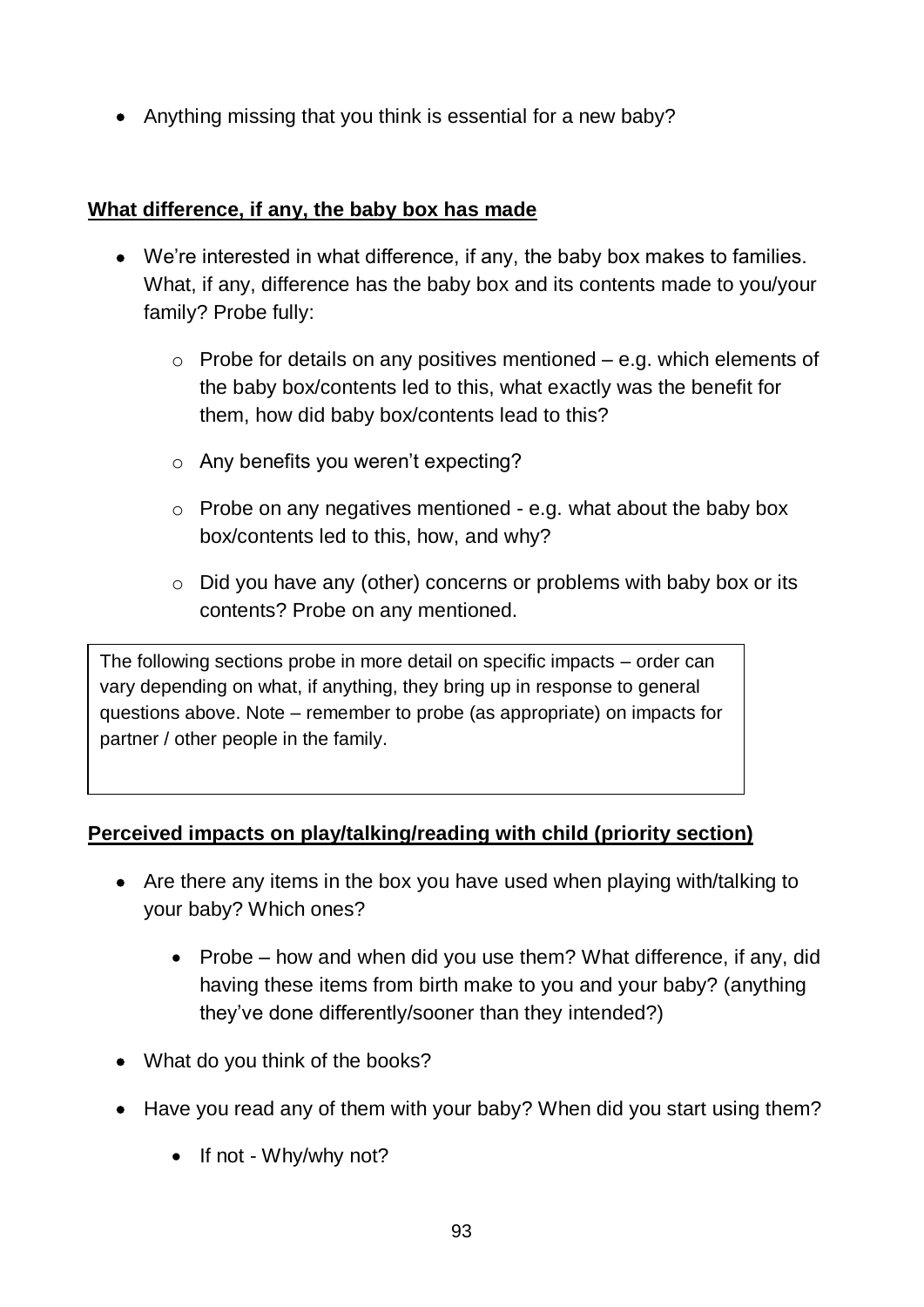- Do you think the books in the box encouraged you or your partner to read to your baby? (E.g. read more often or started at a younger age?)
- What do you think of the play mat?
- Have you used it yet? Why/why not?
- IF YES: what have you used it for? (e.g., play, somewhere comfortable to lie/sit baby down)
	- How often do you use it? (if used in past, probe on how *did* use it).
	- Where do you use the play mat? (Just at home/at friends/family/out and about?)
	- If use it for play: How do you use it for play? what kinds of play/activities do you use it for? Probes: does your baby enjoy playing with his/her toys on it? Do you and your baby play on it together? Had they already got/considered getting a play mat before they knew they would receive it in the box? What would you have used otherwise?
	- Has your partner or any other family member or carer used any of these items with your baby (Books, play mat, anything else mentioned)? What effect do you think this had? Probe.

#### **Perceived impacts on attachment**

- What do you think of the baby wrap?
	- Do/did you or anyone else in your family use it? Who? How often? In what situations? For how long? Probe around whether in home /outside
	- o Was a wrap something you had considered using before you received the Baby Box?
	- o What difference, if any, did using the wrap make to you, your partner and your baby?
	- o Did you find the instructions on how to use the wrap helpful? Did you get help from someone (a friend, partner, professional) on how to use it?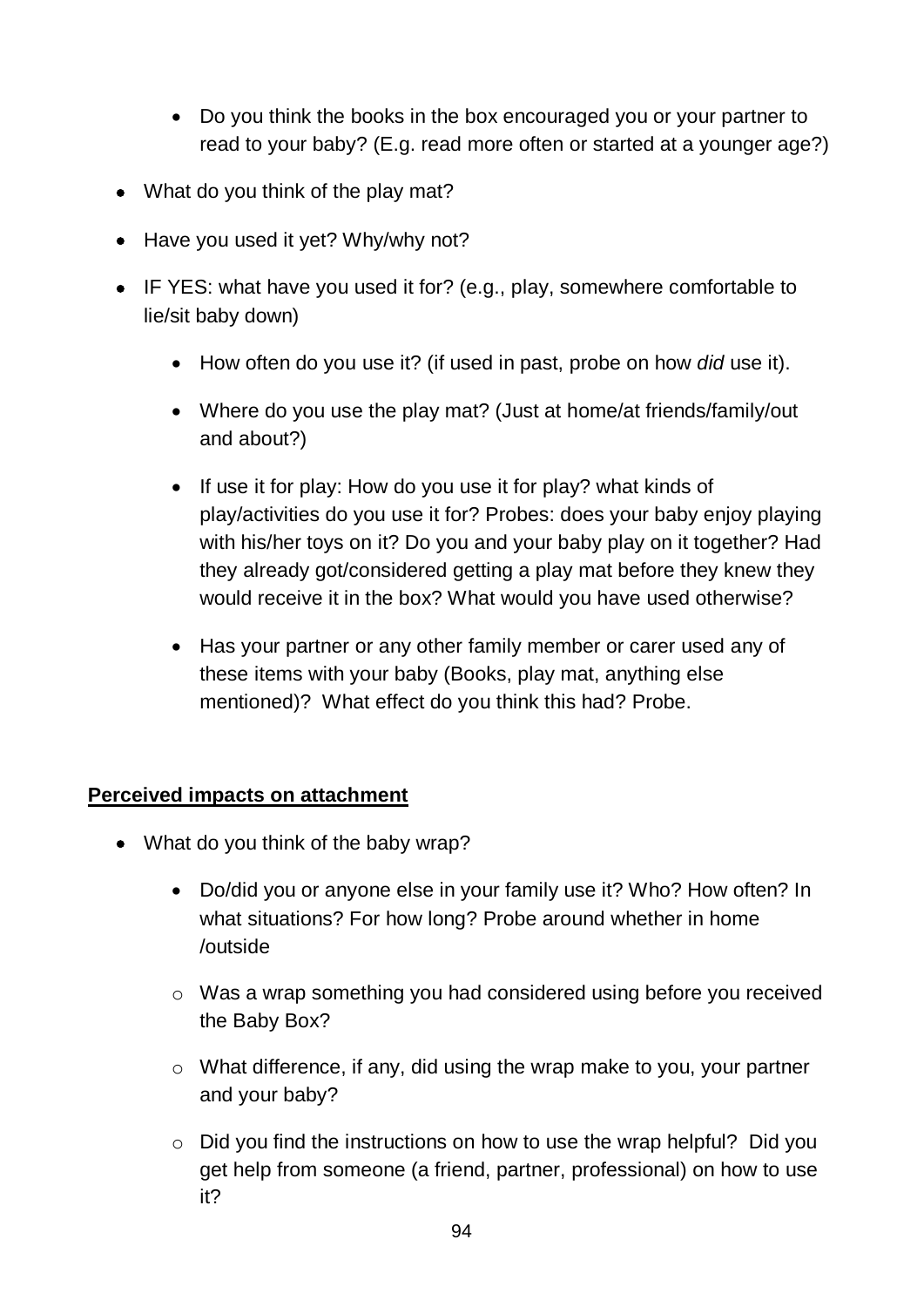• If not used, probe around why and what might encourage them to use it? What did you or your partner do instead of using a carrier at home and when outdoors?

#### **Perceived impacts on sleeping**

You said in the survey you [**have/haven't**] use the box for sleeping, can I just check that's still correct?

#### **If have used box for sleeping:**

- Could you tell me a bit about how you've used the box for sleeping?
	- o When (daytime naps, night time, etc.)? (*If only use for specific times, probe on why)*
	- $\circ$  Where (i.e. where in their house and/or at others e.g. Grandparents)? *(if only use in specific places, probe on why)*
	- $\circ$  How long did they use the box for sleeping for (i.e. at what age did they stop using for sleeping, if stopped using)?
	- o How useful did you find it as a sleeping space? Advantages/disadvantages?
	- o Do they have other sleep spaces too?
	- o Where would your baby sleep/have slept (for types of sleeps/locations mentioned) if you did not have a Baby Box?
	- o What difference did the box itself make to you? (explore the impact on their behaviour / what they did around sleep – e.g. did they use it instead of buying something else, use for specific times/places like naps, etc.)

#### **If haven't used for sleeping**:

- Why have you not used it? Probe fully.
	- o How would they feel about using it for sleeping? Probe fully.
- Where does your baby sleep? (during the day, at night)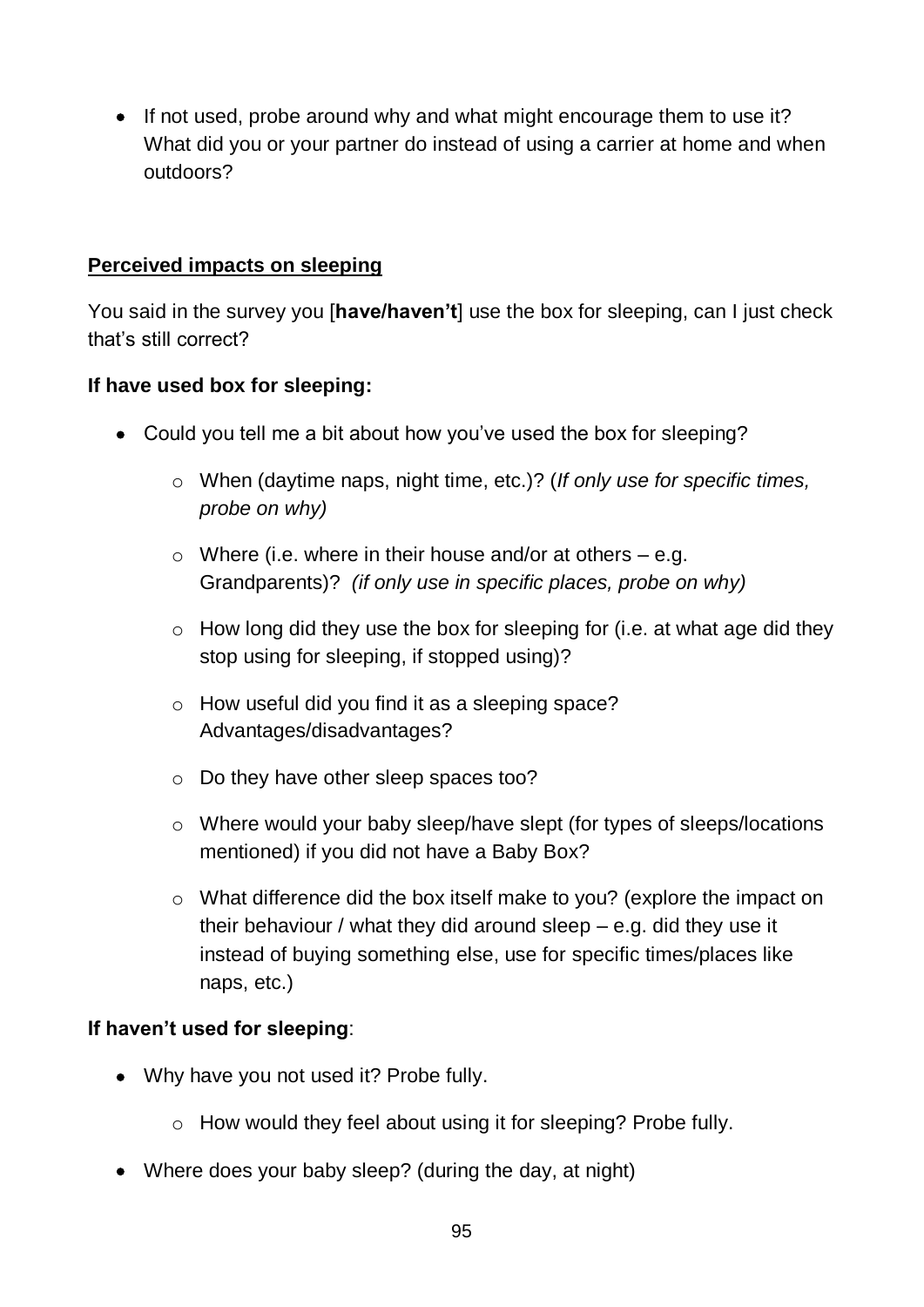• Do you use the box for anything else? What?

# **ALL**

• Any suggestions for improvements to the box itself?

# **Perceived impacts: Learning (priority section)**

- Do you feel you've learned anything from getting a baby box?
	- $\circ$  For anything mentioned
		- What specifically did you learn?
		- What part of the baby box helped you with this? (from leaflet, from other contents, from parent club)?
		- **Priority questions:** What action, if any, did you take after learning this? What effect, if any, do you think this had for you or your baby?
- NB depending on what they mention in response to general question on learning above, may not need to probe in detail on every leaflet.
- Now thinking specifically about the leaflets included in the box
	- $\circ$  Did you find any of them helpful?
		- Which ones? (prompt if necessary: breastfeeding, safe sleeping, post-natal depression and anxiety, sources of advice and support)
		- How were they helpful? What specifically did you learn/take from them?
			- Any leaflets prompting discussions with family/friends/professionals?
			- Probe fully any actions taken / things done differently as result of reading them? (e.g. different approaches to parenting, taking up services, etc.) What effect did those actions have?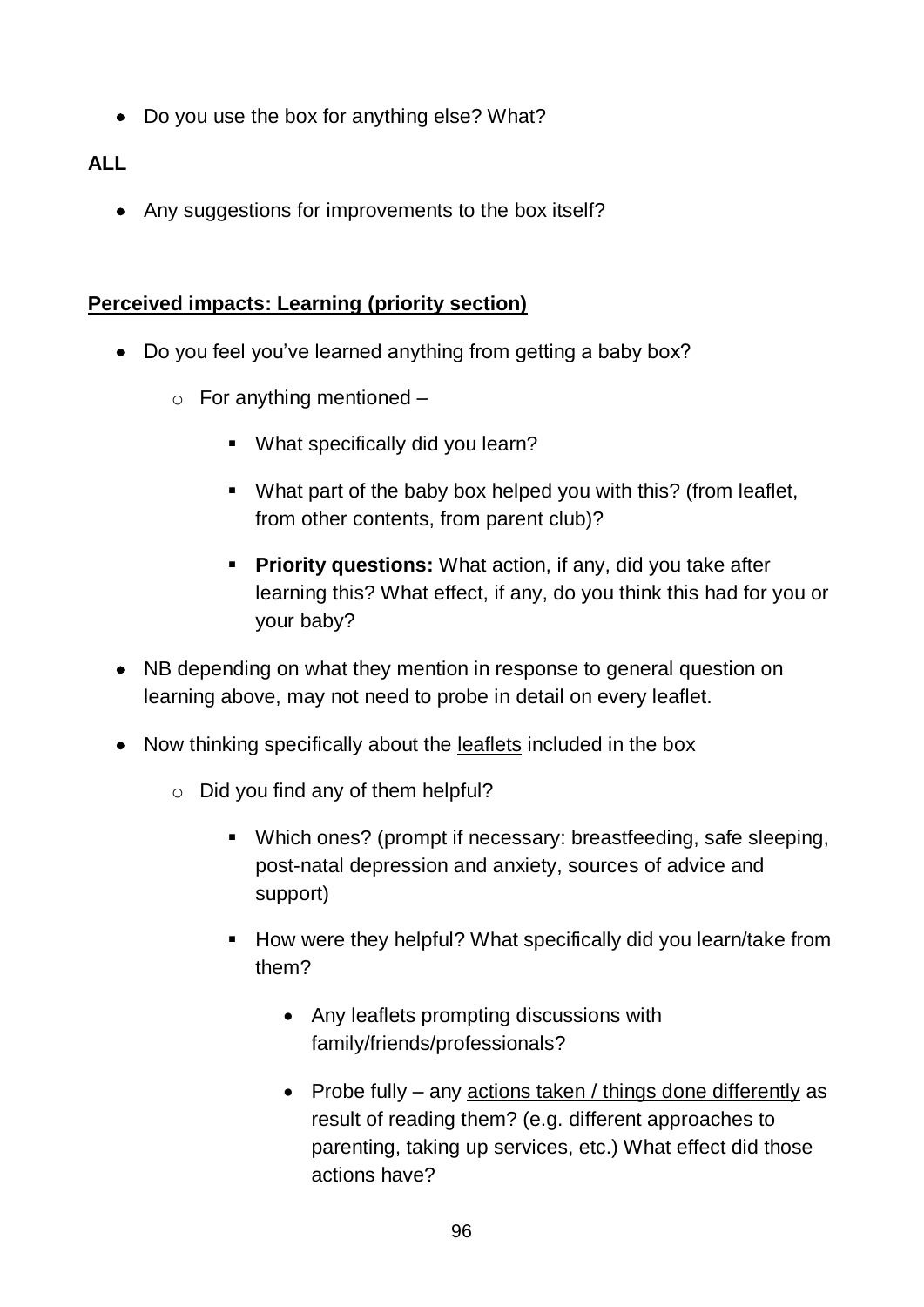- $\circ$  Probe specifically on safe sleeping leaflet if not already mentioned  $$ did they read it? What, if anything, did they take from it (even if not using box for sleeping)? Anything you didn't already know? Did you follow this when settling your baby to sleep?
- Was there any information that you feel was missing in the box?
- Have you signed up for the Parent Club emails?
	- $\circ$  If yes do you read? Why/why not? If read what do you think of them? Have you got anything helpful from them? What? What action have you taken as a result? Any changes you have made to the way you care for your baby since reading the emails?
	- o Any suggestions for improvement / additional topics of interest / things you'd like to know more about?
	- o If not, what, if anything, might encourage you to sign up? Where do you tend to go if you want advice/info about parenting?

#### **Perceived impacts: engagement with health professionals**

- NB if already discussed things they've talked to health professionals about, you only need to follow up here on anything else they may not have mentioned.
- Have you discussed the box or its contents with any health professionals, as far as you can remember? Could you tell me a bit more about that?
	- o Which ones? Midwife or Health Visitor?
	- o When? When registered or later on home visits/other appointments?
	- o What did you discuss? Was the discussion helpful?
	- o What, if anything, did this conversation lead to (e.g. additional support/referral – was this taken up / sustained?)?

#### **Perceived impacts: Financial**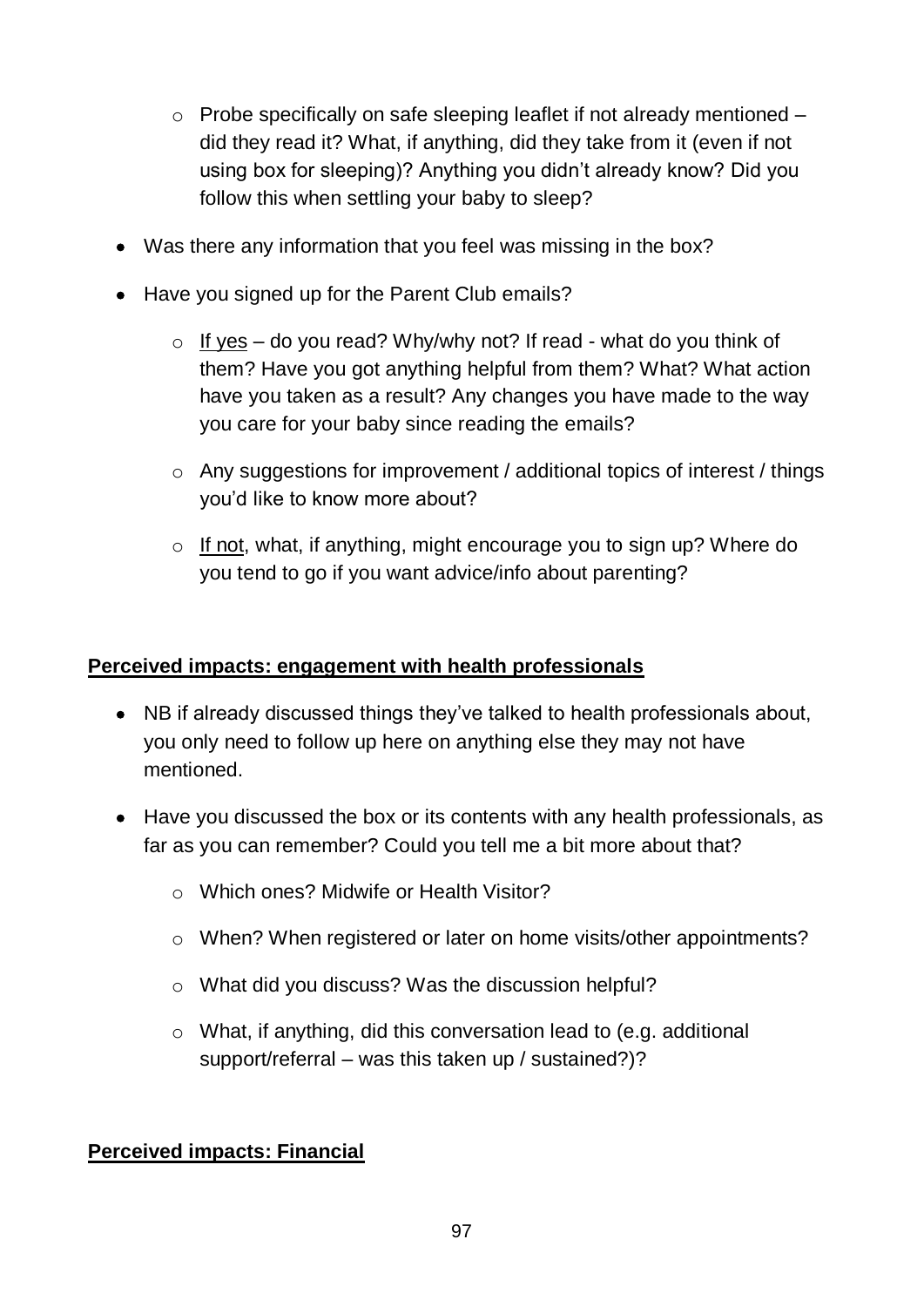- You said in the survey that you think the box [did/didn't] save you money? Would you still agree with that? Could you say a little more about that?
	- o If did save them money, how did this benefit them? Did they use the money on other things? What? Who for? (baby, self, wider family?)
- Can you think of anything in the box that you probably would not have bought otherwise?
	- o Do you use those things or not? Why/why not?
- Did getting the baby box prompt you to buy anything else? E.g. could be something in box that they found useful and decided to buy more of or a bigger size
- Do you think you would have had the things you needed for your baby's first 6 months if you had not received the box?

# **Views on universal availability of the box**

- How did you feel about being offered for the Baby Box?
- Probe if necessary: Pleased/indifferent/surprised?
- When you first heard about it, were you keen to register for it, or did you have any reservations? Why? What were they?
- The baby box is offered to every baby in Scotland, regardless of how many children they already have or what their income is. How do you feel about that? PROBE: Positive/negative? Why?
	- o **If think it should be means tested/only for first parents etc.**: Why do you think that? What advantages do you think that would have? What do you think are the disadvantages of the universal approach as it stands?
	- o **If think should be universal:** Why do you think that? What advantages do you think that has? Do you think there are any disadvantages to this approach?

# **Suggestions for change/improvement**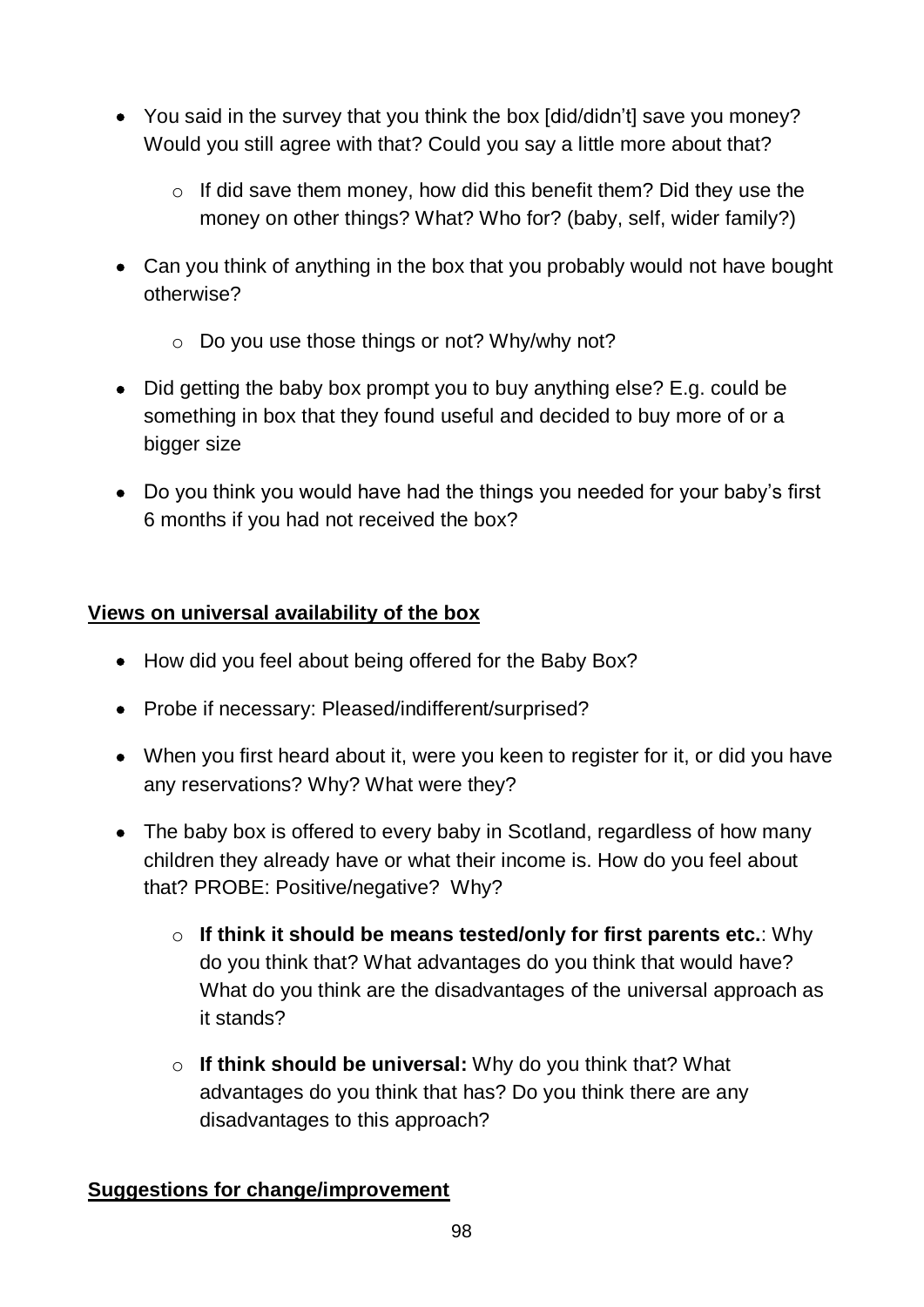- Finally, before we finish, I'd just like to ask for any other suggestions you might not have already mentioned for improving the box, its contents, or the process for registering/receiving it.
- If have discussed benefits: If you had to pick one thing, what would you say is the main benefit of the baby box for you?

## **Thank, sign incentive form, and close**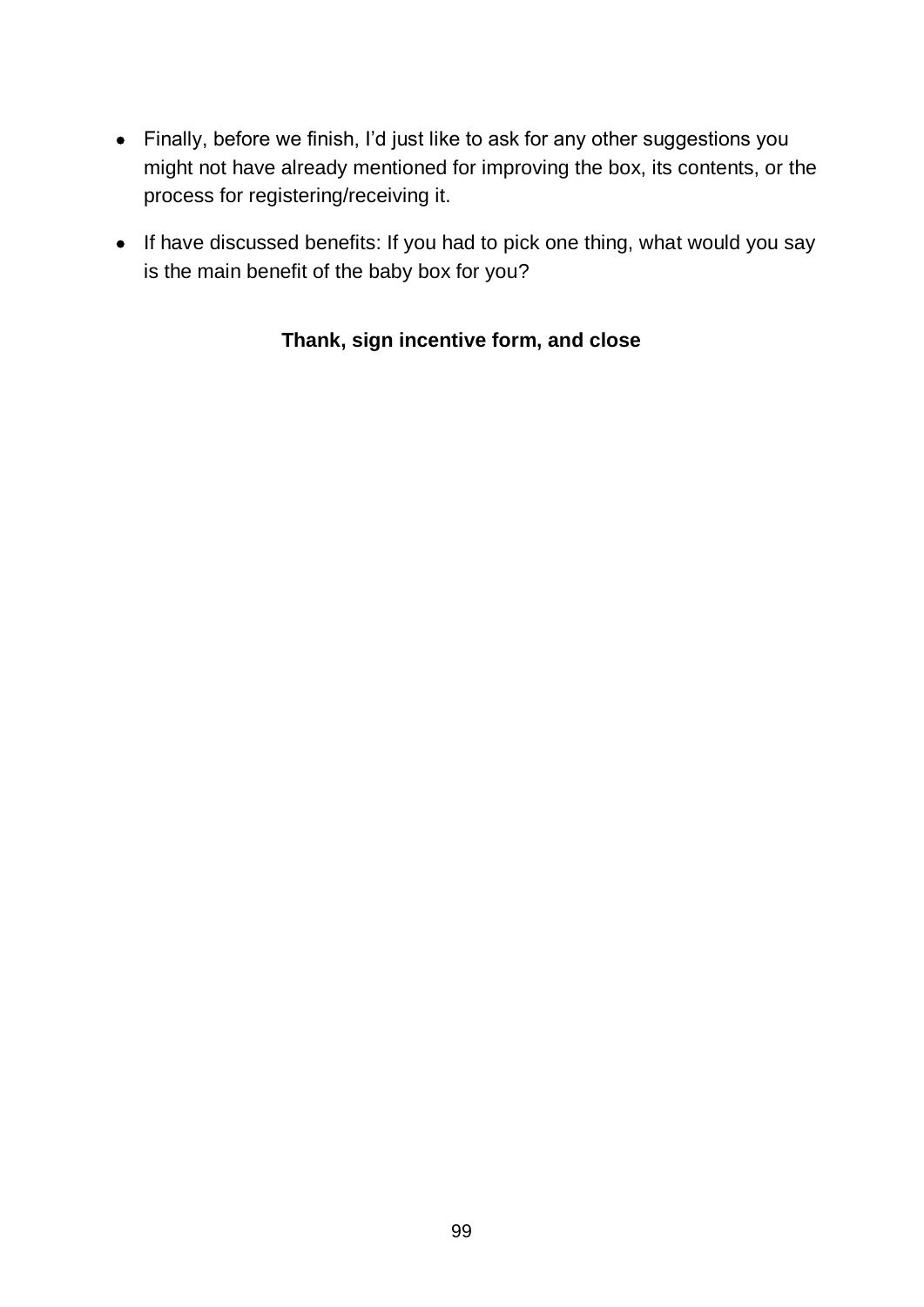# **Health Visitor, midwife and family nurse interview topic guide**

# **Introductions**

- Introduce self and Ipsos MORI
- This research has been commissioned by the Scottish Government to explore what, if any, impact the Baby Box is having, and to see how it could be improved for the future
- Following the survey, we are speaking to professionals, like yourself, to get your views and experiences of the box in a little more depth
- Participation is voluntary all questions are optional, you do not have to answer anything you do not wish to, and we can finish the interview at any time
- There are no right or wrong answers we just want to know what you think
- Ensure confidentiality and anonymity no identifying information will be passed onto the Scottish Government
- Request permission to record will not be shared with anyone outside the research team and will be securely deleted after the research is complete

# *Confirm background details from survey/warm up.*

Thank you very much for agreeing to take part. Before we start, I'd just like to confirm a couple of details about you (briefly – just checking details from survey):

- Please can I confirm your role? *(health visitor/midwife/family nurse)*
- And how long you've been in this role?
- And do you work full time or part time? If part time: And how many hours per week are you contracted to work?

# **Purpose of the Baby Box**

Thanks very much. I'd like to start by asking…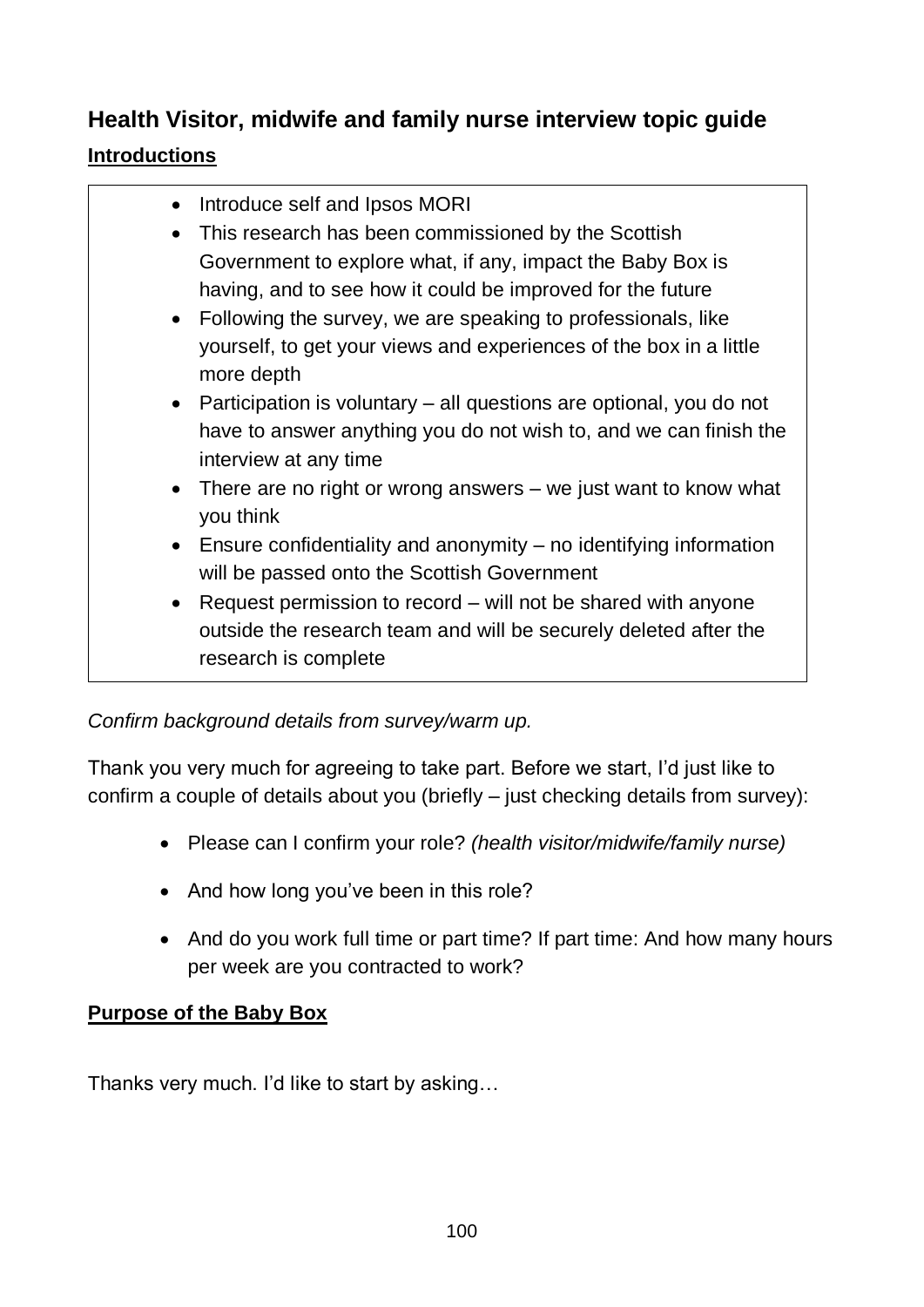- How you would describe the purpose of the Baby Box Scheme? Probe fully (**priority q**)
- And to what extent do you think that it is fulfilling this purpose? Why/Why not?

## **Your role in relation to the Baby Box**

And now moving on to talk about your role in relation to the Baby Box.

- First of all, what is your role in relation to the Baby Box? Probe fully
- How do you feel about your role? Are you clear about it? Why/why not?
- If not already mentioned: And as part of your role, do you discuss the contents and purpose of the Baby Box with parents?
- If yes: How confident do you feel in discussing...?
- The **contents** of the Box? Why/Why not? How familiar do you feel you are with the Box contents? (**priority q) What would make you feel more confident?** Probe fully
- The purpose of the Box? Why/Why not? (**priority q**) What would make you feel more confident?
- If no: How familiar do you feel you are with the Box contents?
- Who would usually discuss the contents and purpose of the Box with new parents, in your experience?
- Do you feel the Baby Box is relevant to your role? Why/why not?
- Can you think of any benefits of you being more involved with the Baby Box scheme?

## **Registration and delivery of the Box (inc. cancellation of deliveries)**

And moving on now to discuss the [midwives only: registration and] delivery of the Baby Box…

- Midwives only: How does the process normally work? Do you tend to complete the registration form together with the mother or give it to the mother to complete and post back? Probe for reasons for approach used
- How well, or not, do you think the process for registering for the Baby Box is working? Probe on any positives/ issues raised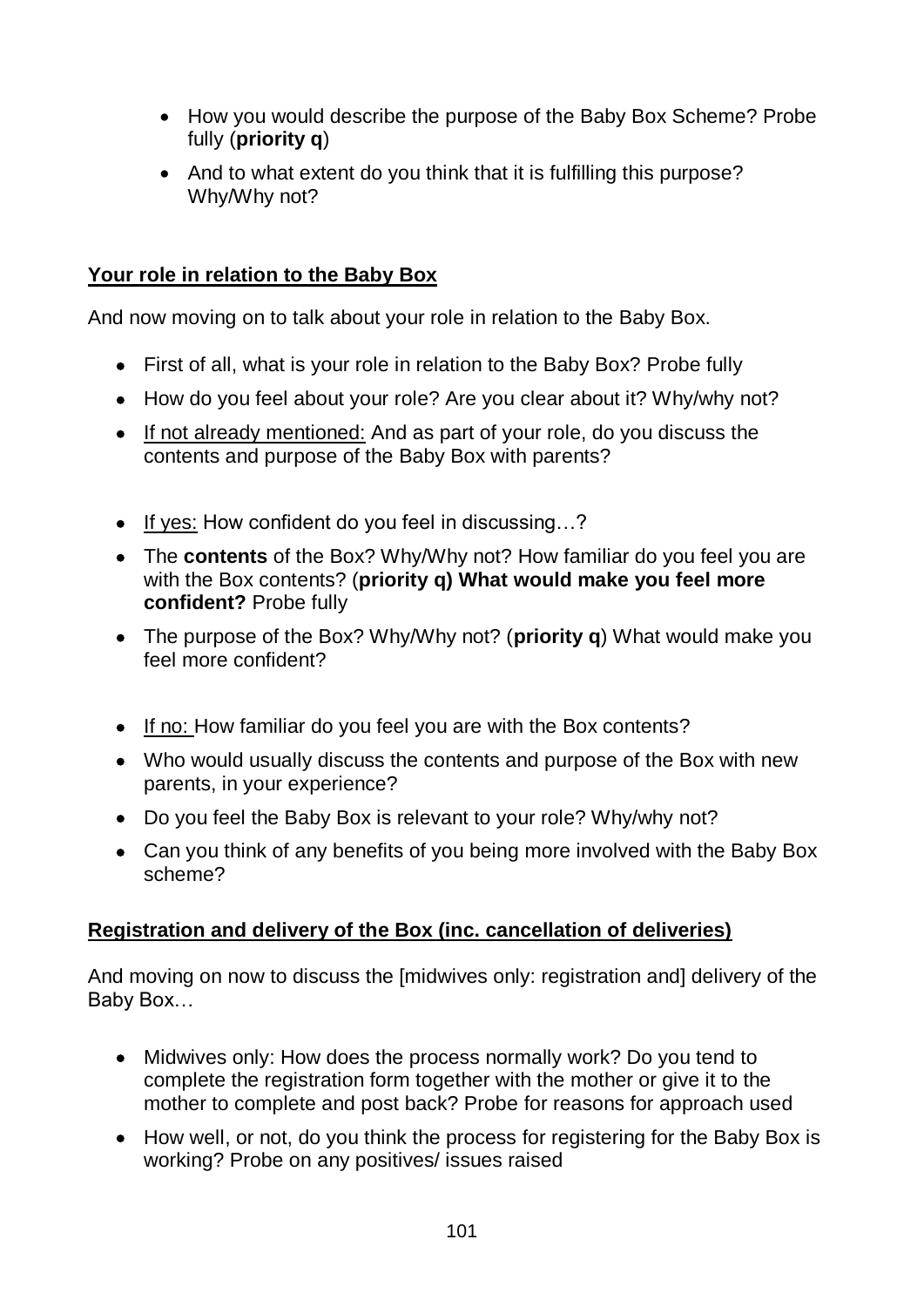• If give to mother to post: do you know if this has caused any issues? For example mothers losing the form/forgetting to post it?

Ask all

- How well, or not, do you think the delivery process is working? Probe on any positives/ issues raised
- Do parents ever come to you with problems related to the delivery of their Box?
- If yes: What are the nature of these issues? Probe fully
- And how confident do/would you feel to handle complaints about Box delivery?
- What could help you be clearer on this process? Probe fully.
- Midwives and FN only: And how clear or unclear are you on the process for cancelling the delivery of a Baby Box in the event of a bereavement? Why do you say that?

# **Perceptions of usefulness of the Box contents**

Now moving on to your views on the box contents

- All: Which items do you think are most useful to include in the Box? Why?
- And which things do you think are least useful? Why?
- Is there anything missing from the Box that you think is essential for a new baby? Either contents or information leaflets. Why these items or leaflets? Probe fully *For example, think they are essential, parents have mentioned these items would be useful, etc.*

## **Perceived impacts of the scheme: On families**

- What, if any, would you say have been the main impacts, positive or negative, of the Baby Box for families?
	- $\circ$  Probe for details on any positives mentioned e.g. which elements of the baby box/contents led to this? How, and why?
	- o Any unexpected benefits? Any unexpected concerns or issues?
	- $\circ$  Probe on any negatives mentioned e.g. which elements of the baby box box/contents led to this, how, and why?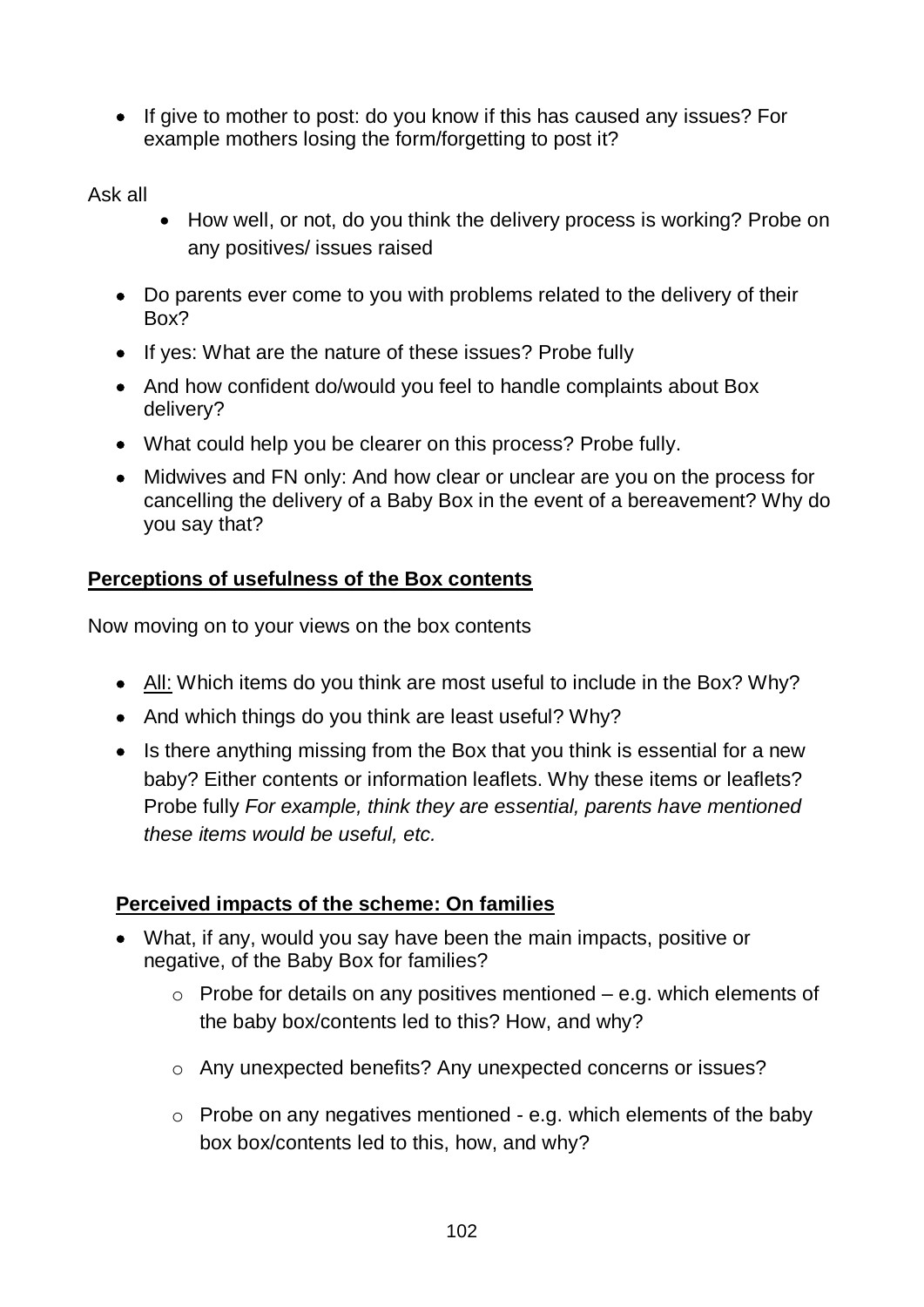- If not already mentioned: Do you think the Baby Box has increased parents' understanding of risky and positive parenting behaviours? Can give examples of breastfeeding and safe sleeping if needed
- If yes: how has it done this? Probe for behaviour not just understanding
- If no: what do you think could help with this?
- And how effective or ineffective do you think the Baby Box is in ensuring all families in Scotland have access to newborn essentials? Probe fully Why do you say this?

#### **Percieved impacts of the scheme: Engagement between parents and health professionals**

*Interviewer note: bear in mind differences in responses between HVs and midwives in the survey. Looking to explore reasons for this.* 

- Do you feel the Baby Box has helped you to engage with parents at all?
	- $\circ$  If yes In what ways? What aspects of the Baby Box have helped you to engage with parents? Probe fully (triggering discussion of specific issues, opportunities to ask questions/provide advice, etc)
	- o Any groups of parents you feel it has helped you engage with more than others?
	- $\circ$  What difference do you think that has made? Probe fully for details  $$ prompt if necessary to relationship you have with parents, to willingness of parents to discuss risky behaviours, etc.
- If no: Can you see any ways in which the Baby Box might be able to support you to engage with parents?
	- o What gets in the way of this (barriers to engagement)?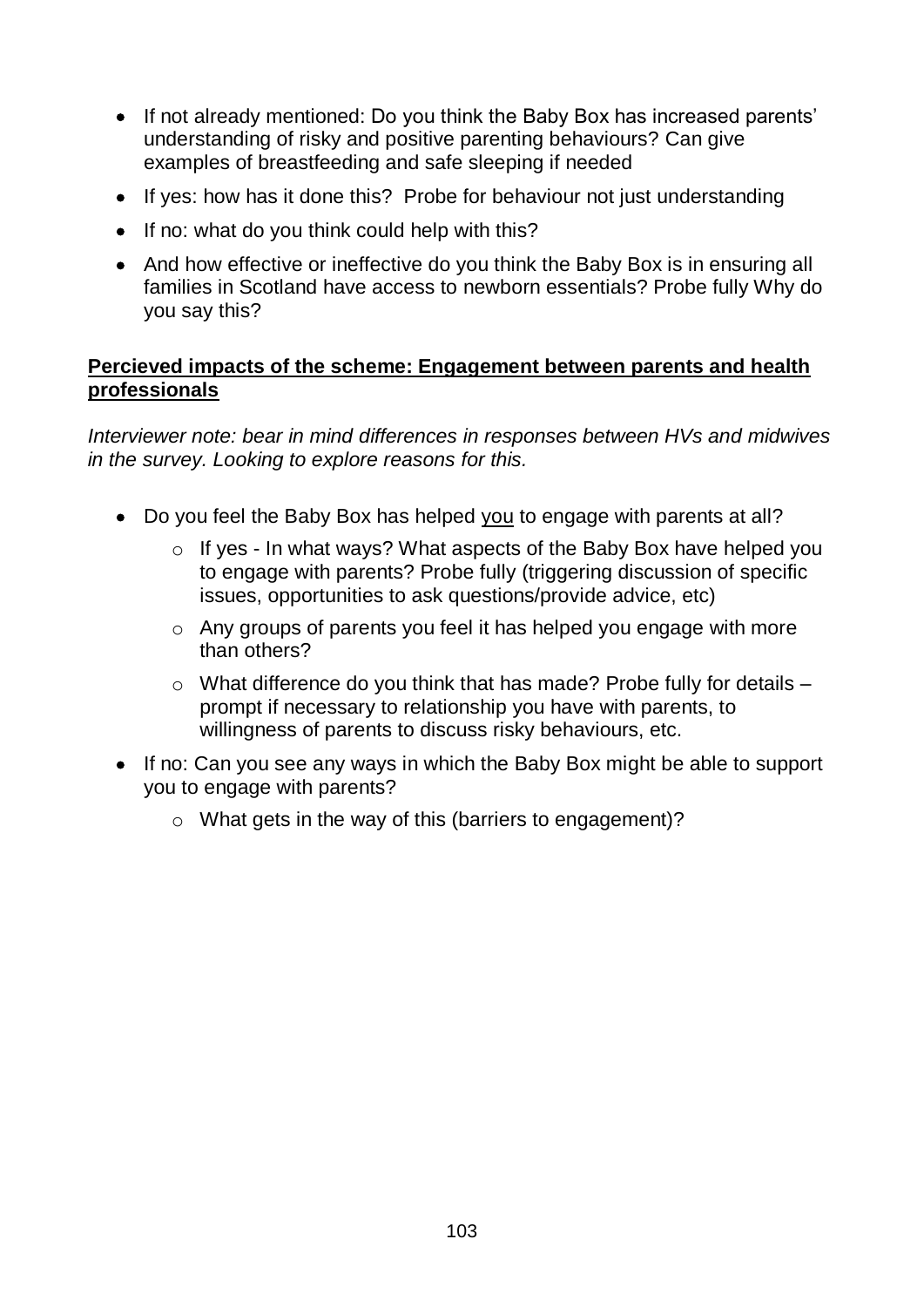- (Use flexibly if not sure how to answer, skip this section) What about other health professionals? As far as you are aware, has the Baby Box scheme encouraged parents to engage with other health professionals, or helped them to engage with parents? In what ways?
	- o If yes: Any groups of health professionals/any groups of parents in particular? Any particular settings?
	- o In what ways? What aspects of the Box? What difference did this make?
- If no: Can you think of any ways in which the Baby Box might be able to support health professionals to engage with parents?
	- o For any groups of health professionals/any groups of parents in particular? Any particular settings?
	- o What gets in the way of this (barriers to engagement)?
- If not already mentioned:
	- $\circ$  Have you (or parents?) used the Box as a prompt to start discussions with parents about safe sleeping in the box or more generally? Probe fully
	- o Have you provided any advice on safe sleeping in the box? How comfortable do you feel discussing safe sleeping in the box with parents?
	- o Have you used items designed to encourage attachment (books, playmat, baby wrap) as prompts to have discussions with parents about attachment /interacting with their baby? Or anything else? Probe fully
	- $\circ$  Have you (or parents) used the information leaflets in the box as prompts to have discussions with parents on these topics? (prompt if necessary: breastfeeding, safe sleeping, post-natal depression and anxiety, sources of advice and support)? Probe fully– can you tell me a bit about that (what action was taken, what impact did they have etc)
- And thinking about parents' engagement with wider services (e.g. other health services, breastfeeding advice, parent and baby groups, etc.). Has the Baby Box had any impact on this? Has it helped you to engage parents with other services?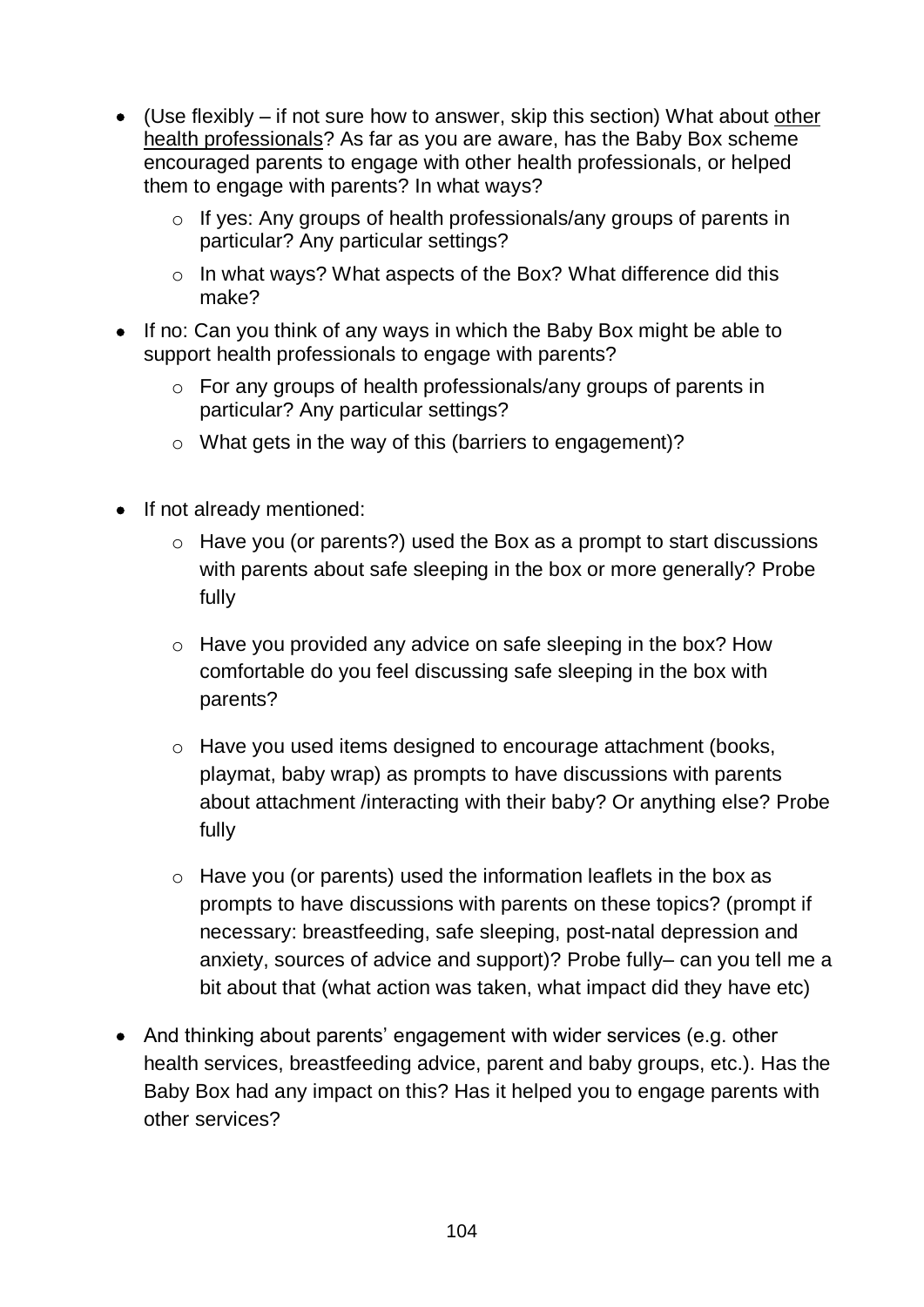- o If yes: What kind of services?
- $\circ$  How has it done this?
- o And have parents remained engaged with these services, as far as you know?
- $\circ$  If no: can you think of any ways in which it might be able to do this?
- And thinking specifically about families who are less likely to engage with services. Has the Baby Box helped you to identify families who are unlikely to engage with services?
	- $\circ$  If yes: How has it done this?
	- $\circ$  If no: can you think of any ways in which the BB could help health workers to identify and engage with hard to reach families?

#### **Training on the scheme (Priority section)**

And thinking now about training on the Baby Box scheme…

- Have you received any training on the Baby Box scheme?
	- o If yes: What did this involve? Probe fully
	- o Do you feel this training was sufficient? Why/why not?
	- o What additional training or information on the Box would you like to receive, if any? How would you like to receive this? For example, informal discussions with colleagues, leaflets, formal training online or face to face.
	- $\circ$  If no: Do you feel that you would have benefited from training on the BB? Why? Why not? PROBE FULLY For example, ability to talk confidently with parents about the purpose of the Box, familiarity with Box contents
	- o What training or information on the Box would you like to recieve? How would you like to recieve this? For example, informal discussions with colleagues, leaflets, formal training online or face to face.

#### **Suggestions for change/improvement**

- Finally, before we finish, I'd just like to ask for any other suggestions you might not have already mentioned for improving the box, its contents, or the process for registering/receiving it.
- If you had to pick one thing, what would you say is the main benefit of the baby box for parents?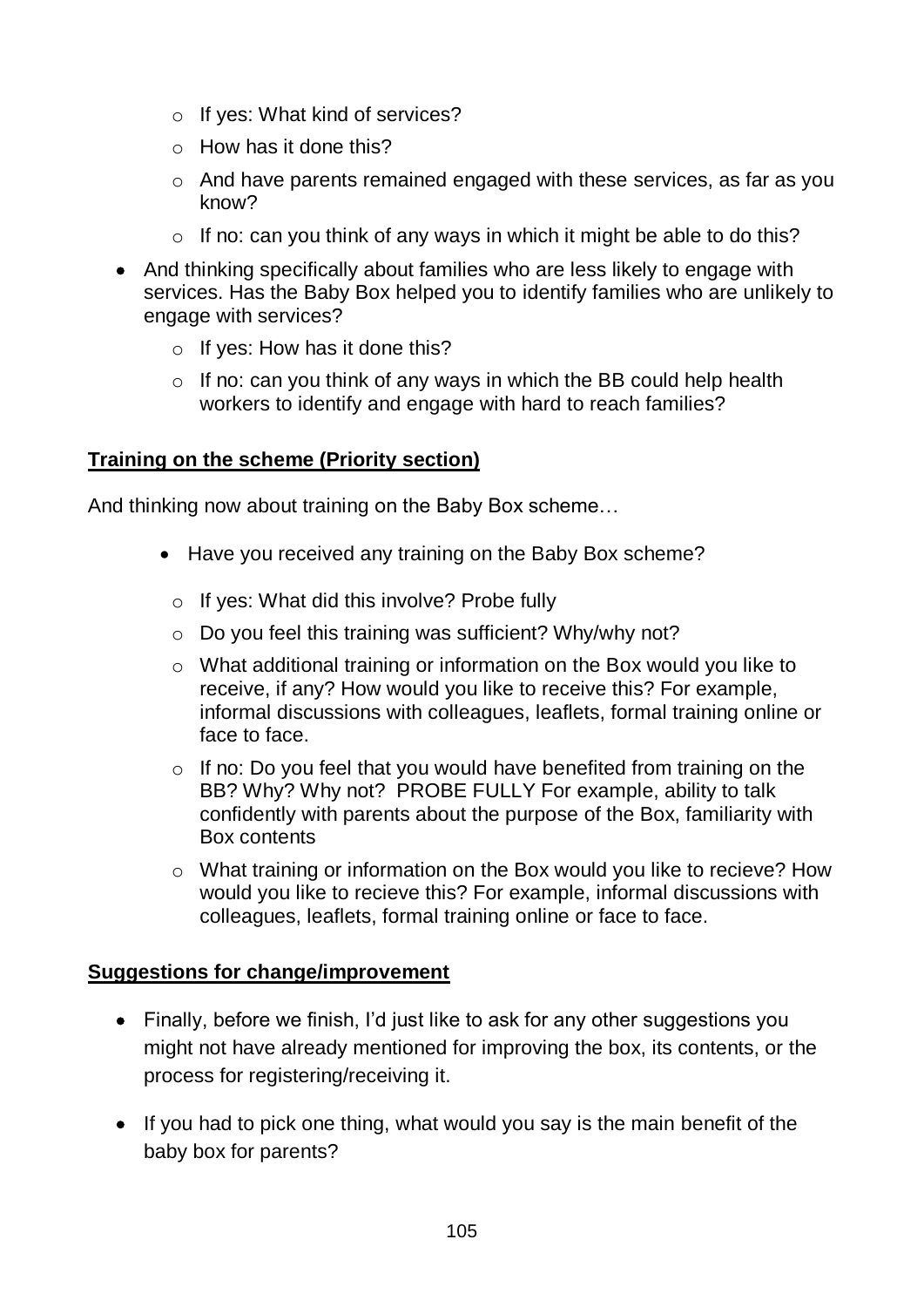# **Midwife / health visitors interview topic guide**

## **Introductions**

- Introduce self and Ipsos MORI
- This research has been commissioned by the Scottish Government to explore what, if any, impact the Baby Box is having, and to see how it could be improved for the future
- Following the survey, we are speaking to professionals, like yourself, to get your views and experiences of the box in a little more depth
- Participation is voluntary all questions are optional, you do not have to answer anything you do not wish to, and we can finish the interview at any time
- There are no right or wrong answers we just want to know what you think
- Ensure confidentiality and anonymity no identifying information will be passed onto the Scottish Government
- Request permission to record will not be shared with anyone outside the research team and will be securely deleted after the research is complete

## *Confirm background details from survey/warm up.*

Thank you very much for agreeing to take part. Before we start, I'd just like to confirm a couple of details about you (briefly – just checking details from survey):

- Please can I confirm your role? *(health visitor/midwife/family nurse)*
- And how long you've been in this role?
- And do you work full time or part time? If part time: And how many hours per week are you contracted to work?

## **Purpose of the Baby Box**

Thanks very much. I'd like to start by asking…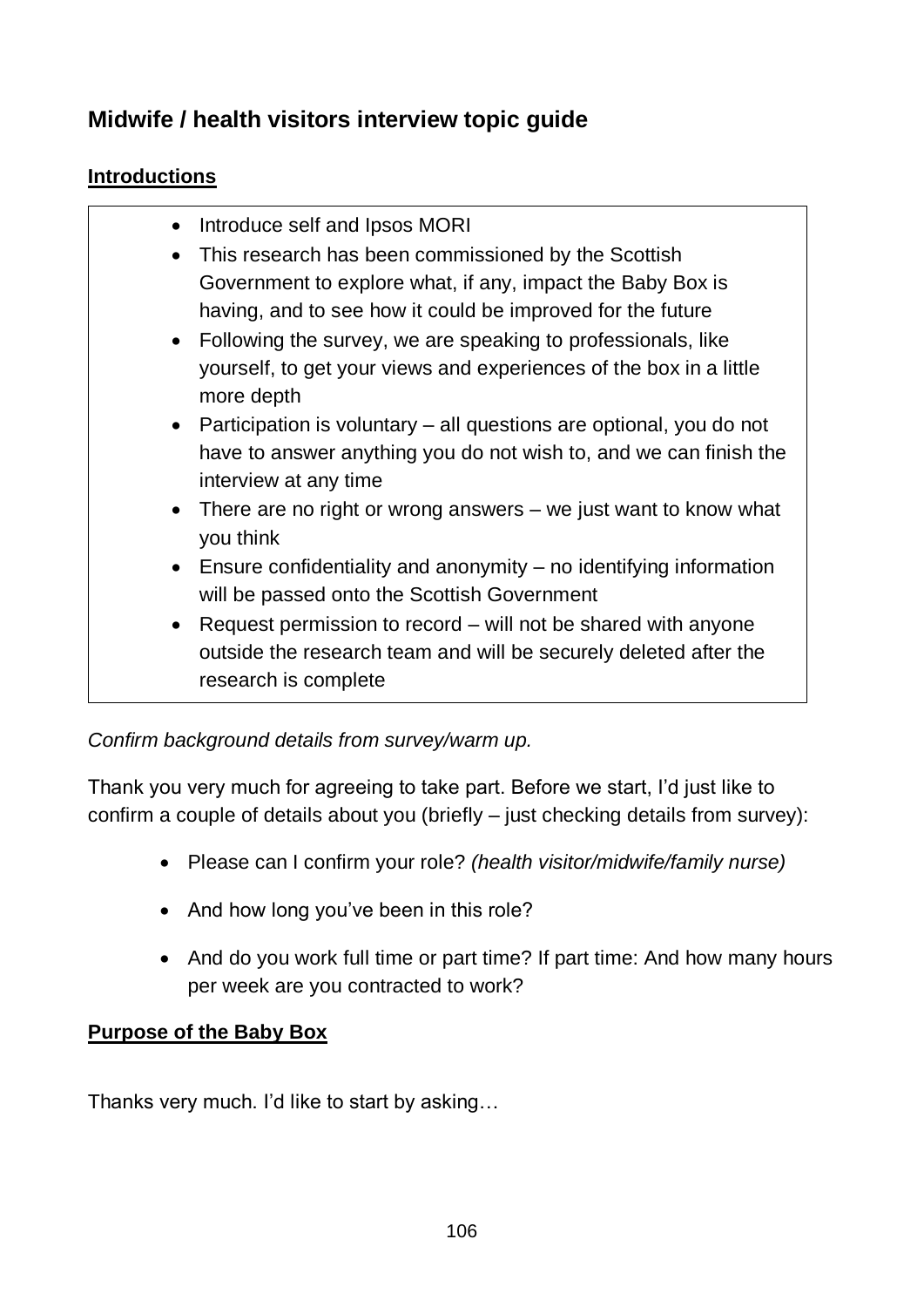- How you would describe the purpose of the Baby Box Scheme? Probe fully (**priority q**)
- And to what extent do you think that it is fulfilling this purpose? Why/Why not?

## **Your role in relation to the Baby Box**

And now moving on to talk about your role in relation to the Baby Box.

- First of all, what is your role in relation to the Baby Box? Probe fully
- How do you feel about your role? Are you clear about it? Why/why not?
- If not already mentioned: And as part of your role, do you discuss the contents and purpose of the Baby Box with parents?
- If yes: How confident do you feel in discussing...?
- The **contents** of the Box? Why/Why not? How familiar do you feel you are with the Box contents? (**priority q) What would make you feel more confident?** Probe fully
- The purpose of the Box? Why/Why not? (**Priority q**) What would make you feel more confident?
- If no: How familiar do you feel you are with the Box contents?
- Who would usually discuss the contents and purpose of the Box with new parents, in your experience?
- Do you feel the Baby Box is relevant to your role? Why/why not?
- Can you think of any benefits of you being more involved with the Baby Box scheme?

#### **Registration and delivery of the Box (inc. cancellation of deliveries)**

And moving on now to discuss the [midwives only: registration and] delivery of the Baby Box…

- Midwives only: How does the process normally work? Do you tend to complete the registration form together with the mother or give it to the mother to complete and post back? Probe for reasons for approach used
- How well, or not, do you think the process for registering for the Baby Box is working? Probe on any positives/ issues raised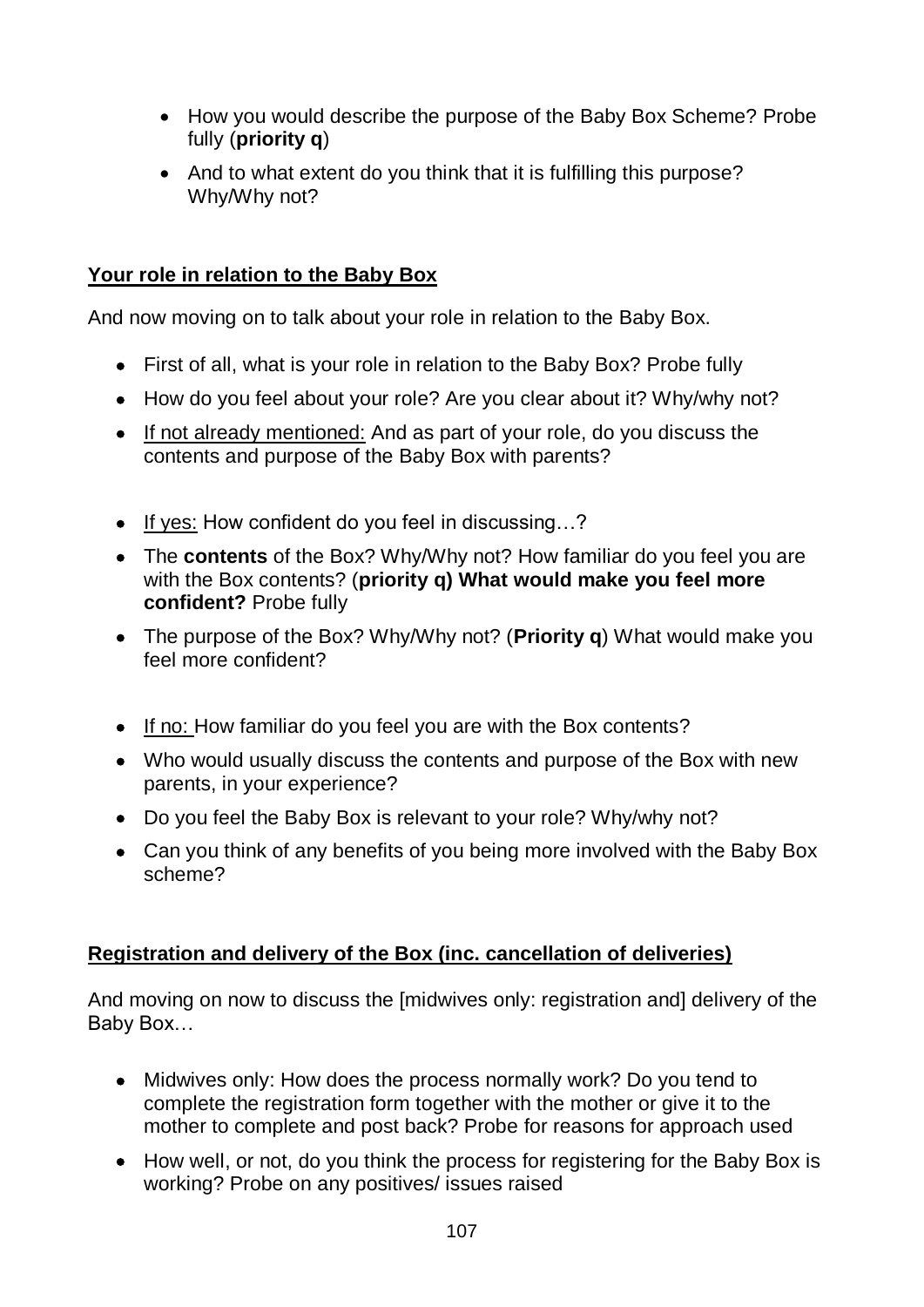• If give to mother to post: do you know if this has caused any issues? For example mothers losing the form/forgetting to post it?

Ask all

- How well, or not, do you think the delivery process is working? Probe on any positives/ issues raised
- Do parents ever come to you with problems related to the delivery of their Box?
- If yes: What are the nature of these issues? Probe fully
- And how confident do/would you feel to handle complaints about Box delivery?
- What could help you be clearer on this process? Probe fully.
- Midwives and fn only: And how clear or unclear are you on the process for cancelling the delivery of a Baby Box in the event of a bereavement? Why do you say that?

# **Perceptions of usefulness of the Box contents**

Now moving on to your views on the box contents

- All: Which items do you think are most useful to include in the Box? Why?
- And which things do you think are least useful? Why?
- Is there anything missing from the Box that you think is essential for a new baby? Either contents or information leaflets. Why these items or leaflets? Probe fully *For example, think they are essential, parents have mentioned these items would be useful, etc.*

## **Perceived impacts of the scheme: On families**

- What, if any, would you say have been the main impacts, positive or negative, of the Baby Box for families?
	- $\circ$  Probe for details on any positives mentioned e.g. which elements of the baby box/contents led to this? How, and why?
	- o Any unexpected benefits? Any unexpected concerns or issues?
	- $\circ$  Probe on any negatives mentioned e.g. which elements of the baby box box/contents led to this, how, and why?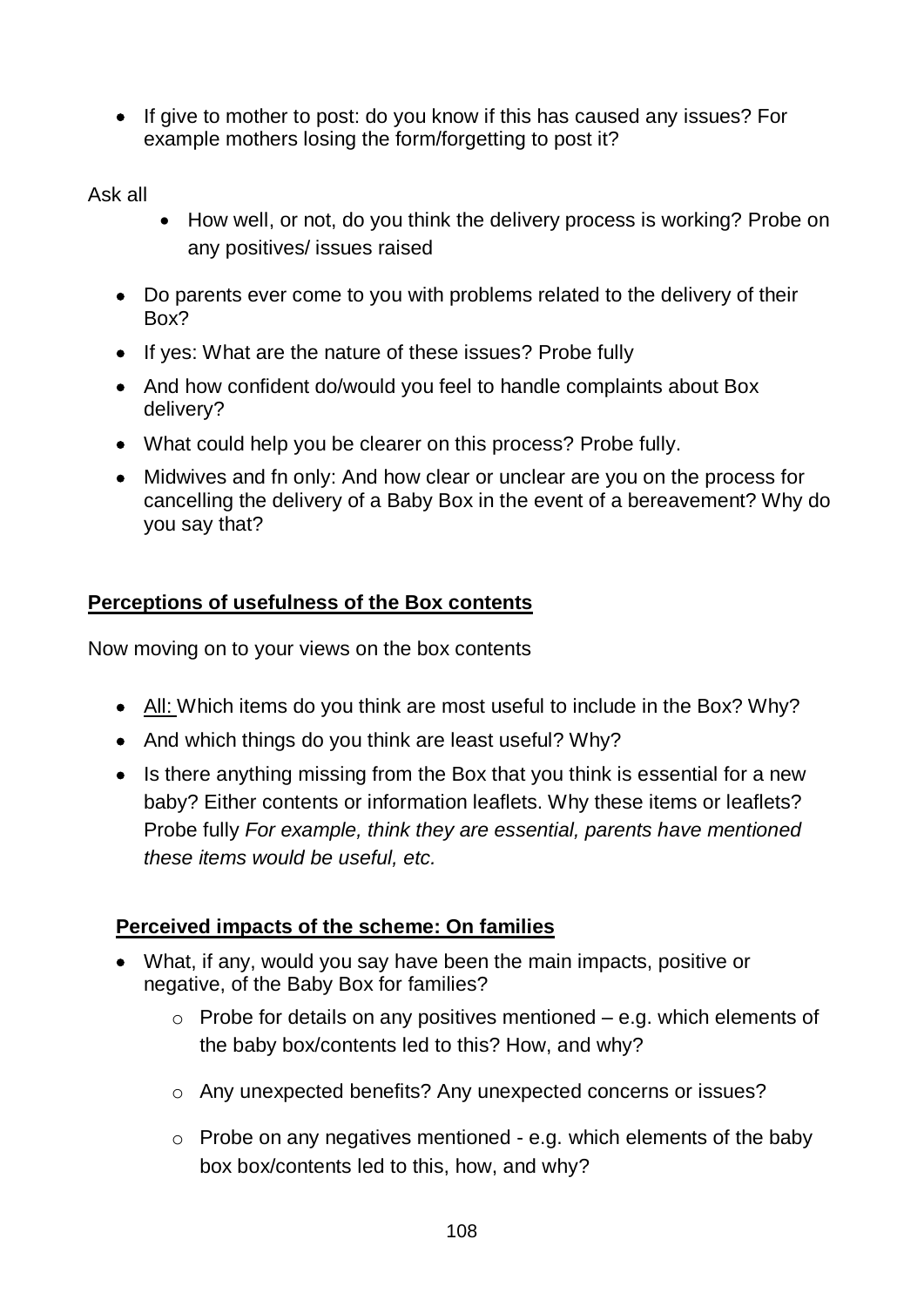- If not already mentioned: Do you think the Baby Box has increased parents' understanding of risky and positive parenting behaviours? Can give examples of breastfeeding and safe sleeping if needed
- If yes: how has it done this? Probe for behaviour not just understanding
- If no: what do you think could help with this?
- And how effective or ineffective do you think the Baby Box is in ensuring all families in Scotland have access to newborn essentials? Probe fully Why do you say this?

#### **Percieved impacts of the scheme: Engagement between parents and health professionals**

*Interviewer note: bear in mind differences in responses between HVs and midwives in the survey. Looking to explore reasons for this.* 

- Do you feel the Baby Box has helped you to engage with parents at all?
	- o If yes In what ways? What aspects of the Baby Box have helped you to engage with parents? Probe fully (triggering discussion of specific issues, opportunities to ask questions/provide advice, etc)
	- o Any groups of parents you feel it has helped you engage with more than others?
	- $\circ$  What difference do you think that has made? Probe fully for details  $$ prompt if necessary to relationship you have with parents, to willingness of parents to discuss risky behaviours, etc.
- If no: Can you see any ways in which the Baby Box might be able to support you to engage with parents?
	- o What gets in the way of this (barriers to engagement)?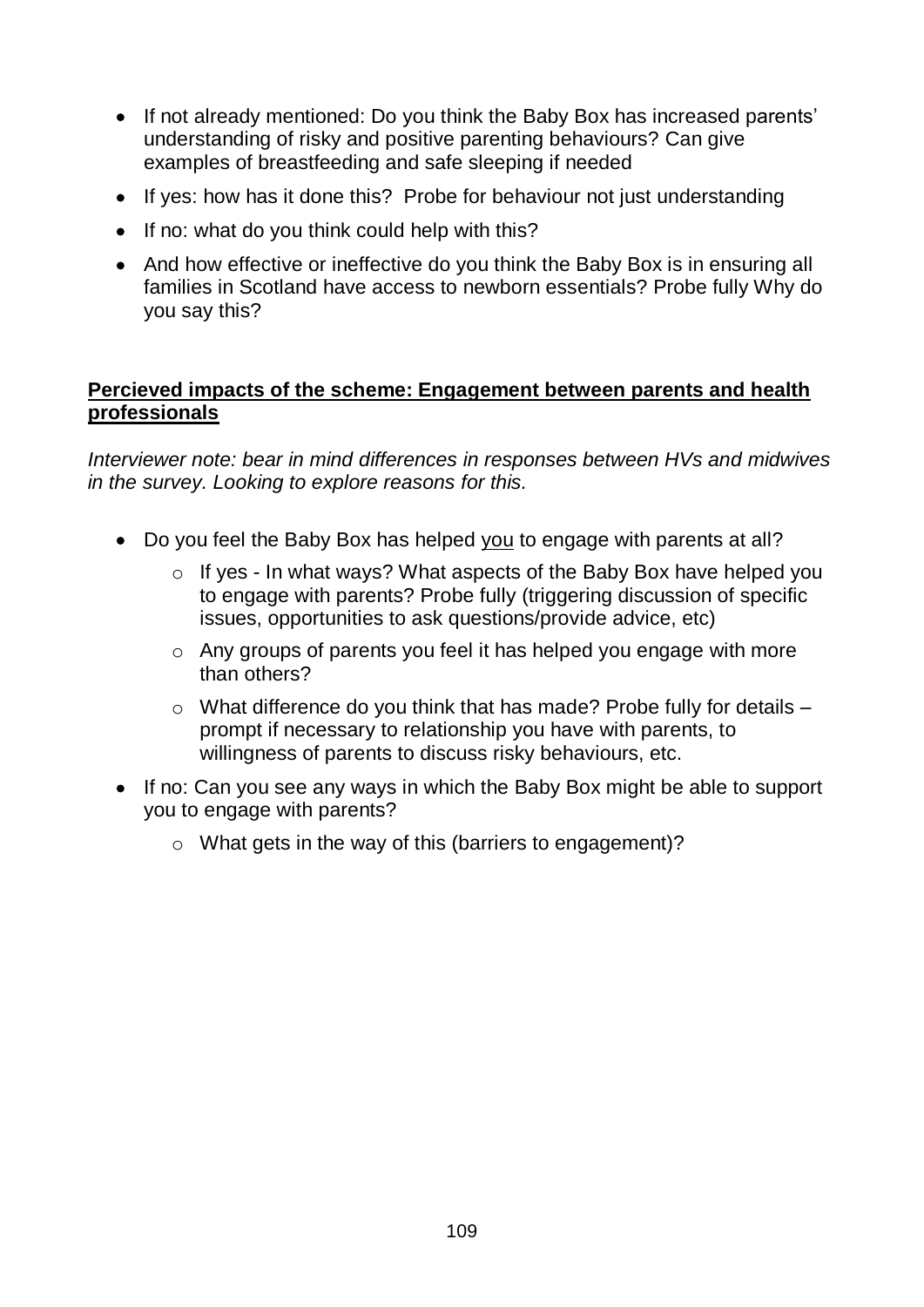- (Use flexibly if not sure how to answer, skip this section) What about other health professionals? As far as you are aware, has the Baby Box scheme encouraged parents to engage with other health professionals, or helped them to engage with parents? In what ways?
	- o If yes: Any groups of health professionals/any groups of parents in particular? Any particular settings?
	- o In what ways? What aspects of the Box? What difference did this make?
- If no: Can you think of any ways in which the Baby Box might be able to support health professionals to engage with parents?
	- o For any groups of health professionals/any groups of parents in particular? Any particular settings?
	- o What gets in the way of this (barriers to engagement)?
- If not already mentioned:
	- $\circ$  Have you (or parents?) used the Box as a prompt to start discussions with parents about safe sleeping in the box or more generally? Probe fully
	- o Have you provided any advice on safe sleeping in the box? How comfortable do you feel discussing safe sleeping in the box with parents?
	- o Have you used items designed to encourage attachment (books, playmat, baby wrap) as prompts to have discussions with parents about attachment /interacting with their baby? Or anything else? Probe fully
	- $\circ$  Have you (or parents) used the information leaflets in the box as prompts to have discussions with parents on these topics? (prompt if necessary: breastfeeding, safe sleeping, post-natal depression and anxiety, sources of advice and support)? Probe fully– can you tell me a bit about that (what action was taken, what impact did they have etc)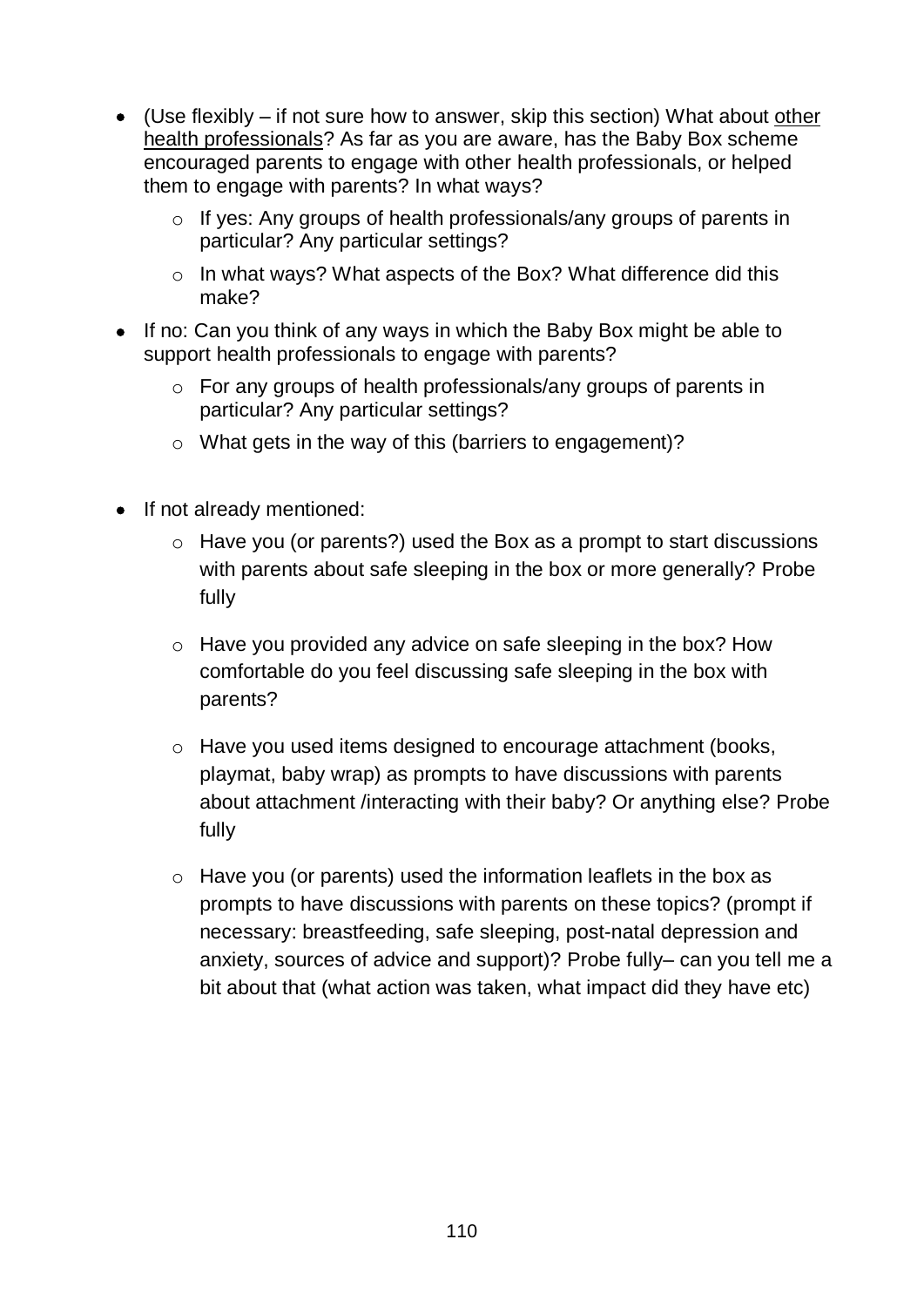- And thinking about parents' engagement with wider services (e.g. other health services, breastfeeding advice, parent and baby groups, etc.). Has the Baby Box had any impact on this? Has it helped you to engage parents with other services?
	- o If yes: What kind of services?
	- $\circ$  How has it done this?
	- o And have parents remained engaged with these services, as far as you know?
	- $\circ$  If no: can you think of any ways in which it might be able to do this?
- And thinking specifically about families who are less likely to engage with services. Has the Baby Box helped you to identify families who are unlikely to engage with services?
	- $\circ$  If yes: How has it done this?
	- $\circ$  If no: can you think of any ways in which the BB could help health workers to identify and engage with hard to reach families?

#### **Training on the scheme (Priority section)**

And thinking now about training on the Baby Box scheme…

- Have you received any training on the Baby Box scheme?
	- o If yes: What did this involve? Probe fully
	- o Do you feel this training was sufficient? Why/why not?
	- o What additional training or information on the Box would you like to receive, if any? How would you like to receive this? For example, informal discussions with colleagues, leaflets, formal training online or face to face.
	- $\circ$  If no: Do you feel that you would have benefited from training on the BB? Why? Why not? Probe fully For example, ability to talk confidently with parents about the purpose of the Box, familiarity with Box contents
	- o What training or information on the Box would you like to receive? How would you like to receive this? For example, informal discussions with colleagues, leaflets, formal training online or face to face.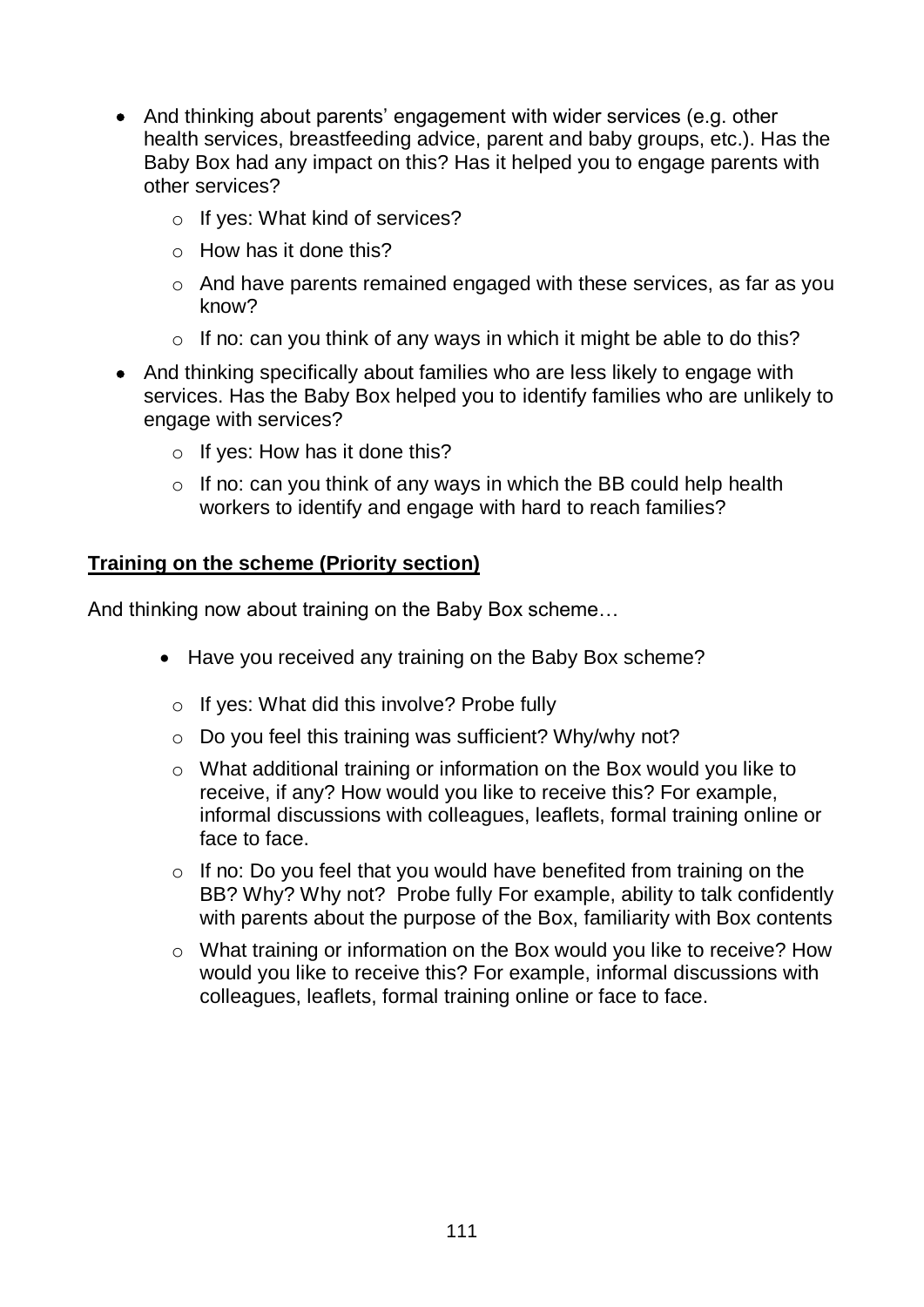## **Suggestions for change/improvement**

- Finally, before we finish, I'd just like to ask for any other suggestions you might not have already mentioned for improving the box, its contents, or the process for registering/receiving it.
- If you had to pick one thing, what would you say is the main benefit of the baby box for parents?

## **Thank and close**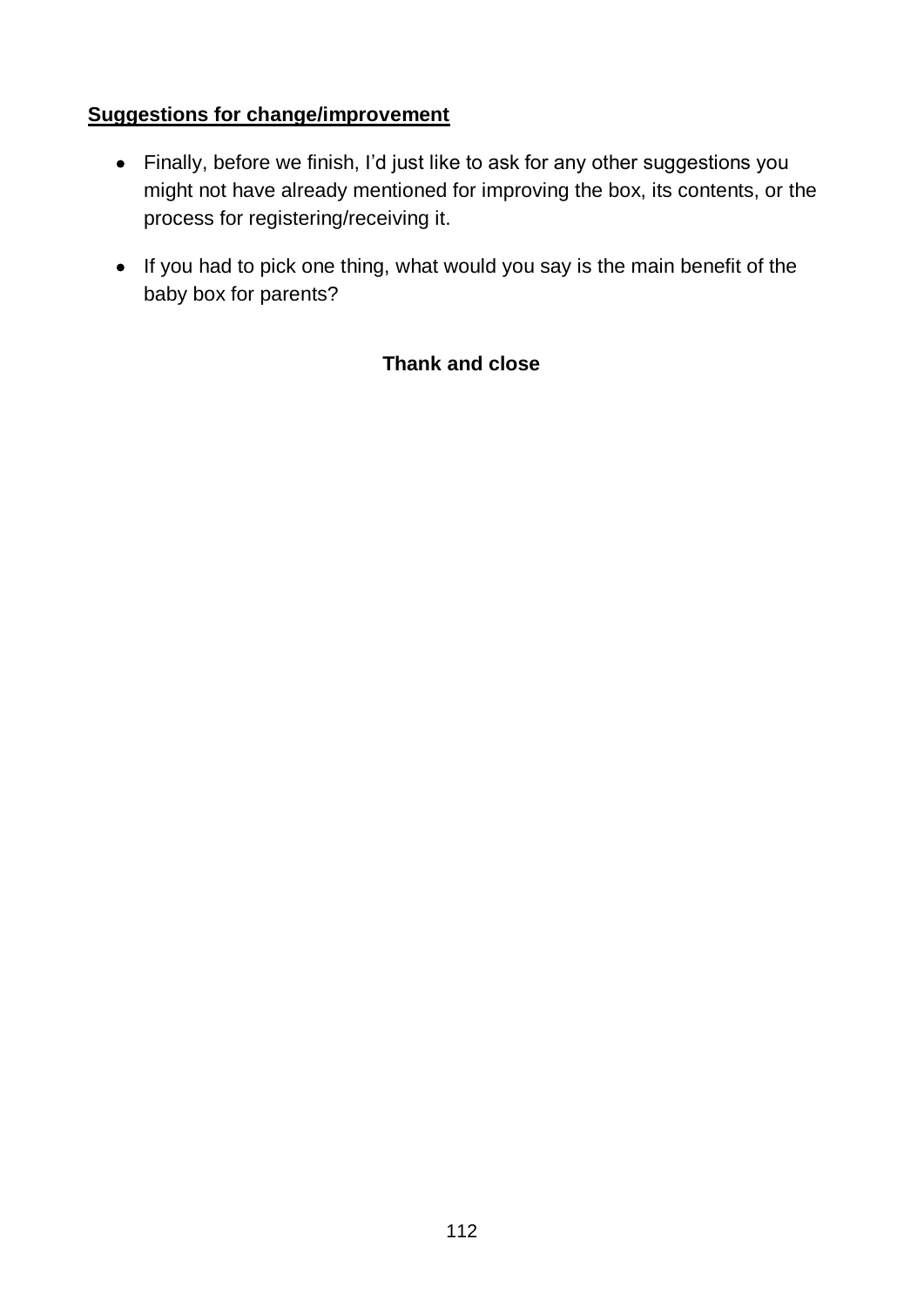# **Appendix E – Uptake estimates by SIMD**

Uptake was estimated using anonymous registration data provided by APS alongside NRS data on live births and stillbirths for the corresponding period.

Table A1 shows uptake rates by year and by SIMD quintile.

| Year                   | SIMD <sub>1</sub> | SIMD <sub>2</sub> | SIMD <sub>3</sub> | SIMD <sub>4</sub> | SIMD <sub>5</sub> |
|------------------------|-------------------|-------------------|-------------------|-------------------|-------------------|
| 2017 (15 Aug - 31 Dec) | 88.1%             | 89.6%             | 88.0%             | 87.1%             | 91.1%             |
| 2018                   | 91.6%             | 92.5%             | 93.1%             | 90.3%             | 93.3%             |
| 2019                   | 91.7%             | 92.0%             | 91.3%             | 88.8%             | 91.0%             |

**Table A1: Uptake rate by year and SIMD**